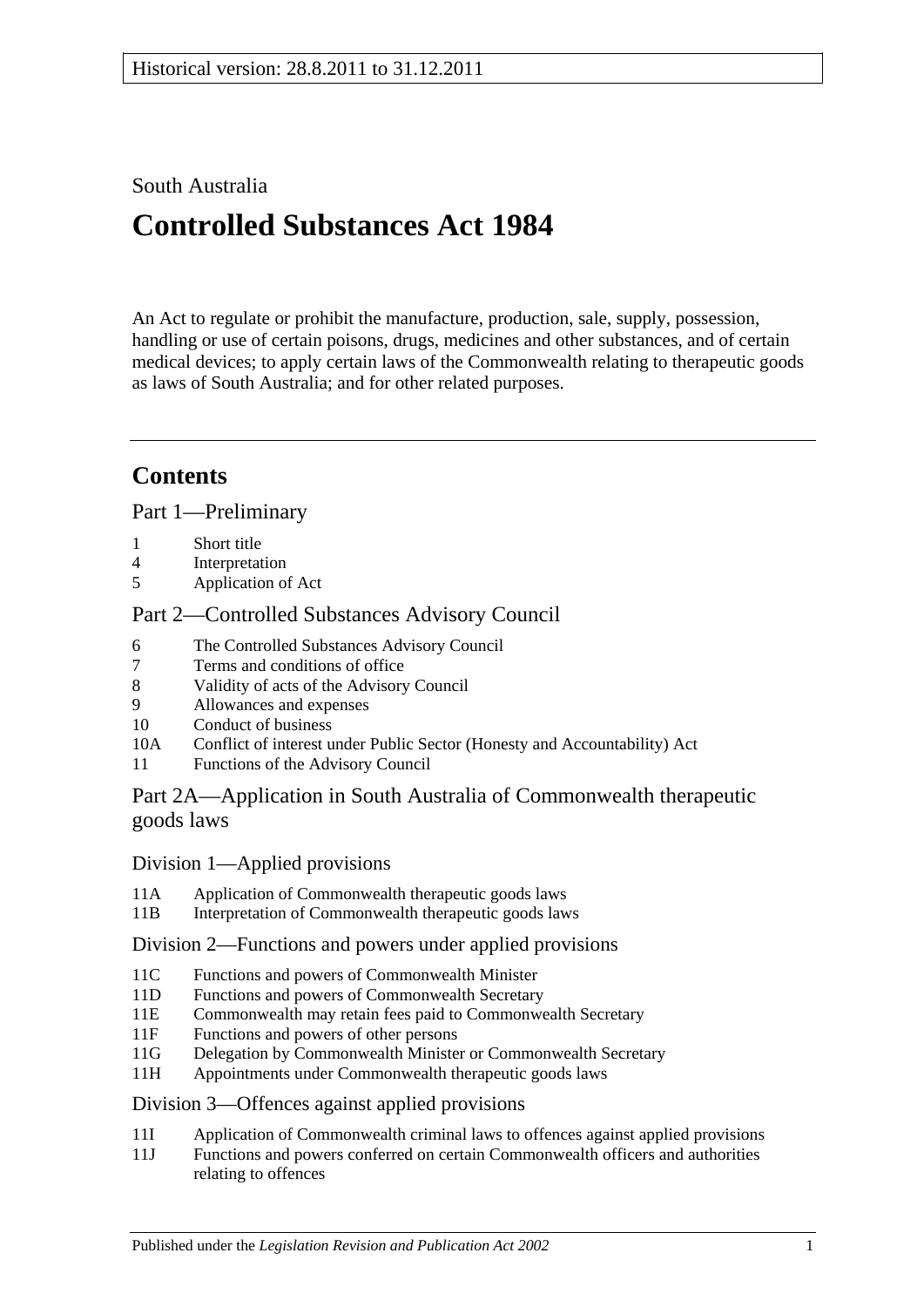11K [No double jeopardy for offences against applied provisions](#page-15-1)

### Division [4—Reviews and appeals](#page-15-2)

- 11L [District Court may sit with assessors](#page-15-3)
- [Part 3—Controlled substances](#page-16-0)
- 12 [Declaration of poisons, prescription drugs, drugs of dependence, controlled drugs etc](#page-16-1)

### [Part 4—General offences](#page-16-2)

- 13 [Manufacture and packing](#page-16-3)
- 14 [Sale by wholesale](#page-17-0)
- 15 [Sale or supply to end user](#page-17-1)
- 16 [Sale of certain poisons](#page-18-0)
- 17 [Sale of poisons the possession of which requires a licence](#page-18-1)
- 17A [Manufacture, sale, supply or possession of certain precursors](#page-18-2)
- 17B [Storage and sale of certain precursors](#page-19-0)
- 17C [Regulation of sale of certain precursors](#page-20-0)
- 18 [Regulation of prescription drugs](#page-20-1)
- 18A [Restriction of prescription or supply of drug of dependence in certain circumstances](#page-24-0)
- 19 Sale or [supply of volatile solvents](#page-26-0)
- 20 [Prohibition of automatic vending machines](#page-26-1)
- 21 [Sale, supply, possession or administration of other potentially harmful substances or](#page-27-0)  [devices](#page-27-0)
- 22 [Possession](#page-27-1)
- 23 Ouality
- 24 [Packaging and labelling](#page-27-3)
- 25 [Storage](#page-28-0)
- 26 [Transport](#page-28-1)
- 27 [Use](#page-28-2)
- 28 [Prohibition of advertisement](#page-28-3)
- 29 [Regulation of advertisement](#page-28-4)
- 30 [Forgery etc of prescriptions](#page-28-5)

## [Part 5—Offences relating to controlled drugs, precursors and plants](#page-29-0)

### [Division 1—Preliminary](#page-29-1)

31 [Application of Part](#page-29-2)

[Division 2—Commercial offences](#page-31-0)

[Subdivision 1—Trafficking in controlled drugs](#page-31-1)

32 [Trafficking](#page-31-2)

[Subdivision 2—Manufacture of controlled drugs](#page-32-0)

- 33 [Manufacture of controlled drugs for sale](#page-32-1)
- 33A [Sale, manufacture etc of controlled precursor](#page-33-0)

### [Subdivision 3—Cultivation and sale of controlled plants](#page-34-0)

- 33B [Cultivation of controlled plants for sale](#page-34-1)
- 33C [Sale of controlled plants](#page-34-2)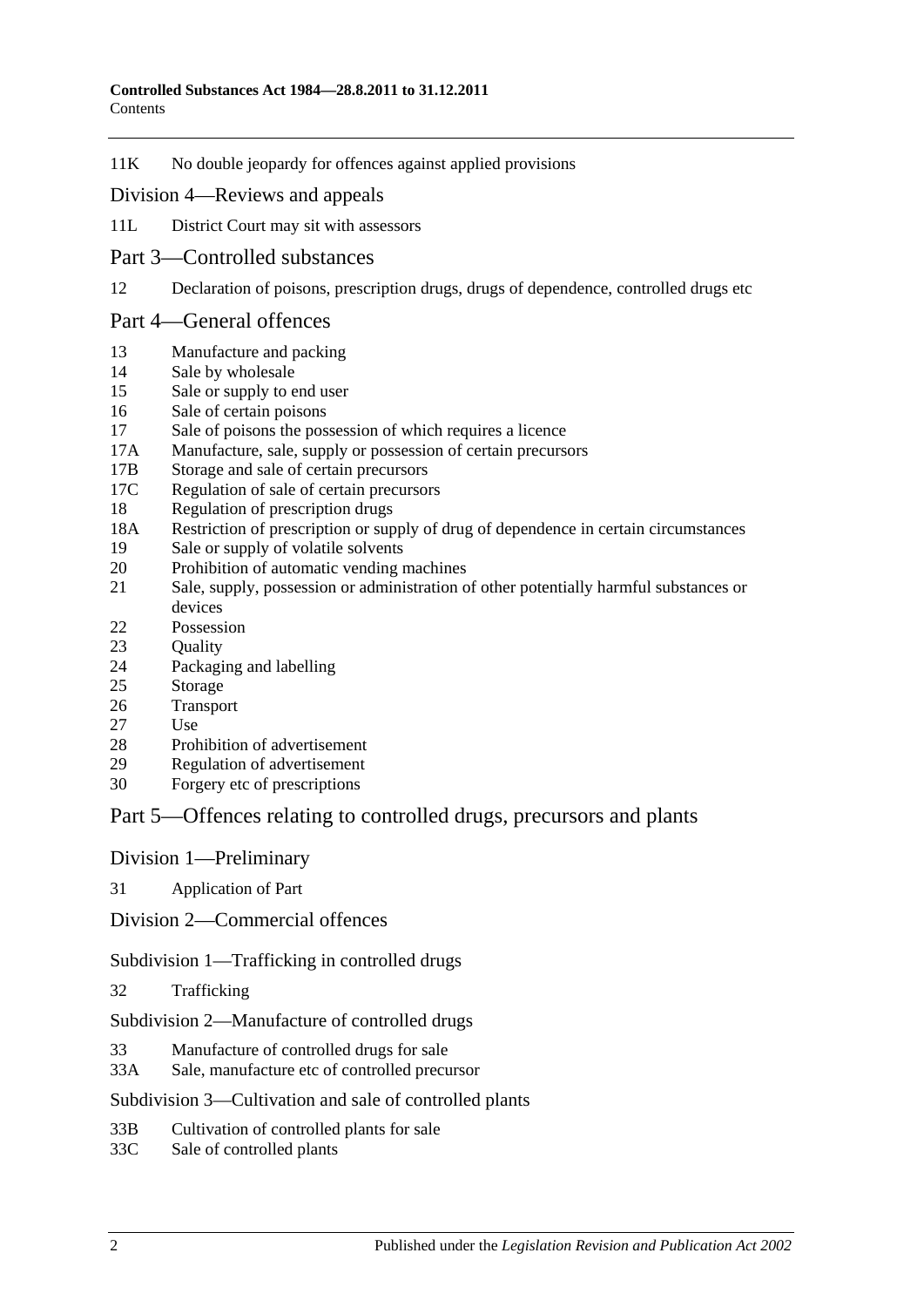#### [Subdivision 4—Sale of equipment etc](#page-35-0)

- 33D [Sale of equipment](#page-35-1)
- 33DA [Sale of instructions](#page-35-2)

### [Division 3—Offences involving children and school zones](#page-36-0)

- 33E [Application of Division](#page-36-1)
- 33F [Sale, supply or administration of controlled drug to child](#page-36-2)
- 33G [Sale, supply or administration of controlled drug in school zone](#page-36-3)
- 33GA [Sale of equipment to child for use in connection with consumption of controlled drugs](#page-36-4)
- 33GB [Sale of instructions to a child](#page-37-0)
- 33H [Procuring child to commit offence](#page-37-1)

### [Division 4—Other offences](#page-37-2)

- 33I [Supply or administration of controlled drug](#page-37-3)
- 33J [Manufacture of controlled drugs](#page-38-0)
- 33K [Cultivation of controlled plants](#page-38-1)
- 33L [Possession or consumption of controlled drug etc](#page-38-2)
- 33LA [Possession or supply of prescribed equipment](#page-39-0)
- 33LAB [Possession or supply of instructions](#page-39-1)
- 33LB [Possession or supply of prescribed quantity of controlled precursor](#page-39-2)

### [Division 5—General provisions relating to offences](#page-40-0)

- 33M [Interpretation](#page-40-1)
- 33N [Aggregation of offences](#page-40-2)
- 33O [Offences involving more than one kind of substance](#page-41-0)
- 33OA [Basis for determining quantity of controlled substance](#page-42-0)
- 33P [Knowledge or recklessness with respect to identity or quantity](#page-43-0)
- 33Q [Alternative conviction—mistake as to identity of controlled substance](#page-43-1)
- 33R [Alternative verdicts](#page-43-2)
- 33S [No accessorial liability for certain offences](#page-44-0)

### [Division 6—Procedure in relation to simple possession offences](#page-44-1)

- 34 [Application of this Division](#page-44-2)
- 35 [Accreditation of drug assessment and treatment services](#page-44-3)
- 36 [Referral for assessment](#page-44-4)
- 37 [Assessment of referred person](#page-44-5)
- 38 [Undertakings](#page-46-0)
- 39 [Release from custody for the purposes of assessment or undertaking](#page-46-1)
- 40 [Prosecution of simple possession offences](#page-46-2)
- 40A [Confidentiality](#page-47-0)

### [Part 6—Offences, penalties etc](#page-47-1)

- 44 [Matters to be considered when court fixes penalty](#page-47-2)
- 45 [Offences committed by body corporate](#page-48-0)
- 45A [Expiation of simple cannabis offences](#page-48-1)

### [Part 7—Search, seizure, forfeiture and analysis](#page-49-0)

- 50 [Authorised officers](#page-49-1)
- 51 [Analysts](#page-49-2)
- 52 [Power to search, seize etc](#page-49-3)
- 52A [General drug detection powers](#page-51-0)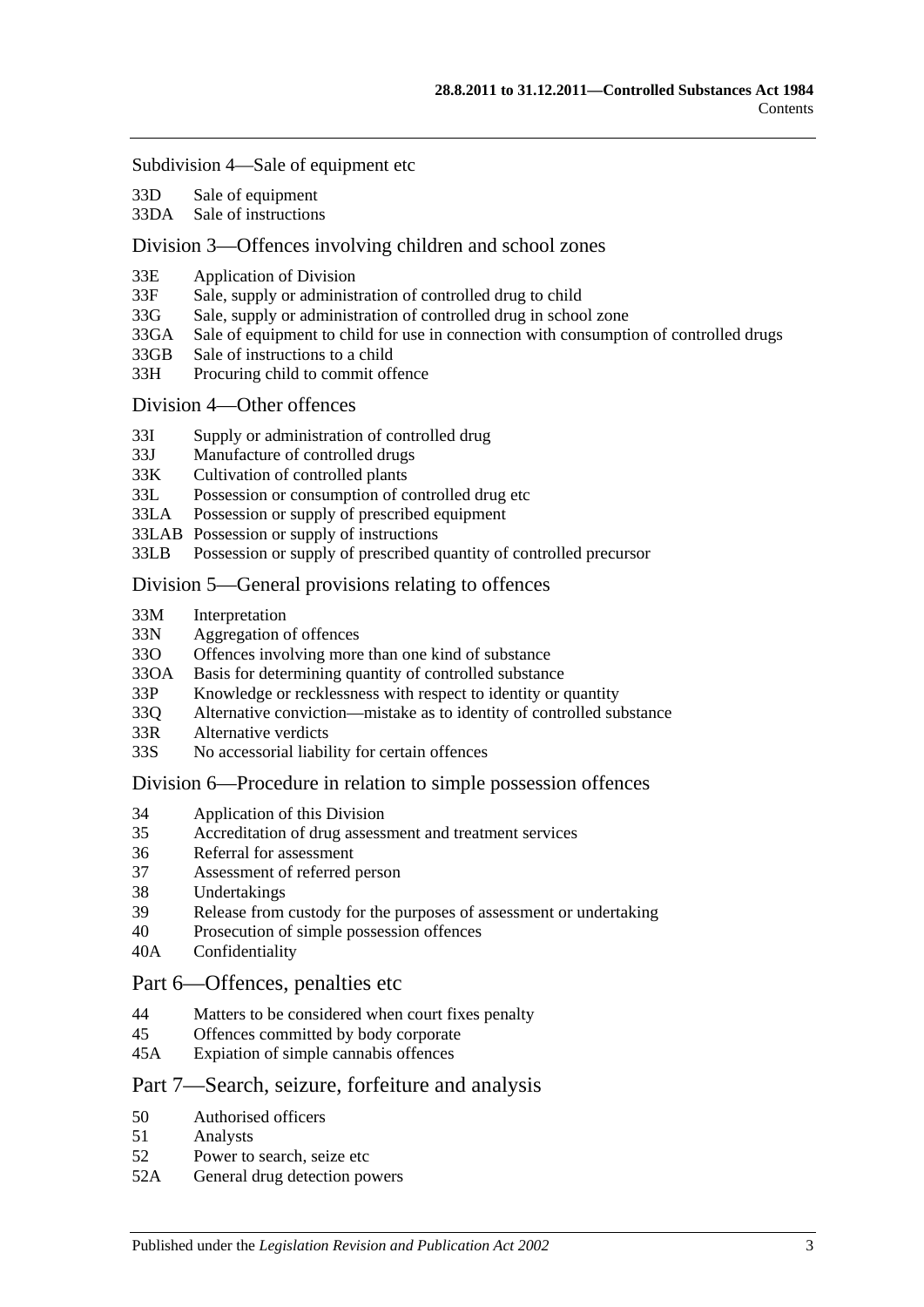- 52B [Special powers relating to drug transit routes](#page-52-0)
- 52C [Report to Minister on issue of authorisations](#page-54-0)
- 52D [General provisions relating to exercise of powers](#page-54-1)
- 52E [Seized property and forfeiture](#page-55-0)
- 53 [Analysis](#page-56-0)

### [Part 8—Miscellaneous](#page-57-0)

- 55 [Licences, authorities and permits](#page-57-1)
- 56 [Permits for research etc](#page-58-0)
- 57 [Power of Minister to prohibit certain activities](#page-58-1)
- 57A [Warnings](#page-59-0)
- 58 [Publication of information](#page-59-1)
- 60 [Minister may require certain information to be given](#page-60-0)
- 60A [Confidentiality](#page-60-1)
- 60B [False or misleading information](#page-61-0)
- 61 [Evidentiary provisions](#page-61-1)
- 62A [Delegation](#page-62-0)
- 63 [Regulations](#page-62-1)

[Legislative history](#page-65-0)

## <span id="page-3-0"></span>**The Parliament of South Australia enacts as follows:**

## **Part 1—Preliminary**

## <span id="page-3-1"></span>**1—Short title**

This Act may be cited as the *Controlled Substances Act 1984*.

## <span id="page-3-2"></span>**4—Interpretation**

(1) In this Act, unless the contrary intention appears—

*Advisory Council* means the Controlled Substances Advisory Council established under [Part 2;](#page-10-1)

*analyst* means—

- (a) a person appointed as an analyst for the purposes of this Act; or
- (b) a person holding a position of a class approved by the Governor for the purposes of this Act;

*applied provisions* means the Commonwealth therapeutic goods laws that apply as a law of South Australia by virtue of [section](#page-13-2) 11A;

*artificially enhanced cultivation* means—

- (a) cultivation in a solution comprised wholly or principally of water enriched with nutrients; or
- (b) cultivation involving the application of an artificial source of light or heat;

*assessment service* means a drug assessment service accredited under [Division](#page-44-1) 2 of [Part 5;](#page-29-0)

*authorised officer*—see [section](#page-49-4) 50(1);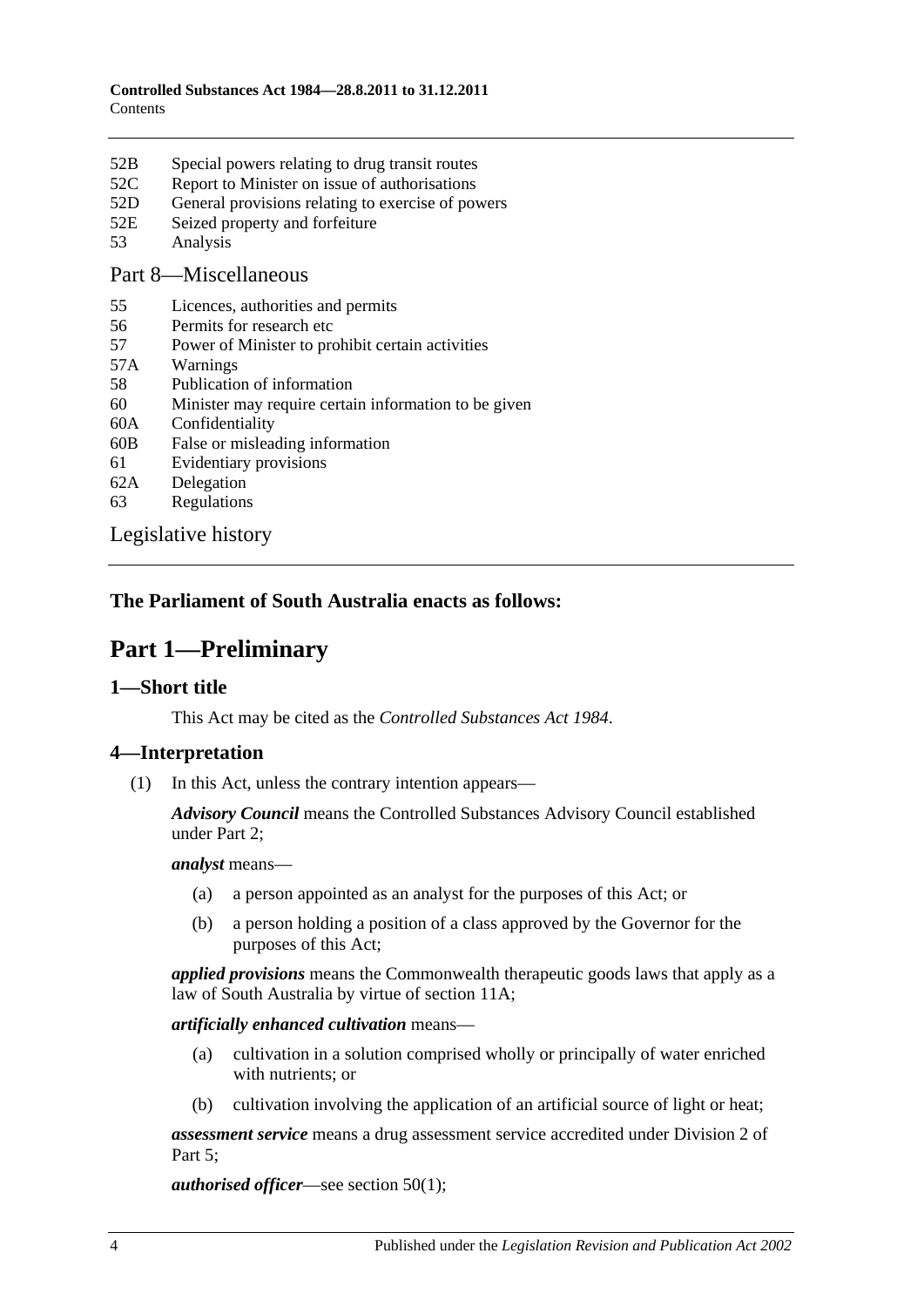*cannabis* means a plant, or any part (including the seed) of a plant, of the genus *cannabis*, but does not include cannabis resin or cannabis oil;

*cannabis oil* means a substance that contains chemicals of any one or more of the following classes;

- (a) cannabinoids;
- (b) tetrahydrocannabinols;
- (c) alkyl homologues of tetrahydrocannabinols,

where the amount of soluble material in any quantity of the substance, when dissolved in the solvent known as hexane, constitutes more than 85 per cent of the weight of that quantity of substance;

*cannabis resin* means a substance that contains chemicals of any one or more of the following classes:

- (a) cannabinoids;
- (b) tetrahydrocannabinols;
- (c) alkyl homologues of tetrahydrocannabinols,

where the amount of soluble material in any quantity of the substance, when dissolved in the solvent known as hexane, constitutes more than 15 per cent but not more than 85 per cent of the weight of that quantity of substance;

*child* means a person under the age of 18 years and, in relation to the alleged commission of an offence, means a person who was, at the time of the alleged commission of the offence, under that age;

*commercial quantity* of a controlled drug, controlled precursor or controlled plant means—

- (a) in relation to a controlled drug or controlled precursor contained in a mixture—
	- (i) a quantity of the drug or precursor that equals or exceeds the amount prescribed as a commercial quantity for the drug or precursor (as the case may be) in its pure form; or
	- (ii) a quantity of the mixture that equals or exceeds the amount prescribed as a commercial quantity for any mixture containing the drug or precursor (as the case may be); or
	- (iii) a number of discrete dosage units of the mixture that equals or exceeds the number of discrete dosage units prescribed as a commercial quantity for any mixture containing the drug or precursor (as the case may be); or
- (b) in relation to a controlled drug or controlled precursor that is not contained in a mixture—a quantity of the drug or precursor that equals or exceeds the amount prescribed as a commercial quantity for the drug or precursor (as the case may be) in its pure form; or
- (c) in relation to a controlled plant—
	- (i) a number of the plant that equals or exceeds the number of plants prescribed as a commercial quantity for the plant; or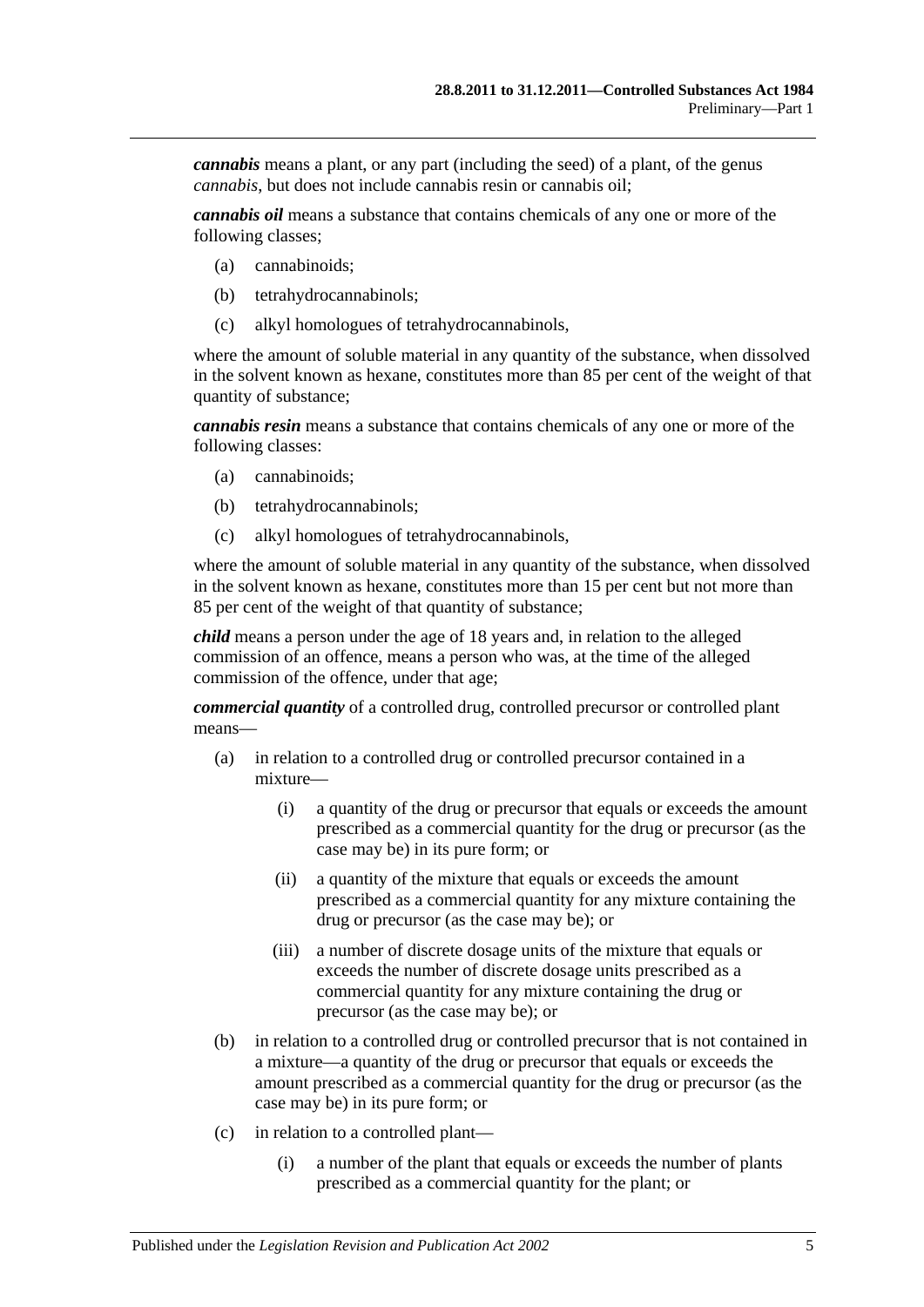(ii) a weight of the plant that equals or exceeds the weight prescribed as a commercial quantity for the plant;

*Commonwealth Act* means the *Therapeutic Goods Act 1989* of the Commonwealth;

*Commonwealth Minister* means the Minister of the Commonwealth responsible for the administration of the Commonwealth therapeutic goods laws;

*Commonwealth Secretary* means the Secretary of the Department of the Commonwealth that is, under the Commonwealth Minister, responsible for the administration of the Commonwealth therapeutic goods laws;

*Commonwealth therapeutic goods laws* means the Commonwealth Act and the regulations, orders and manufacturing principles under that Act;

*controlled drug* means—

- (a) a drug of dependence; or
- (b) a substance declared by the regulations to be a controlled drug for the purposes of this Act,

but does not include a controlled plant;

*controlled plant* means a growing cannabis plant or a cutting of a cannabis plant (provided that the cutting has been planted or otherwise placed in a growing medium) or any other plant declared by the regulations to be a controlled plant for the purposes of this Act;

*controlled precursor* means a substance declared by the regulations to be a controlled precursor for the purposes of this Act;

*cultivate* a controlled plant means—

- (a) plant a seed, seedling or cutting of the plant or transplant the plant; or
- (b) nurture, tend or grow the plant; or
- (c) harvest the plant (including pick any part of the plant or separate any resin or other substance from the plant); or
- (d) dry the harvested plant or part of the plant; or
- (e) take part in the process of cultivation of the plant;

*dentist* means a person registered under the *Health Practitioner Regulation National Law*—

- (a) to practise in the dental profession as a dentist (other than as a student); and
- (b) in the dentists division of that profession;

*Department* means the department of the Minister to whom the administration of this Act has been committed;

*discrete dosage unit*, in relation to a controlled drug contained in a mixture or a controlled precursor contained in a mixture, means an amount of the mixture which is prepared or apparently prepared for the purpose of being administered as a single dose;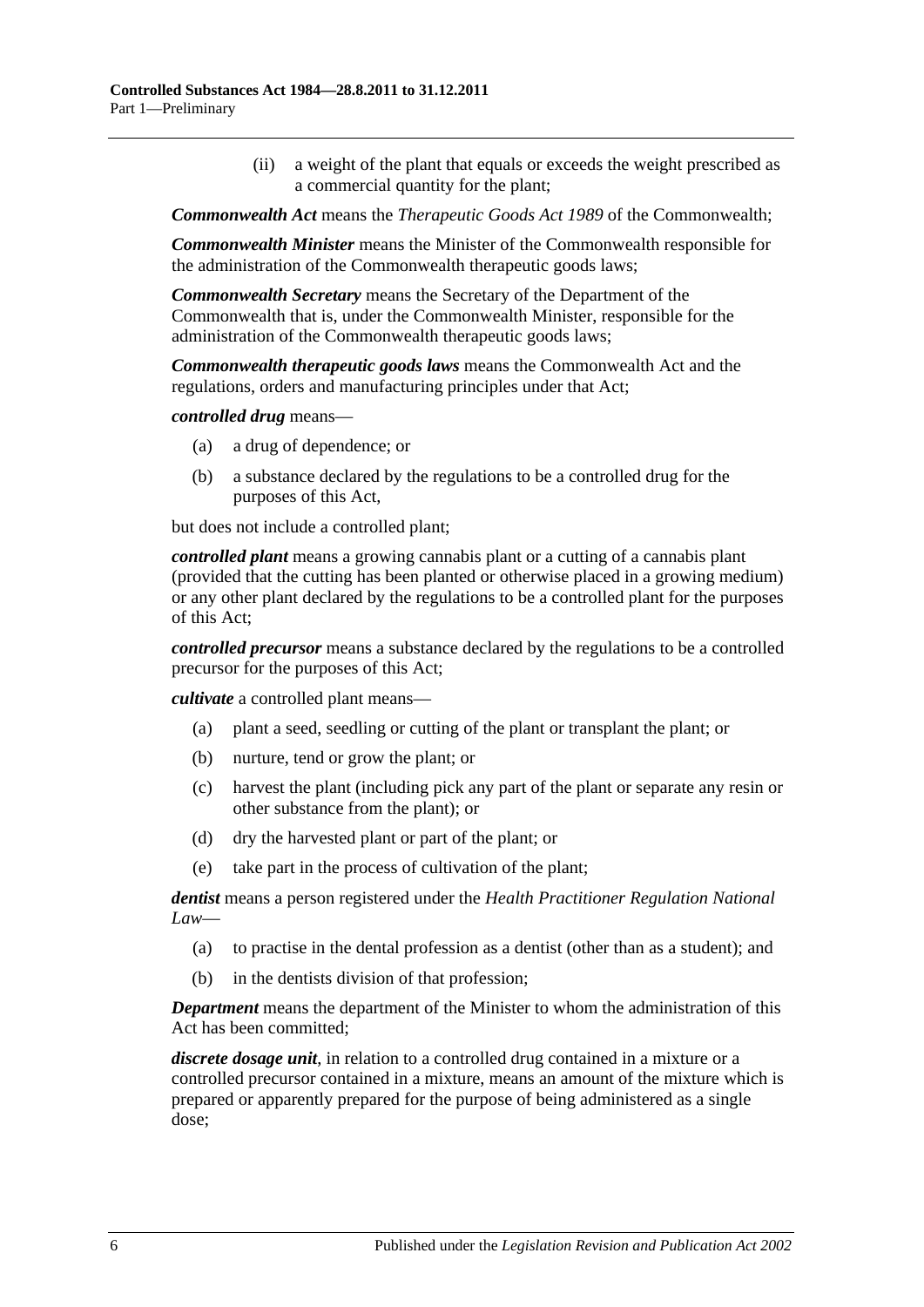*drug detection dog* means a dog that has completed training of a kind approved by the Commissioner of Police for the purpose of detecting the presence of a controlled drug, controlled precursor or controlled plant;

*drug of dependence* means a poison declared by the regulations to be a drug of dependence;

*electronic drug detection system* means—

- (a) an electronic device of a kind approved by the Commissioner of Police; or
- (b) a system, of a kind approved by the Commissioner of Police, that involves the use of an electronic device,

for the purpose of detecting the presence of a controlled drug, controlled precursor or controlled plant;

*general drug detection* means—

- (a) walking or otherwise placing a drug detection dog in the vicinity of a person or property; or
- (b) using an electronic drug detection system in relation to a person or property in a manner prescribed by regulation,

for the purpose of determining whether the dog or system (as the case may be) detects the presence of a controlled drug, controlled precursor or controlled plant (but does not include any other conduct by a person that would constitute a search);

*large commercial quantity* of a controlled drug, controlled precursor or controlled plant means—

- (a) in relation to a controlled drug or controlled precursor contained in a mixture—
	- (i) a quantity of the drug or precursor that equals or exceeds the amount prescribed as a large commercial quantity for the drug or precursor (as the case may be) in its pure form; or
	- (ii) a quantity of the mixture that equals or exceeds the amount prescribed as a large commercial quantity for any mixture containing the drug or precursor (as the case may be); or
	- (iii) a number of discrete dosage units of the mixture that equals or exceeds the number of discrete dosage units prescribed as a large commercial quantity for any mixture containing the drug or precursor (as the case may be); or
- (b) in relation to a controlled drug or controlled precursor that is not contained in a mixture—a quantity of the drug or precursor that equals or exceeds the amount prescribed as a large commercial quantity for the drug or precursor (as the case may be) in its pure form; or
- (c) in relation to a controlled plant—
	- (i) a number of the plant that equals or exceeds the number of plants prescribed as a large commercial quantity for the plant; or
	- (ii) a weight of the plant that equals or exceeds the weight prescribed as a large commercial quantity for the plant;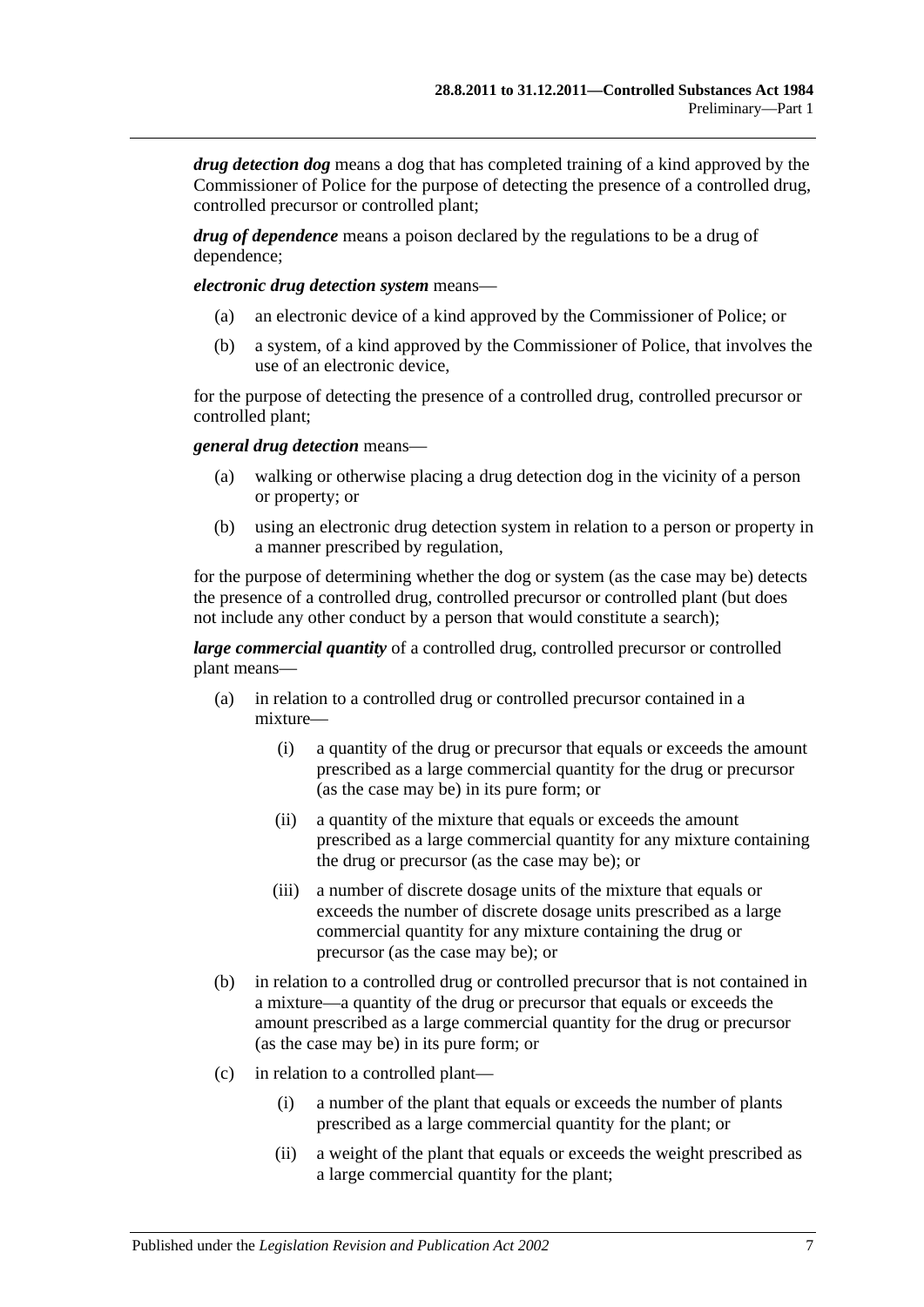*manufacture*, in relation to a controlled drug means—

- (a) undertake any process by which the drug is extracted, produced or refined; or
- (b) take part in the process of manufacture of the substance;

*medical device* has the same meaning as in the applied provisions;

*medical practitioner* means a person registered under the *Health Practitioner Regulation National Law* to practise in the medical profession (other than as a student);

*medicine* has the same meaning as in the applied provisions;

*midwife* means a person registered under the *Health Practitioner Regulation National Law* to practise in the nursing and midwifery profession as a midwife (other than as a student);

*nurse* means a person registered under the *Health Practitioner Regulation National Law* to practise in the nursing and midwifery profession as a nurse (other than as a student);

*nurse practitioner* means a nurse whose registration under the *Health Practitioner Regulation National Law* is endorsed as being qualified to practise as a nurse practitioner;

*owner*, in relation to premises, includes the occupier of the premises;

*pharmacist* means a person registered under the *Health Practitioner Regulation National Law* to practise in the pharmacy profession (other than as a student);

*poison* means a substance declared by the regulations to be a poison for the purposes of this Act;

*possession* of a substance or thing includes—

- (a) having control over the disposition of the substance or thing; and
- (b) having joint possession of the substance or thing;

*premises* means any land, building, structure, vehicle, vessel or aircraft;

*prescription drug* means a poison declared by the regulations to be a prescription drug for the purposes of this Act;

*product* of a controlled plant includes—

- (a) a seed of the plant; and
- (b) a part of the plant (whether live or dead); and
- (c) a substance separated from the plant;

*registered health practitioner* has the same meaning as in the *Health Practitioner Regulation National Law*;

*school zone* means the grounds of a primary or secondary school and the area within 500 metres of the boundary of the school;

*sell* means sell, barter or exchange, offer or agree to sell, barter or exchange or expose for sale, barter or exchange;

*senior police officer* means a police officer of or above the rank of Inspector;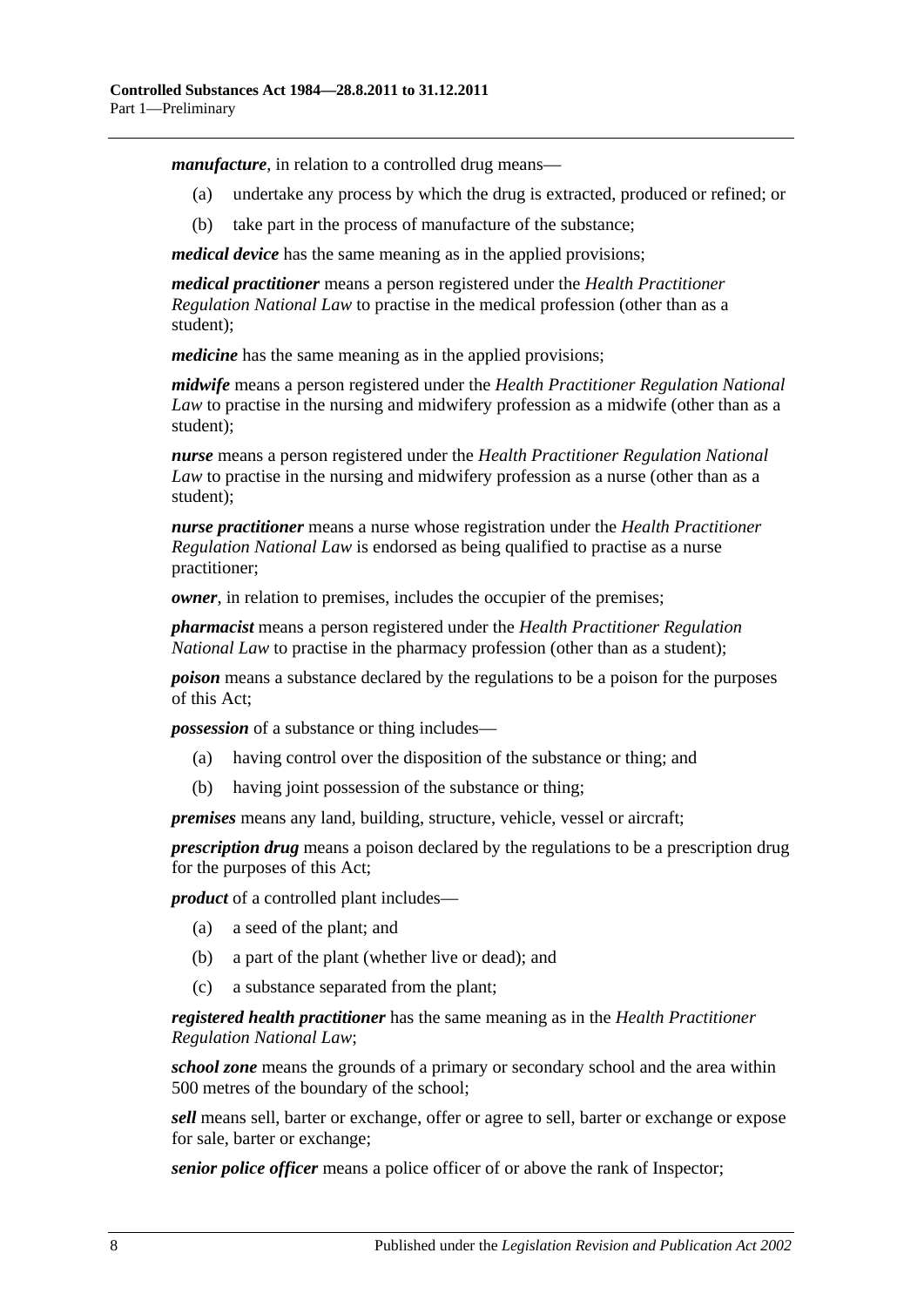*simple possession offence* means an offence against [section](#page-38-3) 33L(1) other than an offence relating to a prescribed controlled drug;

*substance* means any gaseous, liquid or solid substance and includes a plant or fungus;

*supply* means provide or distribute or offer to provide or distribute;

*traffic* in a controlled drug means—

- (a) sell the drug; or
- (b) have possession of the drug intending to sell it; or
- (c) take part in the process of sale of the drug;

*trafficable quantity* of a controlled drug or controlled plant means—

- (a) in relation to a controlled drug contained in a mixture—
	- (i) a quantity of the drug that equals or exceeds the amount prescribed as a trafficable quantity for the drug in its pure form; or
	- (ii) a quantity of the mixture that equals or exceeds the amount prescribed as a trafficable quantity for any mixture containing the drug; or
	- (iii) a number of discrete dosage units of the mixture that equals or exceeds the number of discrete dosage units prescribed as a trafficable quantity for any mixture containing the drug; or
- (b) in relation to a controlled drug that is not contained in a mixture—a quantity of the drug that equals or exceeds the amount prescribed as a trafficable quantity for the drug in its pure form; or
- (c) in relation to a controlled plant—
	- (i) a number of the plant that equals or exceeds the number of plants prescribed as a trafficable quantity for the plant; or
	- (ii) a weight of the plant that equals or exceeds the weight prescribed as a trafficable quantity for the plant;

*vessel* means any ship, boat or other water craft;

*veterinary surgeon* means a person registered as a veterinary surgeon under the *[Veterinary Practice Act](http://www.legislation.sa.gov.au/index.aspx?action=legref&type=act&legtitle=Veterinary%20Practice%20Act%202003) 2003*;

*volatile solvent* means a substance declared by the regulations to be a volatile solvent for the purposes of this Act.

- (2) A substance is an analogue of another for the purposes of this Act if—
	- (a) they both have substantially similar chemical structures; or
	- (b) they both have substantially similar pharmacological effects.
- (3) Subject to the regulations, an analogue of a controlled drug (not being an analogue that is itself declared by regulation to be a drug of dependence or a controlled drug) is by virtue of this subsection a controlled drug.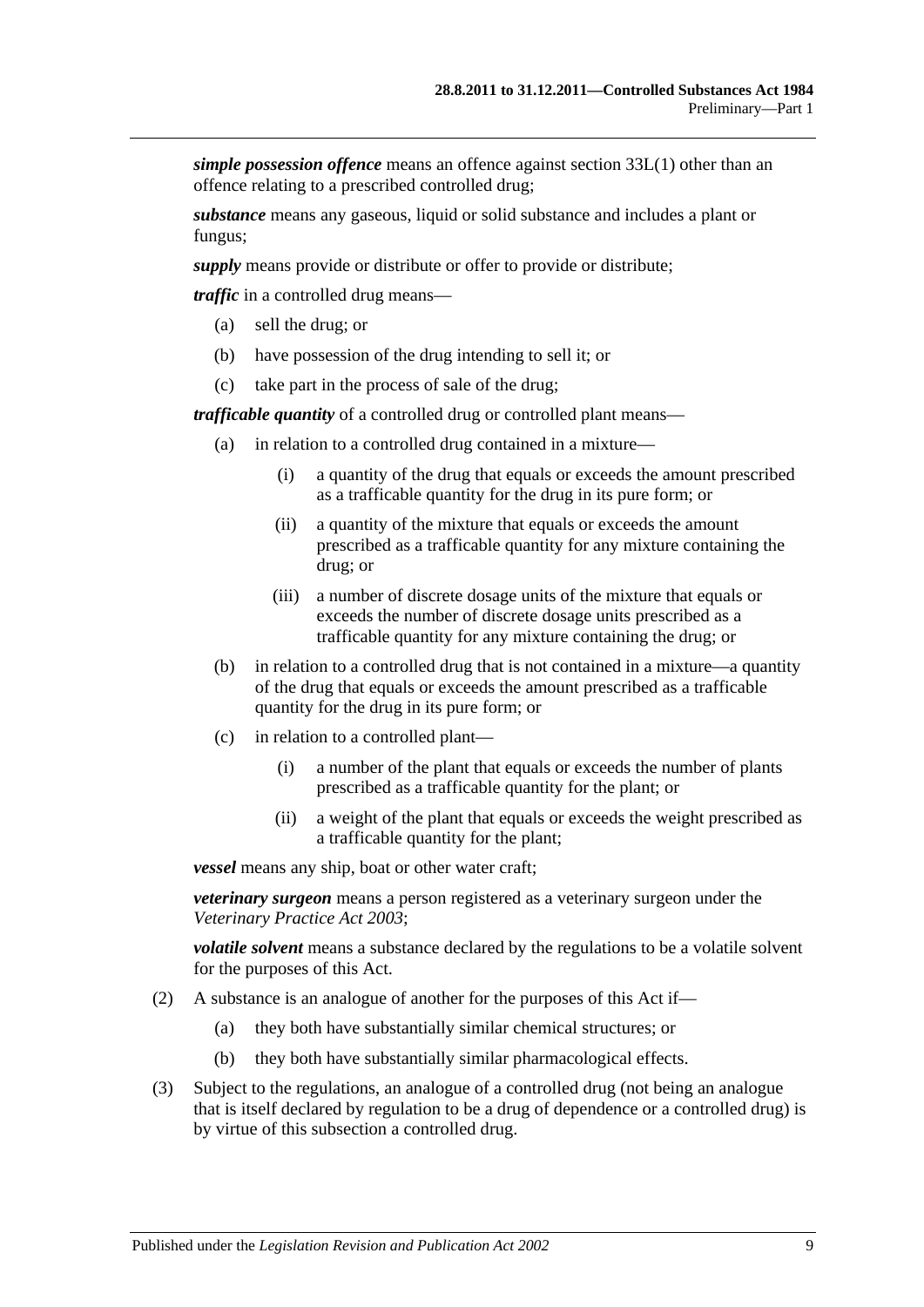- (4) For the purposes of this Act, a person takes part in the process of sale, manufacture or cultivation of a controlled drug or controlled plant if the person directs, takes or participates in any step, or causes any step to be taken, in the process of sale, manufacture or cultivation of the drug or plant.
- (5) For the purposes of this Act, a step in the process of sale of a controlled drug includes, without limitation, any of the following when done for the purpose of sale of the drug:
	- (a) storing the drug;
	- (b) carrying, transporting, loading or unloading the drug;
	- (c) packaging the drug, separating the drug into discrete units or otherwise preparing the drug;
	- (d) guarding or concealing the drug;
	- (e) providing or arranging finance (including finance for the acquisition of the drug);
	- (f) providing or allowing the use of premises or jointly occupying premises.
- (6) For the purposes of this Act, a step in the process of manufacture of a controlled drug includes, without limitation, any of the following when done for the purpose of manufacture of the drug:
	- (a) acquiring equipment, substances or materials;
	- (b) storing equipment, substances or materials;
	- (c) carrying, transporting, loading or unloading equipment, substances or materials;
	- (d) guarding or concealing equipment, substances or materials;
	- (e) providing or arranging finance (including finance for the acquisition of equipment, substances or materials);
	- (f) providing or allowing the use of premises or jointly occupying premises.
- <span id="page-9-0"></span>(7) For the purposes of this Act, a step in the process of cultivation of a controlled plant includes, without limitation, any of the following when done for the purpose of cultivation of the plant:
	- (a) acquiring the plant or equipment, substances or materials;
	- (b) storing the plant or equipment, substances or materials;
	- (c) carrying, transporting, loading or unloading the plant or equipment, substances or materials;
	- (d) guarding or concealing the plant or equipment, substances or materials;
	- (e) providing or arranging finance (including finance for the acquisition of the plant or equipment, substances or materials);
	- (f) providing or allowing the use of premises or jointly occupying premises.
- (8) In [subsection](#page-9-0) (7)—

*materials* includes seeds, seedlings and cuttings.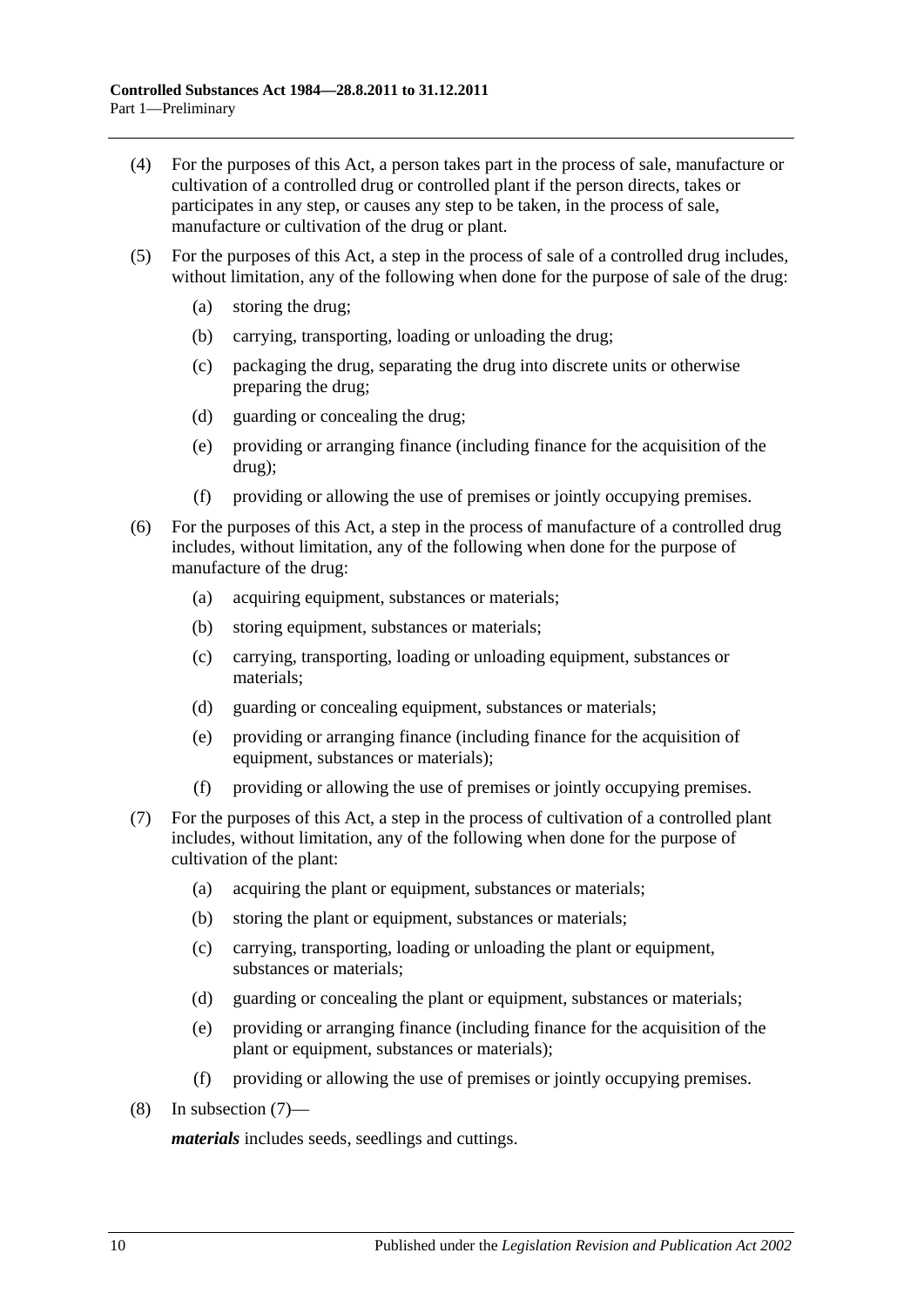## <span id="page-10-0"></span>**5—Application of Act**

- (1) This Act binds the Crown.
- (2) The provisions of this Act are in addition to, and do not derogate from the obligations imposed by, the provisions of any other Act.
- (3) The provisions of this Act do not limit or derogate from any civil remedy at law or in equity.

## <span id="page-10-1"></span>**Part 2—Controlled Substances Advisory Council**

## <span id="page-10-2"></span>**6—The Controlled Substances Advisory Council**

- (1) The *Controlled Substances Advisory Council* is established.
- (2) The Advisory Council consists of 10 members appointed by the Governor, on the nomination of the Minister, of whom—
	- (a) 1 (the presiding member) is an officer or employee of the Department or of another administrative unit of the Public Service, or body incorporated under the *[Health Care Act](http://www.legislation.sa.gov.au/index.aspx?action=legref&type=act&legtitle=Health%20Care%20Act%202008) 2008*, involved in the administration of this Act; and
	- (b) 1 is a medical practitioner; and
	- (c) 1 is a police officer; and
	- (ca) 1 is a legal practitioner who, in the opinion of the Minister, has experience in the administration and operation of this Act; and
	- (d) 2 are persons who, in the opinion of the Minister, have qualifications and extensive experience in the field of chemistry, pharmacy or pharmacology; and
	- (e) 1 is a person who, in the opinion of the Minister, has had extensive experience in the manufacture or sale of substances or devices to which this Act applies; and
	- (f) 2 are persons who, in the opinion of the Minister, have a wide knowledge of the factors and issues involved in controlling the manufacture, sale and supply of substances or devices to which this Act applies; and
	- (g) 1 is, in the opinion of the Minister, a suitable person to represent the interests of the general public.
- (3) The Governor may appoint a suitable person to be the deputy of a member of the Advisory Council.
- (4) If a member is for any reason absent or unable to act as a member of the Advisory Council, his or her deputy may act as a member of the Advisory Council.

## <span id="page-10-3"></span>**7—Terms and conditions of office**

(1) A member of the Advisory Council will be appointed for a term of office, not exceeding 3 years, specified in the instrument of appointment and will, on the expiration of any such term, be eligible for reappointment.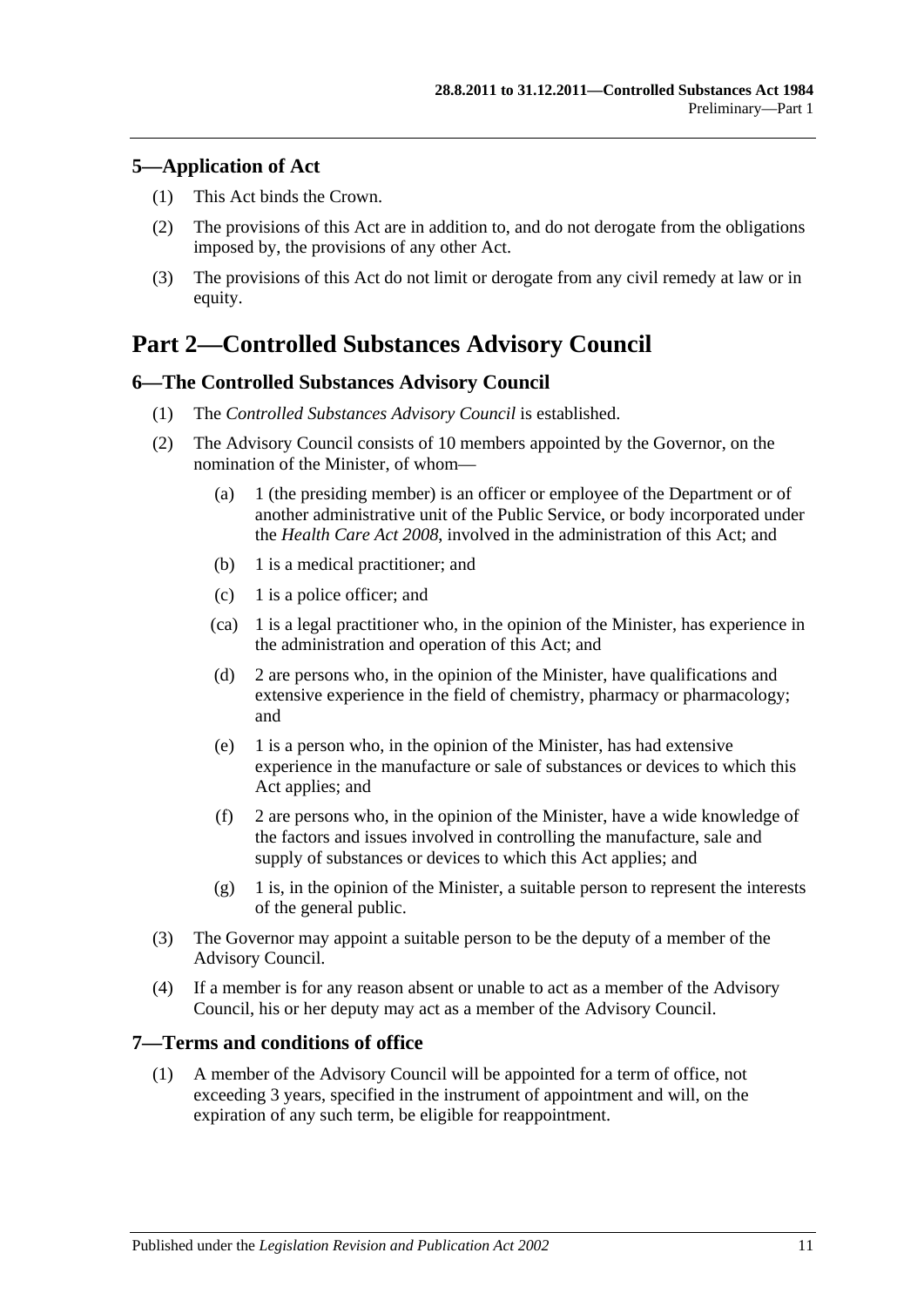- <span id="page-11-3"></span>(2) The Governor may remove a member of the Advisory Council from office on the ground of—
	- (a) mental or physical incapacity to carry out satisfactorily the duties of office; or
	- (b) neglect of duty; or
	- (c) dishonourable conduct.
- (3) The office of a member of the Advisory Council becomes vacant if the member—
	- (a) dies; or
	- (b) completes a term of office and is not reappointed; or
	- (c) resigns by giving notice in writing to the Minister; or
	- (d) is removed from office by the Governor pursuant to [subsection](#page-11-3) (2).
- (4) On the office of a member of the Advisory Council becoming vacant, a person must be appointed to that office in accordance with this Act.

### <span id="page-11-0"></span>**8—Validity of acts of the Advisory Council**

An act or proceeding of the Advisory Council is not invalid by reason of a vacancy in the membership of the Advisory Council or of a defect in the appointment of a person to the Advisory Council.

### <span id="page-11-1"></span>**9—Allowances and expenses**

A member of the Advisory Council is entitled to receive such allowances and expenses as the Governor may from time to time determine

### <span id="page-11-2"></span>**10—Conduct of business**

- (1) The presiding member or, in the presiding member's absence, his or her deputy, will preside at any meeting of the Advisory Council.
- (2) In the absence of both the presiding member and the presiding member's deputy from a meeting of the Advisory Council, the members present may elect one of their number to preside at that meeting.
- (3) Six members constitute a quorum of the Advisory Council, and no business may be transacted at any meeting of the Advisory Council unless a quorum is present.
- (4) A decision carried by the votes of a majority of the members present at a meeting is a decision of the Advisory Council.
- (5) The person presiding at a meeting of the Advisory Council will, in the event of an equality of votes, have a second, or casting, vote.
- (6) Subject to this Act, the business of the Advisory Council may be conducted in a manner determined by the Advisory Council.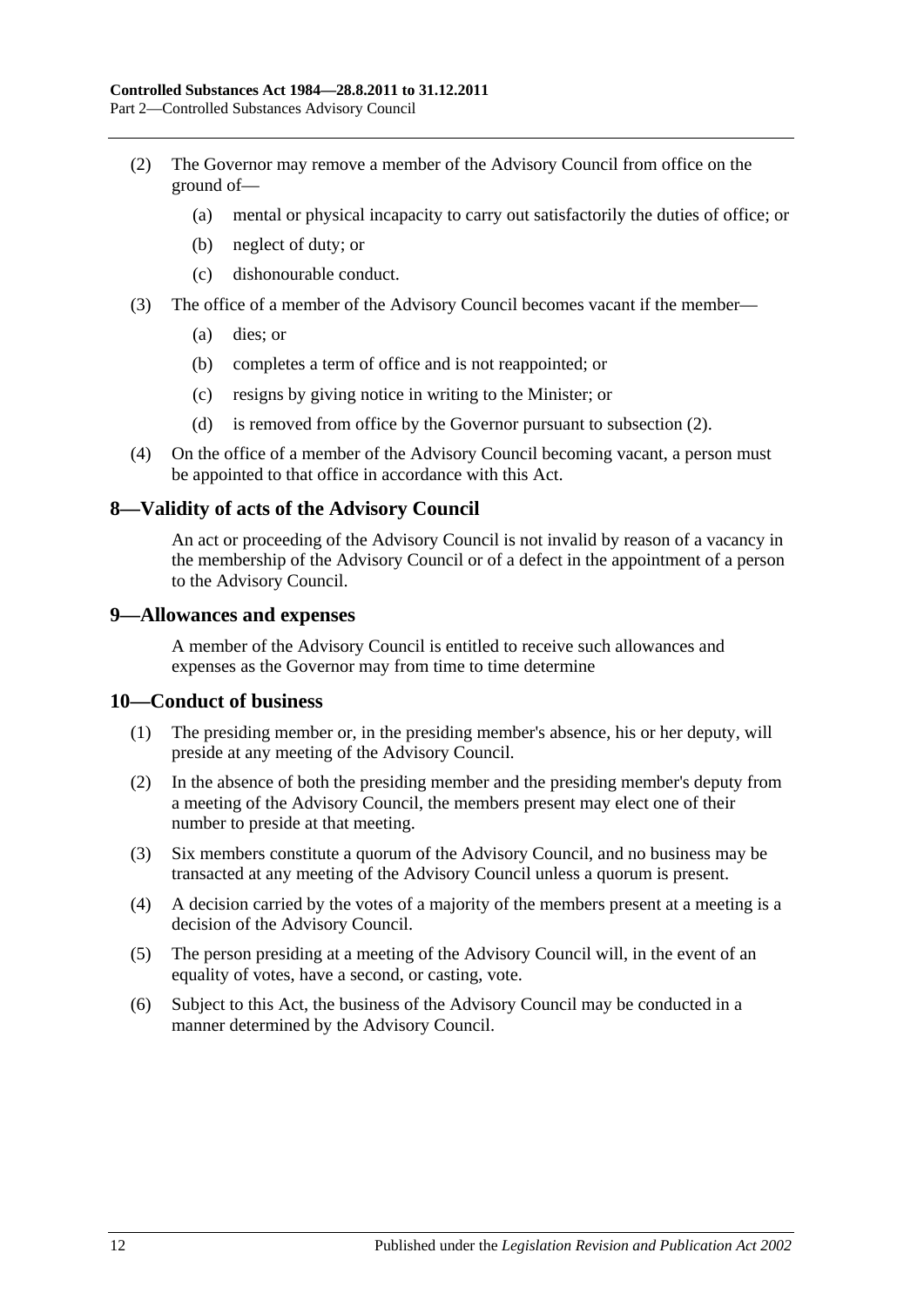## <span id="page-12-0"></span>**10A—Conflict of interest under Public Sector (Honesty and Accountability) Act**

A member of the Advisory Council will not be taken to have a direct or indirect interest in a matter for the purposes of the *[Public Sector \(Honesty and Accountability\)](http://www.legislation.sa.gov.au/index.aspx?action=legref&type=act&legtitle=Public%20Sector%20(Honesty%20and%20Accountability)%20Act%201995)  Act [1995](http://www.legislation.sa.gov.au/index.aspx?action=legref&type=act&legtitle=Public%20Sector%20(Honesty%20and%20Accountability)%20Act%201995)* by reason only of the fact that the member has an interest in a matter that is shared in common with those engaged in or associated with the manufacture or sale of substances or devices to which the *[Controlled Substances Act](http://www.legislation.sa.gov.au/index.aspx?action=legref&type=act&legtitle=Controlled%20Substances%20Act%201984) 1984* applies generally, or a substantial section of those engaged in or associated with the manufacture or sale of such substances or devices.

## <span id="page-12-1"></span>**11—Functions of the Advisory Council**

- (1) The functions of the Advisory Council are as follows:
	- (a) to keep under review substances and devices that are subject to this Act or that may, in the opinion of the Advisory Council, need to be brought under this Act and the controls (if any) that are, or should be, applicable to them; and
	- (b) to advise the Minister on the measures that should, in the opinion of the Advisory Council, be taken in relation to imposing, withdrawing or varying controls in respect of any of those substances or devices; and
	- (c) to monitor the administration and operation of this Act; and
	- (d) such other functions as the Minister may assign to the Advisory Council.
- (2) The Advisory Council may make recommendations to the Minister for—
	- (a) amendments to this Act; or
	- (b) making, varying or revoking regulations under this Act.
- (3) The Advisory Council must advise the Minister on any matter referred by the Minister to the Advisory Council for advice.
- (4) The Advisory Council may establish subcommittees for the purpose of giving advice to the Advisory Council in the performance of its functions.
- (5) A subcommittee will consist of such members of the Advisory Council, and such other persons co-opted by the Advisory Council, as the Advisory Council thinks fit.
- <span id="page-12-2"></span>(6) The Advisory Council must, not later than 31 October in each year, report to the Minister on the administration and operation of this Act during the previous financial year.
- (7) The Minister must, as soon as practicable after receipt of a report submitted under [subsection](#page-12-2) (6), cause a copy of the report to be laid before each House of Parliament.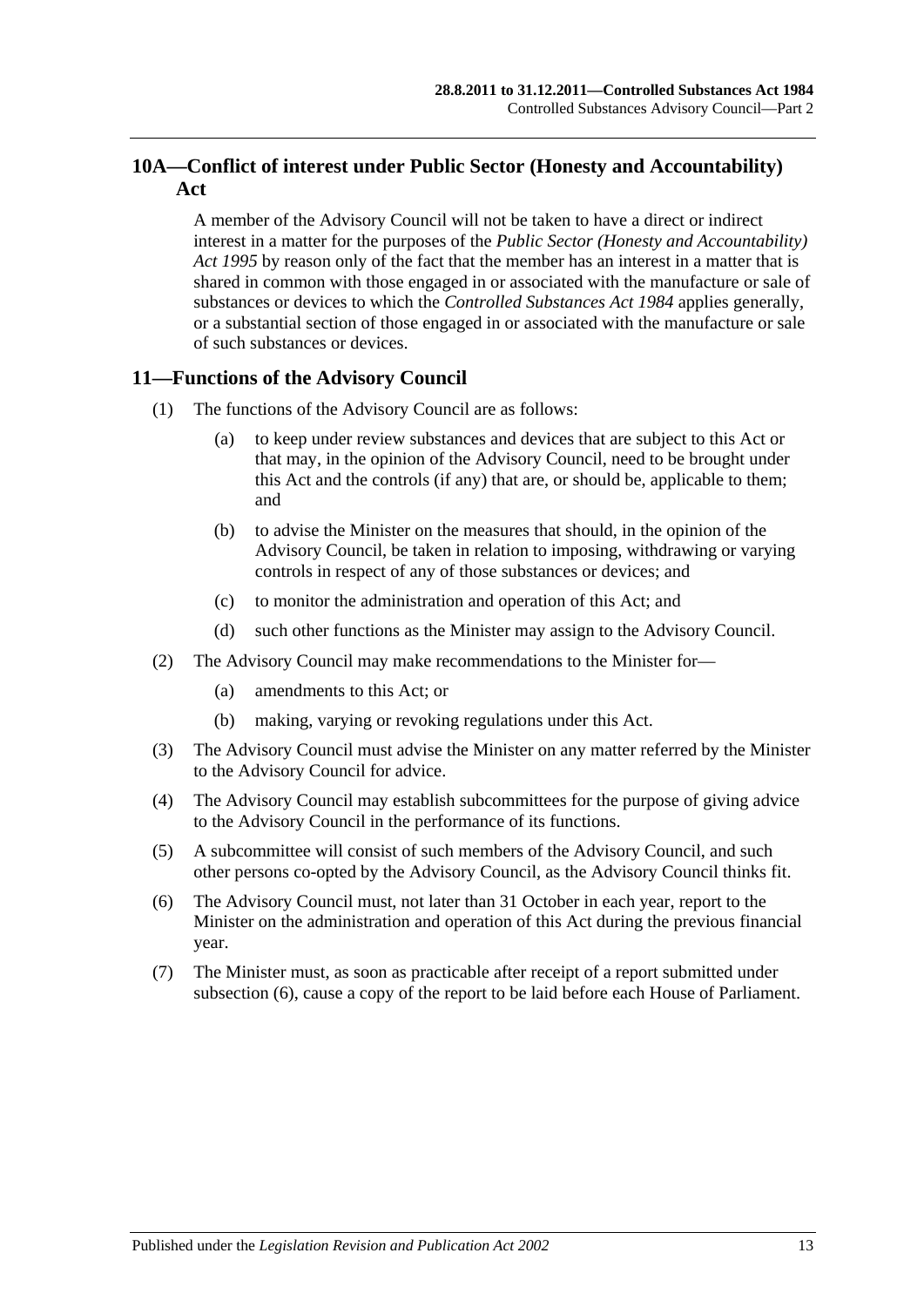## <span id="page-13-0"></span>**Part 2A—Application in South Australia of Commonwealth therapeutic goods laws**

## <span id="page-13-1"></span>**Division 1—Applied provisions**

## <span id="page-13-2"></span>**11A—Application of Commonwealth therapeutic goods laws**

- (1) The Commonwealth therapeutic goods laws, as in force for the time being and as modified by or under this Part, apply as a law of South Australia.
- (2) Those Commonwealth therapeutic goods laws so apply as if they extended to—
	- (a) things done or omitted to be done by persons who are not corporations; and
	- (b) things done or omitted to be done in the course of trade and commerce within the limits of South Australia.
- (3) For the purposes of this section, the Commonwealth therapeutic goods laws are modified as follows:
	- (a) a reference to the Federal Court or the Federal Court of Australia is to be read as a reference to the District Court of South Australia;
	- (b) a reference to the Administrative Appeals Tribunal is to be read as a reference to the Administrative and Disciplinary Division of the District Court of South Australia;
	- (c) a reference to a prescribed court is to be read as a reference to a prescribed court excluding the Federal Court;
	- (d) any other modifications specified by the regulations.

## <span id="page-13-3"></span>**11B—Interpretation of Commonwealth therapeutic goods laws**

- (1) The *Acts Interpretation Act 1901* of the Commonwealth, as in force for the time being—
	- (a) applies to the interpretation of the applied provisions; and
	- (b) so applies as if the applied provisions were an Act of the Commonwealth or regulations or orders under a Commonwealth Act, as the case requires.
- (2) The *[Acts Interpretation Act](http://www.legislation.sa.gov.au/index.aspx?action=legref&type=act&legtitle=Acts%20Interpretation%20Act%201915) 1915* does not apply to the applied provisions.

## <span id="page-13-4"></span>**Division 2—Functions and powers under applied provisions**

## <span id="page-13-5"></span>**11C—Functions and powers of Commonwealth Minister**

The Commonwealth Minister has the same functions and powers under the applied provisions as that Minister has under the Commonwealth therapeutic goods laws as those laws apply to the Commonwealth.

## <span id="page-13-7"></span><span id="page-13-6"></span>**11D—Functions and powers of Commonwealth Secretary**

(1) The Commonwealth Secretary has the same functions and powers under the applied provisions as that Secretary has under the Commonwealth therapeutic goods laws as those laws apply to the Commonwealth.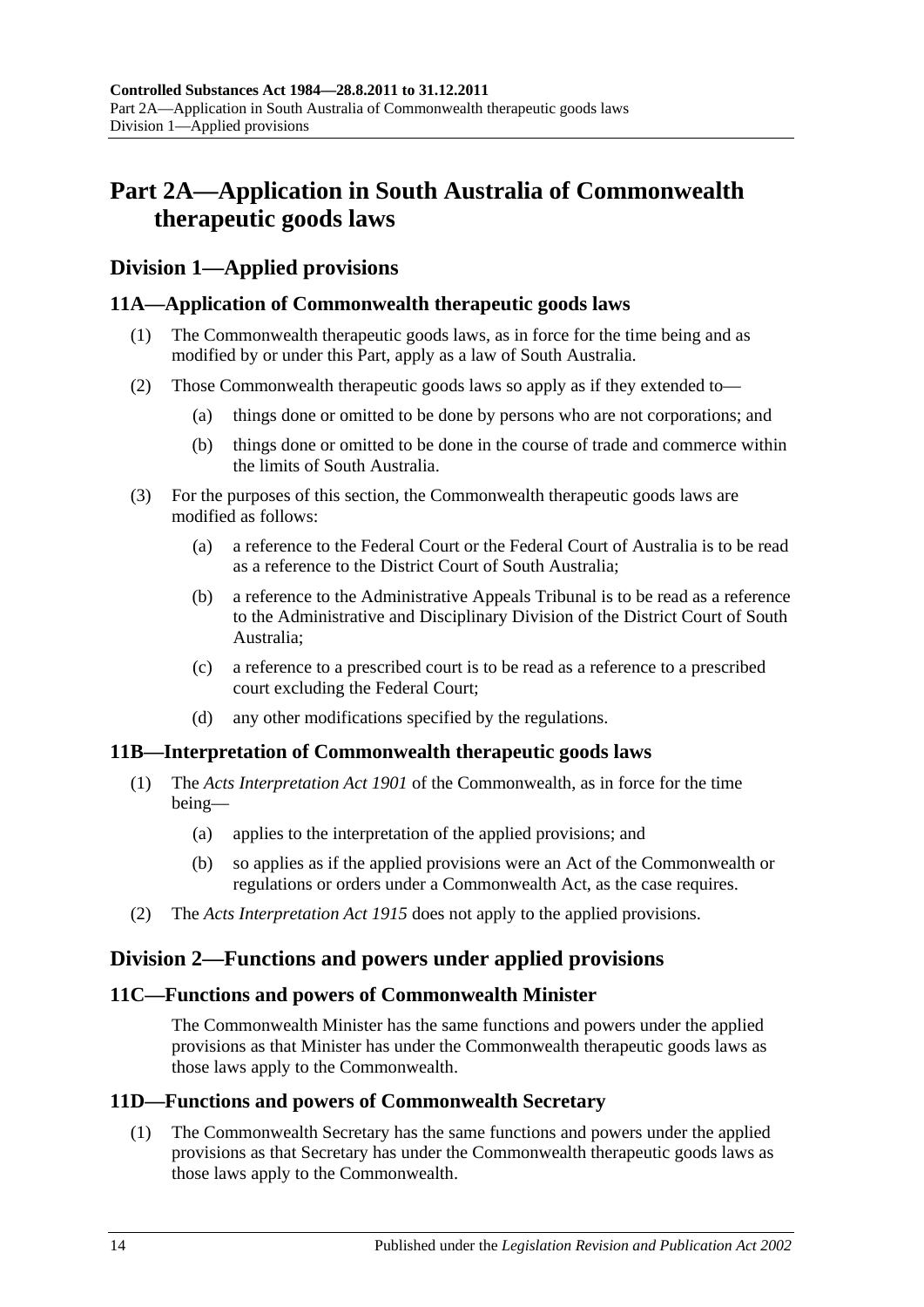(2) Without limiting [subsection](#page-13-7) (1), the Commonwealth Secretary has the function of including goods in the Australian Register of Therapeutic Goods kept under the applied provisions and is authorised to cancel the inclusion of goods in that Register in accordance with those provisions.

## <span id="page-14-0"></span>**11E—Commonwealth may retain fees paid to Commonwealth Secretary**

The Commonwealth may retain fees paid to, or recovered by, the Commonwealth Secretary in respect of the performance or exercise of functions or powers conferred on the Commonwealth Secretary by the applied provisions.

## <span id="page-14-1"></span>**11F—Functions and powers of other persons**

An authorised person, authorised officer or official analyst appointed under the Commonwealth therapeutic goods laws has the same functions and powers under the applied provisions as that person, officer or analyst has under the Commonwealth therapeutic goods laws as those laws apply to the Commonwealth.

### <span id="page-14-2"></span>**11G—Delegation by Commonwealth Minister or Commonwealth Secretary**

Any delegation by the Commonwealth Minister or the Commonwealth Secretary under section 57 of the Commonwealth Act is taken to extend to, and have effect for the purposes of, the corresponding provision of the applied provisions.

### <span id="page-14-3"></span>**11H—Appointments under Commonwealth therapeutic goods laws**

The appointment of a person to an office or position under a provision of the Commonwealth therapeutic goods laws is taken to extend to, and have effect for the purposes of, the applied provisions.

## <span id="page-14-4"></span>**Division 3—Offences against applied provisions**

## <span id="page-14-5"></span>**11I—Application of Commonwealth criminal laws to offences against applied provisions**

- (1) The relevant Commonwealth laws apply as laws of South Australia in relation to any offence committed against the applied provisions as if the applied provisions were a law of the Commonwealth and not a law of South Australia.
- <span id="page-14-6"></span>(2) For the purposes of a law of South Australia, an offence against the applied provisions—
	- (a) is taken to be an offence against the laws of the Commonwealth in the same way as if the applied provisions were a law of the Commonwealth; and
	- (b) is taken not to be an offence against the laws of South Australia.
- (3) [Subsection](#page-14-6) (2) has effect for the purposes of a law of South Australia except as prescribed by the regulations.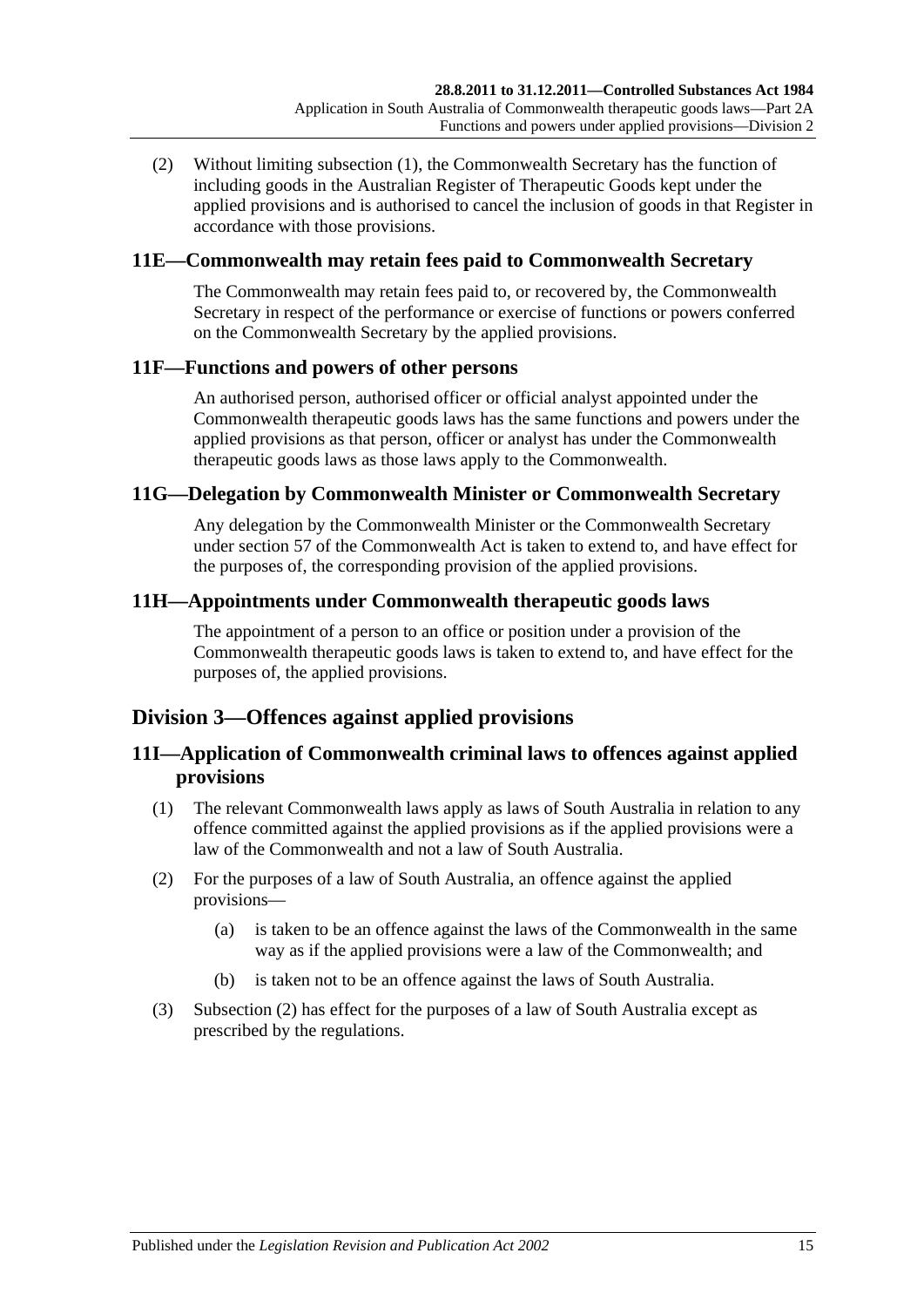## <span id="page-15-0"></span>**11J—Functions and powers conferred on certain Commonwealth officers and authorities relating to offences**

- <span id="page-15-4"></span>(1) A provision of the applied provisions applying because of [section](#page-14-5) 11I that confers on a Commonwealth officer or authority a function or power in relation to an offence against the Commonwealth therapeutic goods laws also confers on the officer or authority the same function or power in relation to an offence against the corresponding provision of the applied provisions.
- (2) In performing a function, or exercising a power, conferred by [subsection](#page-15-4) (1), the Commonwealth officer or authority must act as nearly as is practicable as the officer or authority would act in performing or exercising the same function or power in relation to an offence against the corresponding provision of the Commonwealth therapeutic goods laws.

## <span id="page-15-1"></span>**11K—No double jeopardy for offences against applied provisions**

If—

- (a) an act or omission is both an offence against the applied provisions and an offence against the Commonwealth therapeutic goods laws; and
- (b) the offender has been punished for that offence under the Commonwealth therapeutic goods laws,

the offender is not liable to be punished for that offence under the applied provisions.

## <span id="page-15-2"></span>**Division 4—Reviews and appeals**

## <span id="page-15-3"></span>**11L—District Court may sit with assessors**

- (1) In proceedings for review by or on an appeal to the Administrative and Disciplinary Division of the District Court under the applied provisions, the Court will, if a Judge of the Court so determines, sit with assessors.
- <span id="page-15-5"></span>(2) For the purposes of this section, if a Judge of the Court determines that the Court is to sit with assessors—
	- (a) the Minister must establish a panel of persons who may sit as assessors; and
	- (b) a member of the panel will hold office on terms and conditions specified by the Minister in the instrument of appointment (and a member of the panel whose term of office expires is eligible for reappointment); and
	- (c) subject to [paragraph](#page-15-5) (d), if assessors are to sit with the District Court, the Judge of the Court on the appeal will select 2 members of the panel to sit with the Court in the proceedings; and
	- (d) a member of the panel who has a personal or direct or indirect pecuniary interest in a matter before the District Court is disqualified from participating in proceedings relating to the matter; and
	- (e) if an assessor dies or is for any reason unable to continue with any proceedings, the District Court constituted of the judicial officer who is presiding at the proceedings and the other assessor may, if the judicial officer so determines, continue and complete the proceedings.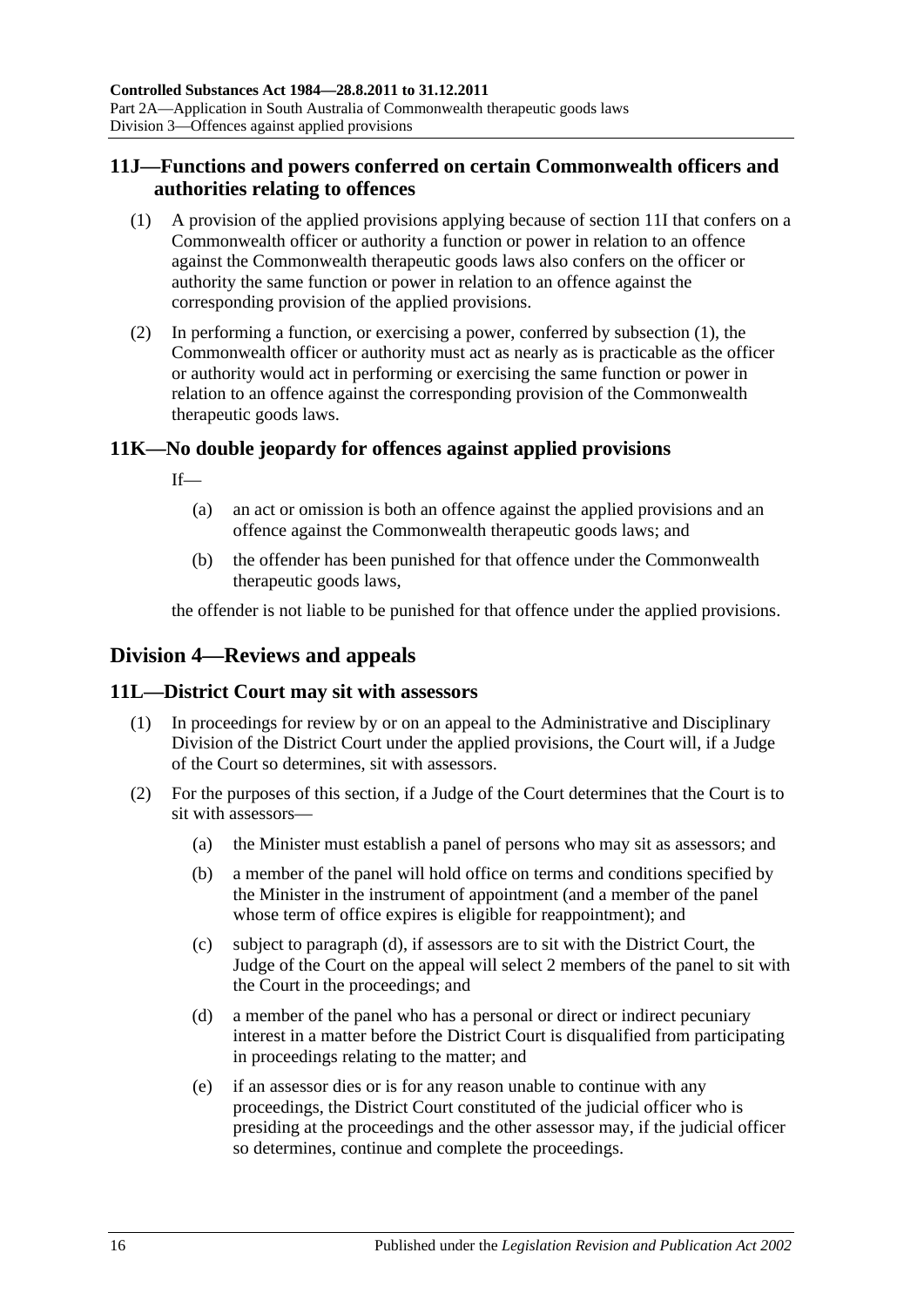## <span id="page-16-0"></span>**Part 3—Controlled substances**

## <span id="page-16-1"></span>**12—Declaration of poisons, prescription drugs, drugs of dependence, controlled drugs etc**

- (1) The Governor may, by regulation, declare, individually or by class, any substance that in the Governor's opinion has the potential to be harmful to humans to be a poison for the purposes of this Act.
- (2) The Governor may, by regulation, declare, individually or by class, a poison to be a prescription drug for the purposes of this Act.
- (3) The Governor may, by regulation, declare, individually or by class, a poison that in the Governor's opinion may lead to dependence in humans to be a drug of dependence for the purposes of this Act.
- (4) The Governor may, by regulation, declare, individually or by class, any substance that in the Governor's opinion may lead to dependence in humans or is of exceptional danger to humans to be a controlled drug for the purposes of this Act.
- (4a) The Governor may, by regulation, declare, individually or by class, a substance that in the Governor's opinion may be used in the manufacture of a controlled drug to be a controlled precursor for the purposes of this Act.
- (4b) The Governor may, by regulation, declare, individually or by class, a plant that in the Governor's opinion has the potential if it, or any product of it, is smoked or consumed by, or administered to, humans to lead to dependence in humans to be a controlled plant for the purposes of this Act.
- (7) The Governor may, by regulation, declare, individually or by class, any substance that in the Governor's opinion is a volatile solvent, or contains a volatile solvent, to be a volatile solvent for the purposes of this Act.
- (8) In any regulations made for the purposes of this section, the Governor may assign a poison or drug of dependence to a specified class or specified classes.

## <span id="page-16-2"></span>**Part 4—General offences**

## <span id="page-16-4"></span><span id="page-16-3"></span>**13—Manufacture and packing**

- (1) A person must not manufacture or pack a poison, medicine or medical device to which this section applies unless the person—
	- (a) is a registered health practitioner or veterinary surgeon acting in the ordinary course of his or her profession; or
	- (b) is licensed to do so by the Minister.

Maximum penalty: \$10 000.

(2) This section applies to such poisons (other than prescription drugs), medicines or medical devices as may be prescribed, individually or by class, by the regulations.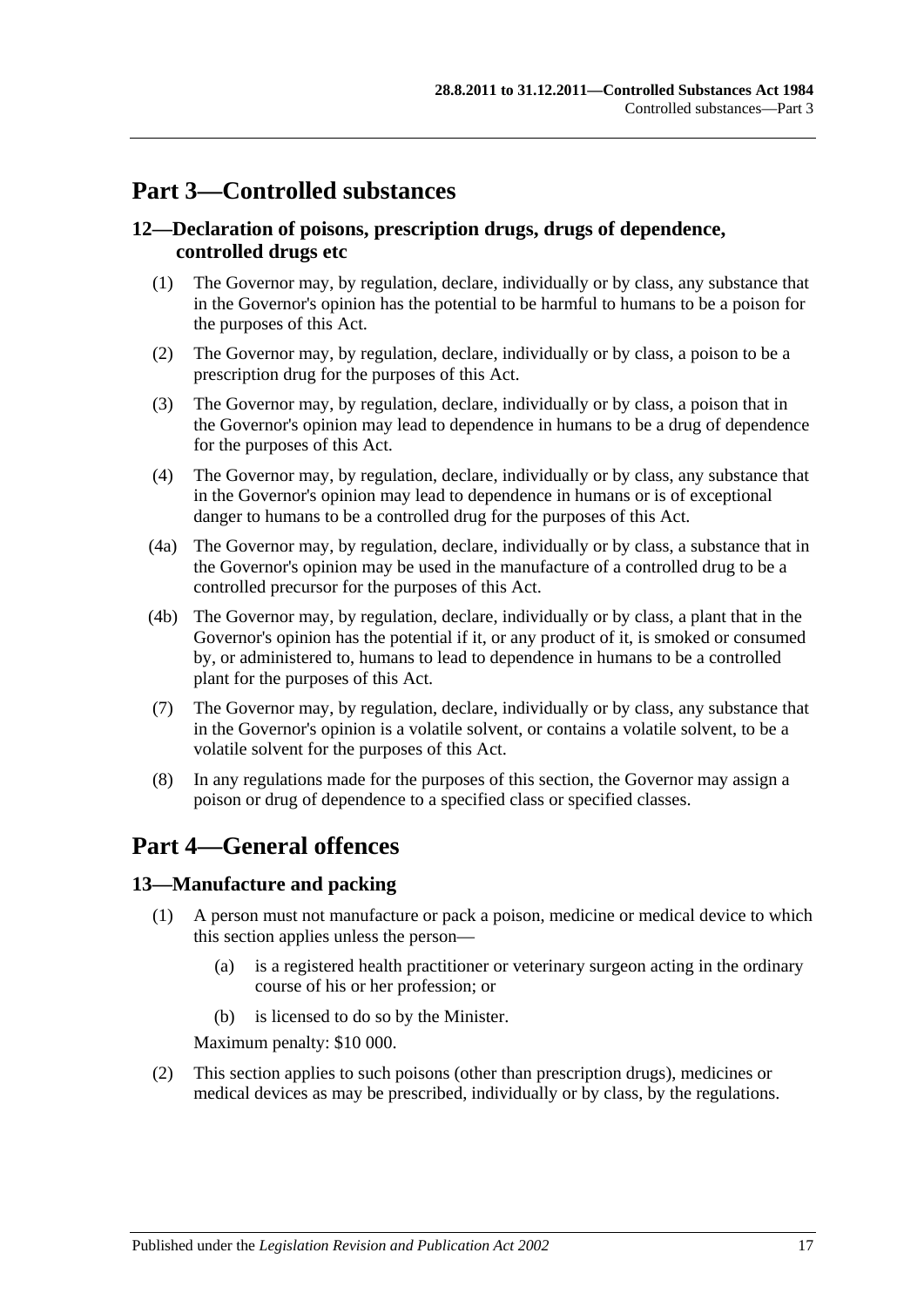- (3) In proceedings for an offence against [subsection](#page-16-4) (1), the paragraphs of the subsection are to be treated as providing exceptions, and, if the complaint negatives the exceptions or alleges that the defendant acted without lawful authority, no proof will be required in relation to the exceptions by the prosecution but the application of an exception will be a matter for proof by the defendant.
- (4) In this section—

### *manufacture*—

- (a) in relation to a substance, means undertake any process by which the substance is extracted, produced, refined, separated into discrete units or otherwise prepared; and
- (b) in relation to a device, means undertake any process by which the device is produced.

### <span id="page-17-2"></span><span id="page-17-0"></span>**14—Sale by wholesale**

- (1) A person must not sell by wholesale a poison, medicine or medical device to which this section applies unless the person—
	- (a) is a pharmacist acting in the ordinary course of his or her profession; or
	- (b) is licensed to do so by the Minister.

Maximum penalty: \$10 000.

- (2) This section applies to such poisons (other than prescription drugs), medicines or medical devices as may be prescribed, individually or by class, by the regulations.
- (3) In proceedings for an offence against [subsection](#page-17-2) (1), the paragraphs of the subsection are to be treated as providing exceptions, and, if the complaint negatives the exceptions or alleges that the defendant acted without lawful authority, no proof will be required in relation to the exceptions by the prosecution but the application of an exception will be a matter for proof by the defendant.

## <span id="page-17-3"></span><span id="page-17-1"></span>**15—Sale or supply to end user**

- (1) A person must not sell by retail or supply to a person a poison, medicine or medical device to which this section applies unless the person—
	- (a) is a registered health practitioner or veterinary surgeon acting in the ordinary course of his or her profession; or
	- (b) is licensed to do so by the Minister.

Maximum penalty: \$10 000.

- (2) This section applies to such poisons (other than prescription drugs), medicines or medical devices as may be prescribed, individually or by class, by the regulations.
- (3) In proceedings for an offence against [subsection](#page-17-3) (1), the paragraphs of the subsection are to be treated as providing exceptions, and, if the complaint negatives the exceptions or alleges that the defendant acted without lawful authority, no proof will be required in relation to the exceptions by the prosecution but the application of an exception will be a matter for proof by the defendant.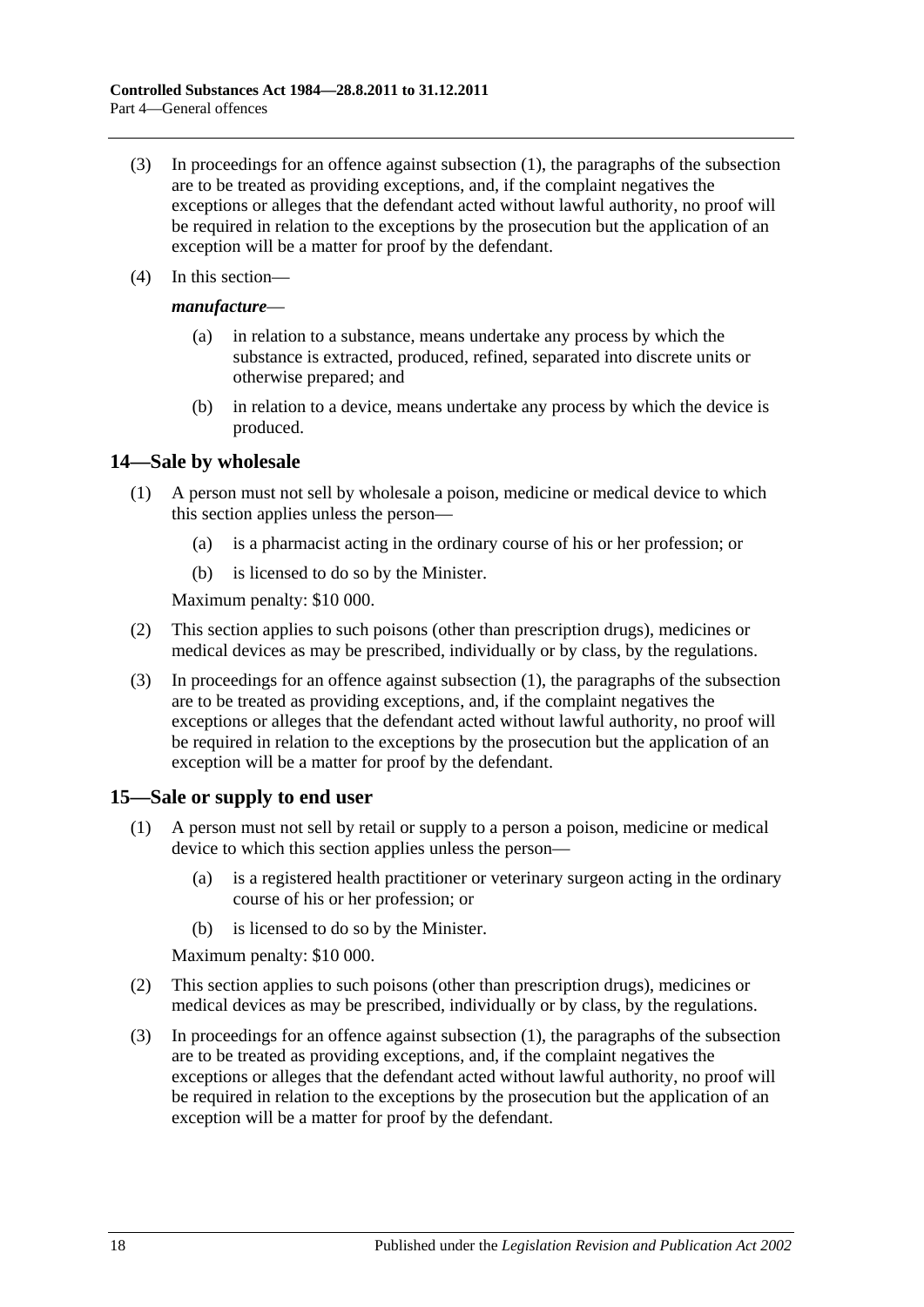### <span id="page-18-0"></span>**16—Sale of certain poisons**

(1) A person must not sell a poison to which this section applies to a person under the age of 18 years.

Maximum penalty: \$10 000.

- (2) A person must not sell a poison to which this section applies—
	- (a) unless the purchaser is known to the vendor; or
	- (b) unless the purchaser produces satisfactory evidence of his or her identity.

Maximum penalty: \$10 000.

(3) If a person seeks to purchase a poison to which this section applies, the vendor must ask the prospective purchaser the purpose for which the poison is required, and must not proceed with the sale unless the question is satisfactorily answered.

Maximum penalty: \$10 000.

- (4) A person who sells poisons to which this section applies must keep a record of—
	- (a) the names of the purchasers of those poisons; and
	- (b) the stated purposes for which they were purchased; and
	- (c) such other matters as may be prescribed.

Maximum penalty: \$10 000.

(5) This section applies to such poisons as may be prescribed, individually or by class, by the regulations.

### <span id="page-18-1"></span>**17—Sale of poisons the possession of which requires a licence**

A person must not sell a poison the possession of which requires a licence under this Act unless the purchaser produces his or her licence.

Maximum penalty: \$10 000.

### <span id="page-18-2"></span>**17A—Manufacture, sale, supply or possession of certain precursors**

(1) A person must not, unless he or she holds a permit from the Minister to do so, manufacture, sell or supply a poison to which this section applies (a *section 17A precursor*).

Maximum penalty: \$15 000 or imprisonment for 3 years, or both.

(2) A person must not, unless he or she holds a permit from the Minister to do so, be in possession of a section 17A precursor.

Maximum penalty: \$10 000 or imprisonment for 2 years, or both.

(3) A person must not sell a section 17A precursor unless the purchaser produces the permit under which the person is entitled to be in possession of the section 17A precursor.

Maximum penalty: \$10 000 or imprisonment for 2 years, or both.

(4) This section applies to such poisons as may be prescribed, individually or by class, by the regulations.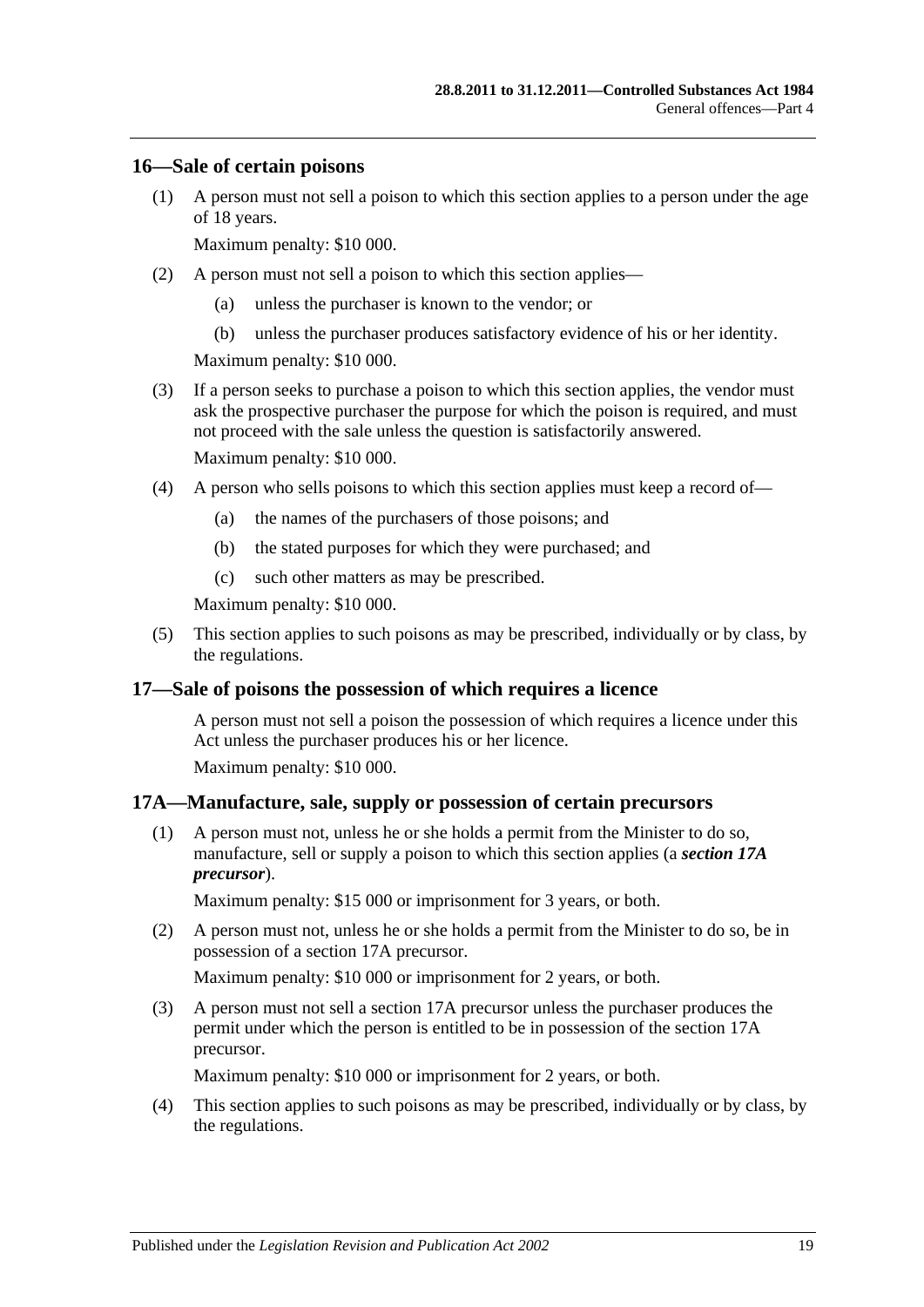### <span id="page-19-0"></span>**17B—Storage and sale of certain precursors**

- (1) A person must not sell a poison to which this section applies (a *section 17B precursor*) to another person unless—
	- (a) the purchaser holds an account with the seller; and
	- (b) the sale is transacted as a sale on account pursuant to a duly completed order form supplied by the purchaser; and
	- (c) the order form is accompanied by a duly completed end user statement in the form prescribed by regulation; and
	- (d) the person collecting the precursor produces his or her driver's licence, passport or other satisfactory evidence of the person's identity that includes a photograph; and
	- (e) the seller is satisfied that the person collecting the precursor is the purchaser or is acting on behalf of the purchaser; and
	- (f) the seller duly completes the seller's section of the end user statement.

Maximum penalty: \$10 000 or imprisonment for 3 years, or both.

- <span id="page-19-1"></span>(2) A seller of section 17B precursors—
	- (a) must, in relation to each sale of such a precursor, keep a record of—
		- (i) the name and address of the purchaser; and
		- (ii) the name of the precursor and the quantity sold; and
		- (iii) the date of the sale; and
	- (b) must retain an end user statement for at least 5 years after the date of the sale to which it relates; and
	- (c) must make the record referred to in [paragraph](#page-19-1) (a) and the end user statements available for inspection at any time by an authorised officer.

Maximum penalty: \$10 000 or imprisonment for 3 years, or both.

(3) A seller of section 17B precursors must, if at any time he or she forms a suspicion that an order or enquiry for the purchase of such a precursor may be connected to an unlawful use of the precursor, inform the Commissioner of Police of the suspicion.

Maximum penalty: \$1 000 or imprisonment for 12 months, or both.

- (4) A seller of section 17B precursors—
	- (a) must keep those precursors in storage that is secure from access by any person other than the seller or a person who is authorised in writing by the seller to have such access; and
	- (b) must retain such a written authorisation while it is current and for at least 5 years after it ceases to have effect and make it available for inspection at any time by an authorised officer; and
	- (c) must cause the stock of those precursors to be checked, after each sale, by some person other than the person who directly handled the sale.

Maximum penalty: \$1 000 or imprisonment for 12 months, or both.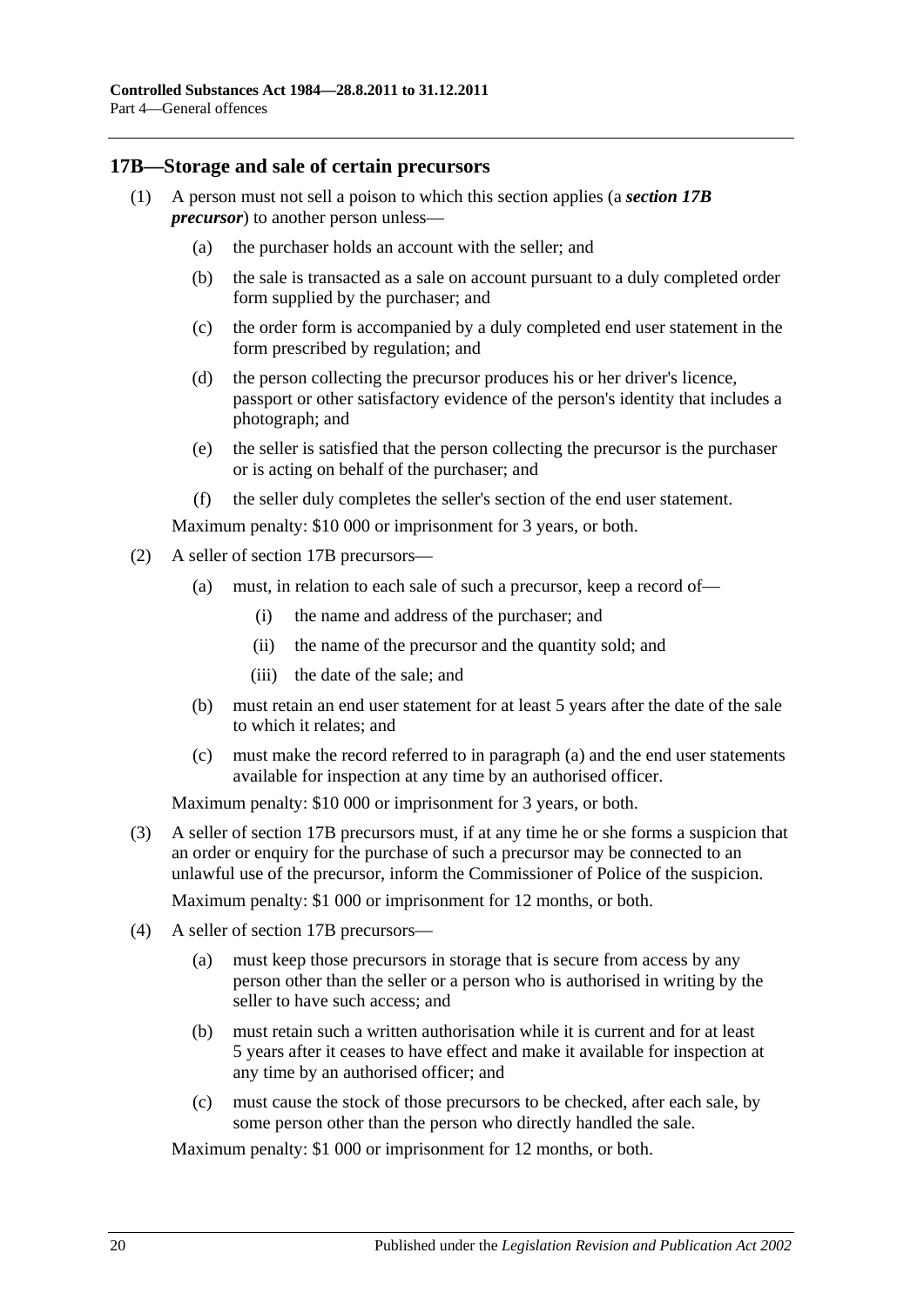- (5) This section does not apply in relation to the sale of a section 17B precursor if the sale—
	- (a) is of a section 17B precursor contained in a preparation designed, packaged and labelled for human or animal therapeutic use; and
	- (b) is made to, or by, a registered health practitioner or veterinary surgeon acting in the ordinary course of his or her profession.
- (6) This section applies to such poisons as may be prescribed, individually or by class, by the regulations.

## <span id="page-20-0"></span>**17C—Regulation of sale of certain precursors**

- (1) A person must not sell a poison to which this section applies (a *section 17C precursor*) to another person unless—
	- (a) the purchaser provides the seller with a duly completed end user statement in the form prescribed by regulation; and
	- (b) the purchaser produces his or her driver's licence, passport or other satisfactory evidence of the person's identity that includes a photograph; and
	- (c) the seller duly completes the seller's section of the end user statement.

Maximum penalty: \$10 000 or imprisonment for 3 years, or both.

(2) A seller of section 17C precursors must, if at any time he or she forms a suspicion that an order or enquiry for the purchase of such a precursor may be connected to an unlawful use of the precursor, inform the Commissioner of Police of the suspicion.

Maximum penalty: \$1 000 or imprisonment for 12 months, or both.

- (3) This section does not apply in relation to the sale of a section 17C precursor if the sale—
	- (a) is of a section 17C precursor contained in a preparation designed, packaged and labelled for human or animal therapeutic use; and
	- (b) is made to, or by, a registered health practitioner or veterinary surgeon acting in the ordinary course of his or her profession.
- (4) This section applies to such poisons as may be prescribed, individually or by class, by the regulations.

### <span id="page-20-2"></span><span id="page-20-1"></span>**18—Regulation of prescription drugs**

- (1) A person must not prescribe a prescription drug (not being a drug of dependence) except as follows:
	- (a) a registered health practitioner may prescribe a prescription drug (not being a drug of dependence) for a person if he or she is acting in the ordinary course of the practitioner's profession and—
		- (i) the practitioner is a dentist, medical practitioner or nurse practitioner; or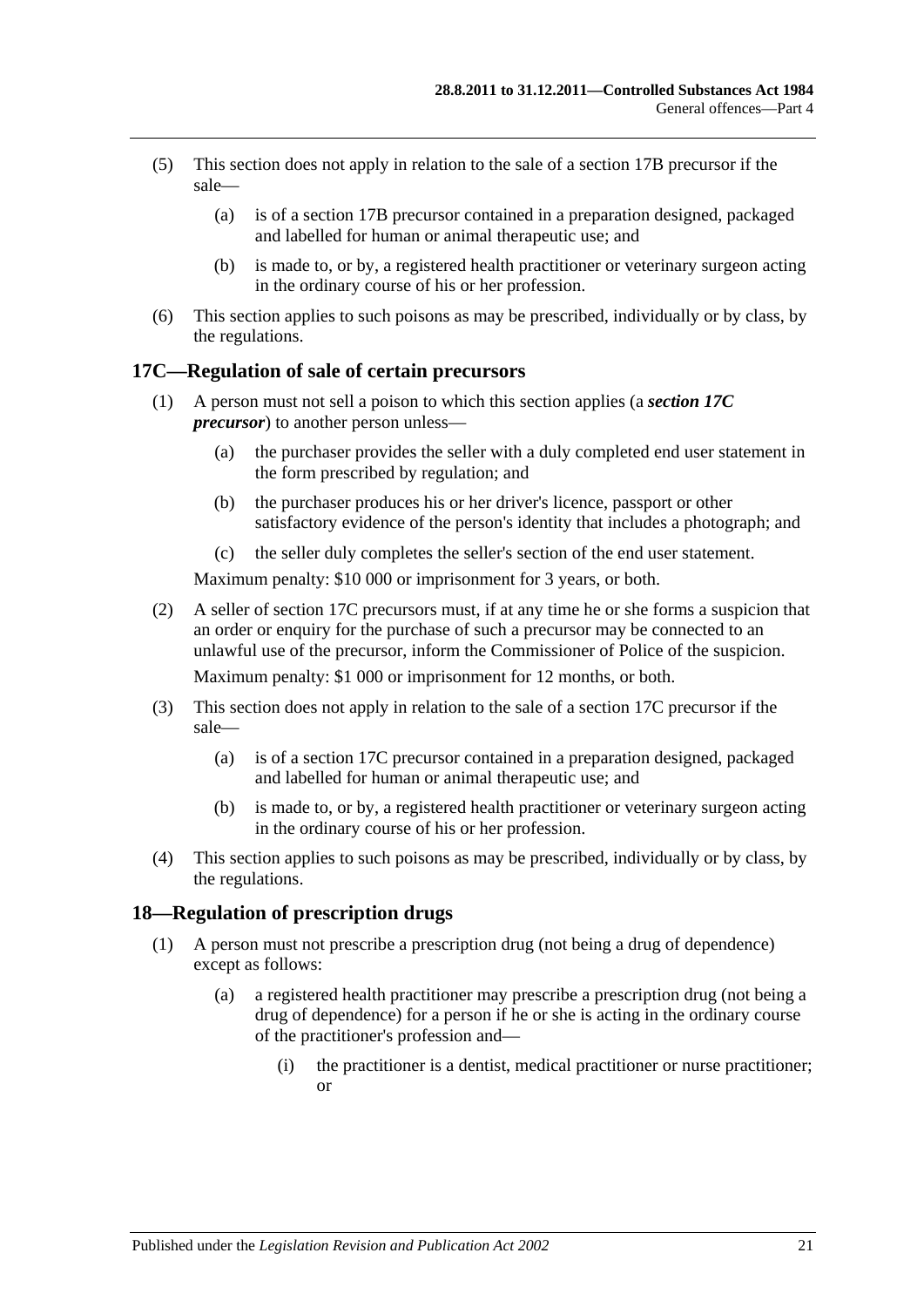- (ii) the practitioner's registration is endorsed under section 94 of the *Health Practitioner Regulation National Law* as being qualified to prescribe a scheduled medicine or class of scheduled medicines and the drug is a scheduled medicine or of a class of scheduled medicines specified in the endorsement; or
- (iii) the practitioner is authorised to prescribe the drug by the regulations;
- (b) a veterinary surgeon may prescribe a prescription drug (not being a drug of dependence) for an animal if the veterinary surgeon is acting in the ordinary course of the veterinary surgeon's profession;
- (c) a person may prescribe a prescription drug (not being a drug of dependence) for a person or an animal if licensed to do so by the Minister.

Maximum penalty: \$10 000 or imprisonment for 2 years.

- (1a) A person must not sell a prescription drug (not being a drug of dependence) by wholesale except as follows:
	- (a) a pharmacist may sell a prescription drug (not being a drug of dependence) by wholesale if the pharmacist is acting in the ordinary course of the pharmacist's profession;
	- (b) a person may sell a prescription drug (not being a drug of dependence) by wholesale if licensed to do so by the Minister.

- (1b) A person must not sell a prescription drug (not being a drug of dependence) by retail except as follows:
	- (a) a pharmacist may sell a prescription drug (not being a drug of dependence) by retail if the pharmacist—
		- (i) is dispensing the drug on the prescription of a person of a class authorised to prescribe the drug; and
		- (ii) is acting in the ordinary course of the pharmacist's profession;
	- (b) a registered health practitioner may sell a prescription drug (not being a drug of dependence) by retail if the practitioner is acting in the ordinary course of the practitioner's profession and—
		- (i) the practitioner is a dentist, medical practitioner or nurse practitioner; or
		- (ii) the practitioner's registration is endorsed under section 94 of the *Health Practitioner Regulation National Law* as being qualified to sell a scheduled medicine or class of scheduled medicines and the drug is a scheduled medicine or of a class of scheduled medicines specified in the endorsement; or
		- (iii) the practitioner is authorised to sell the drug by the regulations;
	- (c) a veterinary surgeon may sell a prescription drug (not being a drug of dependence) by retail if the veterinary surgeon is acting in the ordinary course of the veterinary surgeon's profession;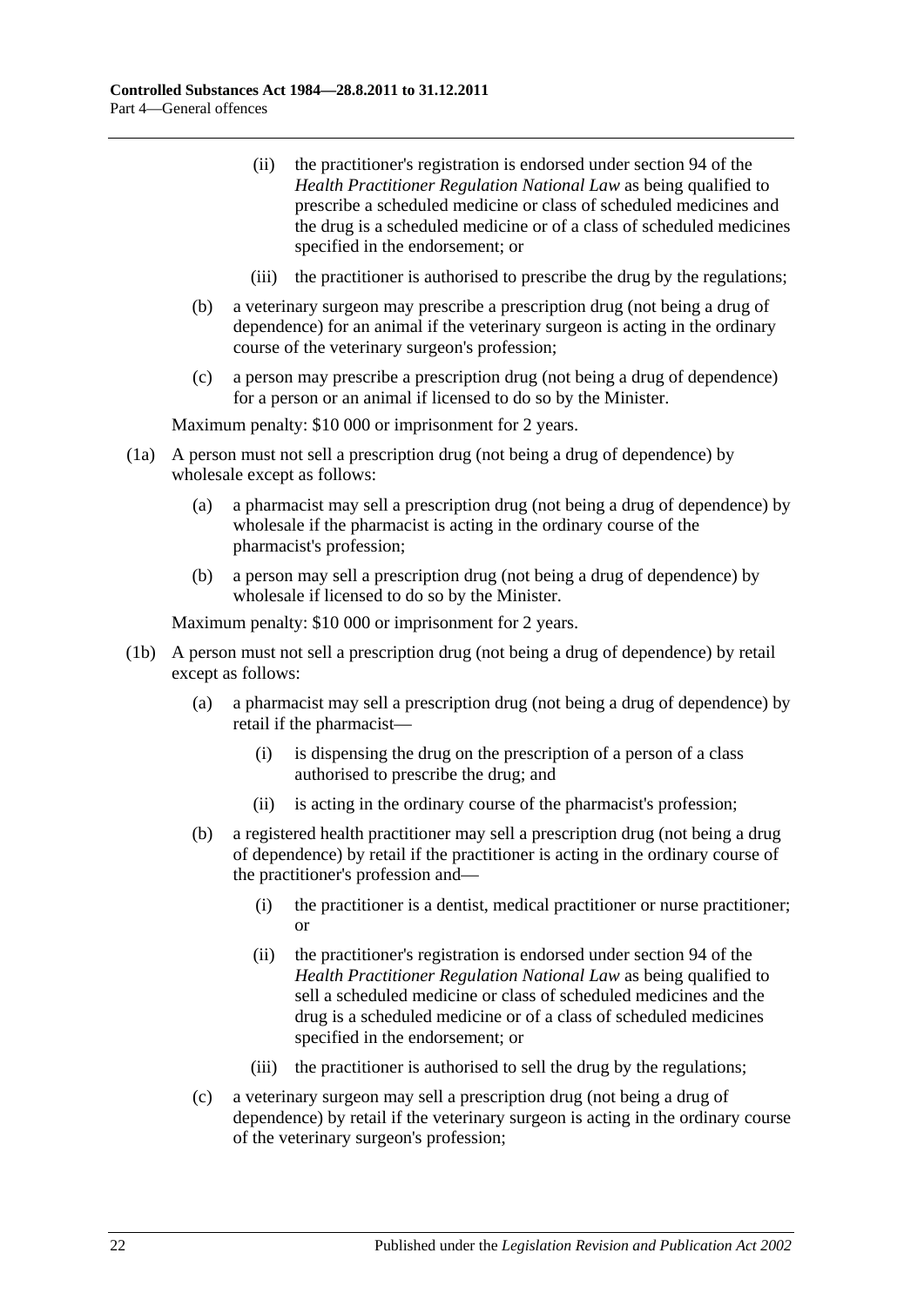(d) a person may sell a prescription drug (not being a drug of dependence) by retail if the person is licensed to do so by the Minister.

Maximum penalty: \$10 000 or imprisonment for 2 years.

- (1c) A person must not supply a prescription drug (not being a drug of dependence) to another person except as follows:
	- (a) a pharmacist may supply a prescription drug (not being a drug of dependence) to a person if the pharmacist—
		- (i) is dispensing the drug on the prescription of a person of a class authorised to prescribe the drug; and
		- (ii) is acting in the ordinary course of the pharmacist's profession;
	- (b) a registered health practitioner may supply a prescription drug (not being a drug of dependence) to a person if the practitioner is acting in the ordinary course of the practitioner's profession and—
		- (i) the practitioner is a dentist, medical practitioner, nurse or midwife; or
		- (ii) the practitioner's registration is endorsed under section 94 of the *Health Practitioner Regulation National Law* as being qualified to supply a scheduled medicine or class of scheduled medicines and the drug is a scheduled medicine or of a class of scheduled medicines specified in the endorsement; or
		- (iii) the practitioner is authorised to supply the drug by the regulations;
	- (c) a veterinary surgeon may supply a prescription drug (not being a drug of dependence) to a person for an animal if the veterinary surgeon is acting in the ordinary course of the veterinary surgeon's profession;
	- (d) a person may supply a prescription drug (not being a drug of dependence) to another person if licensed to do so by the Minister.

- (1d) A person must not administer a prescription drug (not being a drug of dependence) to another person or an animal except as follows:
	- (a) a registered health practitioner may administer a prescription drug (not being a drug of dependence) to a person if the practitioner is acting in the ordinary course of the practitioner's profession and—
		- (i) the practitioner is a dentist, medical practitioner, nurse or midwife; or
		- (ii) the practitioner's registration is endorsed under section 94 of the *Health Practitioner Regulation National Law* as being qualified to administer a scheduled medicine or class of scheduled medicines and the drug is a scheduled medicine or of a class of scheduled medicines specified in the endorsement; or
		- (iii) the practitioner is authorised to administer the drug by the regulations;
	- (b) a veterinary surgeon may administer a prescription drug (other than a drug of dependence) to an animal if the veterinary surgeon is acting in the ordinary course of the veterinary surgeon's profession;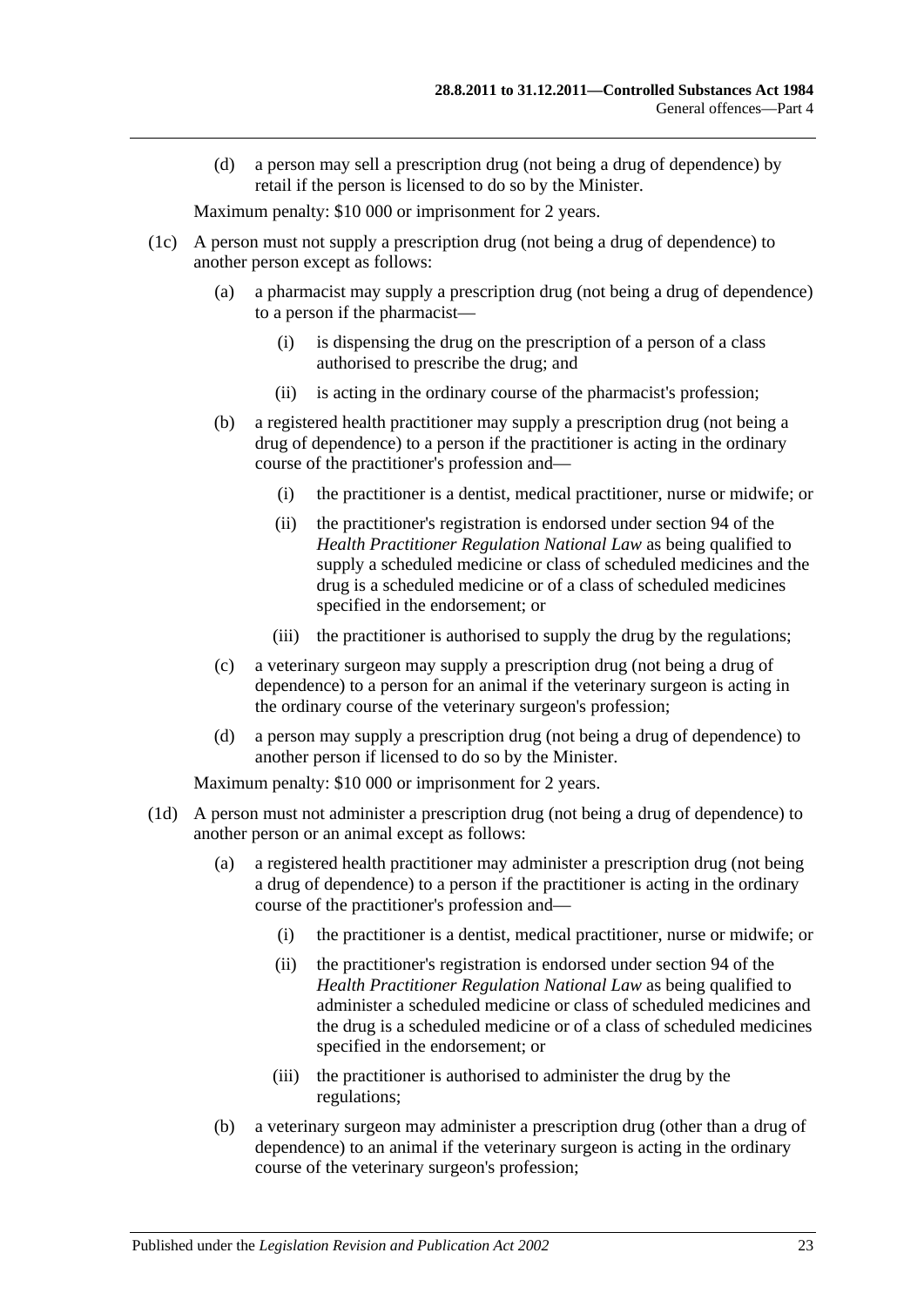- (c) a person may administer to another person or an animal a prescription drug (not being a drug of dependence) if the drug has been lawfully prescribed for, or supplied to, that other person or that animal;
- (d) a person may administer a prescription drug (not being a drug of dependence) to another person if licensed to do so by the Minister.

Maximum penalty: \$10 000 or imprisonment for 2 years.

- (1e) A person must not manufacture or pack a prescription drug (not being a drug of dependence) except as follows:
	- (a) a pharmacist may manufacture or pack a prescription drug (not being a drug of dependence) if the pharmacist is acting in the ordinary course of the pharmacist's profession;
	- (b) a registered health practitioner may manufacture or pack a prescription drug (not being a drug of dependence) if the practitioner is acting in the ordinary course of the practitioner's profession and—
		- (i) the practitioner is a dentist, medical practitioner or nurse practitioner; or
		- (ii) the practitioner's registration is endorsed under section 94 of the *Health Practitioner Regulation National Law* as being qualified to sell, supply or administer a scheduled medicine or class of scheduled medicines, the drug is a scheduled medicine or of a class of scheduled medicines specified in the endorsement and the manufacture or packing is incidental to the sale, supply or administration of the drug; or
		- (iii) the practitioner is authorised to manufacture or pack the drug by the regulations;
	- (c) a veterinary surgeon may manufacture or pack a prescription drug (not being a drug of dependence) if the veterinary surgeon is acting in the ordinary course of the veterinary surgeon's profession;
	- (d) a person may manufacture or pack a prescription drug (not being a drug of dependence) if licensed to do so by the Minister;
	- (e) a person may manufacture or pack a prescription drug (not being a drug of dependence) if—
		- (i) the drug has been lawfully prescribed for the person, another person or an animal; and
		- (ii) the manufacture or packing is incidental to the administration of the drug as so prescribed.

Maximum penalty: \$10 000 or imprisonment for 2 years.

(2) A person must not prescribe a prescribed prescription drug unless the person has the qualifications or meets the requirements specified in the regulations for the purposes of this subsection.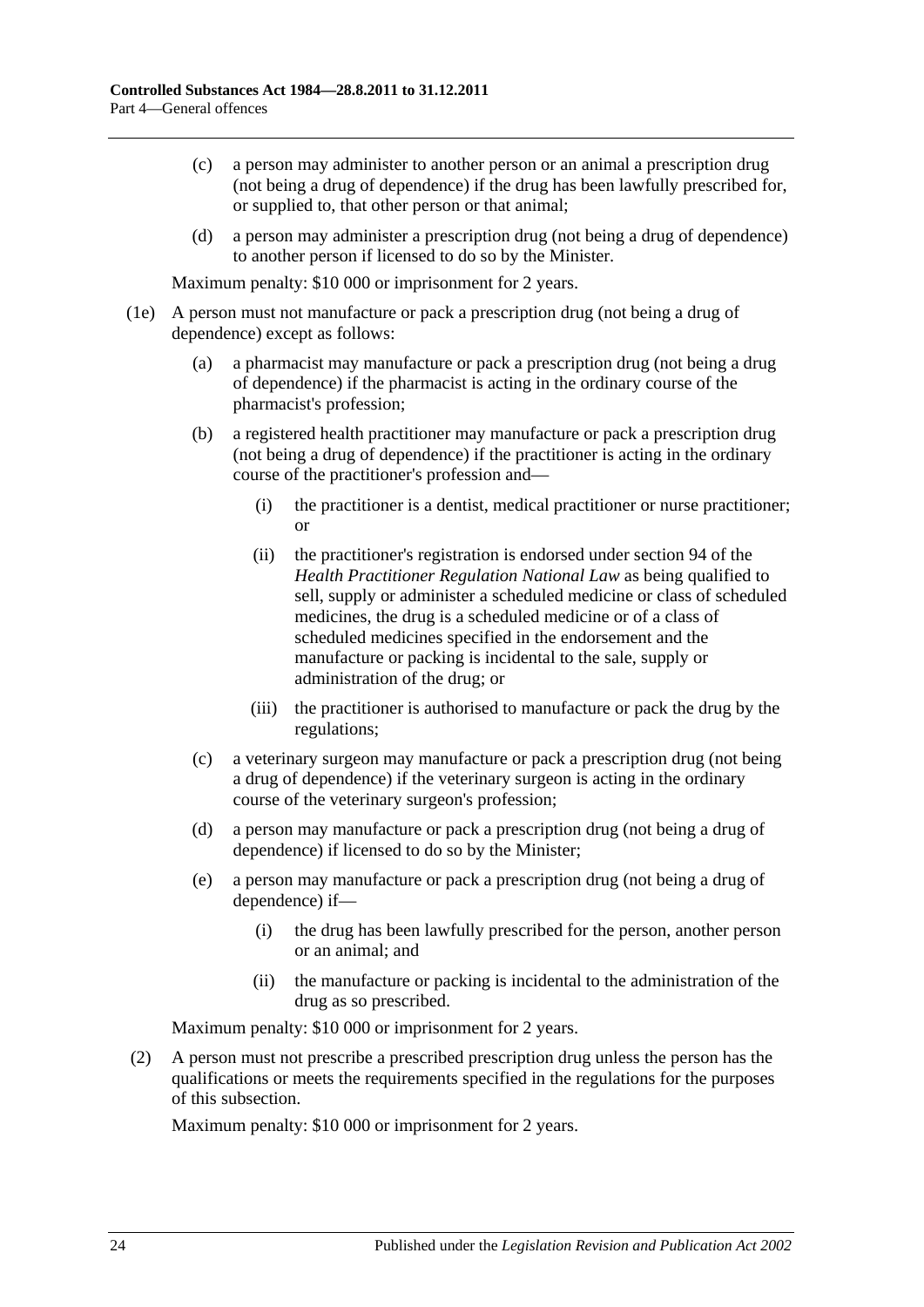- <span id="page-24-1"></span>(3) A person must not have in his or her possession a prescription drug (not being a drug of dependence) unless he or she—
	- (a) is the person, or is acting on behalf of the person, for whom the drug has been lawfully prescribed or supplied; or
	- (b) is the owner, or is acting on behalf of the owner, of an animal for whom the drug has been lawfully prescribed or supplied; or
	- (c) is a person authorised by law to sell or supply prescription drugs; or
	- (d) is licensed to do so by the Minister; or
	- (e) has other lawful authority or reasonable excuse for doing so.

Maximum penalty: \$10 000 or imprisonment for 2 years.

- (4) In proceedings for an offence against [subsection](#page-20-2) (1) or [\(3\),](#page-24-1) the paragraphs of the subsection are to be treated as providing exceptions, and, if the complaint negatives the exceptions or alleges that the defendant acted without lawful authority and, in the case of a complaint for an offence against [subsection](#page-24-1) (3), without reasonable excuse, no proof will be required in relation to the exceptions by the prosecution but the application of an exception will be a matter for proof by the defendant.
- (5) In this section—

*manufacture*, in relation to a substance, means undertake any process by which the substance is extracted, produced, refined, separated into discrete units or otherwise prepared.

## <span id="page-24-0"></span>**18A—Restriction of prescription or supply of drug of dependence in certain circumstances**

- (a1) A person must not prescribe for a person or an animal a drug of dependence except as follows:
	- (a) a registered health practitioner may prescribe a drug of dependence for a person if the practitioner is acting in the ordinary course of the practitioner's profession and—
		- (i) the practitioner is a dentist, medical practitioner or nurse practitioner; or
		- (ii) the practitioner is a registered health practitioner whose registration is endorsed under section 94 of the *Health Practitioner Regulation National Law* as being qualified to prescribe a scheduled medicine or class of scheduled medicines and the drug is a scheduled medicine or of a class of scheduled medicines specified in the endorsement; or
		- (iii) the practitioner is authorised to prescribe the drug by the regulations;
	- (b) a veterinary surgeon may prescribe a drug of dependence for an animal if the veterinary surgeon is acting in the ordinary course of the veterinary surgeon's profession.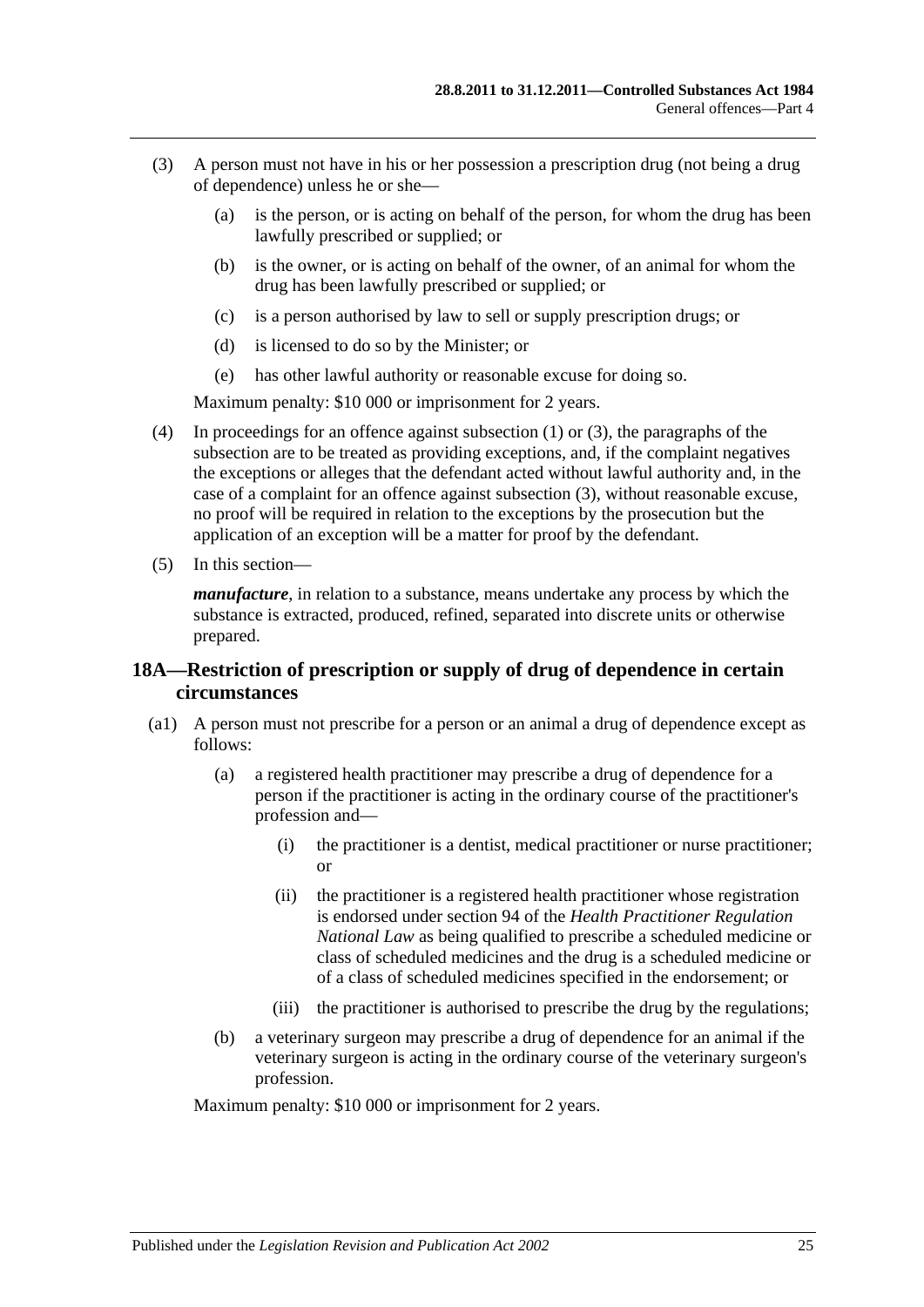- (1) A registered health practitioner must not prescribe any drug of dependence for, or supply any drug of dependence to—
	- (a) a person for regular use by the person during a period exceeding 2 months, or during a period that, together with any other period for which a drug of dependence has, to the practitioner's knowledge, been prescribed or supplied by a registered health practitioner, would result in drugs of dependence being regularly used by the person during a period exceeding 2 months; or
	- (b) a person who the practitioner knows or has reasonable cause to believe is dependent on drugs,

unless the practitioner prescribes or supplies the drug in accordance with an authority granted by the Minister under this section or in circumstances that are exempted from this subsection by the regulations.

- (2) For the purposes of this section, a person is dependent on drugs if—
	- (a) the person—
		- (i) has acquired, as a result of the repeated administration of prescription drugs or controlled drugs, an overpowering desire for the continued administration of such drugs; and
		- (ii) is likely to suffer mental or physical distress or disorder on cessation of the administration of such drugs; or
	- (b) the person has a history of consuming or using prescription drugs or controlled drugs in a quantity or manner that—
		- (i) in the case of drugs lawfully supplied to the person—is contrary to the prescribing practitioner's instructions relating to consumption or use of the drug; and
		- (ii) in any case—presents a risk to the person's health.
- (3) An application for the authority of the Minister to prescribe or supply a drug of dependence under this section must—
	- (a) be in writing and be signed by the registered health practitioner who proposes to prescribe or supply the drug; and
	- (b) contain such information as may be prescribed.
- (4) The Minister may give an authority to the registered health practitioner by whom any such application is made to prescribe for or supply to the person to whom the application relates a drug of dependence specified in the authority for therapeutic purposes.
- (5) Any such authority must be in writing and must specify—
	- (a) the quantity of the drug of dependence that may be so prescribed or supplied by the practitioner; and
	- (b) the period for which any such drug may be so prescribed or supplied.
- (6) In the case of an emergency the Minister may issue a registered health practitioner authorised to prescribe a drug of dependence a temporary authority to prescribe or supply a drug of dependence under this section.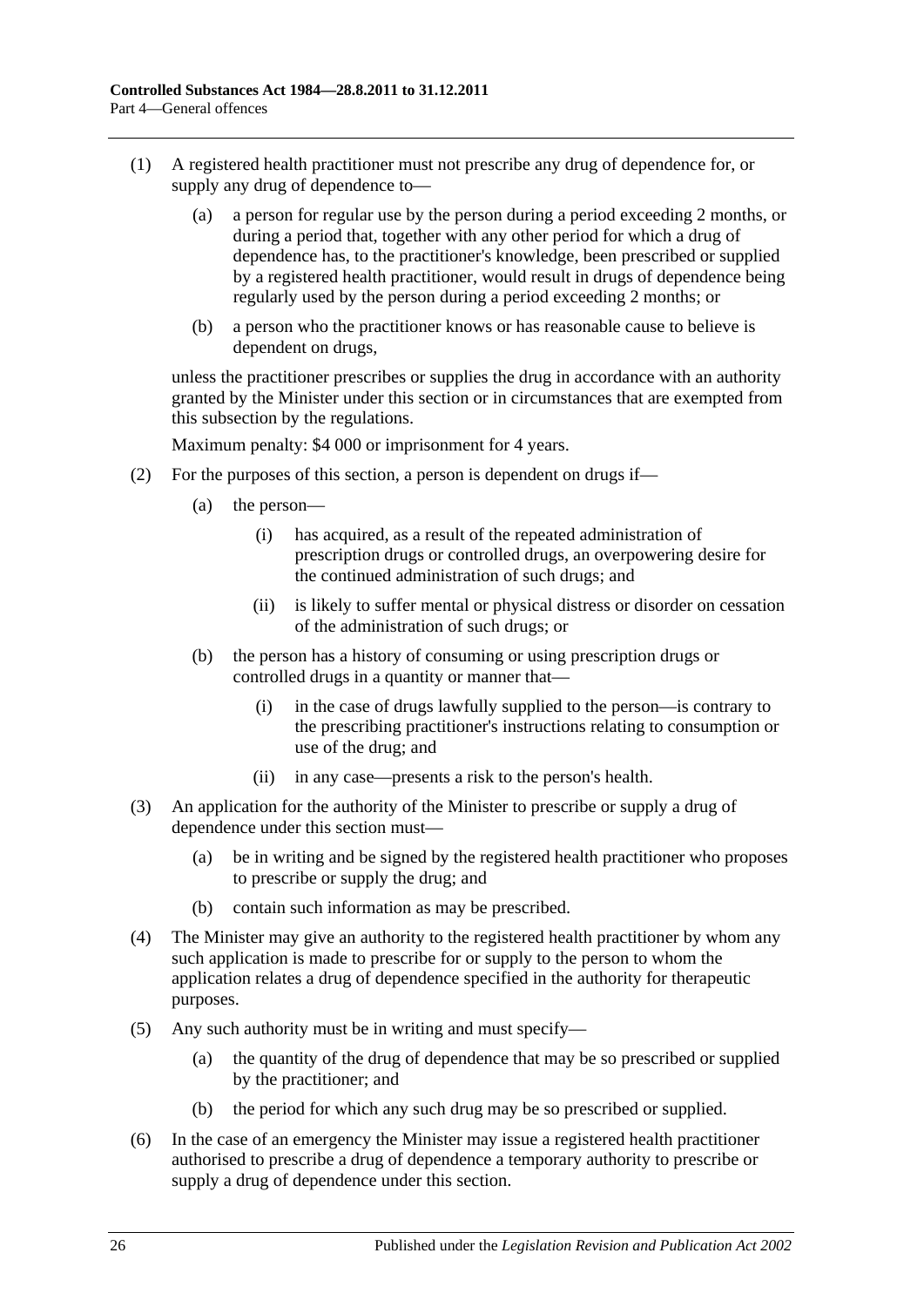- (7) A temporary authority—
	- (a) may be applied for, and given, orally; and
	- (b) cannot operate in respect of a period longer than 2 months.
- (8) An authority or temporary authority given under this section—
	- (a) may be subject to such conditions as the Minister thinks fit; and
	- (b) may be varied or revoked by the Minister at any time by notice in writing given personally or by post to the holder of the authority or temporary authority.

### <span id="page-26-0"></span>**19—Sale or supply of volatile solvents**

- (1) A person must not sell or supply a volatile solvent to another person if he or she suspects, or there are reasonable grounds for suspecting, that the other person—
	- (a) intends to inhale the solvent; or
	- (b) intends to sell or supply the solvent to a further person for inhalation by that further person.

Maximum penalty: \$10 000 or imprisonment for 2 years.

(2) If a person, acting at the request of another person, purchases a volatile solvent on behalf of the other person for the purpose of inhalation, the person is guilty of an offence.

Maximum penalty: \$10 000 or imprisonment for 2 years.

- <span id="page-26-2"></span>(3) A person must not sell or supply a volatile solvent to which this subsection applies to a person under the age prescribed for the volatile solvent. Maximum penalty: \$10 000.
- (4) [Subsection](#page-26-2) (3) applies to such volatile solvents as may be prescribed, individually or by class, by the regulations.
- <span id="page-26-3"></span>(5) An authorised officer may confiscate a volatile solvent (together with its container) found in the possession of a person if the authorised officer has reason to suspect that the person has the solvent for the purpose of inhalation.
- (6) Anything confiscated under [subsection](#page-26-3) (5) is forfeited to the Crown and may be sold, destroyed or otherwise disposed of as the Minister or the Commissioner of Police directs.

### <span id="page-26-1"></span>**20—Prohibition of automatic vending machines**

- (1) A person must not—
	- (a) whether on premises of which the person is the owner or in any other place—
		- (i) install an automatic vending machine for the sale or supply of a poison, medicine or medical device; or
		- (ii) sell or supply a poison, medicine or medical device by means of an automatic vending machine; or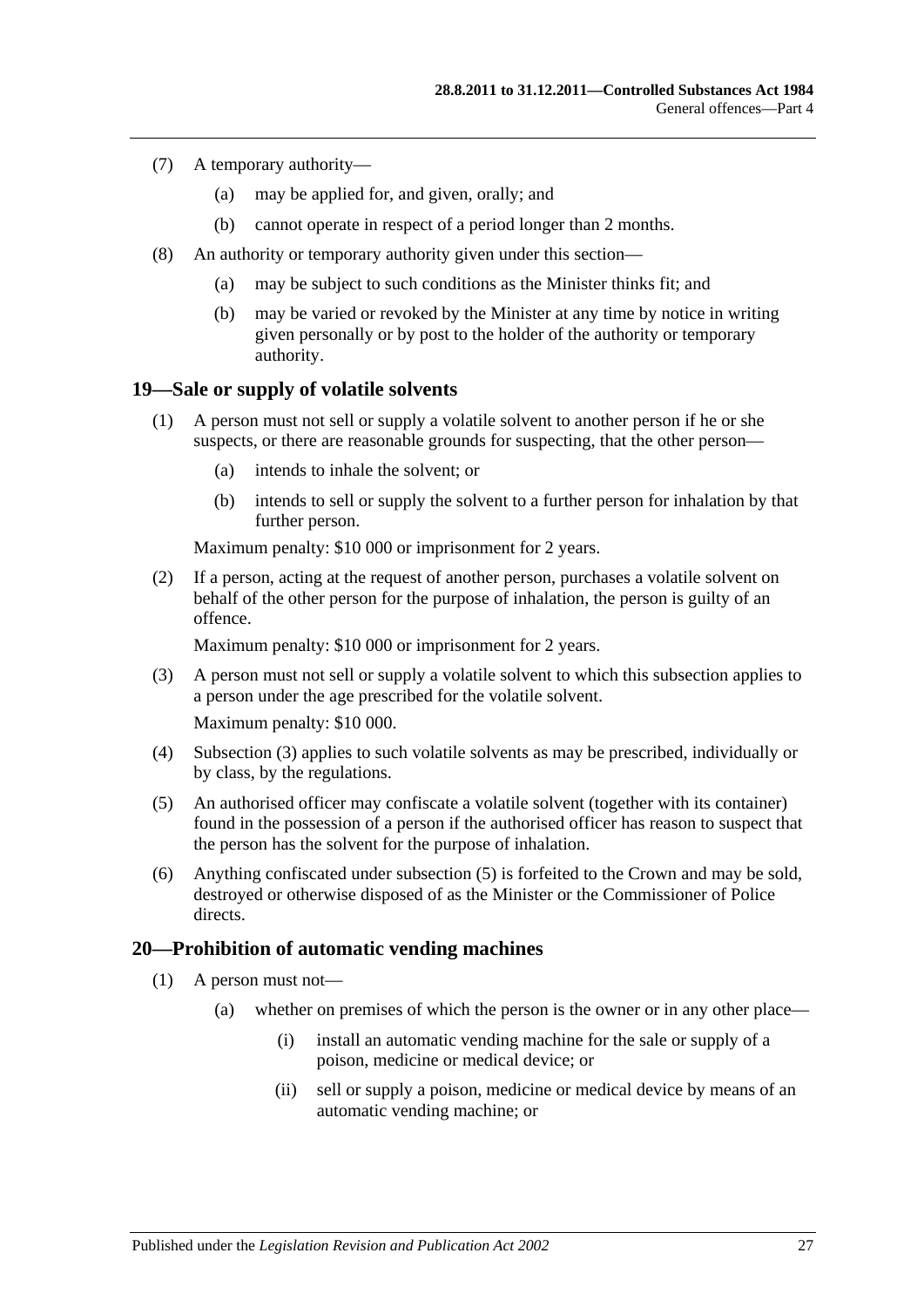(b) permit or suffer any such vending machine to be installed or operated on premises of which he or she is the owner.

Maximum penalty: \$5 000.

(2) This section does not apply to a poison, medicine or medical device prescribed, or of a class prescribed, by regulation or in circumstances prescribed by regulation.

### <span id="page-27-0"></span>**21—Sale, supply, possession or administration of other potentially harmful substances or devices**

- <span id="page-27-4"></span>(1) The Minister may, by notice published in the Gazette, prohibit the sale, supply, possession or administration of—
	- (a) any substance or device specified in the order, being a substance or device that should not, in the Minister's opinion, be sold, supplied, possessed or administered pending evaluation of its harmful properties; and
	- (b) in the case of a substance, any preparation containing that substance.
- (2) A person must not contravene a notice published under [subsection](#page-27-4) (1).

Maximum penalty: \$10 000 or imprisonment for 2 years.

- (3) The Minister may, by notice published in the Gazette, vary or revoke a notice published under [subsection](#page-27-4) (1).
- (4) On publishing a notice under this section, the Minister must refer the subject matter of the notice to the Advisory Council for its consideration.

### <span id="page-27-1"></span>**22—Possession**

(1) A person must not have in his or her possession a poison to which this section applies unless licensed to do so by the Minister.

Maximum penalty: \$10 000.

(2) This section applies to such poisons (other than drugs of dependence) as may be prescribed, individually or by class, by the regulations.

## <span id="page-27-2"></span>**23—Quality**

(1) A person must not sell by wholesale or by retail or supply a poison, medicine or medical device that does not conform with the regulations. Maximum penalty: \$10 000.

(2) It is a defence for a person charged with an offence against this section to prove that he or she did not know and could not, by the exercise of reasonable diligence, have known that the subject matter of the offence did not conform with the regulations.

## <span id="page-27-3"></span>**24—Packaging and labelling**

A person must not sell by wholesale or by retail or supply to a person a poison, medicine or medical device unless—

- (a) it is enclosed in a package or container; and
- (b) the package or container conforms with the regulations; and
- (c) the package or container is labelled in accordance with the regulations.

Maximum penalty: \$10 000.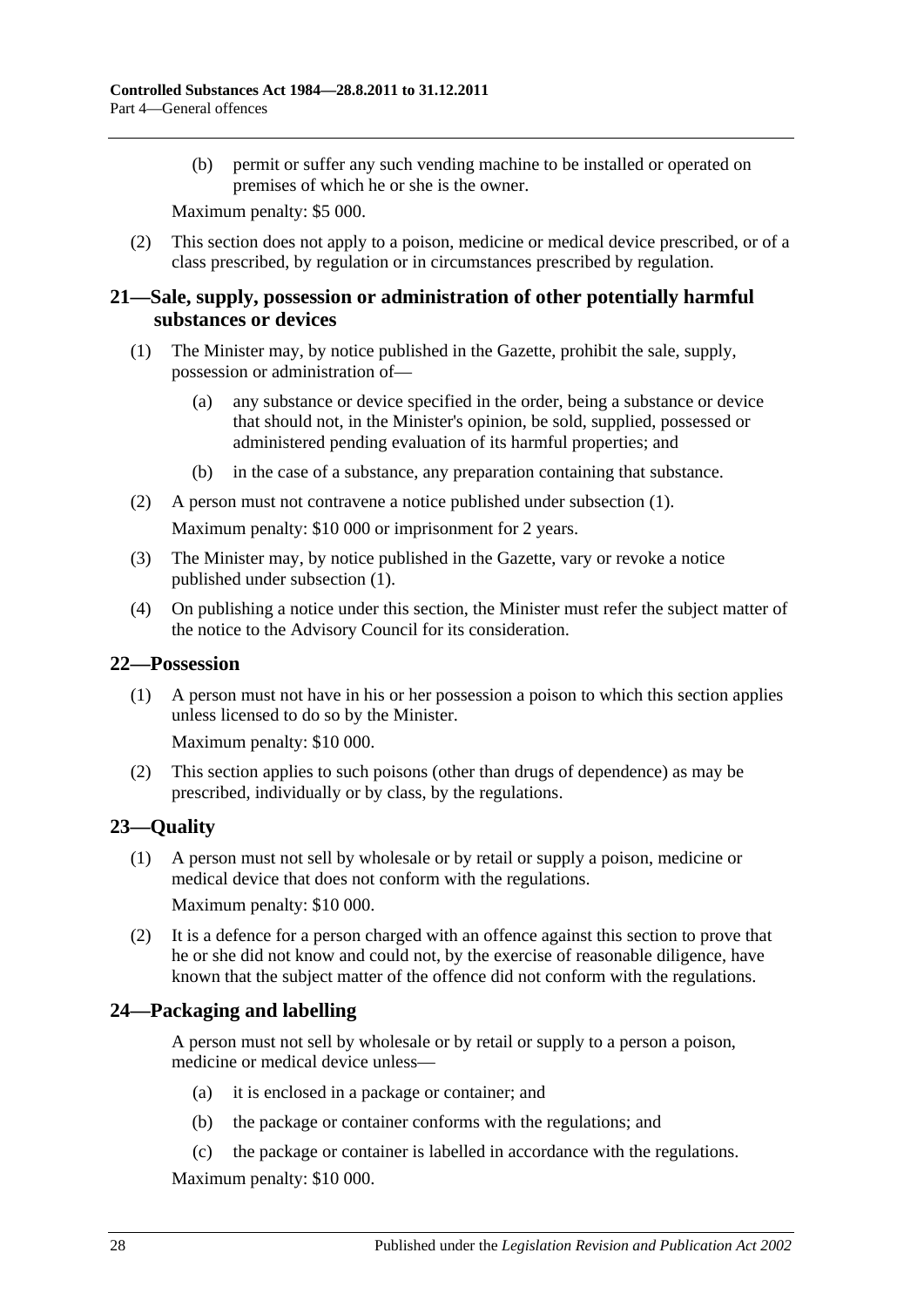### <span id="page-28-0"></span>**25—Storage**

A person must not store a poison, medicine or medical device contrary to the regulations.

Maximum penalty: \$10 000.

### <span id="page-28-1"></span>**26—Transport**

A person must not transport a poison, medicine or medical device contrary to the regulations.

Maximum penalty: \$10 000.

### <span id="page-28-2"></span>**27—Use**

A person must not—

- (a) use a poison, medicine or medical device for a purpose or in a manner prohibited by the regulations; or
- (b) sell, supply, prescribe, or purchase a poison, medicine or medical device for a purpose prohibited by the regulations.

Maximum penalty: \$10 000.

### <span id="page-28-3"></span>**28—Prohibition of advertisement**

(1) A person must not advertise that a poison, controlled drug, medicine or medical device to which this section applies is available for sale or supply. Maximum penalty: \$10 000.

(2) This section applies to such poisons, controlled drugs, medicines and medical devices as may be prescribed, individually or by class, by the regulations.

### <span id="page-28-4"></span>**29—Regulation of advertisement**

A person must comply with the regulations in advertising that a poison, medicine or medical device is available for sale or supply.

Maximum penalty: \$10 000.

### <span id="page-28-5"></span>**30—Forgery etc of prescriptions**

(1) A person must not forge or fraudulently alter or utter a prescription or other document, or have in his or her possession such a prescription or document knowing it to be forged or fraudulently altered, with a view to obtaining a prescription drug.

Maximum penalty: \$15 000 or imprisonment for 5 years.

- (2) A person must not knowingly, by false representation, obtain—
	- (a) a prescription drug; or
	- (b) a prescription for a prescription drug.

Maximum penalty: \$10 000 or imprisonment for 2 years.

(2a) A person must not, in or in connection with obtaining a prescription drug, give to the person prescribing or supplying the drug a name or address that is false. Maximum penalty: \$10 000.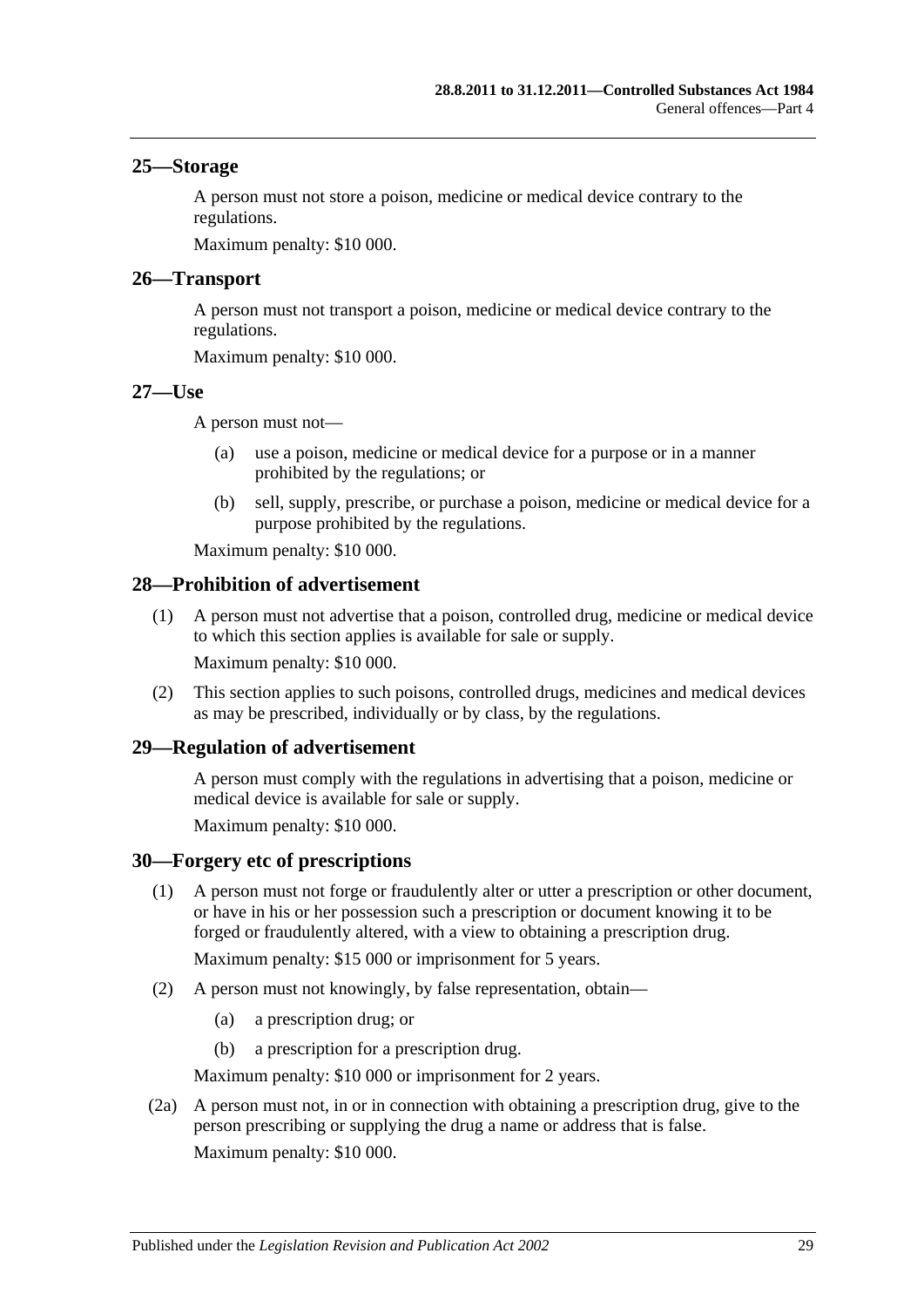(3) A pharmacist must retain any prescription or other document that he or she has reasonable cause to believe has been forged or fraudulently altered and must forthwith deliver any such prescription or document to the Commissioner of Police.

## <span id="page-29-0"></span>**Part 5—Offences relating to controlled drugs, precursors and plants**

## <span id="page-29-1"></span>**Division 1—Preliminary**

## <span id="page-29-3"></span><span id="page-29-2"></span>**31—Application of Part**

- (1) This Part does not apply to—
	- (a) the manufacture, sale or supply of a poison, or the sale or supply of equipment for use in connection with the consumption or administration of a poison, by a pharmacist if the pharmacist is acting in the ordinary course of the pharmacist's profession; or
	- (ab) the sale by retail of a poison, or of equipment for use in connection with the consumption or administration of a poison, by a registered health practitioner if the practitioner is acting in the ordinary course of the practitioner's profession and—
		- (i) the practitioner is a dentist, medical practitioner or nurse practitioner; or
		- (ii) the practitioner's registration is endorsed under section 94 of the *Health Practitioner Regulation National Law* as being qualified to sell a scheduled medicine or class of scheduled medicines and the poison is a scheduled medicine or of a class of scheduled medicines specified in the endorsement; or
		- (iii) the practitioner is authorised to sell the poison by the regulations; or
	- (ac) the supply of a poison, or of equipment for use in connection with the consumption or administration of a poison, by a registered health practitioner if the practitioner is acting in the ordinary course of the practitioner's profession and—
		- (i) the practitioner is a dentist, medical practitioner, nurse or midwife; or
		- (ii) the practitioner's registration is endorsed under section 94 of the *Health Practitioner Regulation National Law* as being qualified to supply a scheduled medicine or class of scheduled medicines and the poison is a scheduled medicine or of a class of scheduled medicines specified in the endorsement; or
		- (iii) the practitioner is authorised to supply the poison by the regulations; or
	- (ad) the administration of a poison by a registered health practitioner if the practitioner is acting in the ordinary course of the practitioner's profession and—
		- (i) the practitioner is a dentist, medical practitioner, nurse or midwife; or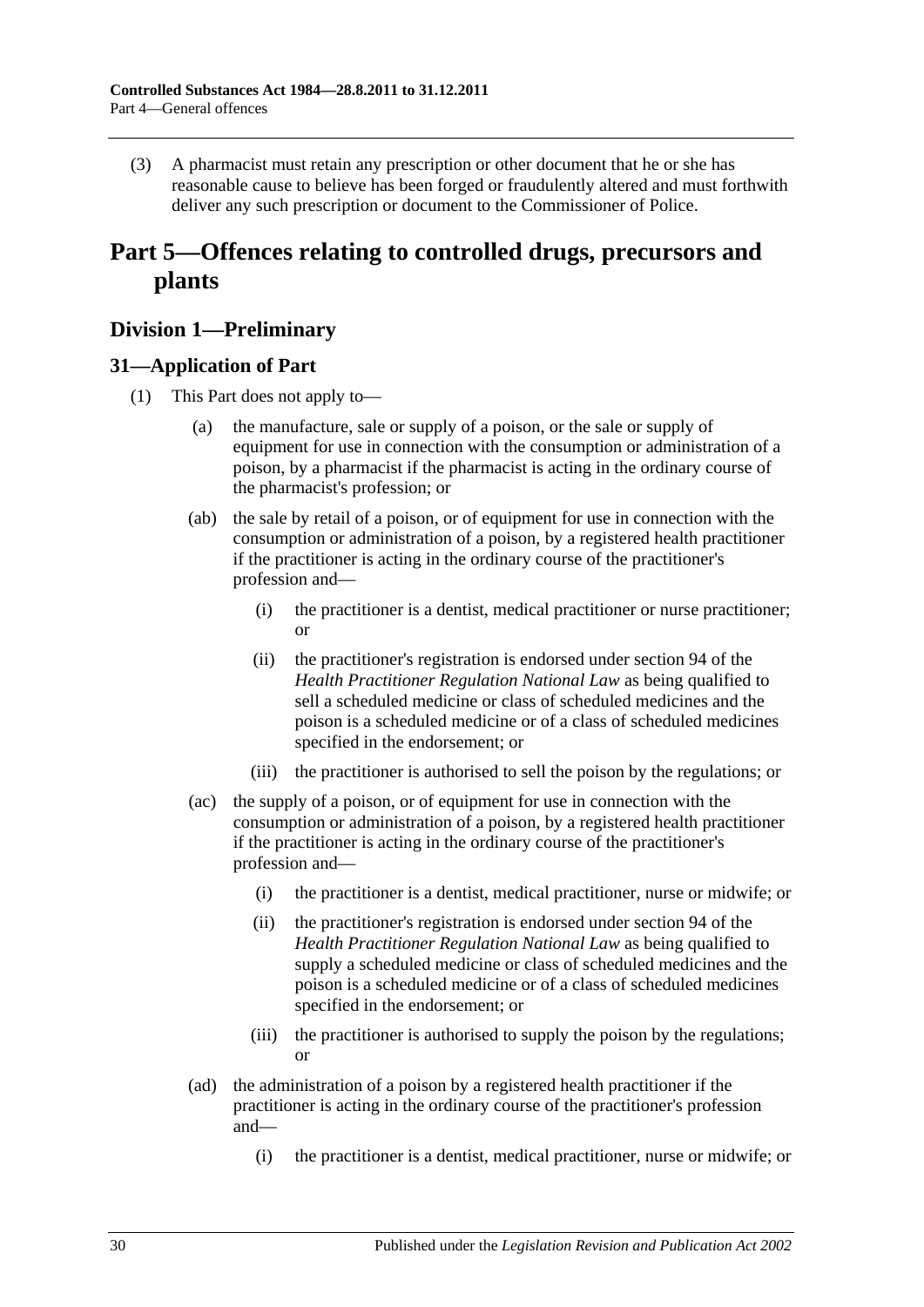- (ii) the practitioner's registration is endorsed under section 94 of the *Health Practitioner Regulation National Law* as being qualified to administer a scheduled medicine or class of scheduled medicines and the poison is a scheduled medicine or of a class of scheduled medicines specified in the endorsement; or
- (iii) the practitioner is authorised to administer the poison by the regulations; or
- (ae) the manufacture, sale, supply or administration of a poison, or the sale or supply of equipment for use in connection with the consumption or administration of a poison, by a veterinary surgeon if the veterinary surgeon is acting in the ordinary course of the veterinary surgeon's profession; or
- (af) the possession of a poison or equipment if that possession is incidental to an activity described in a preceding paragraph; or
- (ag) the manufacture, sale, supply, administration or possession of a substance, or the sale, supply or possession of equipment, by a person who is acting in accordance with a licence or permit issued by the Minister under this Act; or
- <span id="page-30-1"></span><span id="page-30-0"></span>(b) the possession of a relevant controlled drug, or of equipment for use in connection with the consumption or administration of a relevant controlled drug, by—
	- (i) a person—
		- (A) for whom the drug has been lawfully prescribed; or
		- (B) to whom the drug has been lawfully supplied for the purpose of consumption or administration by the person; or
	- (ii) a person—
		- (A) being the owner of an animal for whom the drug has been lawfully prescribed; or
		- (B) to whom the drug has been lawfully supplied for the purpose of consumption by or administration to an animal owned by the person; or
	- (iii) a person acting on behalf of a person referred to in [subparagraph](#page-30-0) (i) or [\(ii\);](#page-30-1) or
- (c) the administration or supply, or the giving of permission for the administration or supply, of a relevant controlled drug to a person—
	- (i) for whom the drug has been lawfully prescribed; or
	- (ii) to whom the drug has been lawfully supplied for the purpose of consumption or administration by the person; or
- (d) the consumption or administration of a relevant controlled drug by a person—
	- (i) for whom the drug has been lawfully prescribed; or
	- (ii) to whom the drug has been lawfully supplied for the purpose of consumption or administration by the person.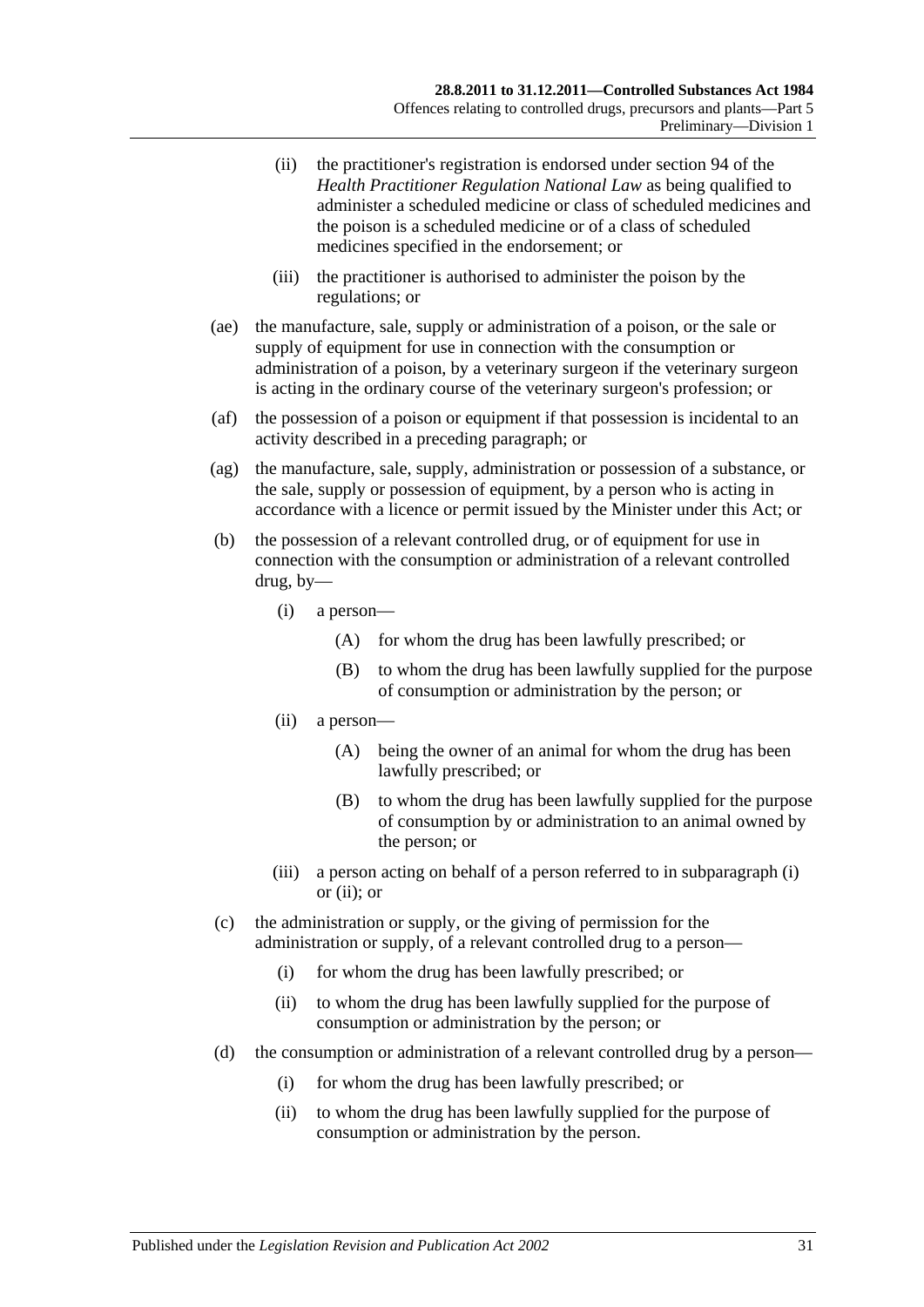- (2) In proceedings for an offence against this Part, [subsection](#page-29-3) (1) is to be treated as providing exceptions, and no proof will be required in relation to any exception by the prosecution but the application of an exception will be a matter for proof by the defendant.
- (3) In this section—

*relevant controlled drug* means a controlled drug other than a controlled drug of a kind excluded from this definition by regulation.

## <span id="page-31-1"></span><span id="page-31-0"></span>**Division 2—Commercial offences**

## **Subdivision 1—Trafficking in controlled drugs**

## <span id="page-31-4"></span><span id="page-31-2"></span>**32—Trafficking**

(1) A person who traffics in a large commercial quantity of a controlled drug is guilty of an offence.

Maximum penalty: \$500 000 or imprisonment for life, or both.

<span id="page-31-5"></span>(2) A person who traffics in a commercial quantity of a controlled drug is guilty of an offence.

Maximum penalty: \$200 000 or imprisonment for 25 years, or both.

- <span id="page-31-6"></span>(2a) A person who, in a prescribed area, traffics in a controlled drug is guilty of an offence. Maximum penalty: \$75 000 or imprisonment for 15 years, or both.
- <span id="page-31-3"></span>(3) A person who traffics in a controlled drug is guilty of an offence. Maximum penalty: \$50 000 or imprisonment for 10 years, or both.
- (4) An offence against [subsection](#page-31-3) (3) involving cannabis, cannabis resin or cannabis oil (and not involving any other controlled drug) must be prosecuted, and dealt with by the Magistrates Court, as a summary offence but if the Court determines that a person found guilty of such an offence should be sentenced to a term of imprisonment exceeding 2 years, the Court must commit the person to the District Court for sentence.
- (5) If, in any proceedings for an offence against [subsection](#page-31-4) (1), [\(2\),](#page-31-5) [\(2a\)](#page-31-6) or [\(3\)](#page-31-3) it is proved that the defendant had possession of a trafficable quantity of a controlled drug, it is presumed, in the absence of proof to the contrary—
	- (a) in a case where it is alleged that the defendant was taking part in the process of sale of the drug, that the defendant—
		- (i) was acting for the purpose of sale of the drug; and
		- (ii) had the relevant belief concerning the sale of the drug necessary to constitute the offence; or
	- (b) in any other case—that the defendant had the relevant intention concerning the sale of the drug necessary to constitute the offence.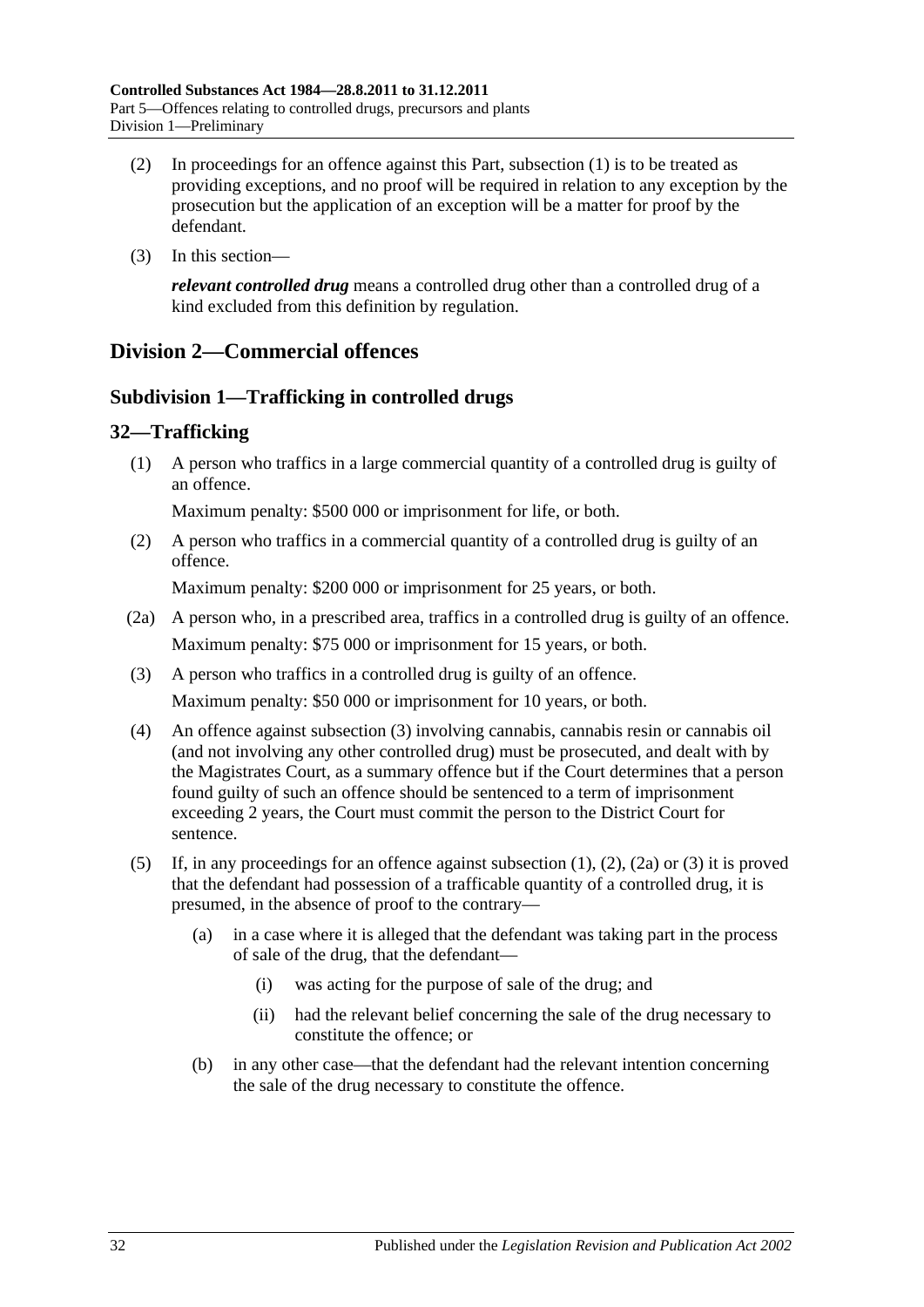(6) In this section—

*prescribed area* means—

- (a) prescribed licensed premises or an area being used in connection with prescribed licensed premises; or
- (b) premises at which members of the public are gathered for a public entertainment or an area being used in connection with such premises;

#### **Example—**

Areas *being used in connection with* premises would include—

- (a) a car parking area specifically provided for the use of patrons of the premises;
- (b) an area in which people are queuing to enter the premises.

#### *prescribed licensed premises* means—

- (a) premises in respect of which 1 of the following classes of licence is in force under the *[Liquor Licensing Act](http://www.legislation.sa.gov.au/index.aspx?action=legref&type=act&legtitle=Liquor%20Licensing%20Act%201997) 1997*:
	- (i) a hotel licence;
	- (ii) a restaurant licence that includes an extended trading authorisation;
	- (iii) an entertainment venue licence;
	- (iv) a club licence that includes an extended trading authorisation;
	- (v) a special circumstances licence that includes an extended trading authorisation;
	- (vi) a licence of a class prescribed by regulation;
- (b) the premises defined in the casino licence, within the meaning of the *[Casino](http://www.legislation.sa.gov.au/index.aspx?action=legref&type=act&legtitle=Casino%20Act%201997)  Act [1997](http://www.legislation.sa.gov.au/index.aspx?action=legref&type=act&legtitle=Casino%20Act%201997)*, as the premises to which the licence relates;
- (c) premises subject to a licence prescribed by regulation;

*public entertainment* means a dance, performance, exhibition or event that is calculated to attract and entertain members of the public, whether admission is open, procured by the payment of money or restricted to members of a club or a class of persons with some other qualification or characteristic.

### <span id="page-32-0"></span>**Subdivision 2—Manufacture of controlled drugs**

#### <span id="page-32-2"></span><span id="page-32-1"></span>**33—Manufacture of controlled drugs for sale**

(1) A person who manufactures a large commercial quantity of a controlled drug intending to sell any of it or believing that another person intends to sell any of it is guilty of an offence.

Maximum penalty: \$500 000 or imprisonment for life, or both.

<span id="page-32-3"></span>(2) A person who manufactures a commercial quantity of a controlled drug intending to sell any of it or believing that another person intends to sell any of it is guilty of an offence.

Maximum penalty: \$200 000 or imprisonment for 25 years, or both.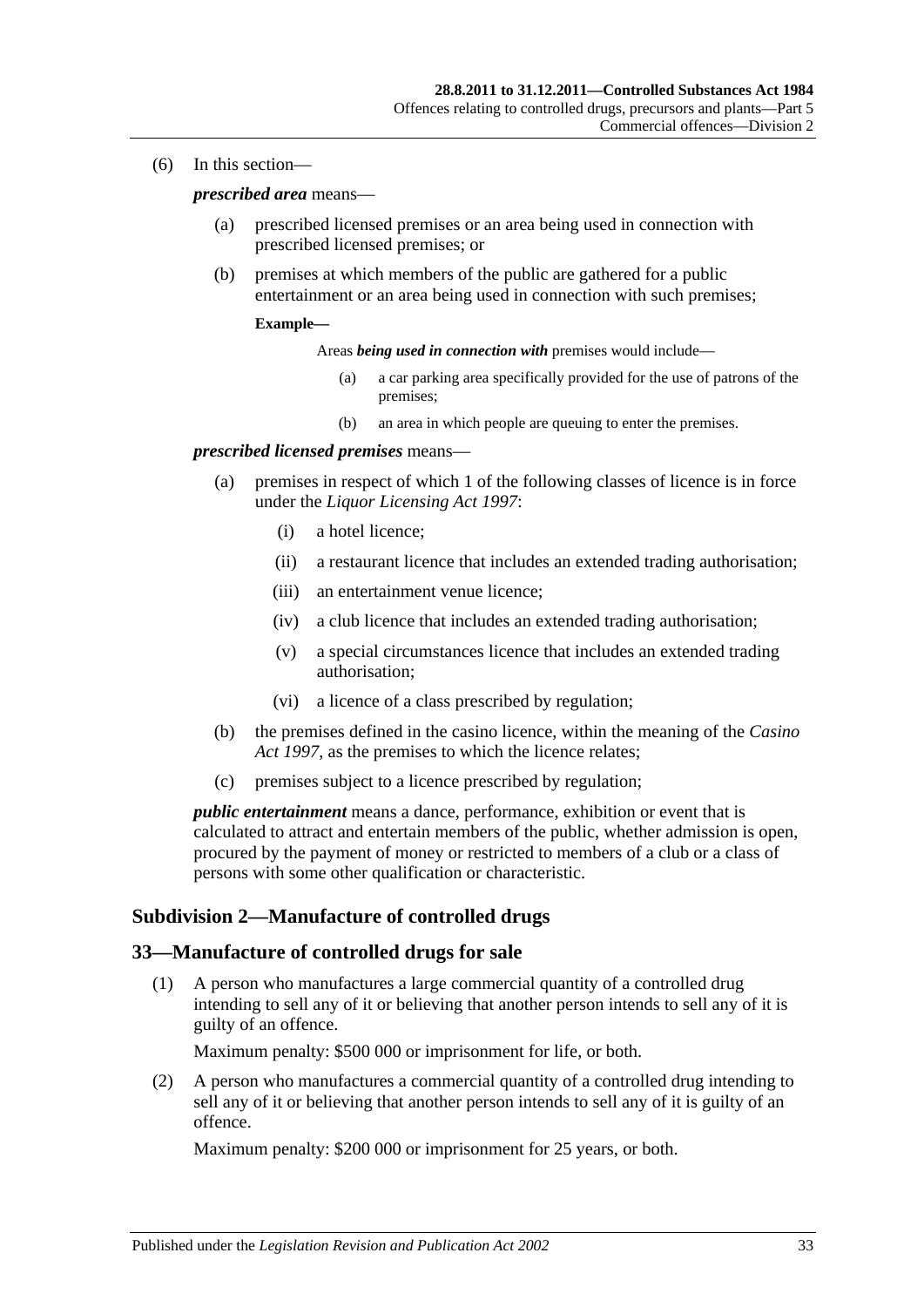<span id="page-33-1"></span>(3) A person who manufactures a controlled drug intending to sell any of it or believing that another person intends to sell any of it is guilty of an offence.

Maximum penalty: \$50 000 or imprisonment for 10 years, or both.

- $(4)$  If
	- (a) in any proceedings for an offence against [subsection](#page-32-2)  $(1)$ ,  $(2)$  or  $(3)$  it is proved that the defendant manufactured a trafficable quantity of a controlled drug; or
	- (b) in any proceedings for an offence of attempting or conspiring to commit an offence against [subsection](#page-32-2)  $(1)$ ,  $(2)$  or  $(3)$  it is proved that the defendant attempted or conspired (as the case may require) to manufacture a trafficable quantity of a controlled drug,

it is presumed, in the absence of proof to the contrary, that the defendant had the relevant intention or belief concerning the sale of the drug necessary to constitute the offence.

### <span id="page-33-0"></span>**33A—Sale, manufacture etc of controlled precursor**

- (1) A person who—
	- (a) sells a large commercial quantity of a controlled precursor; or
	- (b) has possession of a large commercial quantity of a controlled precursor intending to sell it,

believing that the person to whom it is, or is to be, sold or another person intends to use any of it to unlawfully manufacture a controlled drug is guilty of an offence. Maximum penalty: \$200 000 or imprisonment for 25 years, or both.

- (2) A person who—
	- (a) sells a commercial quantity of a controlled precursor; or
	- (b) has possession of a commercial quantity of a controlled precursor intending to sell it,

believing that the person to whom it is, or is to be, sold or another person intends to use any of it to unlawfully manufacture a controlled drug is guilty of an offence.

Maximum penalty: \$75 000 or imprisonment for 15 years, or both.

- (3) A person who—
	- (a) sells a controlled precursor; or
	- (b) has possession of a controlled precursor intending to sell it,

believing that the person to whom it is, or is to be, sold or another person intends to use any of it to unlawfully manufacture a controlled drug is guilty of an offence.

Maximum penalty: \$50 000 or imprisonment for 10 years, or both.

- (4) A person who manufactures a controlled precursor—
	- (a) intending to unlawfully manufacture a controlled drug; and
	- (b) intending to sell any of the drug so manufactured or believing that another person intends to sell any of it,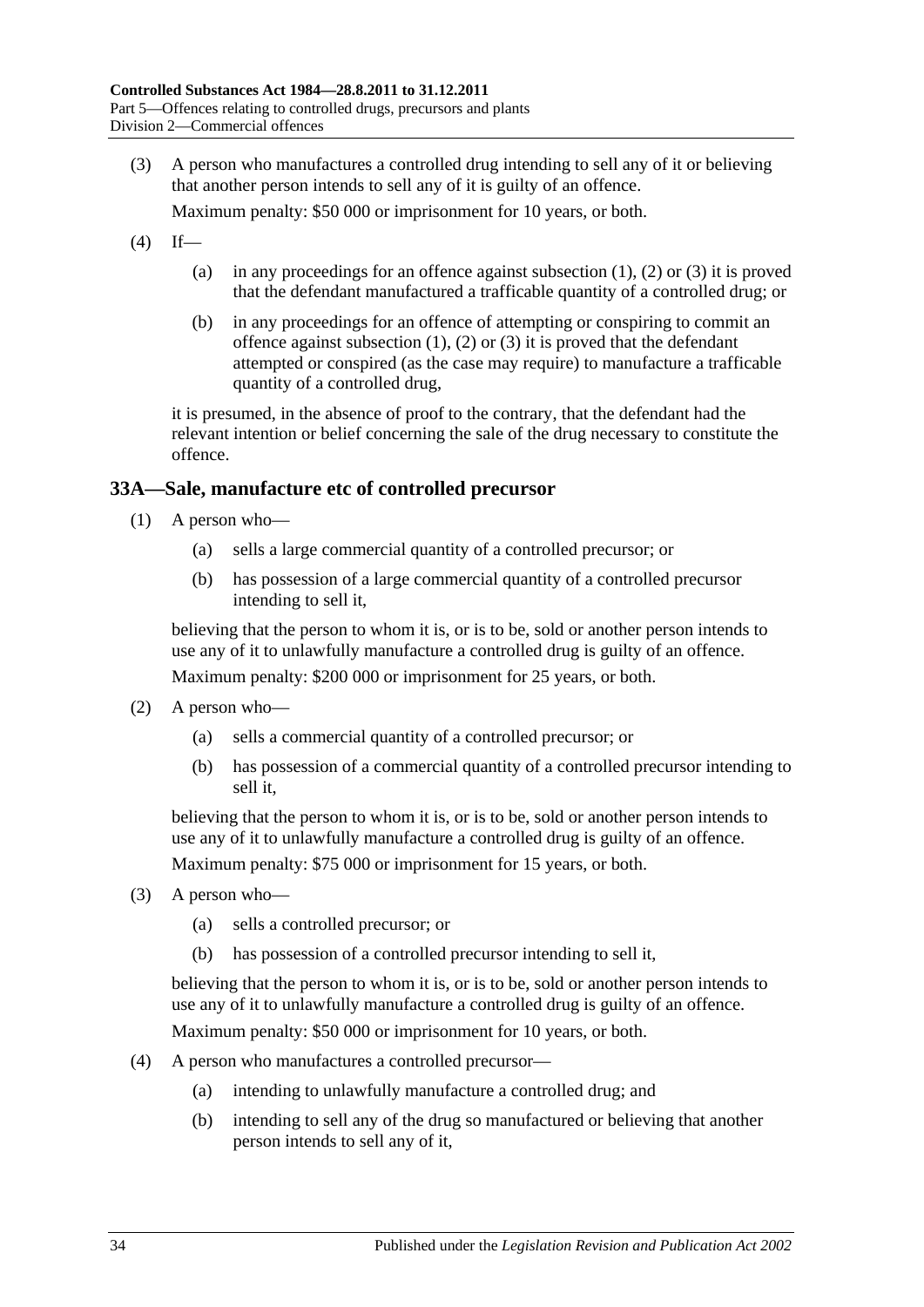is guilty of an offence.

Maximum penalty: \$50 000 or imprisonment for 10 years, or both.

- (5) A person who manufactures a controlled precursor—
	- (a) intending to sell any of the precursor to another person; and
	- (b) believing that that person, or another person, intends to use the controlled precursor to unlawfully manufacture a controlled drug,

is guilty of an offence.

Maximum penalty: \$50 000 or imprisonment for 10 years, or both.

### <span id="page-34-0"></span>**Subdivision 3—Cultivation and sale of controlled plants**

### <span id="page-34-4"></span><span id="page-34-1"></span>**33B—Cultivation of controlled plants for sale**

(1) A person who cultivates a large commercial quantity of a controlled plant intending to sell any of them or their products or believing that another person intends to sell any of them or their products is guilty of an offence.

Maximum penalty: \$500 000 or imprisonment for life, or both.

<span id="page-34-5"></span>(2) A person who cultivates a commercial quantity of a controlled plant intending to sell any of them or their products or believing that another person intends to sell any of them or their products is guilty of an offence.

Maximum penalty: \$200 000 or imprisonment for 25 years, or both.

<span id="page-34-3"></span>(3) A person who cultivates a controlled plant intending to sell it or any of its products or believing that another person intends to sell it or any of its products is guilty of an offence.

Maximum penalty: \$50 000 or imprisonment for 10 years, or both.

- (4) An offence against [subsection](#page-34-3) (3) involving a cannabis plant (and not involving any other controlled plant) must be prosecuted, and dealt with by the Magistrates Court, as a summary offence but if the Court determines that a person found guilty of such an offence should be sentenced to a term of imprisonment exceeding 2 years, the Court must commit the person to the District Court for sentence.
- (5) If, in any proceedings for an offence against [subsection](#page-34-4) (1), [\(2\)](#page-34-5) or [\(3\),](#page-34-3) it is proved that the defendant cultivated a trafficable quantity of a controlled plant, it is presumed, in the absence of proof to the contrary, that the defendant had the relevant intention or belief concerning the sale of the plants or their products necessary to constitute the offence.

## <span id="page-34-6"></span><span id="page-34-2"></span>**33C—Sale of controlled plants**

- (1) A person who—
	- (a) sells a large commercial quantity of a controlled plant; or
	- (b) has possession of a large commercial quantity of a controlled plant intending to sell any of them or their products,

is guilty of an offence.

Maximum penalty: \$500 000 or imprisonment for life, or both.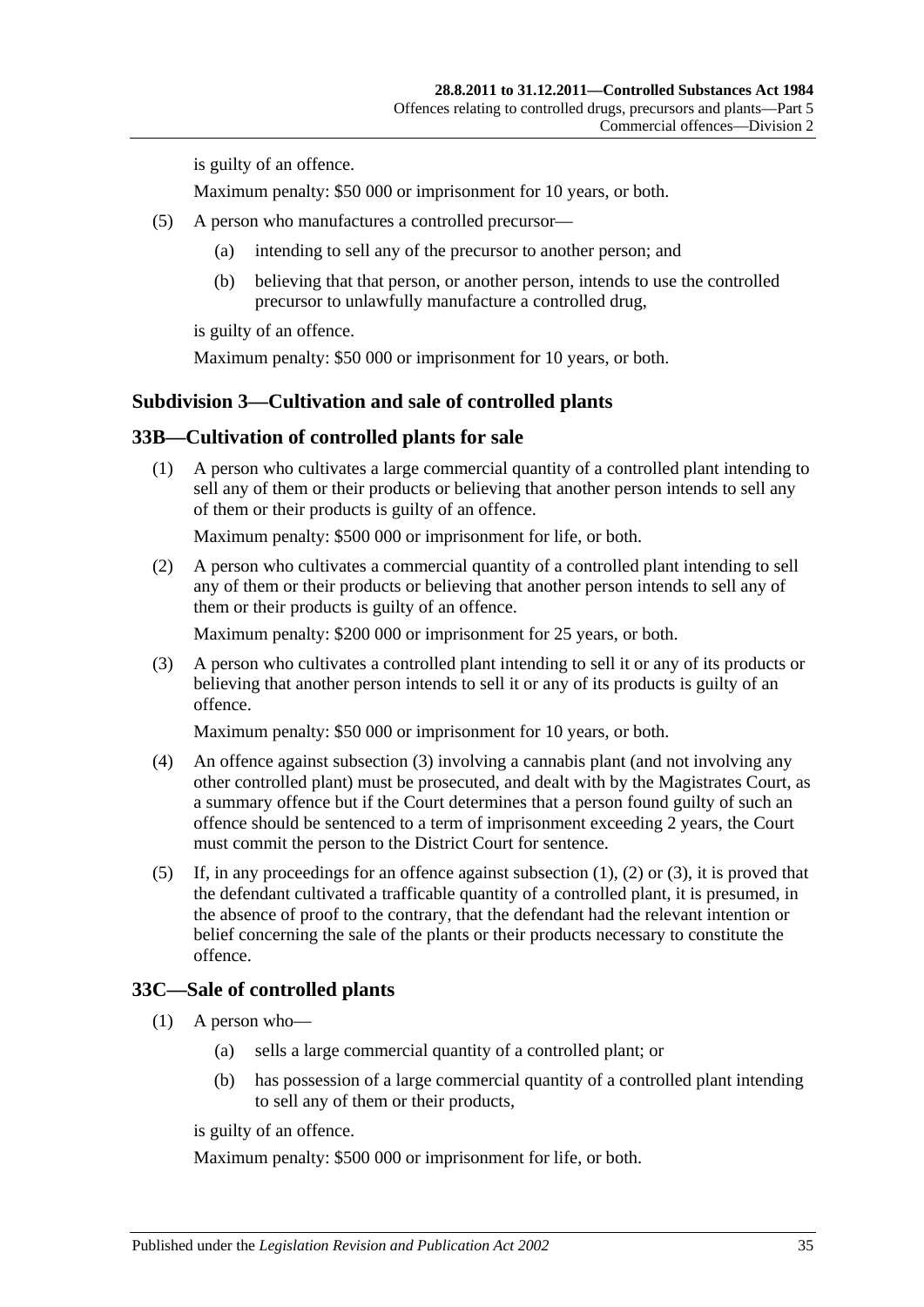- <span id="page-35-4"></span>(2) A person who—
	- (a) sells a commercial quantity of a controlled plant; or
	- (b) has possession of a commercial quantity of a controlled plant intending to sell any of them or their products,

is guilty of an offence.

Maximum penalty: \$200 000 or imprisonment for 25 years, or both.

- <span id="page-35-3"></span>(3) A person who—
	- (a) sells a controlled plant; or
	- (b) has possession of a controlled plant intending to sell it or its products,

is guilty of an offence.

Maximum penalty: \$50 000 or imprisonment for 10 years, or both.

- (4) An offence against [subsection](#page-35-3) (3) involving a cannabis plant (and not involving any other controlled plant) must be prosecuted, and dealt with by the Magistrates Court, as a summary offence but if the Court determines that a person found guilty of such an offence should be sentenced to a term of imprisonment exceeding 2 years, the Court must commit the person to the District Court for sentence.
- (5) If, in any proceedings for an offence against [subsection](#page-34-6) (1), [\(2\)](#page-35-4) or [\(3\)](#page-35-3) it is proved that the defendant had possession of a trafficable quantity of a controlled plant, it is presumed, in the absence of proof to the contrary, that the defendant had the relevant intention concerning the sale of the plants or their products necessary to constitute the offence.

## <span id="page-35-0"></span>**Subdivision 4—Sale of equipment etc**

### <span id="page-35-1"></span>**33D—Sale of equipment**

A person who—

- (a) sells a piece of equipment for use in connection with the smoking, consumption or administration of a controlled drug, or the preparation of such a drug for smoking, consumption or administration; or
- (b) has possession of a piece of equipment, intending to sell it for such use,

is guilty of an offence.

Maximum penalty: \$10 000 or imprisonment for 2 years, or both.

### <span id="page-35-2"></span>**33DA—Sale of instructions**

- (1) A person who, without reasonable excuse (proof of which lies on the person)—
	- (a) sells a document containing instructions for the manufacture of a controlled drug or the cultivation of a controlled plant; or
	- (b) has possession of a document containing instructions for the manufacture of a controlled drug or the cultivation of a controlled plant, intending to sell it,

is guilty of an offence.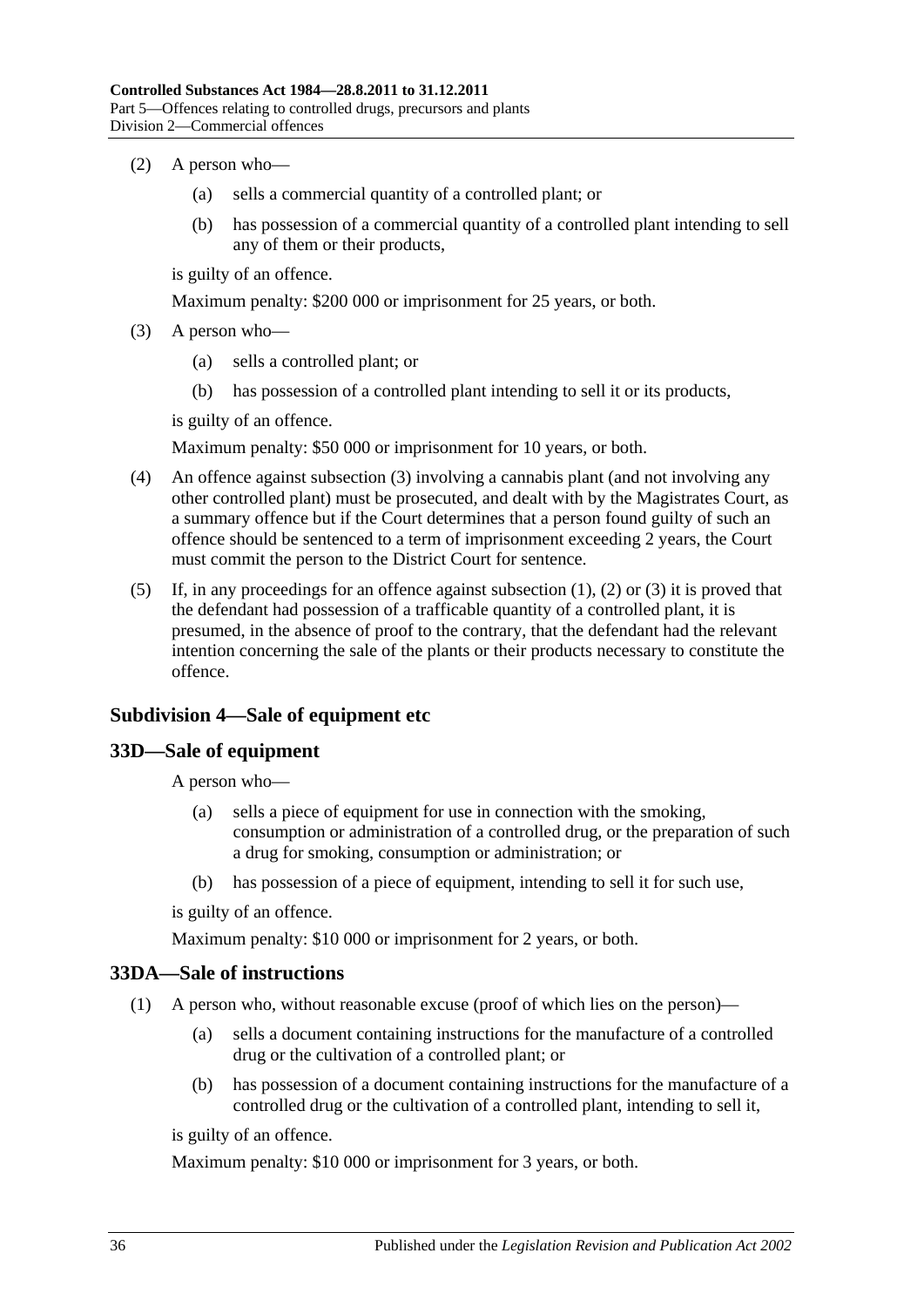(2) In this section—

*document* includes any record of information whether in documentary, magnetic, electronic or other form.

## <span id="page-36-1"></span>**Division 3—Offences involving children and school zones**

## **33E—Application of Division**

- (1) A person is not guilty of an offence against this Division if, at the time of the offence, the person was a child.
- (2) Subject to [subsection](#page-36-0) (3), a person may be guilty of an offence against this Division involving another person who was a child whether or not the person knew that the other person was a child.
- <span id="page-36-0"></span>(3) However, it is a defence to a charge of an offence against this Division involving another who was a child if it is proved that the defendant believed on reasonable grounds that the other person had attained 18 years of age.

## <span id="page-36-2"></span>**33F—Sale, supply or administration of controlled drug to child**

A person who—

- (a) sells, supplies or administers a controlled drug to a child; or
- (b) has possession of a controlled drug intending to sell, supply or administer the drug to a child,

is guilty of an offence.

Maximum penalty: \$1 000 000 or imprisonment for life, or both.

## **33G—Sale, supply or administration of controlled drug in school zone**

- (1) A person who—
	- (a) sells, supplies or administers a controlled drug to another person in a school zone; or
	- (b) has possession, in a school zone, of a controlled drug intending to sell, supply or administer the drug to another person,

is guilty of an offence.

Maximum penalty: \$1 000 000 or imprisonment for life, or both.

(2) If, in any proceedings for an offence against this section it is proved that the defendant had possession of a trafficable quantity of a controlled drug, it is presumed, in the absence of proof to the contrary that the defendant had the relevant intention concerning the sale or supply of the drug necessary to constitute the offence.

## **33GA—Sale of equipment to child for use in connection with consumption of controlled drugs**

A person who—

(a) sells a piece of equipment to a child for use in connection with the smoking, consumption or administration of a controlled drug, or the preparation of such a drug for smoking, consumption or administration; or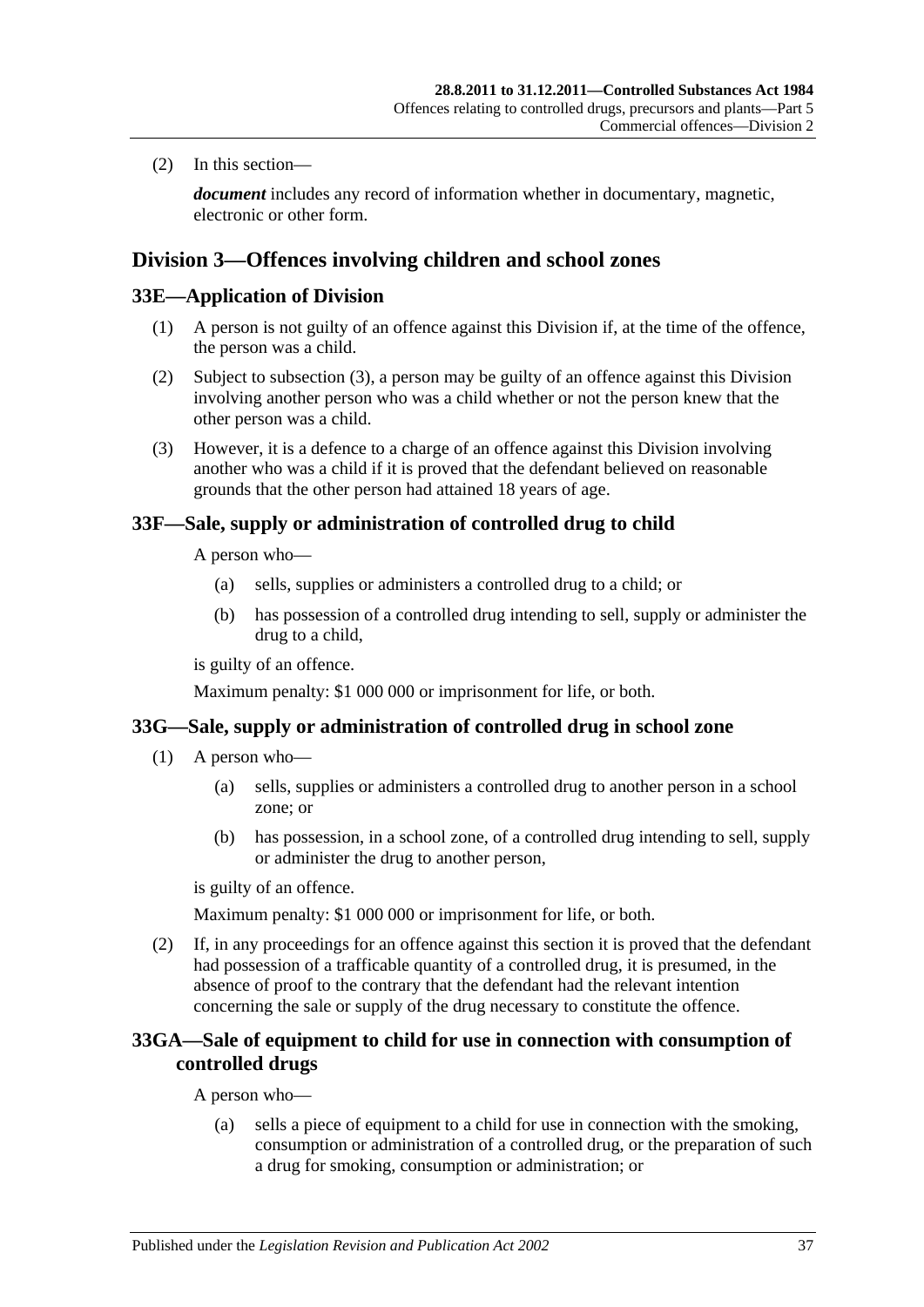(b) has possession of a piece of equipment, intending to sell it to a child for such use,

is guilty of an offence.

Maximum penalty: \$20 000 or imprisonment for 2 years, or both.

#### **33GB—Sale of instructions to a child**

- (1) A person who, without reasonable excuse (proof of which lies on the person)—
	- (a) sells to a child a document containing instructions for the manufacture of a controlled drug or the cultivation of a controlled plant; or
	- (b) has possession of a document containing instructions for the manufacture of a controlled drug or the cultivation of a controlled plant, intending to sell it to a child,

is guilty of an offence.

Maximum penalty: \$20 000 or imprisonment for 3 years, or both.

(2) In this section—

*document* includes any record of information whether in documentary, magnetic, electronic or other form.

#### <span id="page-37-0"></span>**33H—Procuring child to commit offence**

A person who procures a child to commit an offence against this Part is guilty of an offence.

Maximum penalty: \$1 000 000 or imprisonment for life, or both.

## **Division 4—Other offences**

#### <span id="page-37-1"></span>**33I—Supply or administration of controlled drug**

- (1) A person who—
	- (a) supplies or administers a controlled drug (other than cannabis, cannabis resin or cannabis oil) to another person; or
	- (b) has possession of a controlled drug (other than cannabis, cannabis resin or cannabis oil) intending to supply or administer the drug to another person,

is guilty of an offence.

Maximum penalty: \$50 000 or imprisonment for 10 years, or both.

- (2) A person who—
	- (a) supplies or administers cannabis, cannabis resin or cannabis oil to another person; or
	- (b) has possession of cannabis, cannabis resin or cannabis oil intending to supply or administer the cannabis, cannabis resin or cannabis oil to another person,

is guilty of an offence.

Maximum penalty: \$2 000 or imprisonment for 2 years, or both.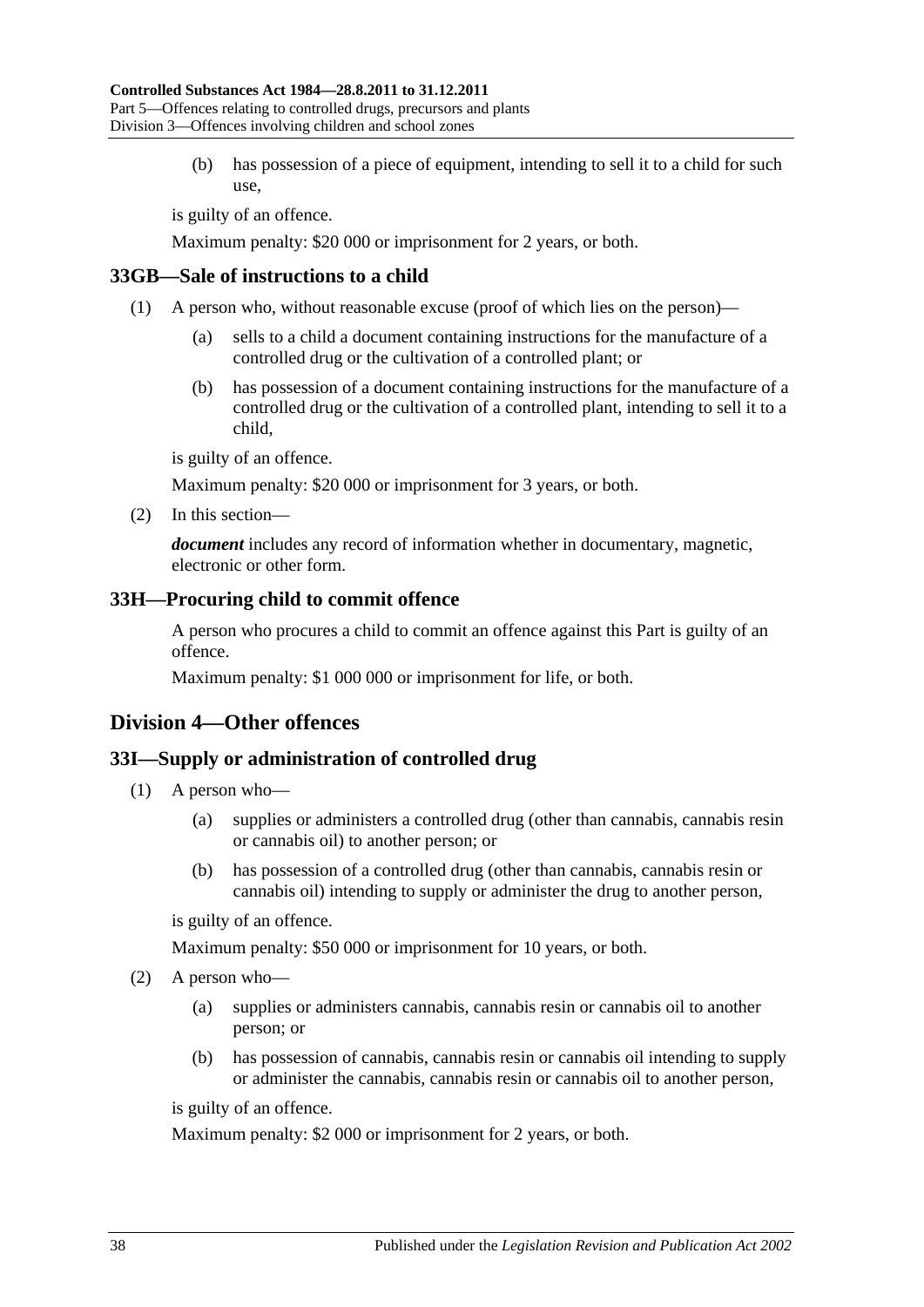## **33J—Manufacture of controlled drugs**

- (1) A person who manufactures a controlled drug is guilty of an offence. Maximum penalty: \$35 000 or imprisonment for 7 years, or both.
- (2) A person who has possession of—
	- (a) a controlled precursor; or
	- (b) any prescribed equipment,

intending to use it to manufacture a controlled drug is guilty of an offence. Maximum penalty: \$15 000 or imprisonment for 5 years, or both.

## **33K—Cultivation of controlled plants**

- (1) A person who—
	- (a) cultivates a controlled plant (other than a cannabis plant); or
	- (ab) cultivates a cannabis plant by artificially enhanced cultivation; or
	- (b) cultivates more than the prescribed number of cannabis plants; or
	- (c) cultivates a cannabis plant intending to supply the plant or to supply or administer any product of the plant to another person,

is guilty of an offence.

Maximum penalty: \$2 000 or imprisonment for 2 years, or both.

<span id="page-38-0"></span>(2) A person who cultivates not more than the prescribed number of cannabis plants is guilty of an offence.

Maximum penalty: \$1 000 or imprisonment for 6 months, or both.

(3) A court sentencing a person for an offence against [subsection](#page-38-0) (2) that is a simple cannabis offence (within the meaning of [section](#page-48-0) 45A) must not impose any sentence of imprisonment in relation to the offence.

## **33L—Possession or consumption of controlled drug etc**

- (1) A person who—
	- (a) has possession of a controlled drug (other than cannabis, cannabis resin or cannabis oil); or
	- (b) smokes, consumes or administers to himself or herself, or permits another person to administer to him or her, a controlled drug (other than cannabis, cannabis resin or cannabis oil); or
	- (c) has possession of any piece of equipment for use in connection with the smoking, consumption or administration of a controlled drug (other than cannabis, cannabis resin or cannabis oil), or the preparation of such a drug for smoking, consumption or administration,

is guilty of an offence.

Maximum penalty: \$2 000 or imprisonment for 2 years, or both.

- <span id="page-38-1"></span>(2) A person who—
	- (a) has possession of any cannabis, cannabis resin or cannabis oil; or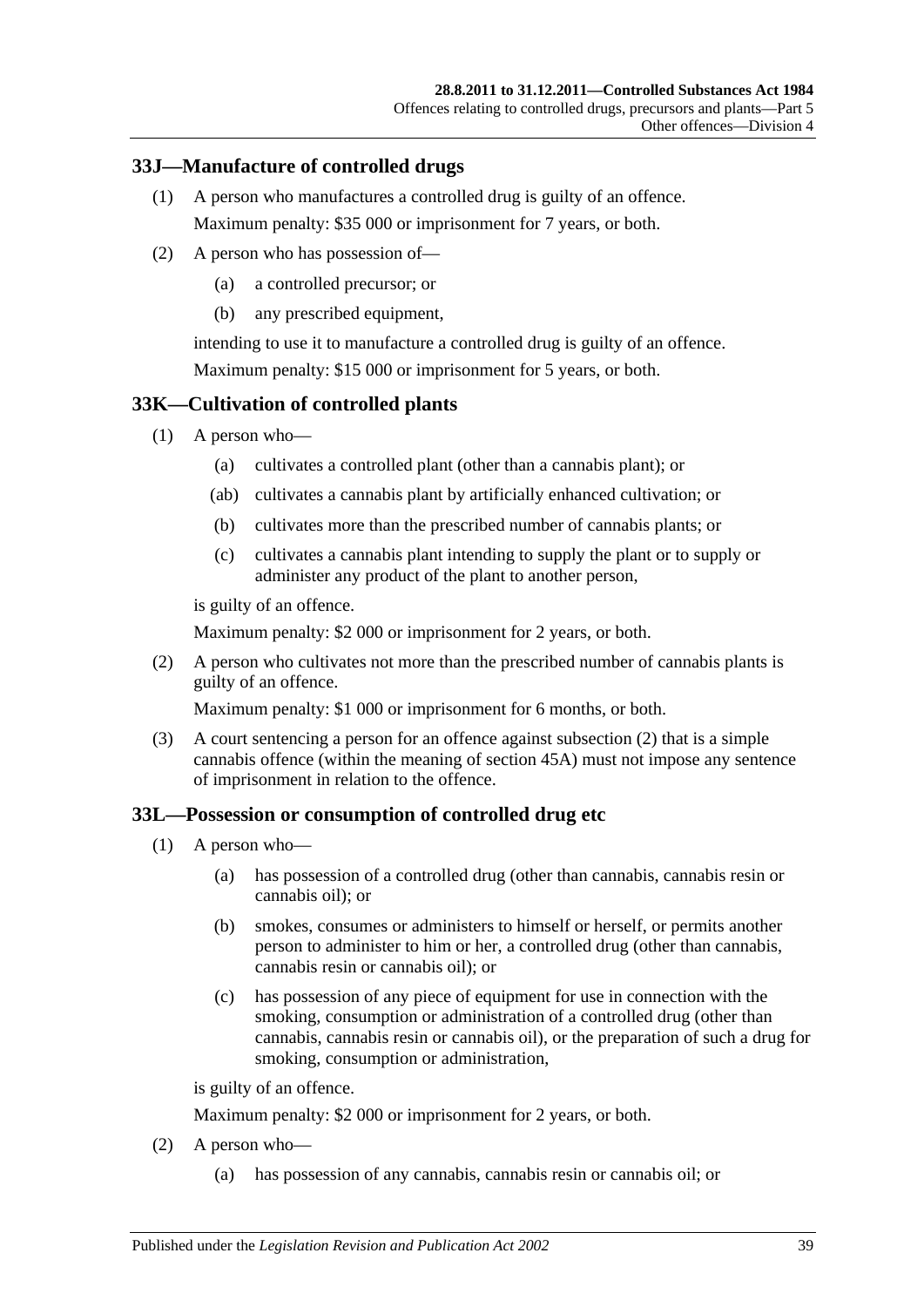- <span id="page-39-2"></span><span id="page-39-1"></span>(b) smokes or consumes any cannabis, cannabis resin or cannabis oil; or
- (c) has possession of any piece of equipment for use in connection with the smoking or consumption of cannabis, cannabis resin or cannabis oil, or the preparation of cannabis, cannabis resin or cannabis oil for smoking or consumption,

is guilty of an offence.

Maximum penalty: \$500.

#### **33LA—Possession or supply of prescribed equipment**

A person who, without reasonable excuse (proof of which lies on the person)—

- (a) has possession of any prescribed equipment; or
- (b) supplies to another person any prescribed equipment; or
- (c) has possession of any prescribed equipment intending to supply it to another person,

is guilty of an offence.

Maximum penalty: \$10 000 or imprisonment for 2 years, or both.

#### **33LAB—Possession or supply of instructions**

- (1) A person who, without reasonable excuse (proof of which lies on the person)—
	- (a) has possession of a document containing instructions for the manufacture of a controlled drug or the cultivation of a controlled plant; or
	- (b) supplies to another person a document containing instructions for the manufacture of a controlled drug or the cultivation of a controlled plant; or
	- (c) has possession of a document containing instructions for the manufacture of a controlled drug or the cultivation of a controlled plant intending to supply it to another person,

is guilty of an offence.

Maximum penalty: \$10 000 or imprisonment for 2 years, or both.

(2) In this section—

*document* includes any record of information whether in documentary, magnetic, electronic or other form.

#### <span id="page-39-0"></span>**33LB—Possession or supply of prescribed quantity of controlled precursor**

- (1) A person who, without reasonable excuse (proof of which lies on the person)—
	- (a) has possession of a prescribed quantity of a controlled precursor; or
	- (b) supplies to another person a prescribed quantity of a controlled precursor; or
	- (c) has possession of a prescribed quantity of a controlled precursor intending to supply it to another person,

is guilty of an offence.

Maximum penalty: \$10 000 or imprisonment for 3 years, or both.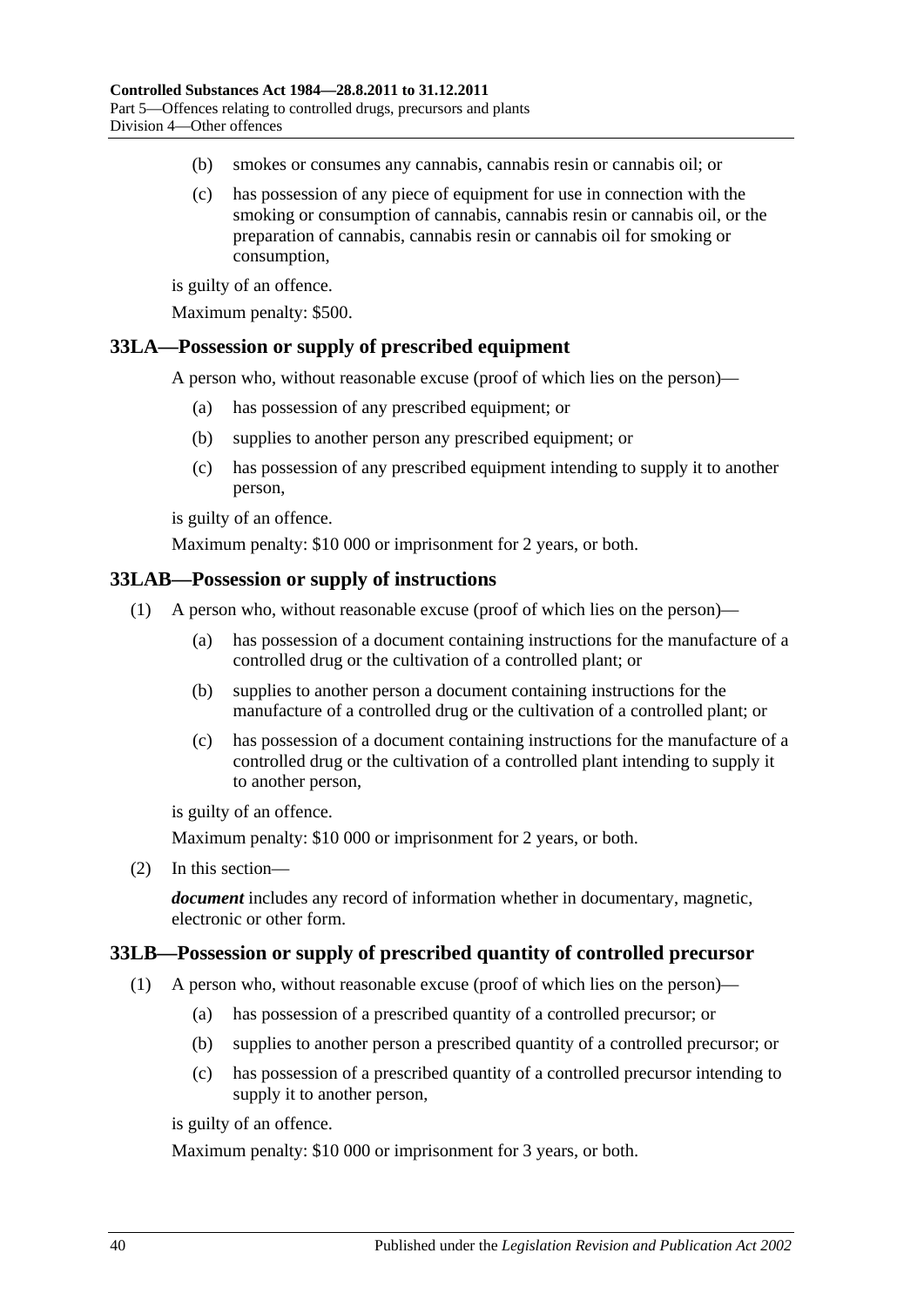- (2) A person who, without reasonable excuse (proof of which lies on the person)—
	- $(a)$
- (i) has possession of a prescribed quantity of a controlled precursor; or
- (ii) supplies to another person a prescribed quantity of a controlled precursor; or
- (iii) has possession of a prescribed quantity of a controlled precursor intending to supply it to another person; and
- $(b)$ 
	- (i) has possession of a prescribed quantity of another kind of controlled precursor or any prescribed equipment; or
	- (ii) supplies to another person a prescribed quantity of another kind of controlled precursor or any prescribed equipment; or
	- (iii) has possession of a prescribed quantity of another kind of controlled precursor or any prescribed equipment intending to supply it to another person,

is guilty of an offence.

Maximum penalty: \$15 000 or imprisonment for 5 years, or both.

(5) In this section—

*prescribed quantity* of a controlled precursor means—

- (a) in relation to a controlled precursor contained in a mixture—
	- (i) a quantity of the precursor that equals or exceeds the amount prescribed for the purposes of this section for the precursor in its pure form; or
	- (ii) a quantity of the mixture that equals or exceeds the amount prescribed for the purposes of this section for a mixture containing the precursor; or
- (b) in relation to a controlled precursor that is not contained in a mixture—a quantity of the precursor that equals or exceeds the amount prescribed for the purposes of this section for the precursor in its pure form.

## **Division 5—General provisions relating to offences**

#### **33M—Interpretation**

In this Division—

*controlled substance* means a controlled drug, controlled precursor or controlled plant.

#### **33N—Aggregation of offences**

- $(1)$  If—
	- (a) a person has committed offences against this Part in relation to different batches of controlled substances (whether or not controlled substances of the same kind); and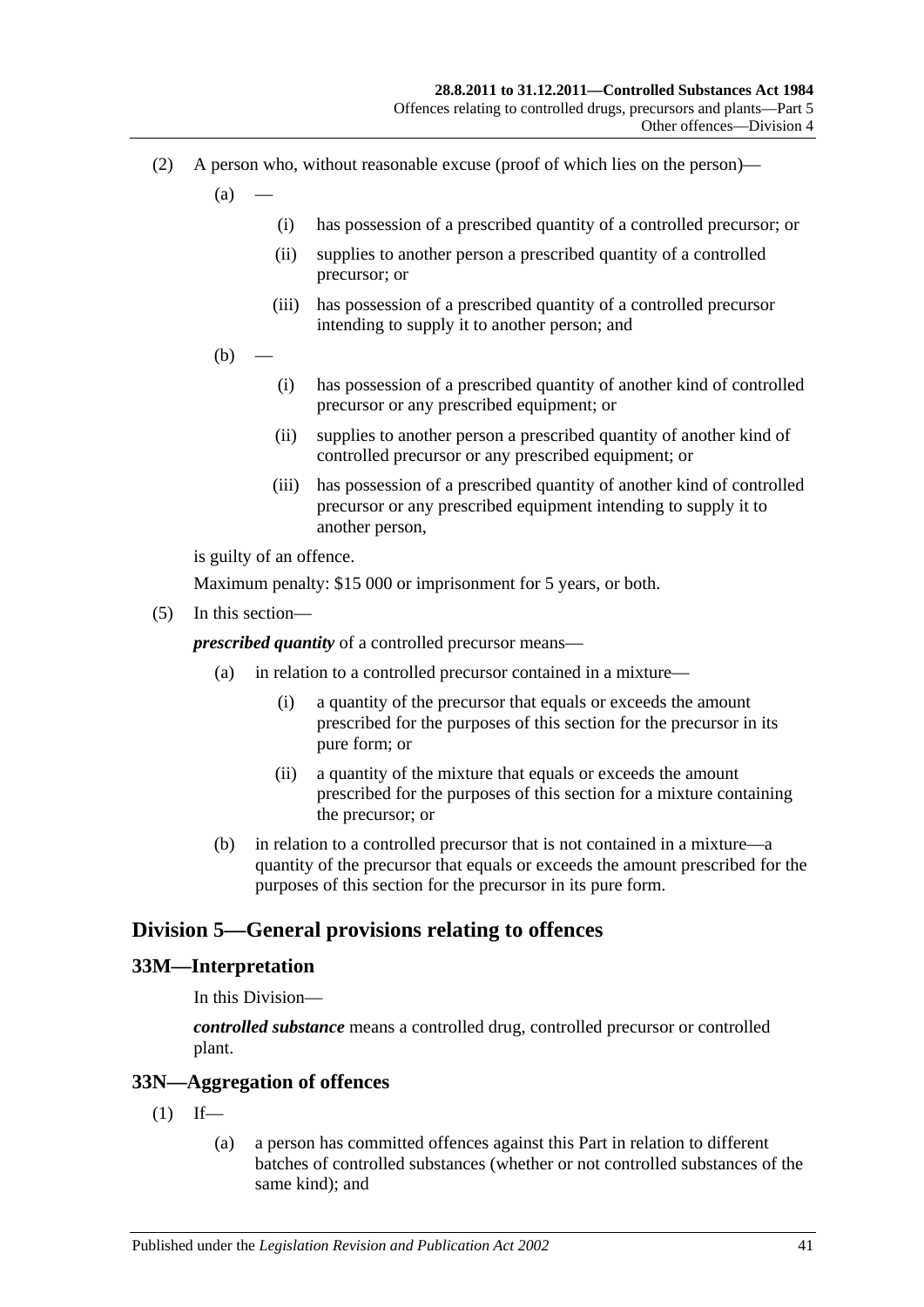(b) the offences were committed by the person on the same occasion or within 7 days of each other or in the course of an organised commercial activity relating to controlled substances carried on by the person,

the person may be charged with a single offence against this Part in respect of all of the different batches of controlled substances and, subject to [section](#page-41-0) 33O, the quantity of controlled substances concerned for the purposes of that offence is the total quantity of the controlled substances in the different batches.

- (2) If the prosecution seeks to rely on this section to charge a person with a single offence in respect of different batches of controlled substances—
	- (a) the fact that the prosecution intends to do so must be set out in the charge; and
	- (b) the charge must contain adequate particulars of the defendant's conduct in relation to each of the batches or in relation to the total quantity of the controlled substances in the different batches; and
	- (c) it is not necessary for the prosecution to specify, if the charge relates to conduct of the defendant on different occasions, the exact dates of each occasion or to specify the exact quantity of each batch.
- (3) The presumption under [section](#page-31-0) 32(5), [33\(4\)](#page-33-0) or [33B\(5\)](#page-34-0) may only apply in a case where the prosecution seeks to rely on this section if—
	- (a) the charge relates to conduct of the defendant on the same occasion; or
	- (b) the charge relates to conduct of the defendant on different occasions within 7 days of each other and on at least one occasion involved a trafficable quantity of a controlled substance.
- (4) Nothing in this section prevents a person being charged with separate offences in respect of different batches of controlled substances.
- (5) However, if a person has been convicted or acquitted of a single offence against this Part in respect of different batches of controlled substances, the person may not be charged with a separate offence in respect of any of the batches.
- (6) A person may not be charged with a single offence against this Part in respect of different batches of controlled substances if the person has been convicted or acquitted of a separate offence in respect of any of the batches.

## <span id="page-41-0"></span>**33O—Offences involving more than one kind of substance**

- (1) If a person is charged with a single offence against this Part and the charge relates to more than one kind of controlled substance, the quantity of the controlled substances for the purposes of the charge is to be determined as follows:
	- (a) the quantity is a trafficable quantity if the sum of the fractions obtained by dividing the actual quantity of each kind of controlled substance by the quantity prescribed in relation to that kind of controlled substance (in its pure form) for the purposes of the definition of *trafficable quantity* in [section](#page-3-0) 4 is equal to or greater than 1;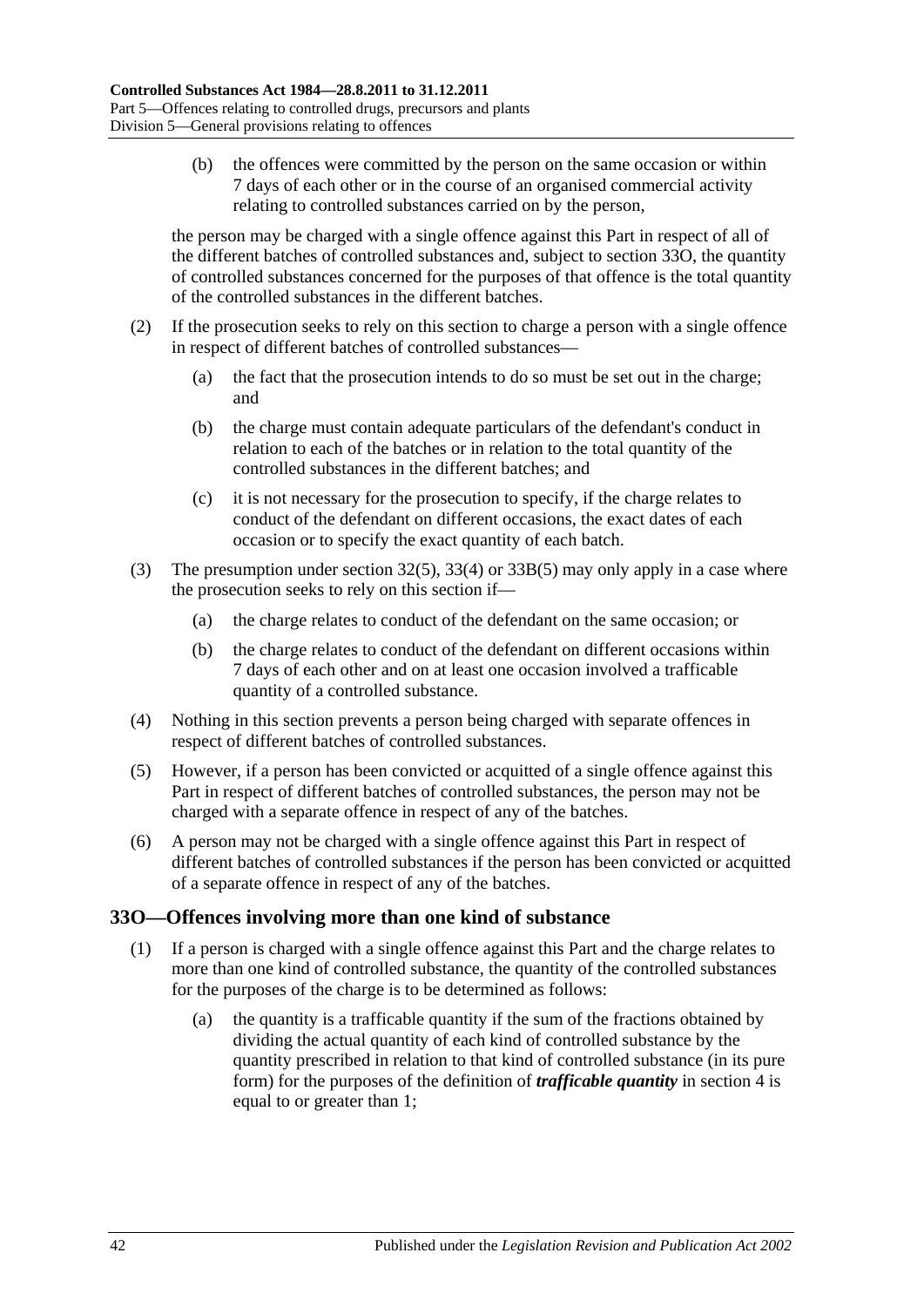- (b) the quantity is a commercial quantity if the sum of the fractions obtained by dividing the actual quantity of each kind of controlled substance by the quantity prescribed in relation to that kind of controlled substance (in its pure form) for the purposes of the definition of *commercial quantity* in [section](#page-3-0) 4 is equal to or greater than 1;
- (c) the quantity is a large commercial quantity if the sum of the fractions obtained by dividing the actual quantity of each kind of controlled substance by the quantity prescribed in relation to that kind of controlled substance (in its pure form) for the purposes of the definition of *large commercial quantity* in [section](#page-3-0) 4 is equal to or greater than 1.
- (2) If there is no quantity prescribed in relation to a particular kind of controlled substance in its pure form for the purposes of the relevant definition, the quantity of that controlled substance must be disregarded for the purposes of a calculation under this section.

## **33OA—Basis for determining quantity of controlled substance**

- (1) If, for the purposes of the definition of *trafficable quantity*, *commercial quantity* or *large commercial quantity* in [section](#page-3-1) 4(1) or the definition of *prescribed quantity* in [section](#page-39-0) 33LB, the regulations prescribe more than 1 of the following in relation to a particular controlled drug or controlled precursor:
	- (a) an amount for the drug or precursor in its pure form;
	- (b) an amount for a mixture containing the drug or precursor;
	- (c) a number of discrete dosage units for a mixture containing the drug or precursor,

then, in proceedings for an offence against this Part involving that drug or precursor contained in a mixture, the question of whether or not the quantity of the drug or precursor the subject of the proceedings was a trafficable quantity, commercial quantity, large commercial quantity or prescribed quantity will be determined by reference to—

- (d) if the charge alleges a particular quantity of the drug or precursor in its pure form—the prescribed amount for the drug or precursor in its pure form; or
- (e) if the charge alleges a particular quantity of the mixture containing the drug or precursor—the prescribed amount for a mixture containing the drug or precursor; or
- (f) if the charge alleges a particular number of discrete dosage units of the mixture containing the drug or precursor—the prescribed number of discrete dosage units for a mixture containing the drug or precursor.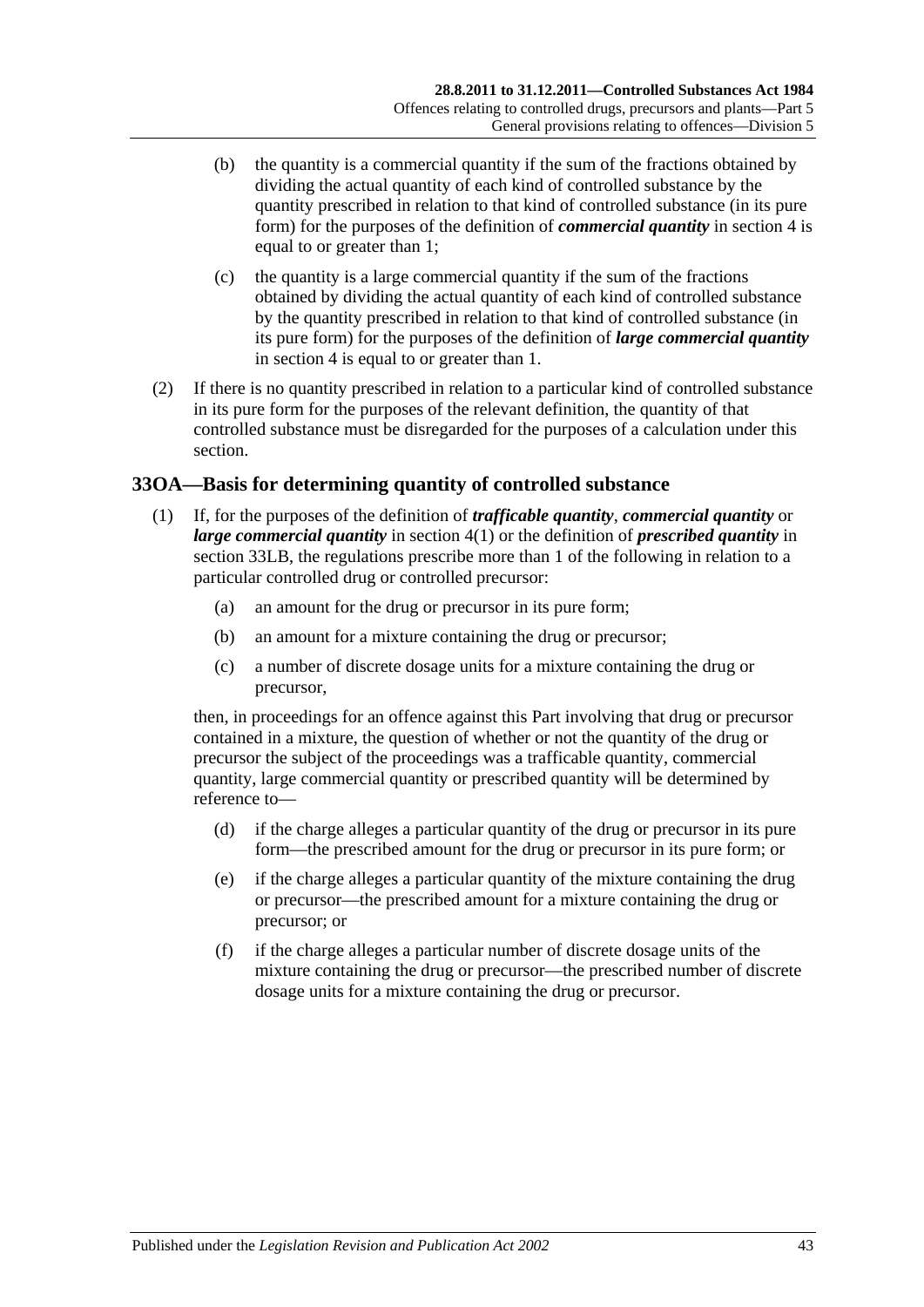- (2) If, for the purposes of the definition of *trafficable quantity*, *commercial quantity* or *large commercial quantity* in [section](#page-3-1) 4(1), the regulations prescribe both a number of a particular controlled plant and a weight of that plant, then, in proceedings for an offence against this Part involving that plant, the question of whether or not the quantity of the plant the subject of the proceedings was a trafficable quantity, commercial quantity or large commercial quantity will be determined by reference to—
	- (a) if the charge alleges a particular number of the plant—the prescribed number for the plant; or
	- (b) if the charge alleges a particular weight of the plant—the prescribed weight for the plant.

## **33P—Knowledge or recklessness with respect to identity or quantity**

- (1) In any proceedings against a person for an offence against this Part relating to a controlled substance, the prosecution must establish that the person knew, or was reckless with respect to, the fact that the substance was or was to be a controlled substance.
- (2) The prosecution need not establish that the person knew, or was reckless with respect to, the particular identity of the controlled substance.

## **33Q—Alternative conviction—mistake as to identity of controlled substance**

- (1) If, in any proceedings against a person for an offence against this Part relating to a particular quantity of a controlled substance—
	- (a) the court is satisfied that, at the time of the conduct constituting the offence, the person was under a mistaken belief about the identity of the controlled substance; and
	- (b) the person would have been guilty of another equivalent or lesser offence against this Part if his or her mistaken belief had been correct,

the court may find the person not guilty of the offence charged but guilty of the other equivalent or lesser offence (and the person is liable to be punished accordingly).

- (2) The burden of proving a mistaken belief as to the identity of a controlled substance lies on the defendant.
- (3) For the purposes of this section, an equivalent or lesser offence is an offence for which the maximum penalty is the same as or less than the maximum penalty for the offence charged.

## **33R—Alternative verdicts**

- (1) If, in any proceedings against a person for an offence against this Part, the court is not satisfied that the person committed the offence but is satisfied that the person committed another equivalent or lesser offence against this Part, the court may find the person not guilty of the offence charged but guilty of the other equivalent or lesser offence (and the person is liable to be punished accordingly).
- (2) For the purposes of this section, an equivalent or lesser offence is an offence for which the maximum penalty is the same as or less than the maximum penalty for the offence charged.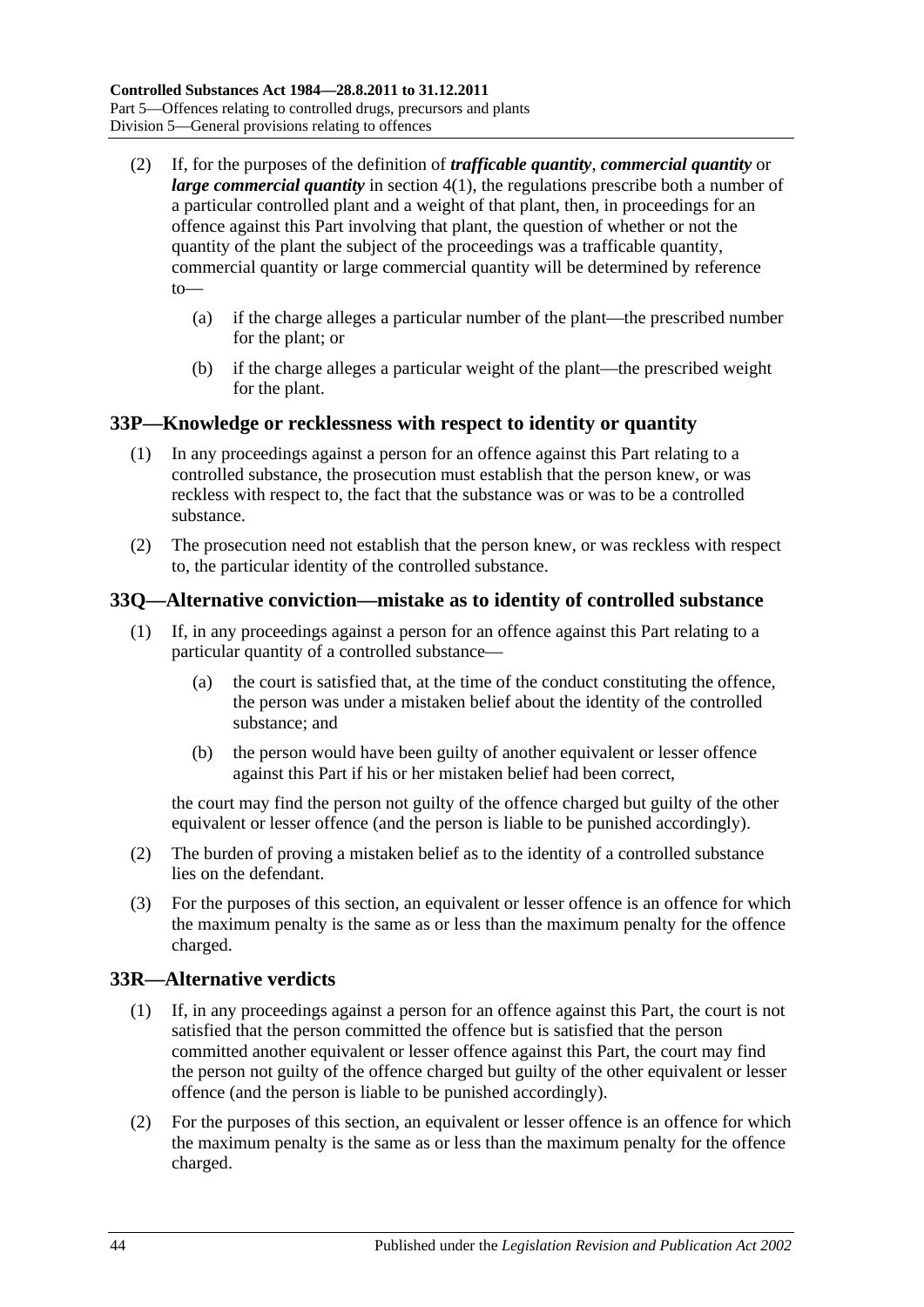#### **33S—No accessorial liability for certain offences**

Section 267 of the *[Criminal Law Consolidation Act](http://www.legislation.sa.gov.au/index.aspx?action=legref&type=act&legtitle=Criminal%20Law%20Consolidation%20Act%201935) 1935* does not apply—

- (a) in relation to an offence against [section](#page-31-1) 32, [33](#page-32-0) or [33B;](#page-34-1) or
- (b) in circumstances prescribed by regulation.

## **Division 6—Procedure in relation to simple possession offences**

#### **34—Application of this Division**

This Division does not apply in relation to a child who is alleged to have committed a simple possession offence.

#### <span id="page-44-0"></span>**35—Accreditation of drug assessment and treatment services**

- (1) The Minister may, by instrument in writing, accredit such suitably qualified persons or bodies as drug assessment services or drug treatment services as are necessary for the purposes of this Division.
- (2) Without limiting [subsection](#page-44-0) (1), the Minister may establish panels of persons with a view to the accreditation of such a panel as a drug assessment service under that subsection.
- (3) The Minister may, in an instrument of accreditation, impose conditions on the accreditation.
- (4) The Minister may, by notice in writing to an accredited drug assessment service or drug treatment service—
	- (a) vary or revoke any of the conditions imposed on the accreditation or impose further conditions; or
	- (b) revoke the accreditation.

#### **36—Referral for assessment**

- (1) If a person is alleged to have committed a simple possession offence, a police officer must refer the person to a nominated assessment service and give the person a notice that sets out particulars of the date, place and time at which the person must attend the service.
- (2) A copy of the referral notice must be forwarded to the nominated assessment service.
- (3) A referral under this section operates as a stay of proceedings (if any) for the alleged offence.

#### **37—Assessment of referred person**

- (1) On a person being referred to an assessment service under this Division, the service must proceed to carry out and complete its assessment as expeditiously as reasonably practicable.
- (2) For the purposes of carrying out the assessment, the service may, by notice in writing given personally or by post, require the person to—
	- (a) give written consent to—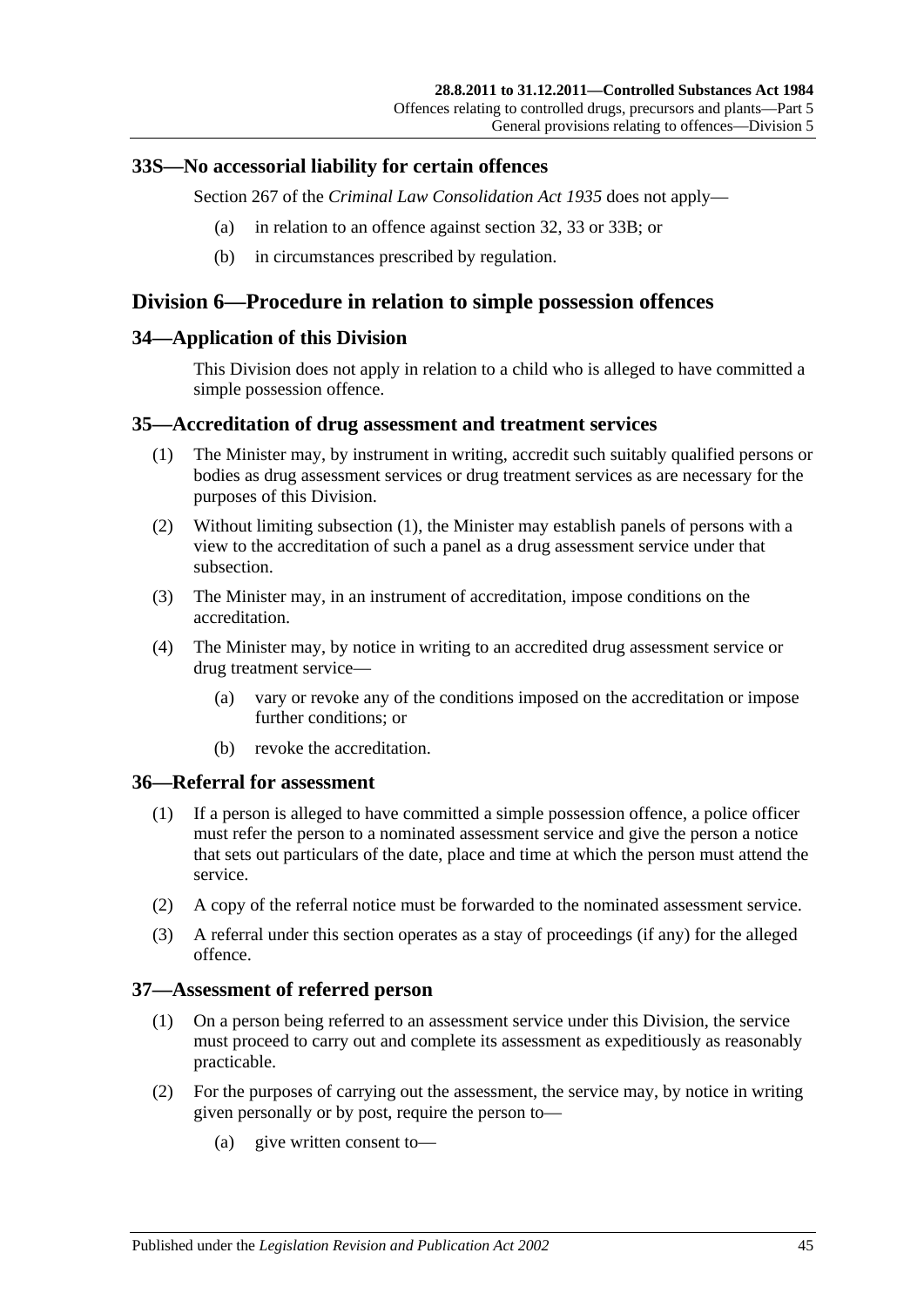- (i) the release of the person's medical and other treatment records to the service and to any drug treatment service that is to provide treatment to the person pursuant to an undertaking under this Division;
- (ii) the release to the service of—
	- (A) records held by or on behalf of an assessment service or any agency or instrumentality of the Crown relating to previous assessments of, or undertakings entered into by, the person under this Division; and
	- (B) the person's criminal record (ie, record of any convictions recorded against the person); or
- (b) attend the service for such further number of interviews as the service thinks fit; or
- (c) submit to an examination, by the service or by any other person, to determine whether the person is experiencing physical, psychological or social problems connected with the misuse of drugs and, if so, the treatment (if any) appropriate for the person.
- <span id="page-45-0"></span>(3) The assessment service must, by notice in writing to the person given personally or by post, terminate the person's referral to the service—
	- (a) if the person fails, without reasonable excuse, to attend the service in accordance with the referral notice or with any other notice requiring the person to attend; or
	- (b) if at any time during the assessment it becomes apparent to the service that—
		- (i) it would not in the circumstances be appropriate to require the person to enter into an undertaking under this Division; or
		- (ii) the person does not admit to the allegation (but the service is not required to ascertain this); or
		- (iii) the person does not want the service to deal with the matter,

and may, in the same manner, terminate the referral—

- (c) if the person hinders, or does not cooperate with, the service in carrying out the assessment; or
- (d) if the person, without reasonable excuse, refuses or fails to comply with a requirement under this Division to give written consent to the release of records or to submit to an examination; or
- (e) if the person refuses to comply with a requirement to enter into an undertaking under this Division or, without reasonable excuse, contravenes or fails to comply with an undertaking entered into under this Division.
- (4) A notice under [subsection](#page-45-0) (3) must set out a short statement of the service's reasons for the termination.
- (5) The service must give a copy of the notice of termination to the Commissioner of Police.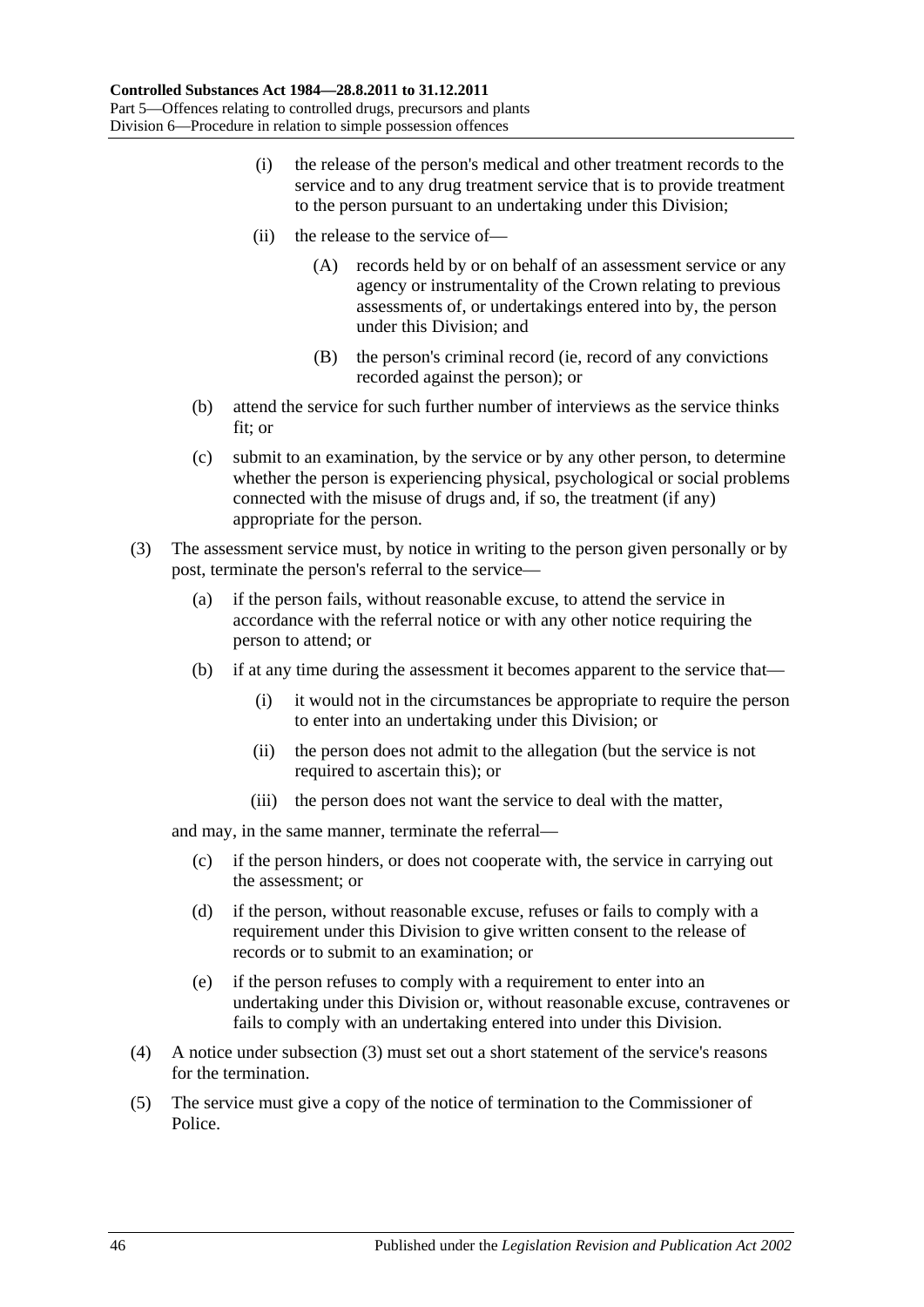## **38—Undertakings**

- (1) An assessment service may, on the completion of an assessment under this Division, require the person alleged to have committed the offence to enter into a written undertaking relating to—
	- (a) the treatment that the person will undertake; or
	- (b) participation by the person in a programme of an educative, preventive or rehabilitative nature; or
	- (c) any other matters that will, in the opinion of the service, assist the person to overcome any personal problems that may tend to lead, or that may have led, to the misuse of drugs.
- (2) The undertaking can only require the person to undergo treatment with a drug treatment service that is accredited under this Division.
- (3) If the person enters into the undertaking—
	- (a) the person must be given a copy of the undertaking; and
	- (b) any complaint laid against the person for the alleged simple possession offence must be withdrawn; and
	- (c) the person must, if remanded in custody for the alleged simple possession offence but not otherwise subject to detention, be released from detention or, if on bail for the offence, the bail agreement must be discharged.
- (4) The undertaking will be effective for a period, not exceeding 6 months, determined by the service and specified in the undertaking.
- (5) The service may, at the request or with the consent of the person bound by the undertaking, vary the terms of the undertaking, but not so that the total period of the undertaking exceeds 6 months.
- (6) The service must notify the Commissioner of Police that the person has entered into an undertaking, of any extension to the period of the undertaking and, if it occurs, of the expiry of the undertaking.

#### **39—Release from custody for the purposes of assessment or undertaking**

If a person who is in custody has been given a notice under this Division requiring the person to attend an assessment service or any other place, or has entered into an undertaking under this Division requiring the person to attend at any place, the manager of the place in which the person is being detained must cause the person to be brought to the service or other place as required by the notice or undertaking.

#### **40—Prosecution of simple possession offences**

- (1) A prosecution for a simple possession offence alleged to have been committed by a person cannot proceed unless the person has been referred to an assessment service under this Division and the referral has been terminated by the service.
- (2) The fact that a person alleged to have committed a simple possession offence participates in an assessment or enters into an undertaking under this Division does not constitute an admission of guilt, and will not be regarded as evidence tending to establish guilt, in relation to the alleged offence.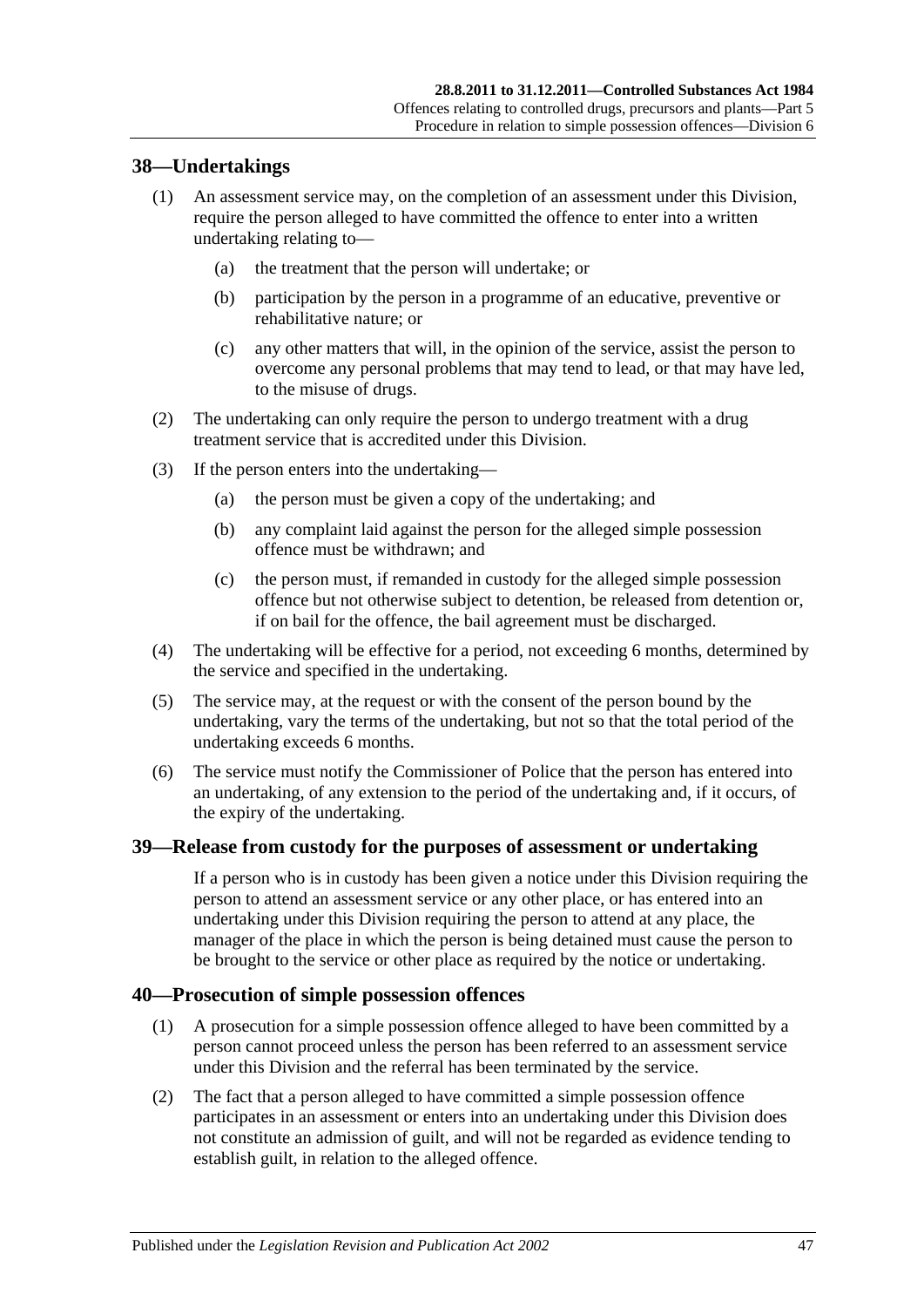- (3) If the referral of a person is terminated under this Division, evidence—
	- (a) of anything said or done by the person in the course of being assessed or carrying out an undertaking; or
	- (b) of the reasons for the termination,

is not admissible in any proceedings against the person for the alleged offence.

(4) On the expiry of an undertaking under this Division, the person who entered into it is immune from prosecution for the alleged offence to which the undertaking related.

#### **40A—Confidentiality**

A person who is, or has been, engaged in duties related to the administration of this Division must not disclose information relating to a person referred for assessment under this Division, being information obtained in the course of those duties, unless the disclosure is made—

- (a) in the administration of this Division; or
- (b) as authorised or required by law; or
- (c) with the consent of the person to whom the information relates.

Maximum penalty: \$10 000.

# **Part 6—Offences, penalties etc**

#### **44—Matters to be considered when court fixes penalty**

- (1) In determining the penalty to be imposed on a person convicted of an indictable or minor indictable offence against this Act, the court must take into consideration—
	- (a) subject to [subsection](#page-48-1) (2), the nature of the substance or goods involved in the commission of the offence; and
	- (b) the quantity of the substance or goods involved in the commission of the offence; and
	- (c) the personal circumstances of the convicted person (being a natural person), including the circumstances relating to the person's use (if at all) of any controlled drug; and
	- (d) in the case of an offence against [Part 5 Division 2](#page-31-2) or [3—](#page-36-1)
		- (i) the commercial or other motives of the convicted person in committing the offence; and
		- (ii) the financial gain that is likely to have accrued to the convicted person as a result of the commission of the offence (but this is not to be taken into consideration if that financial gain is the subject of an application under the *[Criminal Assets Confiscation Act](http://www.legislation.sa.gov.au/index.aspx?action=legref&type=act&legtitle=Criminal%20Assets%20Confiscation%20Act%202005) 2005*); and
	- (da) in the case of an offence against [section](#page-36-2) 33F, [33H](#page-37-0) or [33I—](#page-37-1)whether the offence occurred within a school zone or at or near any prescribed place; and
	- (e) any other relevant factor.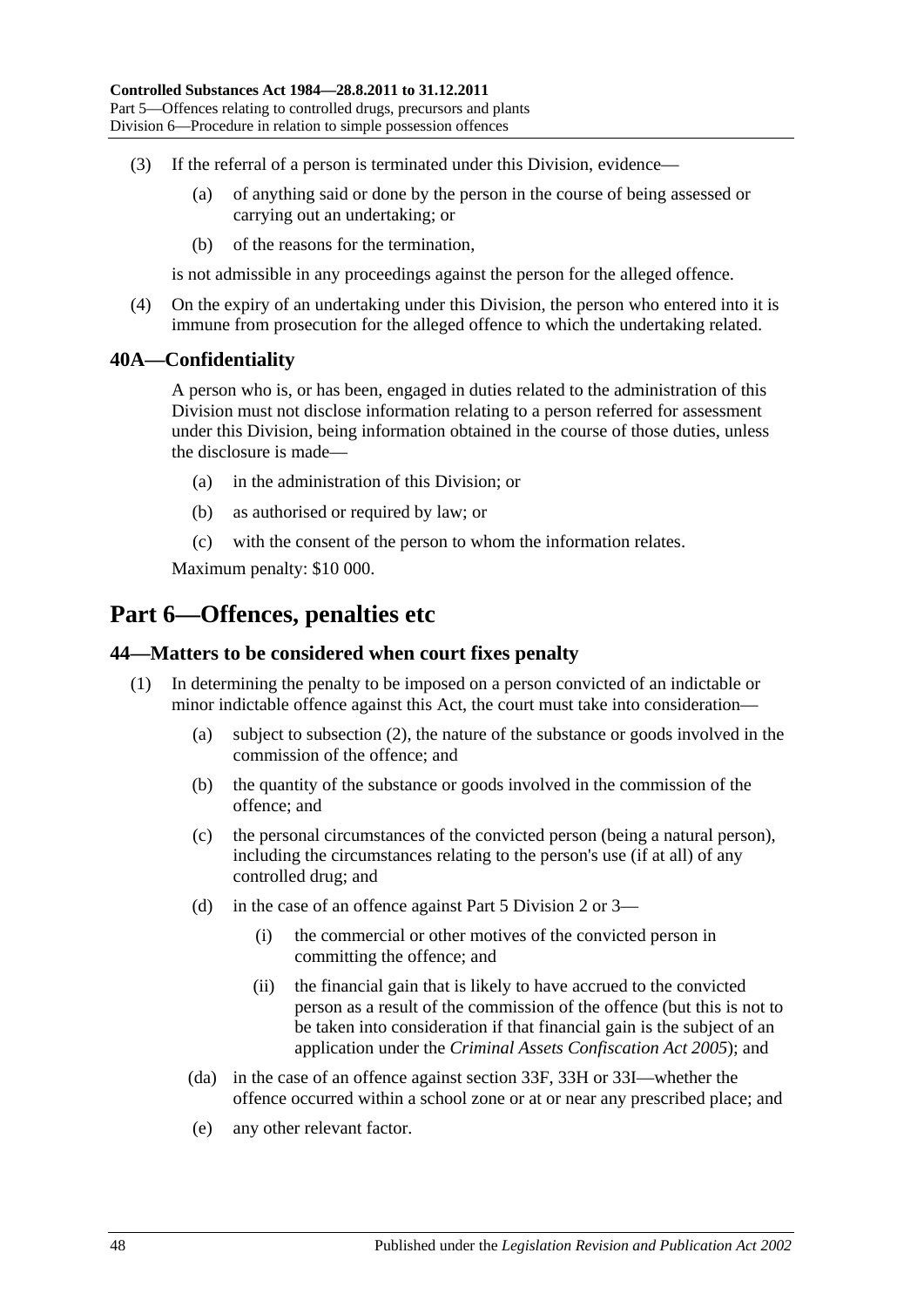- <span id="page-48-1"></span>(2) In determining the penalty to be imposed in respect of a summary or indictable offence against [Part 5](#page-29-0) involving a controlled drug (other than cannabis, cannabis resin or cannabis oil), the degree of physical or other harm generally associated with the consumption of that particular type of controlled drug, as compared with other types of controlled drugs, is not a relevant consideration and the court must determine the penalty on the basis that controlled drugs are all categorised equally as very harmful.
- (3) If a person is convicted by a court of an indictable offence against this Act and an offence against section 32 of the *[Criminal Law Consolidation Act](http://www.legislation.sa.gov.au/index.aspx?action=legref&type=act&legtitle=Criminal%20Law%20Consolidation%20Act%201935) 1935* constituted of having the custody or control of a firearm or imitation firearm for the purpose of—
	- (a) using, or causing or permitting another person to use, the firearm in the course of committing the indictable offence against this Act; or
	- (b) carrying, or causing or permitting another person to carry, the firearm when committing the indictable offence against this Act,

the court must make any sentences of imprisonment imposed for the 2 offences cumulative unless the court is satisfied that special reasons exist for not doing so.

#### **45—Offences committed by body corporate**

If a body corporate is guilty of an offence against this Act, each member of the governing body of the body corporate is guilty of an offence and liable to the same penalty as is prescribed for the principal offence, unless the member proves that he or she exercised all reasonable diligence to prevent the commission of the offence by the body corporate.

#### <span id="page-48-0"></span>**45A—Expiation of simple cannabis offences**

- (1) A prosecution for a simple cannabis offence cannot be commenced except by—
	- (a) the Director of Public Prosecutions; or
	- (b) a police officer; or
	- (c) a person authorised in writing by the Director of Public Prosecutions to commence the prosecution.
- <span id="page-48-2"></span>(2) Subject to this section, if a person (not being a child) is alleged to have committed a simple cannabis offence, then before a prosecution is commenced, an expiation notice must be given to the alleged offender under the *[Expiation of Offences Act](http://www.legislation.sa.gov.au/index.aspx?action=legref&type=act&legtitle=Expiation%20of%20Offences%20Act%201996) 1996*.
- (3) Expiation fees (which may vary according to any factor) may be fixed by regulation for the purposes of this section.
- (7) Non-compliance with [subsection](#page-48-2) (2) does not invalidate a prosecution.
- (8) For the purposes of this section—

#### *simple cannabis offence* means—

- (a) an offence against [section](#page-38-0) 33K(2) involving the cultivation (not being artificially enhanced cultivation) of cannabis plants other than an offence involving the cultivation of a number of cannabis plants in excess of the number prescribed by regulation for the purposes of this paragraph; or
- (b) an offence against section [33L\(2\)\(a\)](#page-38-1) other than an offence involving the possession of quantities of cannabis, cannabis resin or cannabis oil in excess of the quantity prescribed by regulation for the purposes of this paragraph; or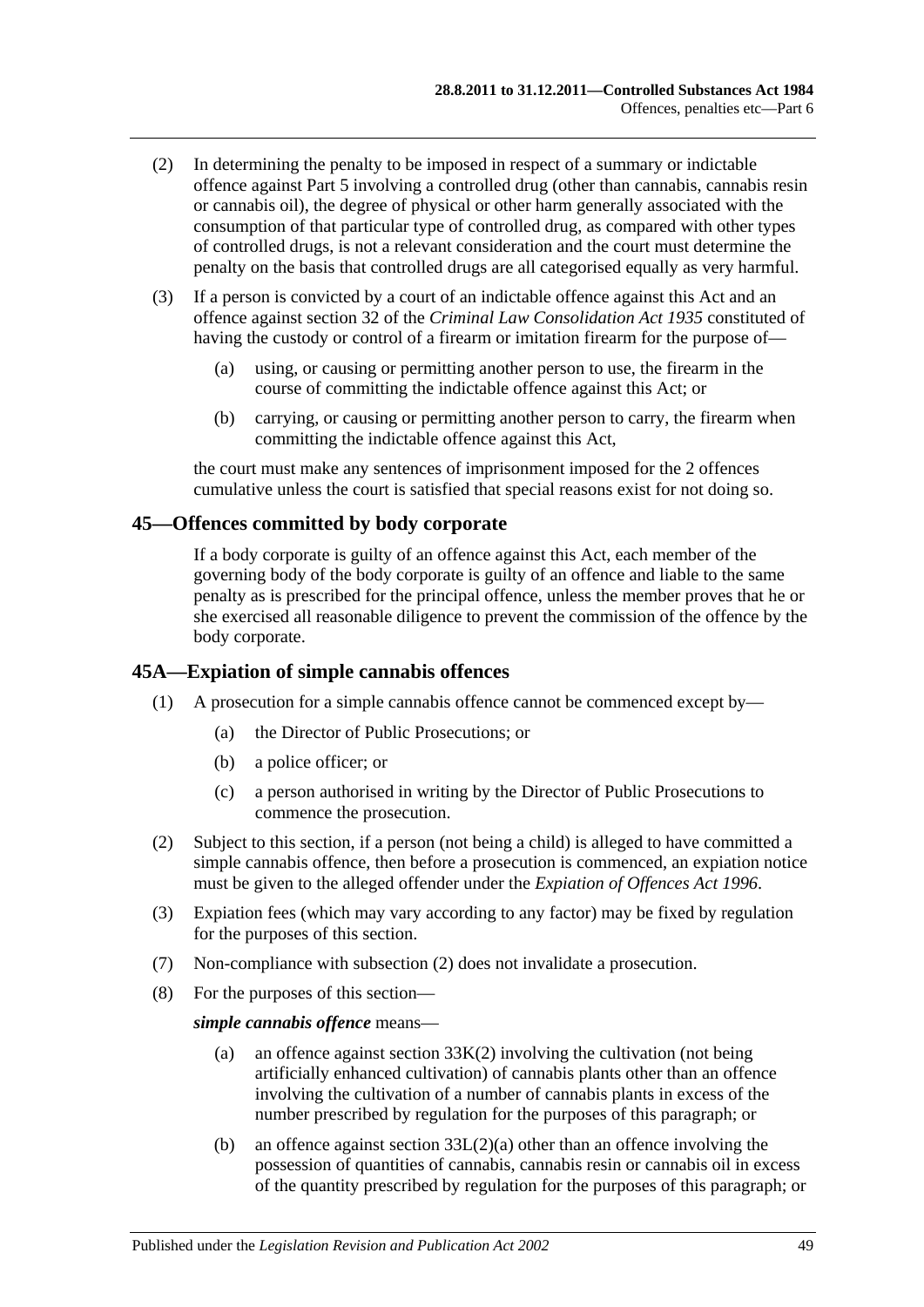- (c) an offence against section [33L\(2\)\(b\)](#page-39-1) other than an offence alleged to have been committed in—
	- (i) a public place; or
	- (ii) a place of a kind prescribed by regulation; or
- (d) an offence against section  $33L(2)(c)$ .

# **Part 7—Search, seizure, forfeiture and analysis**

#### **50—Authorised officers**

- <span id="page-49-0"></span>(1) The following persons are authorised officers for the purposes of this Act:
	- (a) a police officer; and
	- (b) any other person appointed by the Minister, by instrument in writing, to be an authorised officer for the purposes of this Act.
- (2) The Minister must provide an authorised officer appointed under [subsection](#page-49-0) (1)(b) with a certificate of identification.
- (3) An authorised officer appointed under [subsection](#page-49-0) (1)(b) must, on demand by a person in relation to whom the officer is exercising any powers under this Act, produce the certificate of identification for the inspection of that person.

#### **51—Analysts**

- (1) Subject to [subsection](#page-49-1) (2), the Governor may appoint such number of persons to be analysts as the Governor thinks necessary or desirable for the purposes of this Act.
- <span id="page-49-1"></span>(2) No person who has a direct or indirect interest in the manufacture, production, sale or supply of any substance or device to which this Act applies may be appointed as an analyst.

#### <span id="page-49-4"></span>**52—Power to search, seize etc**

- <span id="page-49-3"></span><span id="page-49-2"></span>(1) Subject to this section, an authorised officer may—
	- (a) enter at any time any premises for the purposes of ascertaining whether the provisions of this Act, or of a licence, authority or permit granted under this Act, are being complied with or have been contravened; and
	- (b) if reasonably necessary for that purpose, break into or open any part of the premises, or anything in or on the premises; and
	- (c) for the purposes of [paragraph](#page-49-2) (a) or [\(b\),](#page-49-3) require the driver of any vehicle, the master of any vessel or the pilot of any aircraft to stop that vehicle, vessel or aircraft.
- (2) While an authorised officer is in or on any premises pursuant to this section, the officer may—
	- (a) inspect or search the premises or any equipment or other thing on the premises;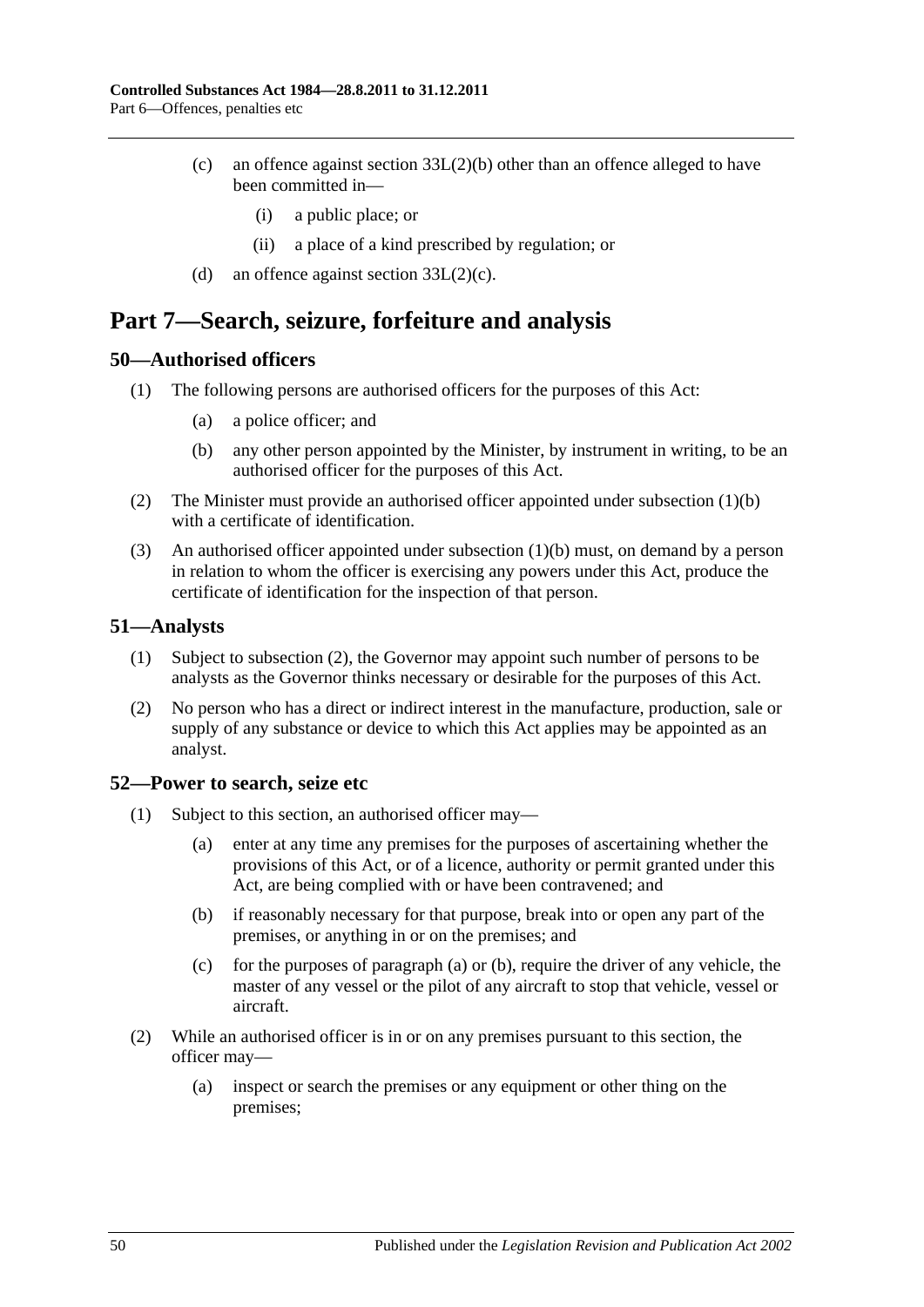- (b) require any person to produce any books, papers or documents (including a written record that reproduces, in an understandable form, information stored by computer, microfilm or other process) or any substance, equipment or device;
- (c) examine any books, papers or documents (including a written record that reproduces, in an understandable form, information stored by computer, microfilm or other process) and take extracts from any of them or make copies of any of them;
- (d) examine any substance, equipment or device;
- (e) take and remove from the premises samples of any substance or goods;
- (f) carry out any tests;
- (g) take any photographs or films or make any audio or audiovisual record;
- (h) require the holder of a licence, authority or permit under this Act to produce that licence, authority or permit for inspection;
- (i) if the officer suspects on reasonable grounds that an offence against this Act has been committed, seize and remove from the premises anything that the officer has reasonable cause to suspect affords evidence of the offence;
- (j) give such directions as are reasonably necessary for, or incidental to, the effective exercise of the officer's powers under this Act.
- (3) The powers conferred by [subsection](#page-49-3) (1)(b) may only be exercised by an authorised officer who is a police officer.
- <span id="page-50-0"></span>(4) An authorised officer must not exercise the powers conferred by [subsection](#page-49-2)  $(1)(a)$  and [\(b\)](#page-49-3) except on the authority of a warrant issued by a senior police officer, magistrate or justice, unless the powers are being exercised in relation to—
	- (a) premises that are used by a registered health practitioner or veterinary surgeon in the ordinary course of his or her profession; or
	- (b) premises that are used in the course of an activity in respect of which a licence, authority or permit has been granted under this Act; or
	- (c) premises that are used for a non-residential purpose and in which the authorised officer reasonably suspects poisons, medicines, medical devices or volatile solvents are being stored, used or sold,

provided that the powers are exercised during ordinary business hours.

- (5) A senior police officer, magistrate or justice must not issue a warrant under [subsection](#page-50-0) (4) unless satisfied, on information given on oath—
	- (a) that there are reasonable grounds for suspecting that an offence against this Act has been, is being, or is about to be, committed; and
	- (b) that a warrant is reasonably required in the circumstances.
- (6) An authorised officer who is a police officer may search any person whom the officer reasonably suspects has in his or her possession any substance or equipment in contravention of this Act.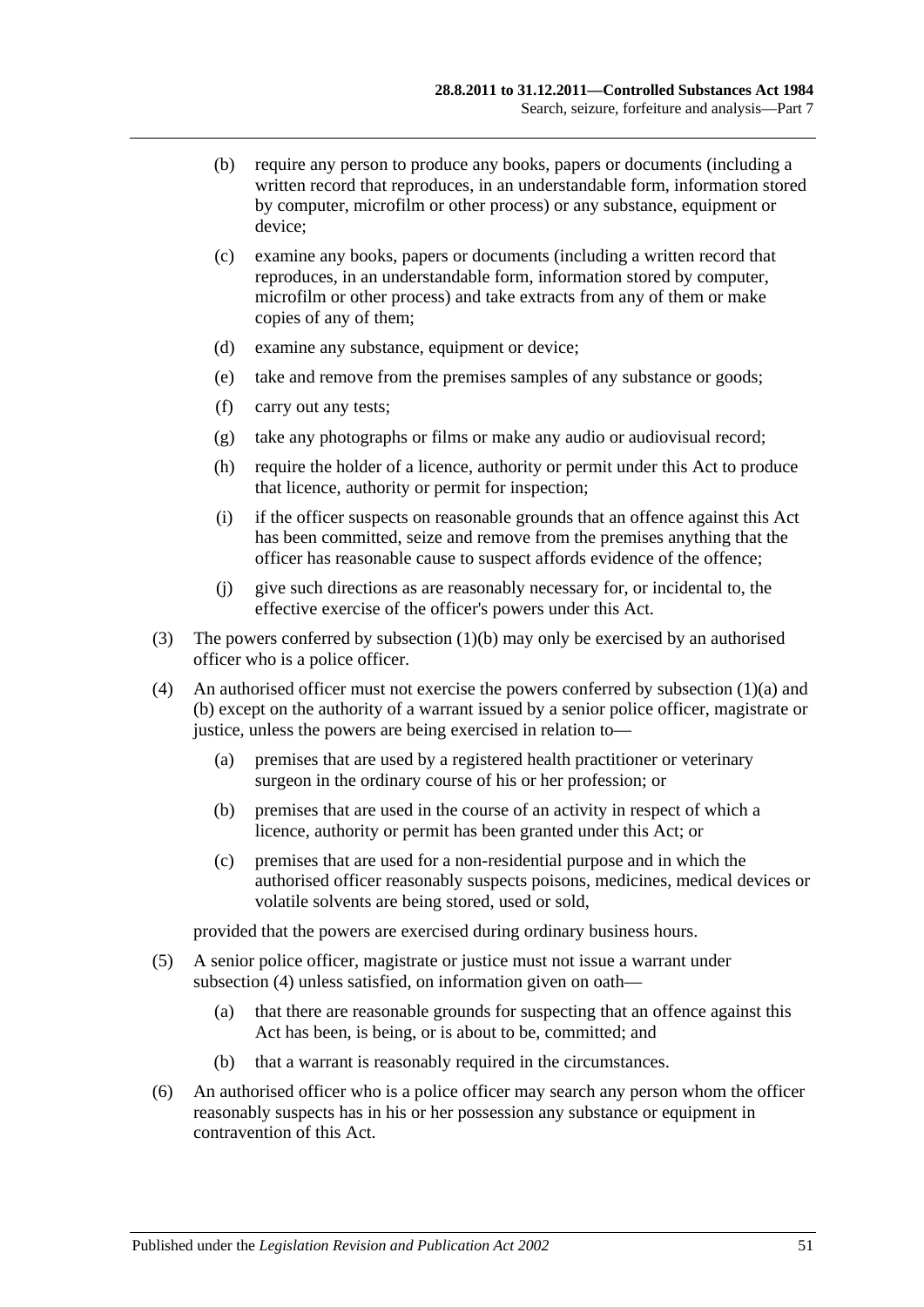- (9) If an authorised officer who is a police officer reasonably suspects that any substance or equipment that would afford evidence of an offence against this Act is in any vehicle, vessel or aircraft, the officer may—
	- (a) require the driver of the vehicle, the master of the vessel or the pilot of the aircraft to stop the vehicle, vessel or aircraft; and
	- (b) detain and search the vehicle, vessel or aircraft; and
	- (c) seize and remove from the vehicle, vessel or aircraft anything that the officer reasonably suspects would afford evidence of an offence against this Act.
- (10) Nothing in this section derogates from the power of a police officer to do anything authorised under [section](#page-51-0) 52A or [52B.](#page-52-0)
- (11) A police officer may, in exercising powers pursuant to a warrant issued under [subsection](#page-50-0) (4) or any other powers under this section, use a drug detection dog or an electronic drug detection system.

## <span id="page-51-0"></span>**52A—General drug detection powers**

- (1) A police officer may carry out general drug detection in relation to—
	- (a) any property in an area to which this section applies; and
	- (b) any person who is in, or is apparently attempting to enter or to leave, an area to which this section applies; and
	- (c) any property in the possession of such a person.
- (2) This section applies to the following areas:
	- (a) licensed premises or a carparking area specifically provided for the use of patrons of any licensed premises;
	- (b) a public venue or a carparking area specifically provided for the use of patrons of any public venue;
	- (c) a public passenger carrier or any place at which public passenger carriers may take up, or set down, passengers;
	- (d) a public place in relation to which the exercise of powers under this section is authorised in accordance with [subsection](#page-51-1) (3).
- <span id="page-51-1"></span>(3) A senior police officer may authorise the exercise of powers under this section in relation to a public place.
- (4) An authorisation granted by a senior police officer under [subsection](#page-51-1) (3)—
	- (a) must be granted in accordance with any guidelines issued by the Commissioner in relation to such authorisations; and
	- (b) must define the public place to which the authorisation relates; and
	- (c) may be subject to conditions specified by the officer granting the authorisation; and
	- (d) operates for an initial period (not exceeding 14 days) specified by the officer granting the authorisation; and
	- (e) may be renewed from time to time by a senior police officer for a further period (not exceeding 14 days).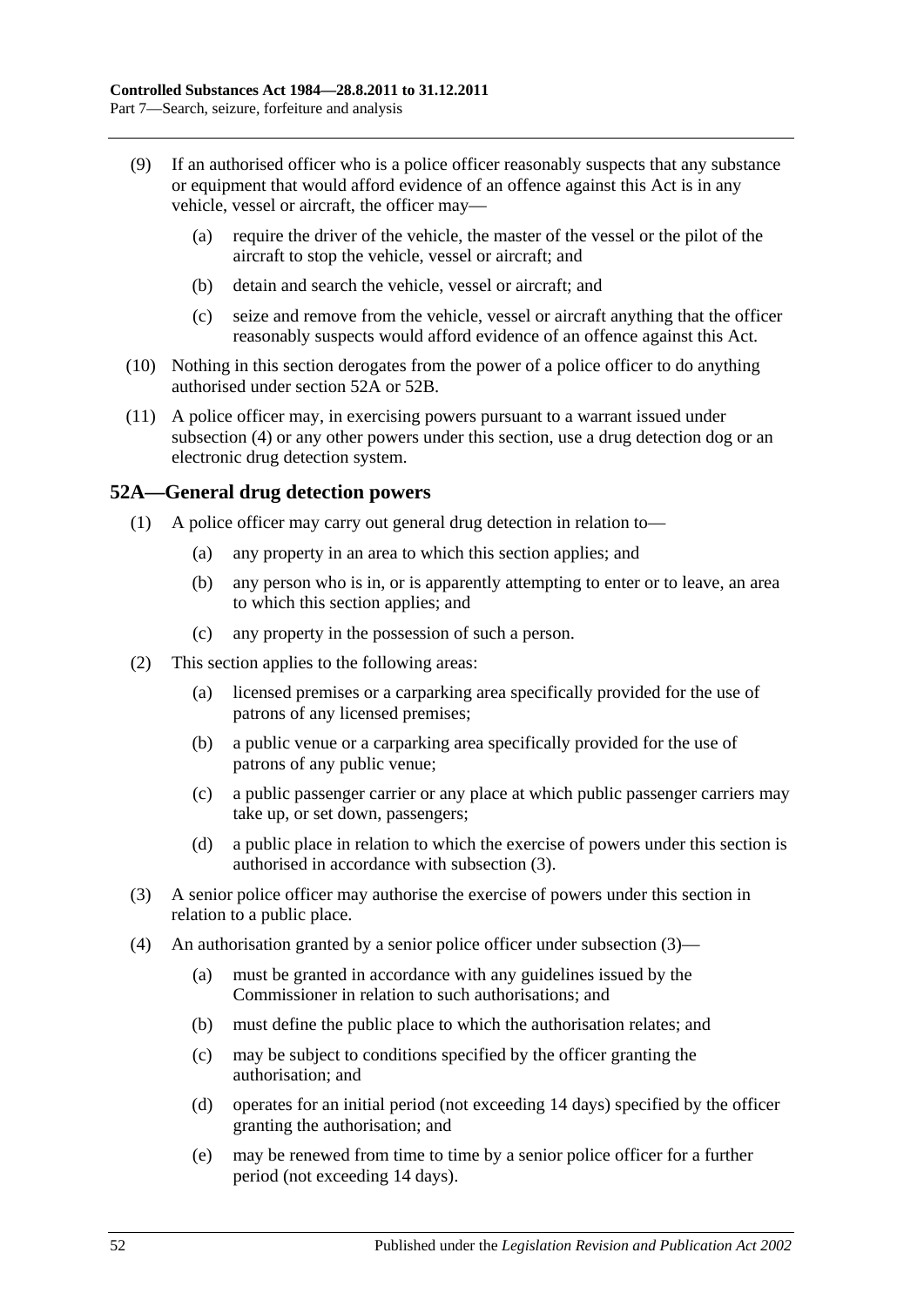- (5) An authorisation granted under [subsection](#page-51-1) (3) may be varied or revoked by a senior police officer at any time.
- (6) A police officer exercising powers under this section may—
	- (a) enter and remain in any premises or place necessary for the purpose of exercising those powers; and
	- (b) give such directions as are reasonably necessary for, or incidental to, the effective exercise of those powers.
- (7) A police officer may only detain a person, by directions given under this section, for so long as is reasonably necessary to carry out general drug detection in relation to the person and any property in the possession of the person.
- (8) In this section—

#### *licensed premises* means—

- (a) licensed premises within the meaning of the *[Liquor Licensing Act](http://www.legislation.sa.gov.au/index.aspx?action=legref&type=act&legtitle=Liquor%20Licensing%20Act%201997) 1997*, other than premises in respect of which only a restaurant licence or residential licence is in force; and
- (b) the premises defined in the casino licence, within the meaning of the *[Casino](http://www.legislation.sa.gov.au/index.aspx?action=legref&type=act&legtitle=Casino%20Act%201997)  Act [1997](http://www.legislation.sa.gov.au/index.aspx?action=legref&type=act&legtitle=Casino%20Act%201997)*, as the premises to which the licence relates;

*public passenger carrier* means a bus, tram, train, vessel or aircraft used for the purpose of carrying passengers for hire or reward;

*public place* includes—

- (a) a place to which free access is permitted to the public, with the express or tacit consent of the owner or occupier of that place; and
- (b) a place to which the public are admitted on payment of money, the test of admittance being the payment of money only; and
- (c) a road, street, footway, court, alley or thoroughfare which the public are allowed to use, notwithstanding that that road, street, footway, court, alley or thoroughfare is on private property;

*public venue* means a place where members of the public are gathered for an entertainment or an event or activity of any kind, whether admission is open, procured by the payment of money or restricted to members of a club or a class of persons with some other qualification or characteristic, but does not include a church or place of public worship.

## <span id="page-52-1"></span><span id="page-52-0"></span>**52B—Special powers relating to drug transit routes**

- (1) A senior police officer may, if he or she reasonably suspects that an area is being, or is likely to be, used for the transport of controlled drugs, controlled precursors or controlled plants in contravention of this Act, authorise the exercise of powers under this section in relation to the area.
- (2) An authorisation granted by a senior police officer under [subsection](#page-52-1)  $(1)$ 
	- (a) must be granted in accordance with any guidelines issued by the Commissioner in relation to such authorisations; and
	- (b) must define the area to which the authorisation relates; and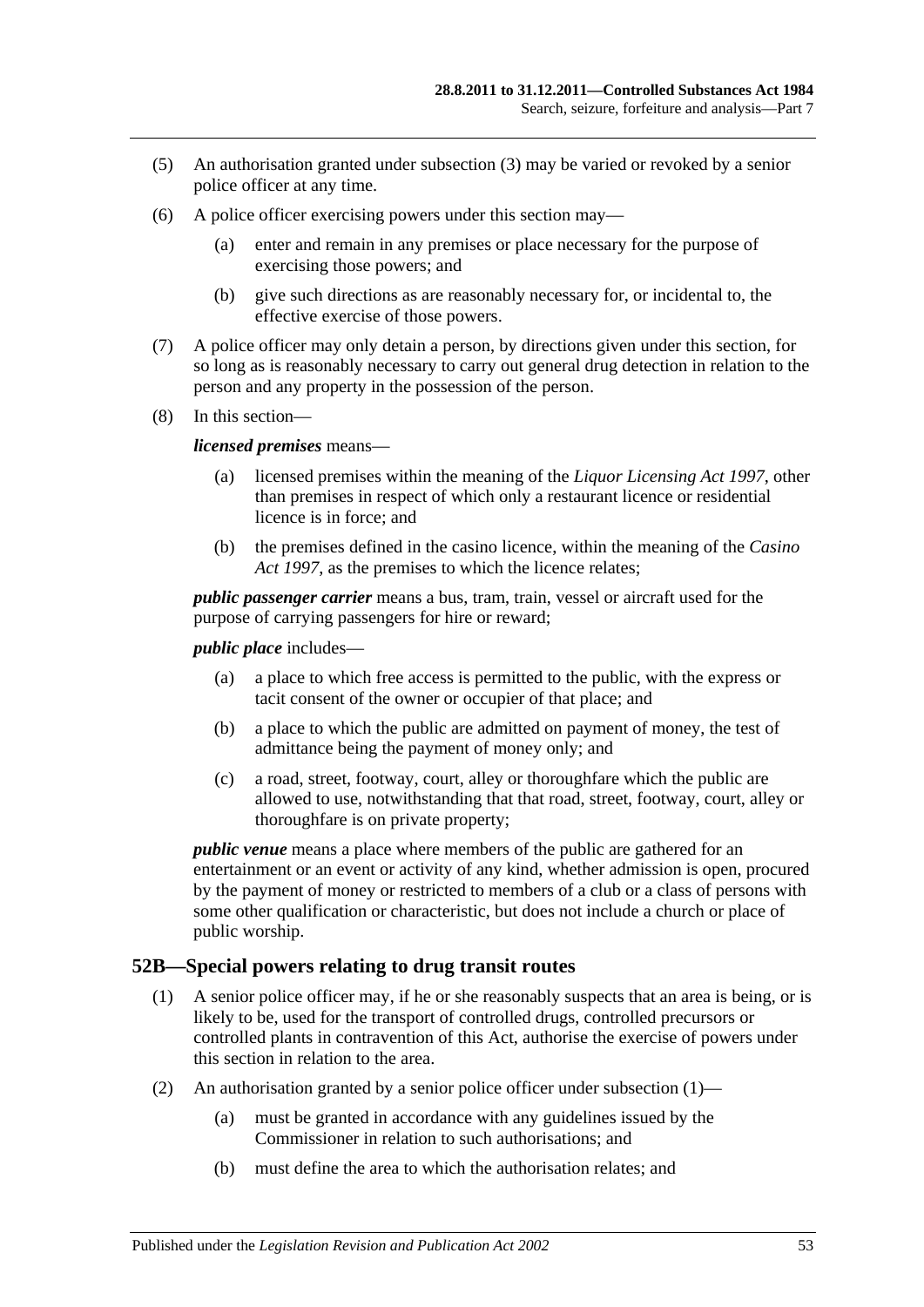- (c) may be subject to conditions specified by the officer granting the authorisation; and
- (d) operates for an initial period (not exceeding 14 days) specified by the officer granting the authorisation; and
- (e) may be renewed from time to time by a senior police officer for a further period (not exceeding 14 days).
- (3) An authorisation granted under [subsection](#page-52-1) (1) may be varied or revoked by a senior police officer at any time.
- (4) An area may only be subject to an authorisation under this section if—
	- (a) the whole of the area is situated more than 30 kilometres from the General Post Office at Adelaide; and
	- (b) the total size of the area is not more than 5 square kilometres.
- (5) If the exercise of powers under this section in relation to an area is authorised, a police officer may—
	- (a) require the driver of a vehicle within the area to stop the vehicle (whether at a drug detection point established in accordance with [subsection](#page-53-0) (7) or at any other location); and
	- (b) detain the vehicle and carry out general drug detection in relation to the vehicle and any persons or property in or on the vehicle; and
	- (c) allow a drug detection dog to enter any part of the vehicle not designed for the purpose of carrying passengers while the vehicle is moving; and
	- (d) direct a person to open any part of the vehicle and give such other directions as are reasonably necessary for, or incidental to, the effective exercise of powers under this section.
- (6) A police officer may only detain a person who is in a vehicle, by directions given under this section, for so long as is reasonably necessary to carry out general drug detection in relation to the vehicle and any persons or property in the vehicle.
- <span id="page-53-0"></span>(7) A drug detection point may be established by police officers at any time on or in the vicinity of any road within an area in relation to which the exercise of powers under this section is authorised for the purpose of exercising those powers in relation to persons driving motor vehicles on the road.
- (8) A drug detection point must be established in such a way, and consist of such facilities and warning and other devices, as the Commissioner of Police considers necessary in order to enable vehicles to be stopped in a safe and orderly manner.
- (9) The Commissioner of Police must—
	- (a) establish procedures to be followed by police officers in the exercise of powers under this section, being procedures designed to prevent as far as reasonably practicable any undue delay or inconvenience to persons being subjected to the powers; and
	- (b) establish procedures to ensure that the exercise of powers under this section is not authorised in relation to more than 3 areas at any one time.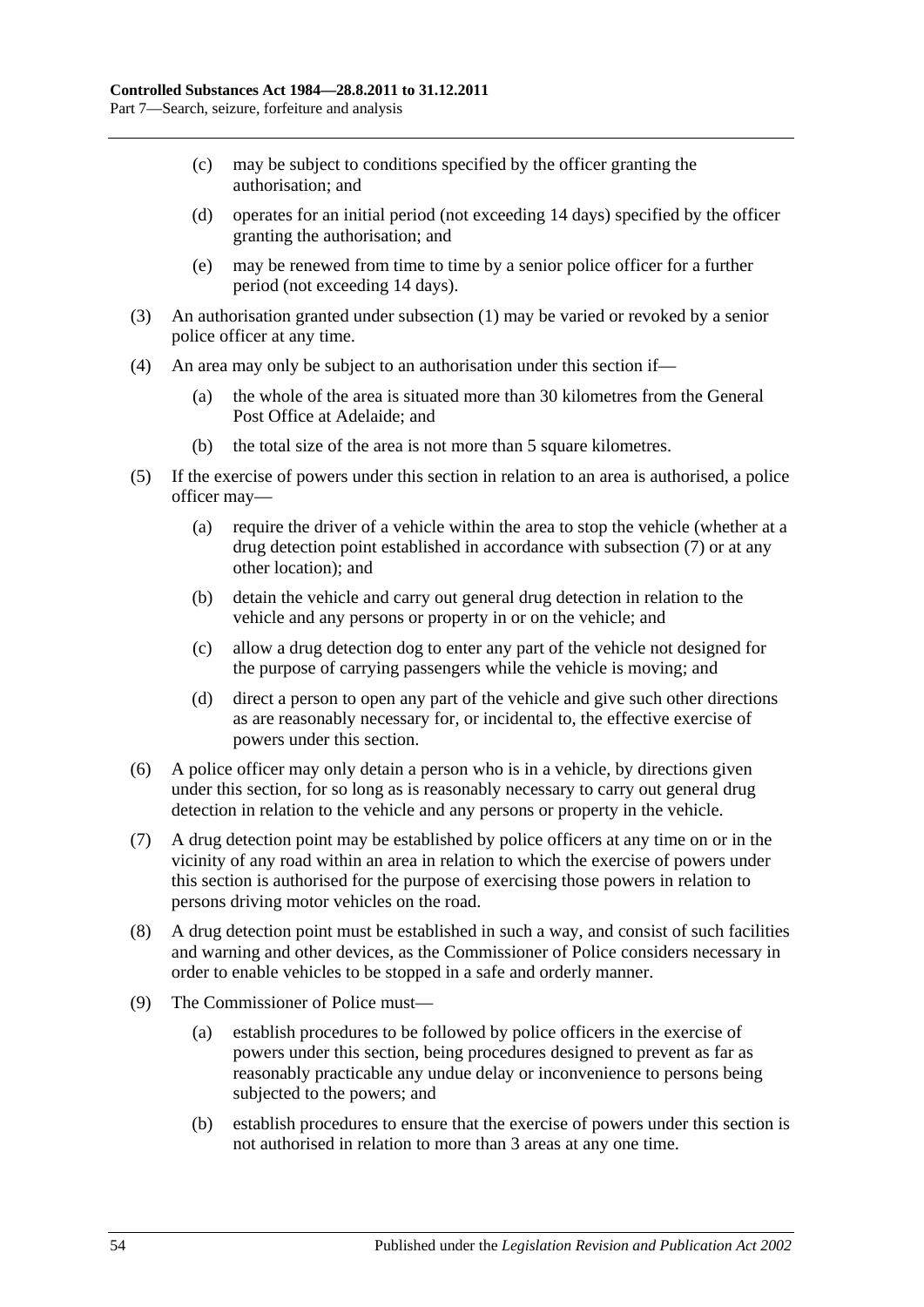#### **52C—Report to Minister on issue of authorisations**

- (1) The Commissioner of Police must, on or before 30 September in each year (other than the calendar year in which this section comes into operation), provide a report to the Attorney-General specifying the following information in relation to the financial year ending on the preceding 30 June:
	- (a) the number of authorisations granted by senior police officers under [sections](#page-51-0) 52A and [52B](#page-52-0) during that financial year;
	- (b) the public places or areas in relation to which those authorisations were granted;
	- (c) the periods during which the authorisations applied;
	- (d) the number of occasions on which a drug detection dog or electronic drug detection system indicated detection of the presence of a controlled drug, controlled precursor or controlled plant in the course of the exercise of powers under [sections](#page-51-0) 52A and [52B.](#page-52-0)
- (2) The Attorney-General must, within 12 sitting days after receipt of a report under this section, cause copies of the report to be laid before each House of Parliament.

#### **52D—General provisions relating to exercise of powers**

- (1) Nothing in this Part derogates from the power of a police officer to do anything pursuant to a general search warrant issued under the *[Summary Offences Act](http://www.legislation.sa.gov.au/index.aspx?action=legref&type=act&legtitle=Summary%20Offences%20Act%201953) 1953*.
- (2) An authorised officer may, in exercising powers under this Part, be assisted by such persons as the authorised officer considers necessary or desirable in the circumstances.
- (3) A person must not—
	- (a) hinder or obstruct an authorised officer, or a person accompanying an authorised officer, in the exercise of the powers conferred by this Part; or
	- (b) refuse or fail to comply with a requirement made of the person, or a direction given to the person, pursuant to [section](#page-49-4) 52, [52A](#page-51-0) or [52B.](#page-52-0)

Maximum penalty: \$10 000 or imprisonment for 2 years.

- (4) In any proceedings, an apparently genuine document purporting to be a certificate signed by the Commissioner of Police (or a delegate of the Commissioner of Police), and certifying that—
	- (a) a particular public place was subject to an authorisation properly granted by a senior police officer in accordance with [section](#page-51-1) 52A(3) during a period specified in the certificate; or
	- (b) a particular area was subject to an authorisation properly granted by a senior police officer in accordance with [section](#page-52-1) 52B(1) during a period specified in the certificate; or
	- (c) a dog used during a specified period to carry out general drug detection within a specified area, or at a specified place, was a drug detection dog; or
	- (d) a device or system used during a specified period to carry out general drug detection within a specified area, or at a specified place, was an electronic drug detection system,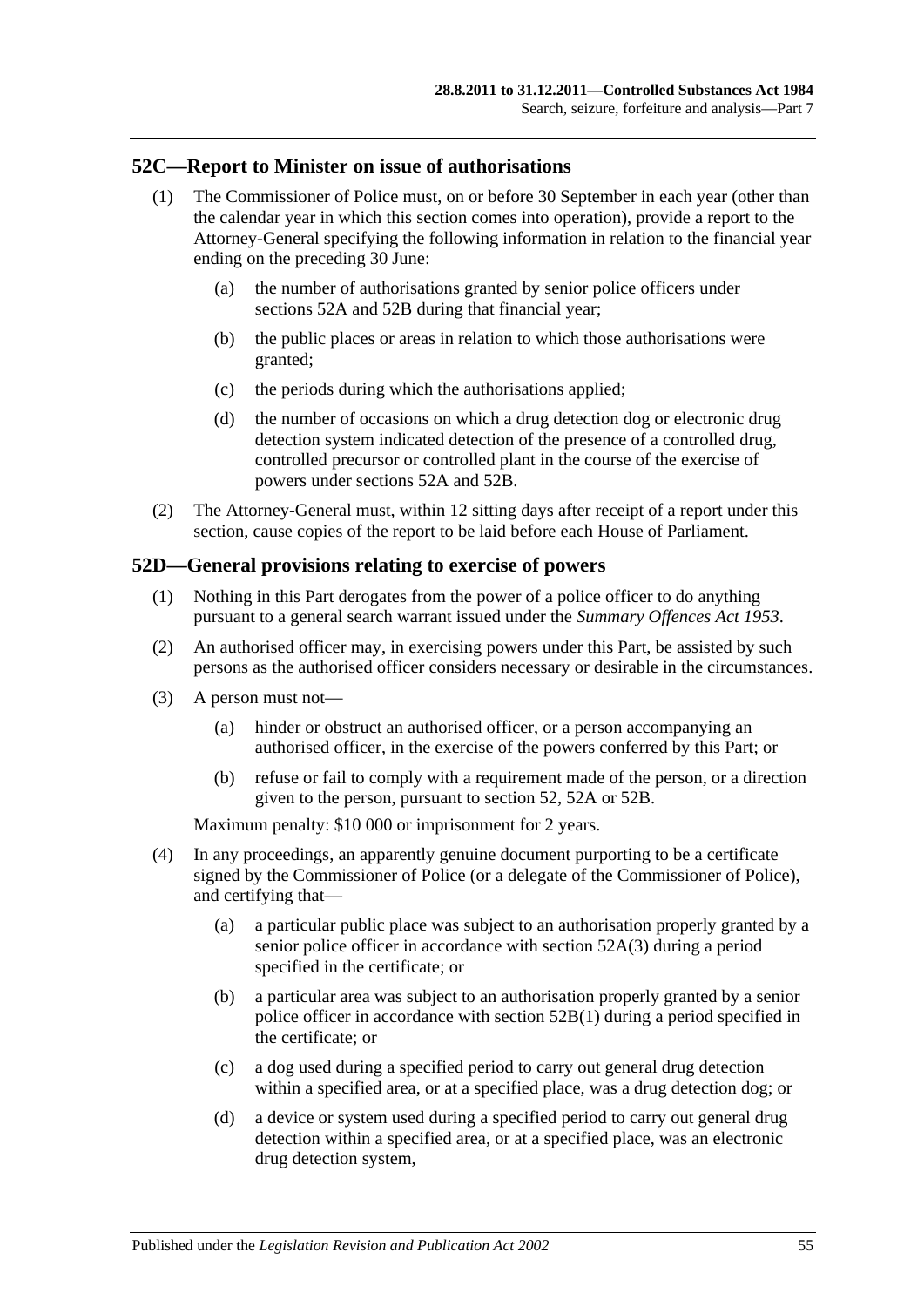constitutes proof, in the absence of proof to the contrary, of the matters so certified.

- (5) For the avoidance of doubt, an indication—
	- (a) by a drug detection dog that the dog has detected the presence of a controlled drug, controlled precursor or controlled plant; or
	- (b) by an electronic drug detection system that the system has detected the presence of a controlled drug, controlled precursor or controlled plant,

constitutes reasonable grounds to suspect that a controlled drug, controlled precursor or controlled plant is present.

#### **52E—Seized property and forfeiture**

- (1) Subject to this section, seized property must be held pending proceedings for an offence against this Act relating to the property.
- <span id="page-55-0"></span>(2) If seized property—
	- (a) is a controlled drug, controlled plant, controlled precursor or a poison; or
	- (b) is, in the opinion of the Commissioner of Police, likely to constitute a danger if stored pending proceedings for an offence against this Act relating to the property,

the Commissioner of Police may direct that the property be destroyed, whether or not a person has been or is to be charged with an offence in relation to it.

- (3) Property referred to in [subsection](#page-55-0) (2) may be destroyed at the place at which it was seized or at any other suitable place.
- (4) If a charge is laid, or is to be laid, for an offence in relation to property referred to in [subsection](#page-55-0) (2)—
	- (a) samples of the property that provide a true representation of the nature of the property must be taken and kept for evidentiary purposes; and
	- (b) the defendant is entitled to have a portion of the sample analysed by an analyst (see [section](#page-56-0) 53); and
	- (c) the defendant must be given written notice of that entitlement.
- (5) Possession of samples taken under this section must remain at all times within the control of the Commissioner of Police or his or her nominee.
- (6) The regulations may make provision relating to the taking of samples of seized property and analysis of those samples.
- (6a) If a person is convicted of an offence in relation to property destroyed in accordance with [subsection](#page-55-0) (2), the court may order the convicted person to pay the reasonable costs of destruction to the Commissioner of Police.
- <span id="page-55-1"></span>(7) If the Magistrates Court on application by an authorised officer, or any court hearing proceedings under this Act, finds that seized property—
	- (a) was the subject of an offence against this Act; or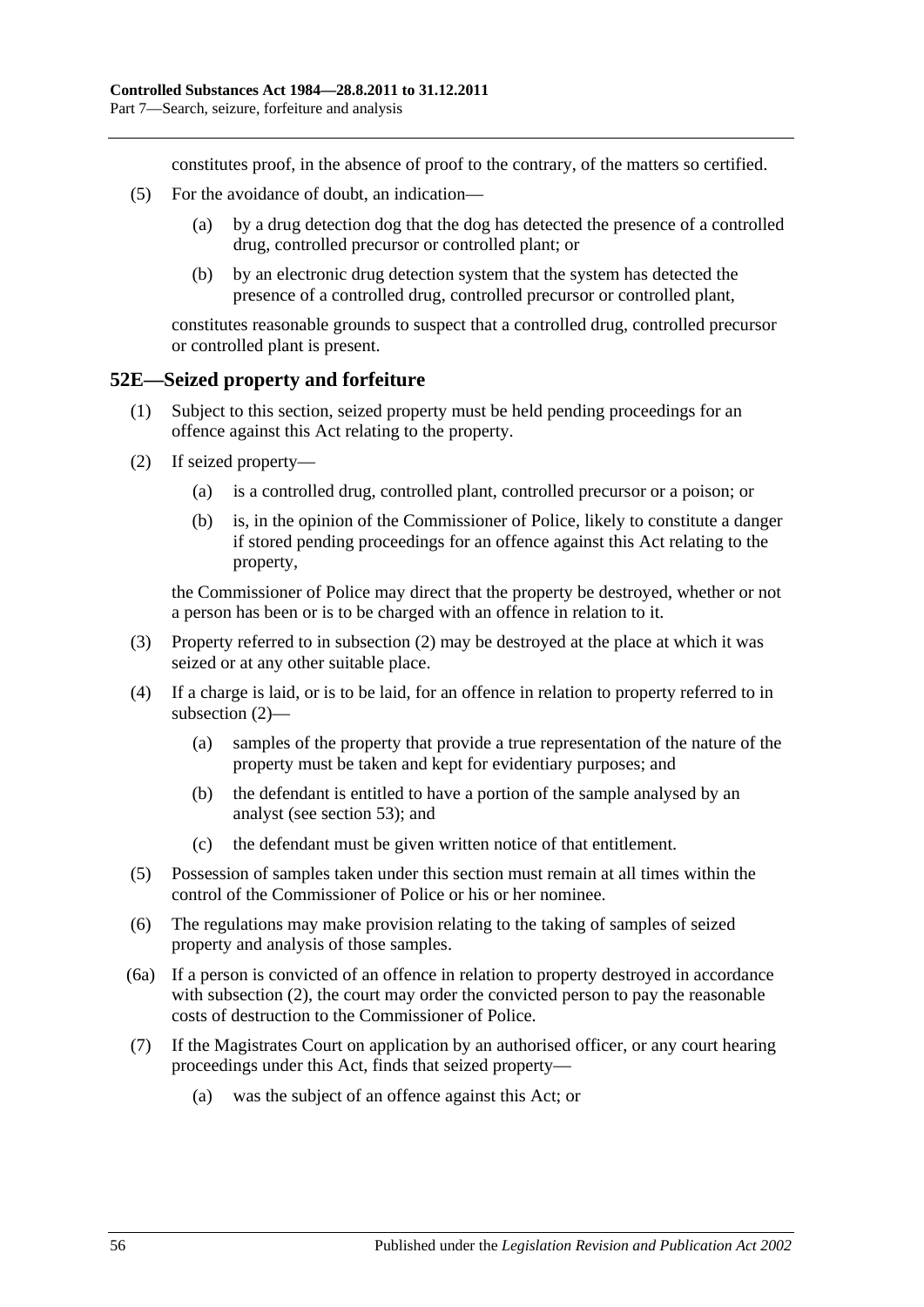(b) consists of equipment, devices, substances, documents or records acquired, used or intended for use for, or in connection with, the manufacture, or the smoking, consumption or administration, of a controlled drug or the cultivation of a controlled plant,

the court may, by order, forfeit the property to the Crown.

- (8) Property that is the subject of an order for forfeiture under this section may be sold, destroyed or otherwise disposed of as the Commissioner of Police directs.
- <span id="page-56-3"></span>(9) Subject to [subsections](#page-56-1) (10) and [\(11\),](#page-56-2) if seized property has not been forfeited to the Crown in proceedings under this Act commenced within the prescribed period after its seizure, a person from whose lawful possession the property was seized, or a person with legal title to it, is entitled to recover from the Commissioner of Police (if necessary, by action in a court of competent jurisdiction) the property itself, or if it has been damaged or destroyed or has deteriorated, compensation of an amount equal to its market value at the time of its seizure.
- <span id="page-56-1"></span>(10) [Subsection](#page-56-3) (9) does not apply to property that has been destroyed under [subsection](#page-55-0) (2) if the property—
	- (a) was the subject of an offence against this Act; or
	- (b) consists of equipment, devices, substances, documents or records acquired, used or intended for use for, or in connection with, the manufacture, or the smoking, consumption or administration, of a controlled drug or the cultivation of a controlled plant.
- <span id="page-56-2"></span>(11) Despite [subsection](#page-56-3) (9), a court hearing proceedings under that subsection in relation to property that has not been destroyed under [subsection](#page-55-0) (2) may, if it thinks fit, make an order under [subsection](#page-55-1) (7) for forfeiture of the property to the Crown.
- (12) Nothing in this section affects the operation of the *[Criminal Assets Confiscation](http://www.legislation.sa.gov.au/index.aspx?action=legref&type=act&legtitle=Criminal%20Assets%20Confiscation%20Act%202005)  Act [2005](http://www.legislation.sa.gov.au/index.aspx?action=legref&type=act&legtitle=Criminal%20Assets%20Confiscation%20Act%202005)*.
- (13) In this section—

*prescribed period* means two years or such longer period as the Magistrates Court may, on application by an authorised officer, allow;

*seized property* means anything—

- (a) seized under this Act; or
- (b) seized otherwise than under this Act that is evidence of an offence against this Act.

## <span id="page-56-0"></span>**53—Analysis**

- (1) An authorised officer may cause any substance seized or taken pursuant to this Part to be analysed by, or under the supervision of, an analyst.
- (1a) An analysis under this section may include a determination as to the weight, amount or quantity of any substance (and such determination must comply with any requirements prescribed by regulation).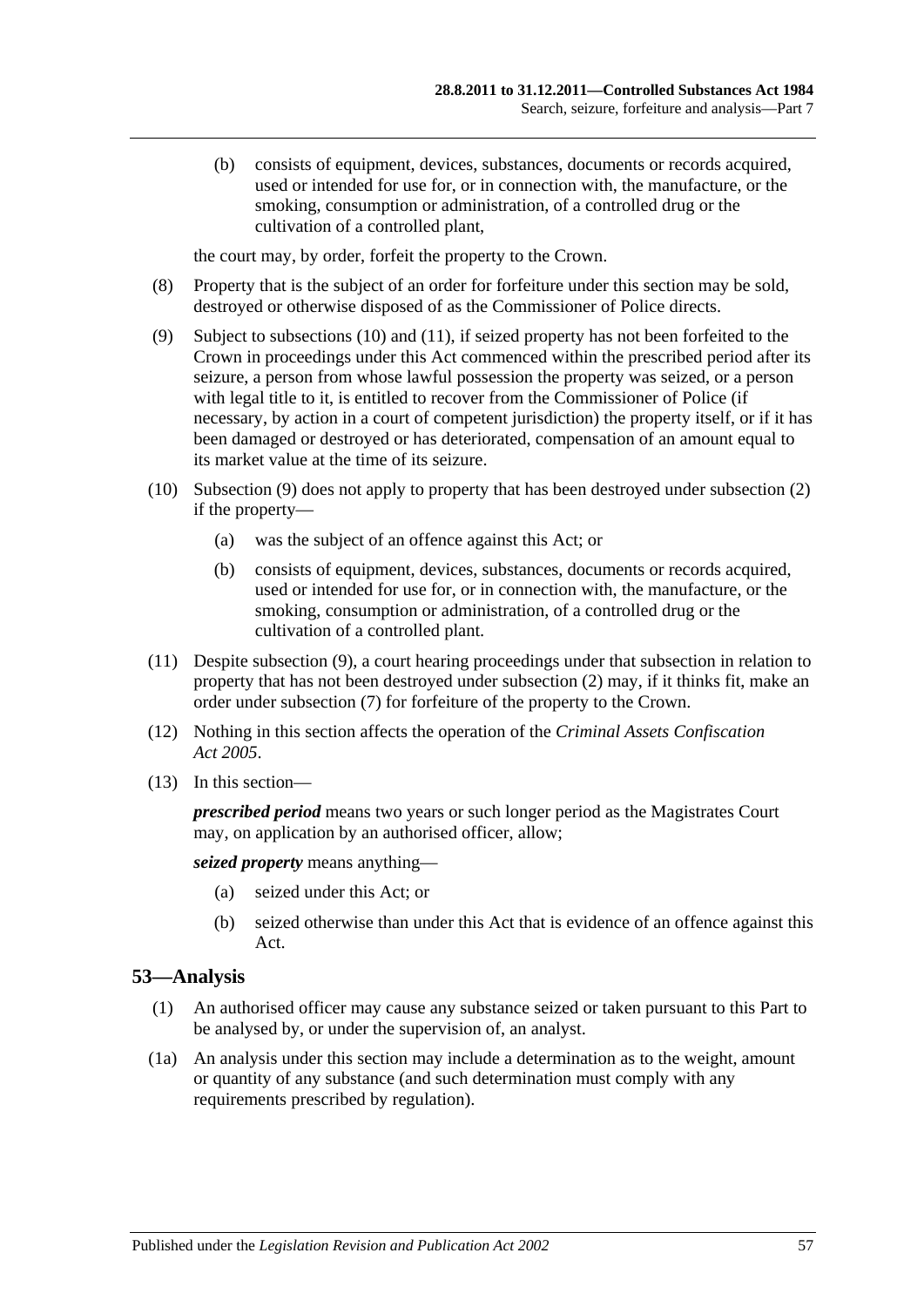- <span id="page-57-0"></span>(2) Any person may, for the purposes of ascertaining whether a substance is, or is not, a particular poison, prescription drug, drug of dependence, controlled drug, controlled precursor, controlled plant or medicine, or for any other evidentiary purpose, cause the substance to be analysed by, or under the supervision of, an analyst.
- (3) A person who initiates an analysis pursuant to [subsection](#page-57-0) (2) must do so in the prescribed manner and on payment of the prescribed fee.
- (4) An analyst must, on the completion of an analysis pursuant to this section, certify in the prescribed form the results of the analysis, and—
	- (a) in the case of an analysis initiated by an authorised officer who is a police officer—must forward the certificate to the Commissioner of Police; or
	- (b) in the case of an analysis initiated by any other authorised officer—must forward the certificate to the Department; or
	- (c) in any other case—must forward the certificate to the person who initiated the analysis.

# **Part 8—Miscellaneous**

## **55—Licences, authorities and permits**

- (1) The Minister may, in the Minister's absolute discretion, grant or refuse a licence, authority or permit for the purposes of this Act.
- (2) The Minister may grant a licence, authority or permit subject to such conditions as the Minister thinks fit and specifies in the licence, authority or permit and may at any time, by notice in writing given personally or by post to the holder, vary or revoke a condition, or attach a further condition, to the licence, authority or permit.
- (2a) If a person who holds a licence, authority or permit contravenes or fails to comply with a condition of that licence, authority or permit, the holder is guilty of an offence. Maximum penalty: \$5 000.
- (2b) The Minister may fix fees payable in respect of a licence, authority or permit (including application fees, fees for grant and renewal and periodic fees) and may waive or reduce a fee payable if the Minister considers it appropriate to do so.
- (3) On the expiry of the term of a licence granted under this Act, the Minister must, if application for renewal has been made in the due manner and the appropriate fee paid, renew the licence for a further term.
- (4) The Minister may, by notice in writing given personally or by post to the holder of a licence, authority or permit granted under this Act, suspend or revoke the licence, authority or permit if—
	- (a) the holder obtained it improperly; or
	- (b) the holder is found guilty of an offence against this Act; or
	- (c) the holder has, in the opinion of the Minister, contravened or failed to comply with a condition of the licence, authority or permit.
- <span id="page-57-1"></span>(5) A person whose licence, authority or permit is suspended or revoked under [subsection](#page-57-1) (4)(c) may appeal to the Administrative and Disciplinary Division of the District Court against the suspension or revocation.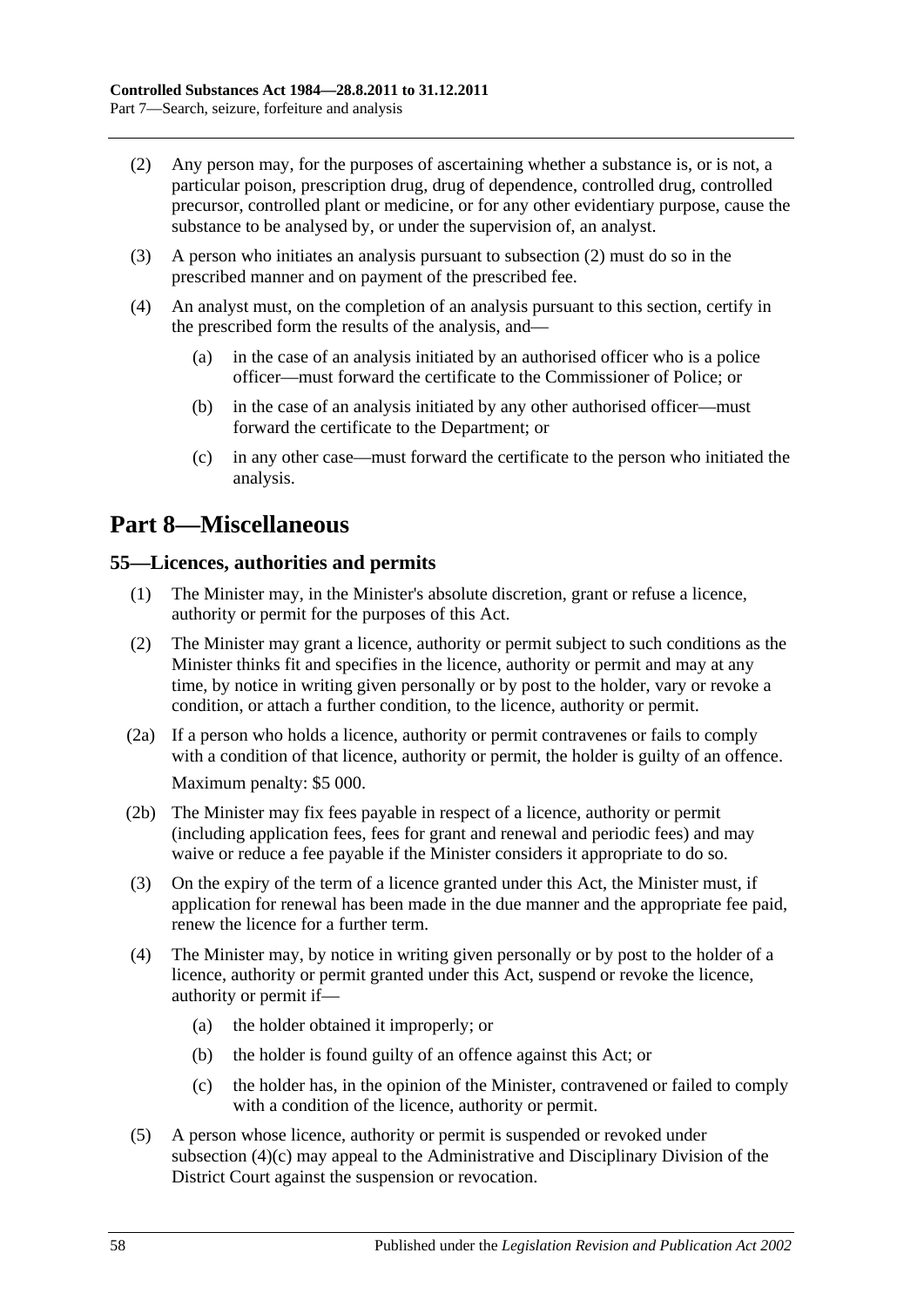- (6) Subject to [subsection](#page-58-0) (8), an appeal must be instituted within 1 month of the suspension or revocation.
- (7) The Minister must, if required by the appellant, state in writing the reasons for the suspension or revocation.
- <span id="page-58-0"></span>(8) If the reasons of the Minister are not given to the appellant, in writing, at the time of making the decision to suspend or revoke and the appellant (within 1 month of the making of the decision) requires the Minister to state the reasons in writing, the time for instituting the appeal runs from the time at which the appellant receives the written statement of those reasons.

#### **56—Permits for research etc**

- (1) The Minister may issue a permit authorising, subject to such conditions as may be specified in the permit, the person named in the permit to manufacture, cultivate, sell, supply, administer or have in his or her possession a poison, controlled drug, controlled precursor, controlled plant, medicine or medical device for the purposes of analysis, research, instruction or training.
- (2) Despite any other provision of this Act, the holder of a permit issued under this section is not guilty of an offence against this Act in respect of anything done pursuant to and in accordance with the permit.

#### <span id="page-58-1"></span>**57—Power of Minister to prohibit certain activities**

- (1) If a person—
	- (a) has been convicted of an offence against this Act; or
	- (b) has, in the opinion of the Minister, contravened or failed to comply with a condition of a licence, authority or permit granted under this Act; or
	- (c) has, in the opinion of the Minister, prescribed, supplied or administered a prescription drug in an irresponsible manner,

the Minister may, by order, prohibit the person from manufacturing, producing, packaging, selling, supplying, prescribing, administering, using or having possession of any substance or device specified in the order.

- <span id="page-58-2"></span>(2) The Minister may, by subsequent order, revoke an order under [subsection](#page-58-1) (1).
- (3) The Minister must publish an order made under [subsection](#page-58-1) (1) or [\(2\)](#page-58-2) in the Gazette and must cause a copy of the order to be served personally or by post on the person to whom it applies.
- (4) A person must not contravene an order made under this section. Maximum penalty: \$10 000 or imprisonment for 2 years.
- (5) A person to whom an order under [subsection](#page-58-1) (1) applies may appeal to the Administrative and Disciplinary Division of the District Court against the order.
- (6) Subject to [subsection](#page-59-0) (8), an appeal must be instituted within 1 month of the making of the order.
- (7) The Minister must, if required by the appellant, state in writing the reasons for the order.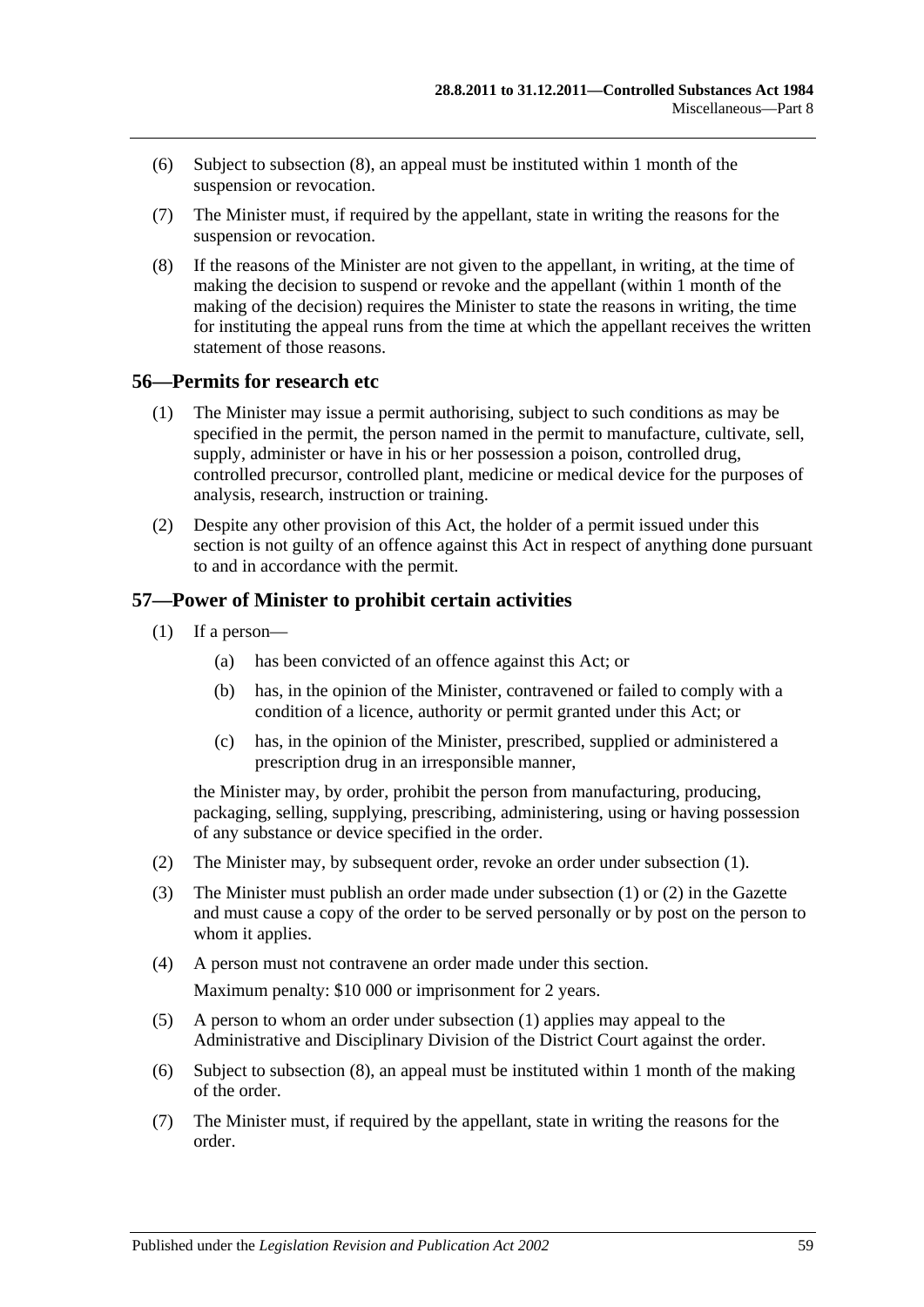<span id="page-59-0"></span>(8) If the reasons of the Minister are not given to the appellant, in writing, at the time of making the order and the appellant (within 1 month of the making of the order) requires the Minister to state the reasons in writing, the time for instituting the appeal runs from the time at which the appellant receives the written statement of those reasons.

## <span id="page-59-1"></span>**57A—Warnings**

- (1) Subject to this section, if the Minister is satisfied that—
	- (a) a substance or device might be dangerous to persons consuming or using the substance or device (whether because of a failure to comply with a requirement under this Act or otherwise); or
	- (b) an advertisement or other published material relating to a substance or device contains instructions or other material that might be dangerous to persons consuming or using the substance or device,

the Minister may take such action as the Minister thinks fit to warn the public against the risks or potential risks.

- (2) The Minister may only take action under this section—
	- (a) in relation to a substance, if the substance is a poison or medicine or is a substance that the Minister is satisfied has the potential to be harmful to humans or is or may be used, or is designed to be used, as a medicine; or
	- (b) in relation to a device, if the device is a medical device or is a device that the Minister is satisfied is or may be used, or is designed to be used, as a medical device.
- (3) For the purpose of [subsection](#page-59-1) (1), the Minister may publish the trade name or description of a substance or device and may identify manufacturers, sellers, suppliers or importers of the substance or device.

## <span id="page-59-2"></span>**58—Publication of information**

- (1) If the Minister believes on reasonable grounds that a person has a history of consuming poisons or medicines in a quantity or manner that presents a risk to the person's health or has obtained or attempted to obtain a poison, medicine or medical device by false pretences or other unlawful means or for an unlawful purpose, the Minister may, for the purpose of preventing or restricting the supply of such a substance or device to that person, publish information relating to that person to all or any of the following classes of persons:
	- (a) persons concerned in the management of hospitals or nursing homes who are responsible for the supply of such substances or devices to patients attending the hospitals or nursing homes; and
	- (b) registered health practitioners; and
	- (c) veterinary surgeons; and
	- (f) any other prescribed class of persons, being persons who deal in or supply such substances or devices in the ordinary course of their business or profession.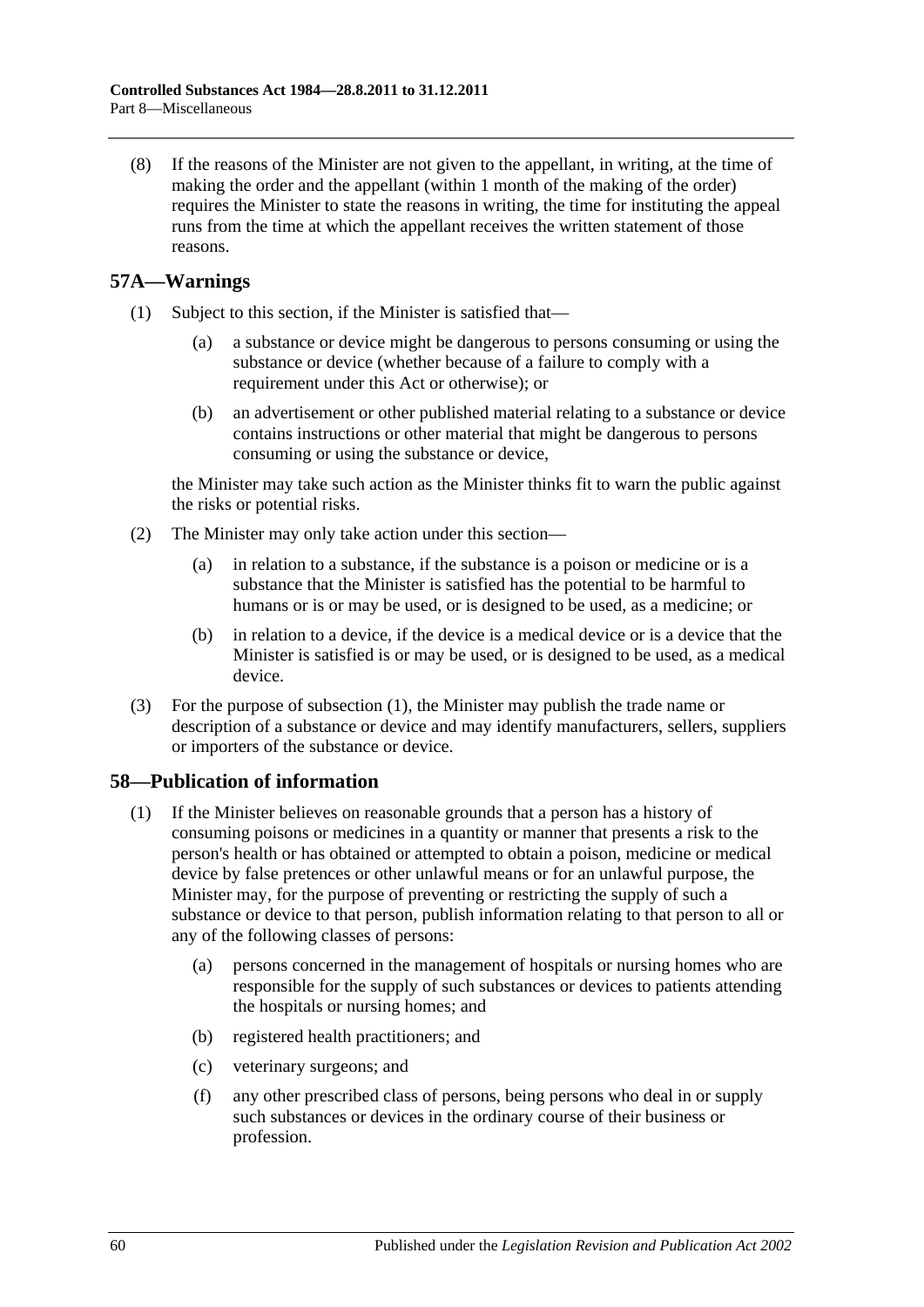- (1a) The Minister may publish information to a class of persons referred to in [subsection](#page-59-2) (1)—
	- (a) by publishing the information to a professional association prescribed by regulation whose members belong to that class of persons; or
	- (b) in any other manner the Minister thinks fit.
- (2) Information published under this section is privileged unless it is proved that it was done with malice.
- (3) A person to whom information was published under this section must not communicate that information to any other person except so far as it may be necessary to do so in order to achieve the purpose of the publication.

#### **60—Minister may require certain information to be given**

- (1) For the purpose of ascertaining—
	- (a) whether any substance or device is, or ought to be, one to which this Act applies; or
	- (b) whether any requirements under this Act relating to a substance or device are appropriate and effective,

the Minister may, by notice in writing given personally or by post to a person who manufactures, produces, packs, sells, supplies, imports or advertises a substance or device, require that person to furnish to the Minister such information relating to the substance or device as may be specified in the notice.

- (2) If the Minister has reasonable cause to believe that there is extensive misuse of a prescription drug or a volatile solvent in a particular area, the Minister may, by notice in writing given personally or by post to a registered health practitioner, veterinary surgeon or supplier practising or operating in, or in the vicinity of, that area, require him or her to furnish to the Minister such particulars as may be specified relating to—
	- (a) in the case of a registered health practitioner (other than a pharmacist) or veterinary surgeon—the quantities in which and the number and frequency of occasions on which a prescription drug specified in the notice was prescribed, supplied or administered by him or her;
	- (b) in the case of a pharmacist or supplier—the quantities in which and the number and frequency of occasions on which a prescription drug or volatile solvent specified in the notice was supplied by him or her.
- (3) A notice under this section may require any such information or particulars to be furnished in such manner and within such period, being not less than 14 days, as may be specified in the notice.
- (4) A person to whom a notice under this section has been given must not fail to comply with the notice.

Maximum penalty: \$5 000.

#### **60A—Confidentiality**

- (1) A person must not divulge—
	- (a) information relating to trade processes; or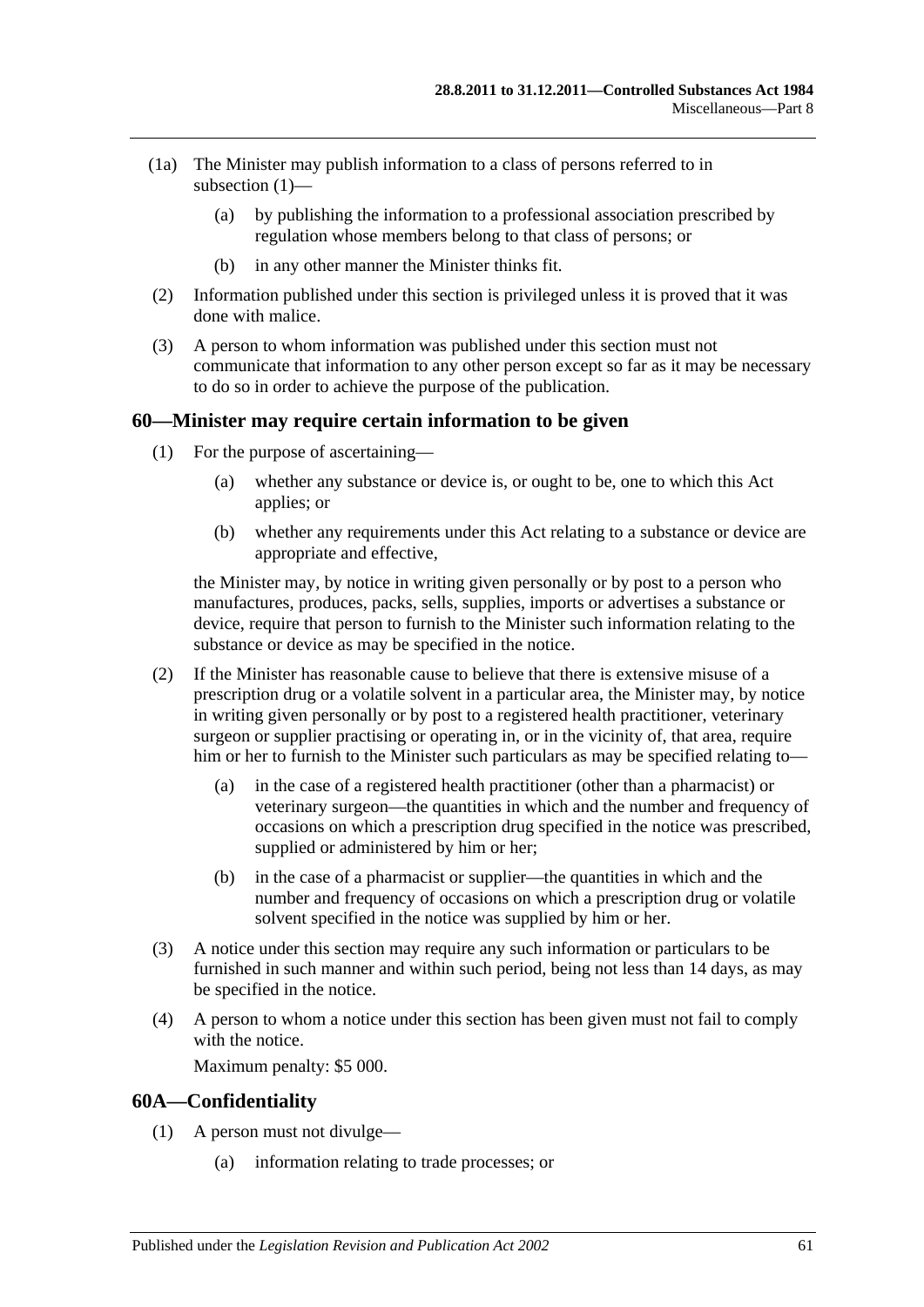(b) medical records or details of medical treatment of a person,

<span id="page-61-0"></span>obtained (whether by that person or some other person) in the administration or enforcement of this Act except—

- (c) in connection with the administration or enforcement of this Act; or
- (d) as authorised or required by law; or
- (e) with the consent of the person from whom the information was obtained or to whom the information relates; or
- (f) for the purpose of any legal proceedings arising out of the administration or enforcement of this Act; or
- (g) to a law enforcement, prosecution or health authority of another jurisdiction as may be reasonably required for the purpose of the administration or enforcement of a law of that jurisdiction.

Maximum penalty: \$10 000

(2) [Subsection](#page-61-0) (1)(b) does not prevent the disclosure of statistical or other information that could not reasonably be expected to lead to the identification of any person to whom it relates.

#### **60B—False or misleading information**

A person must not make a statement that is false or misleading in a material particular (whether by reason of the inclusion or omission of any particular) in any information provided, or record kept, under this Act.

Maximum penalty: \$5 000.

#### **61—Evidentiary provisions**

- (1) In any proceedings for an offence against this Act, an apparently genuine document purporting to be signed by the Minister and to certify that a person named in the certificate did, or did not, hold a licence, authority or permit under this Act on a specified day will, in the absence of proof to the contrary, be proof of the matters so certified.
- (2) In any proceedings for an offence against this Act, an apparently genuine document purporting to be signed by an analyst and to certify that an analysis of a substance referred to in the certificate was carried out by, or under the supervision of, the analyst will, in the absence of proof to the contrary, be proof of any facts stated in the certificate—
	- (a) tending to identify the substance analysed or tending to identify the substance analysed as an analogue of another substance for the purposes of this Act; and
	- (ab) as to the weight, amount or quantity of the substance analysed; and
	- (b) relating to the nature and results of the analysis.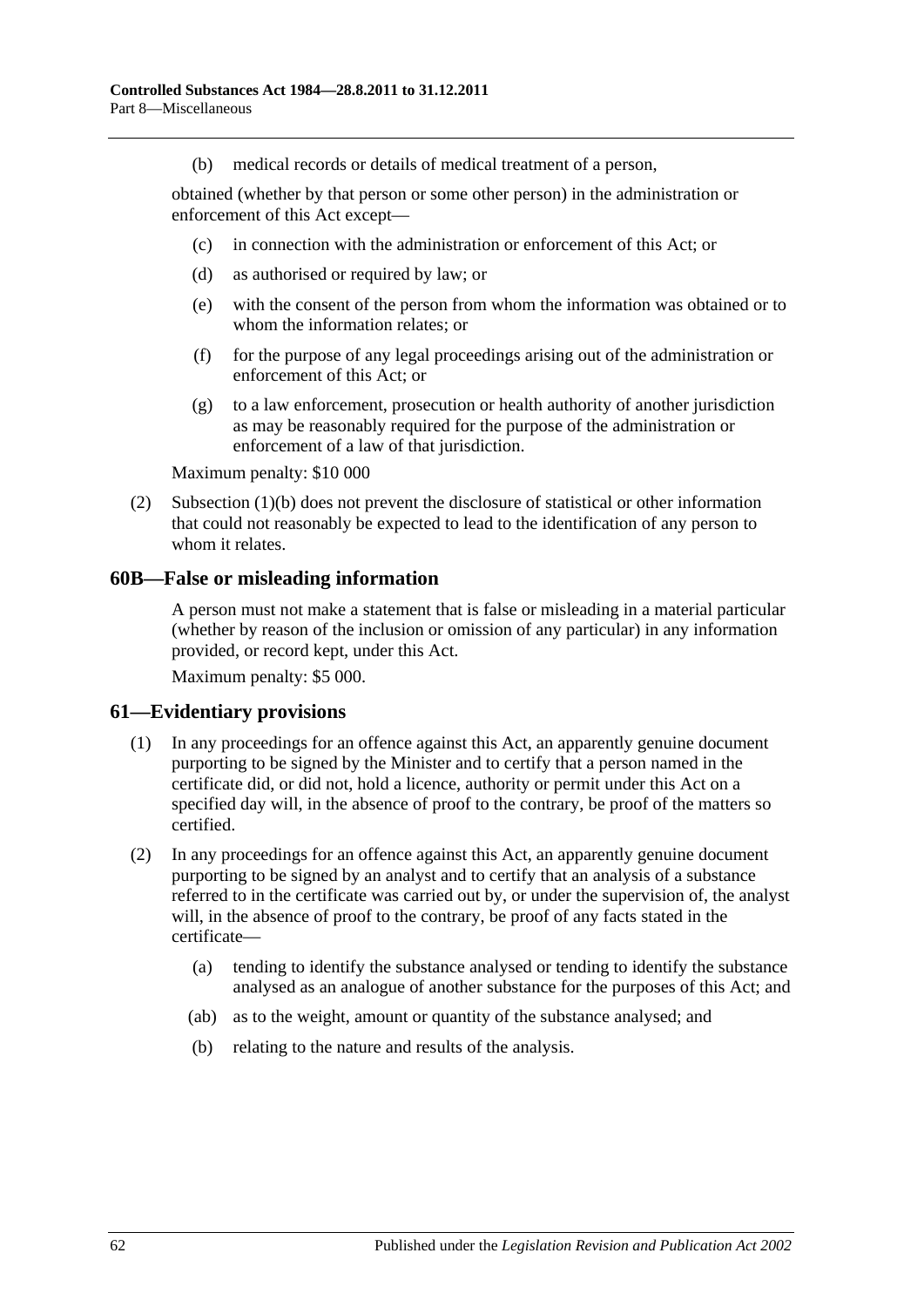- (2a) In any proceedings for an offence against this Act, an apparently genuine document purporting to be a certificate issued under a corresponding law and to certify that an analysis of a substance referred to in the certificate was carried out in accordance with the corresponding law will, in the absence of proof to the contrary, be proof of any facts stated in the certificate—
	- (a) tending to identify the substance analysed or tending to identify the substance analysed as an analogue of another substance for the purposes of this Act; and
	- (ab) as to the weight, amount or quantity of the substance analysed; and
	- (b) relating to the nature and results of the analysis.
- (3) In any proceedings for an offence against this Act, an apparently genuine document purporting to be signed by the Minister and to certify that a person named in the certificate is an authorised officer, or an analyst, as the case may be, will, in the absence of proof to the contrary, be proof of the matter certified.
- (4) In this section—

*corresponding law* means a law of the Commonwealth, another State, or a Territory that is prescribed by regulation for the purposes of this definition.

#### **62A—Delegation**

- (1) The Minister may delegate a power or function vested in or conferred on the Minister by or under this Act—
	- (a) to a particular person or body; or
	- (b) to the person for the time being holding or acting in a particular office or position.
- (2) A power or function delegated under this section may, if the instrument of delegation so provides, be further delegated.
- (3) A delegation—
	- (a) may be absolute or conditional; and
	- (b) does not derogate from the power of the delegator to act in a matter; and
	- (c) is revocable at will by the delegator.

#### <span id="page-62-0"></span>**63—Regulations**

- (1) The Governor may make such regulations as are contemplated by, or as are necessary or expedient for the purposes of, this Act.
- (2) The Minister must consult with the Advisory Council in relation to any regulation proposed to be made under this Act (other than a regulation proposed to be made under section 33LA).
- (3) No regulation may be made prescribing an amount relating to a controlled drug, controlled precursor or controlled plant for the purposes of [Part 5](#page-29-0) or [section](#page-48-0) 45A except on the recommendation of the Advisory Council.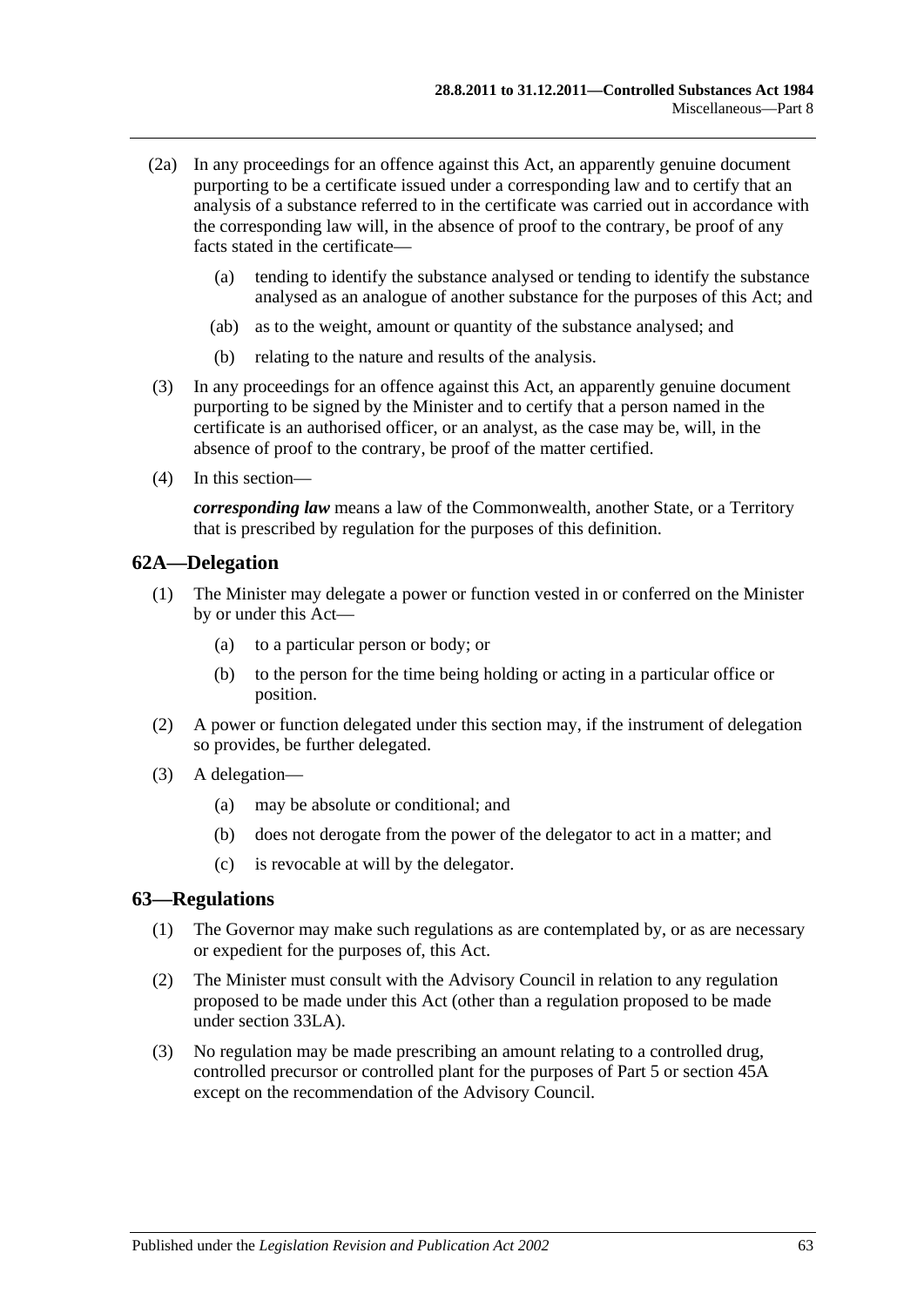- (4) Without limiting the generality of [subsection](#page-62-0) (1), the regulations may—
	- (a) regulate, restrict or prohibit the manufacture, production, packaging, sale (whether by wholesale or retail), supply, prescribing, administration, possession, use, handling, labelling, storing, transporting, disposal or advertising of any poison, controlled precursor, medicine, medical device or volatile solvent;
	- (b) prescribe standards, or provide for the prescription by a person, a committee of persons or an authority, of standards, with which any poison, controlled precursor, medicine or medical device must conform;
	- (ba) regulate the installation, sale, supply or operation of an automatic vending machine for the sale or supply of a poison, medicine or medical device (in circumstances in which that is not prohibited);
	- (c) prescribe the form of any notice, application, certificate, warrant or other document to be given, made or granted under this Act;
	- (d) prescribe fees in respect of anything to be done under this Act, and provide for the remission of fees in specified circumstances;
	- (e) provide for or regulate the classes, application for, grant, term, refusal, renewal, suspension or revocation of licences and permits under this Act by a person, a committee of persons or an authority;
	- (f) require any specified person, or persons of a specified class, to keep records or provide information in relation to any poison, controlled drug, controlled precursor, controlled plant, medicine, medical device or volatile solvent;
	- (g) provide for and regulate the inspection, examination, testing or analysis of any substance or goods;
	- (h) exempt, conditionally or unconditionally, any person, poison, controlled precursor, medicine or medical device from any provision of this Act or the applied provisions, or provide for all or any of those exemptions to be given by a person or committee of persons or an authority;
	- (i) prescribe penalties, not exceeding \$5 000, for breach of, or non-compliance with, any regulation.
- (5) The regulations may refer to or, by reference, incorporate (with or without modifications) any code, standard, pharmacopoeia or other document published inside or outside of this State, either as in force at the time the regulations are made or as in force from time to time.
- (5a) If a code, standard, pharmacopoeia or other document is referred to or incorporated in the regulations (or in a code, standard, pharmacopoeia or other document referred to or incorporated in the regulations)—
	- (a) a copy of the code, standard, pharmacopoeia or other document must be kept available for inspection by members of the public, without charge and during normal office hours, at an office or offices specified in the regulations; and
	- (b) evidence of the contents of the code, standard, pharmacopoeia or other document may be given in any legal proceedings by production of a document apparently certified by the Minister to be a true copy of the code, standard, pharmacopoeia or other document.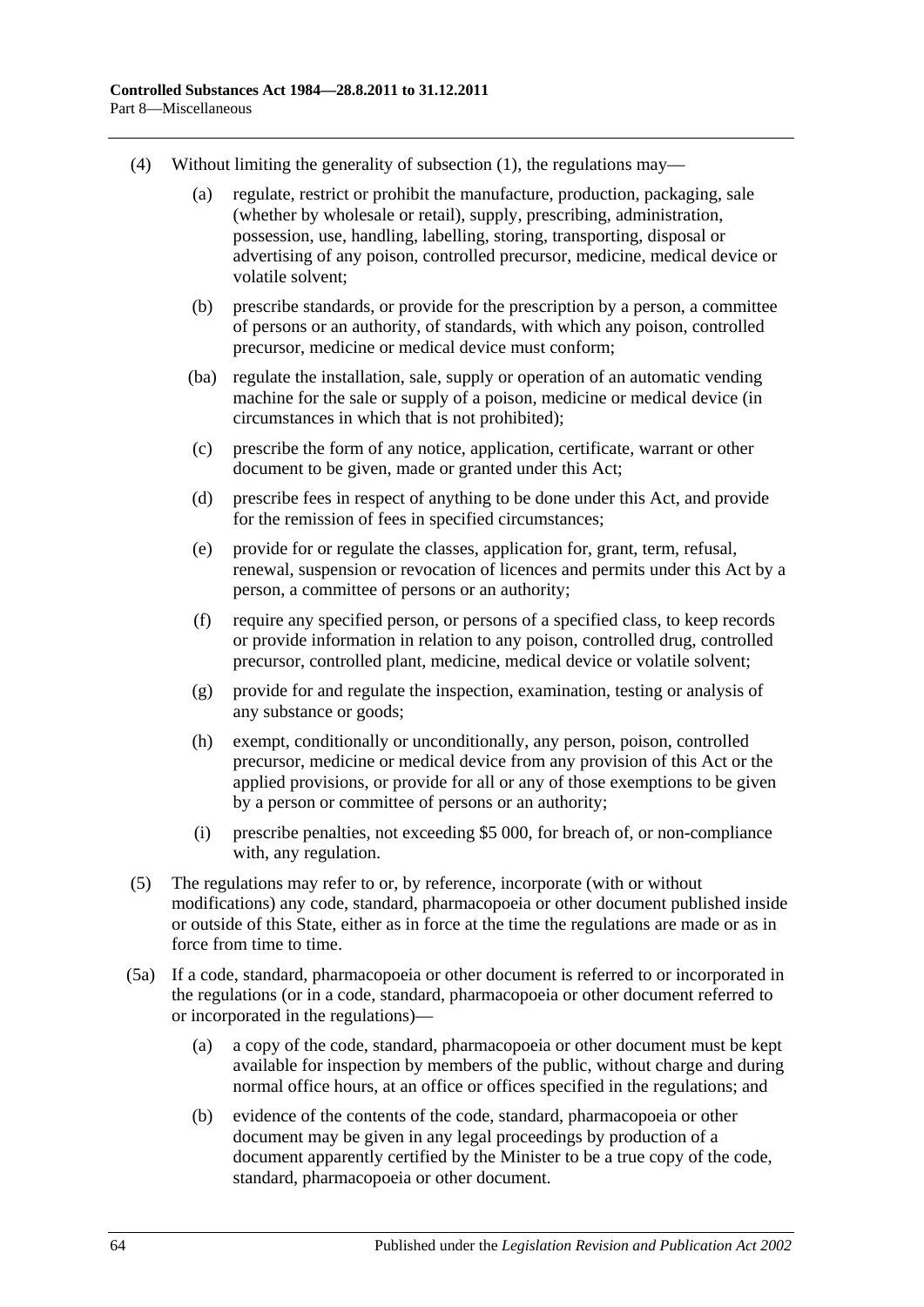- (6) Any regulation under this Act may be of general or limited application according to—
	- (a) the classes of persons or things; or
	- (b) the circumstances; or
	- (c) any other specified factor,

to which the regulation is expressed to apply.

(7) The regulations may provide that a matter or thing in respect of which regulations may be made is to be determined according to the discretion of the Minister.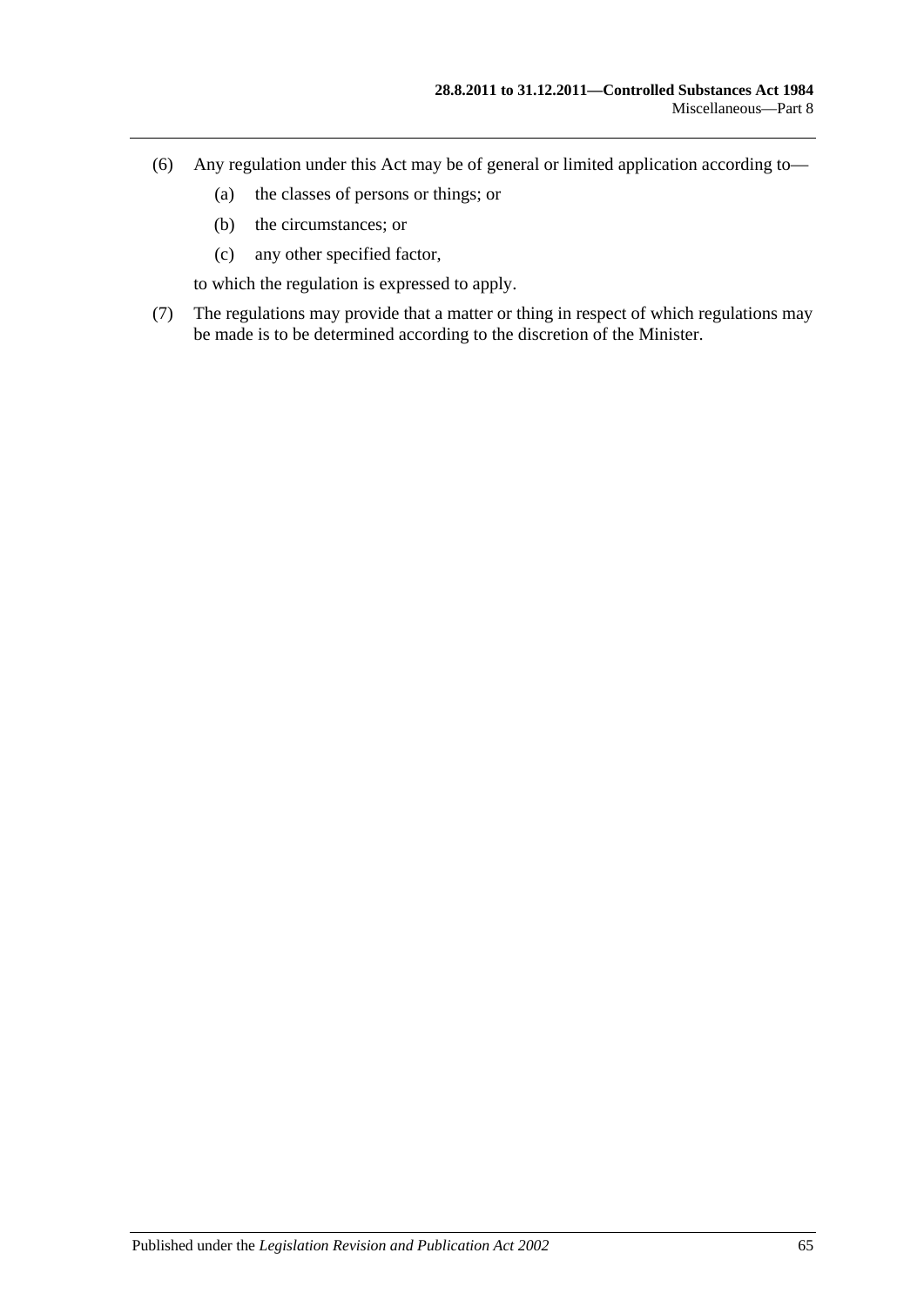# **Legislative history**

## **Notes**

- Amendments of this version that are uncommenced are not incorporated into the text.
- Please note—References in the legislation to other legislation or instruments or to titles of bodies or offices are not automatically updated as part of the program for the revision and publication of legislation and therefore may be obsolete.
- Earlier versions of this Act (historical versions) are listed at the end of the legislative history.
- For further information relating to the Act and subordinate legislation made under the Act see the Index of South Australian Statutes or www.legislation.sa.gov.au.

# **Principal Act and amendments**

New entries appear in bold.

| Year | N <sub>o</sub> | Title                                                                              | Assent     | Commencement                                                                                                                                                                                                                                                                                                                                                |
|------|----------------|------------------------------------------------------------------------------------|------------|-------------------------------------------------------------------------------------------------------------------------------------------------------------------------------------------------------------------------------------------------------------------------------------------------------------------------------------------------------------|
| 1984 | 52             | <b>Controlled Substances Act 1984</b>                                              | 24.5.1984  | 9.5.1985 (Gazette 9.5.1985 p1399) except<br>s 19-3.3.1986 (Gazette 27.2.1986 p421)<br>and except s 22-1.7.1988 (Gazette<br>19.5.1988 p1246) and except<br>s 21-9.2.1989 (Gazette 9.2.1989 p354)<br>and except ss 12(7), 13–18 $&$<br>23-29-4.1.1996 (Gazette 4.1.1996 p2)<br>and except ss $3(1)$ , $12(5)$ , (6) &<br>20-1.7.2011 (Gazette 9.6.2011 p2544) |
| 1986 | 17             | Crimes (Confiscation of Profits)<br>Act 1986                                       | 20.3.1986  | 1.3.1987 (Gazette 19.2.1987 p381)                                                                                                                                                                                                                                                                                                                           |
| 1986 | 43             | <b>Statutes Amendment (Analysts)</b><br>Act 1986                                   | 4.9.1986   | 16.10.1986 (Gazette 16.10.1986 p1373)                                                                                                                                                                                                                                                                                                                       |
| 1986 | 64             | Controlled Substances Act Amendment6.11.1986<br>Act 1986                           |            | 20.11.1986 (Gazette 20.11.1986 p1638)<br>except s 8-30.4.1987 (Gazette 30.4.1987<br>p1133) and except s 7-29.3.1990<br>(Gazette 29.3.1990 p884)                                                                                                                                                                                                             |
| 1990 | 28             | Controlled Substances Act Amendment26.4.1990<br>Act 1990                           |            | 26.4.1990                                                                                                                                                                                                                                                                                                                                                   |
| 1990 | 29             | Controlled Substances Act Amendment26.4.1990<br>Act (No. 2) 1990                   |            | 26.9.1991 (Gazette 26.9.1991 p890)                                                                                                                                                                                                                                                                                                                          |
| 1991 | 13             | Pharmacists Act 1991                                                               | 4.4.1991   | 21.11.1991 (Gazette 21.11.1991 p1328)                                                                                                                                                                                                                                                                                                                       |
| 1991 | 49             | Director of Public Prosecutions<br>Act 1991                                        | 21.11.1991 | 6.7.1992 (Gazette 25.6.1992 p1869)                                                                                                                                                                                                                                                                                                                          |
| 1991 | 69             | <b>Statutes Repeal and Amendment</b><br>$(Courts)$ Act 1991                        | 12.12.1991 | 6.7.1992 (Gazette 2.7.1992 p209)                                                                                                                                                                                                                                                                                                                            |
| 1992 | 44             | Controlled Substances (Classification 10.9.1992<br>of Offences) Amendment Act 1992 |            | 6.7.1992: $s$ 2                                                                                                                                                                                                                                                                                                                                             |
| 1994 | 27             | Controlled Substances (Destruction of 26.5.1994<br>Cannabis) Amendment Act 1994    |            | 13.10.1994 (Gazette 13.10.1994 p944)                                                                                                                                                                                                                                                                                                                        |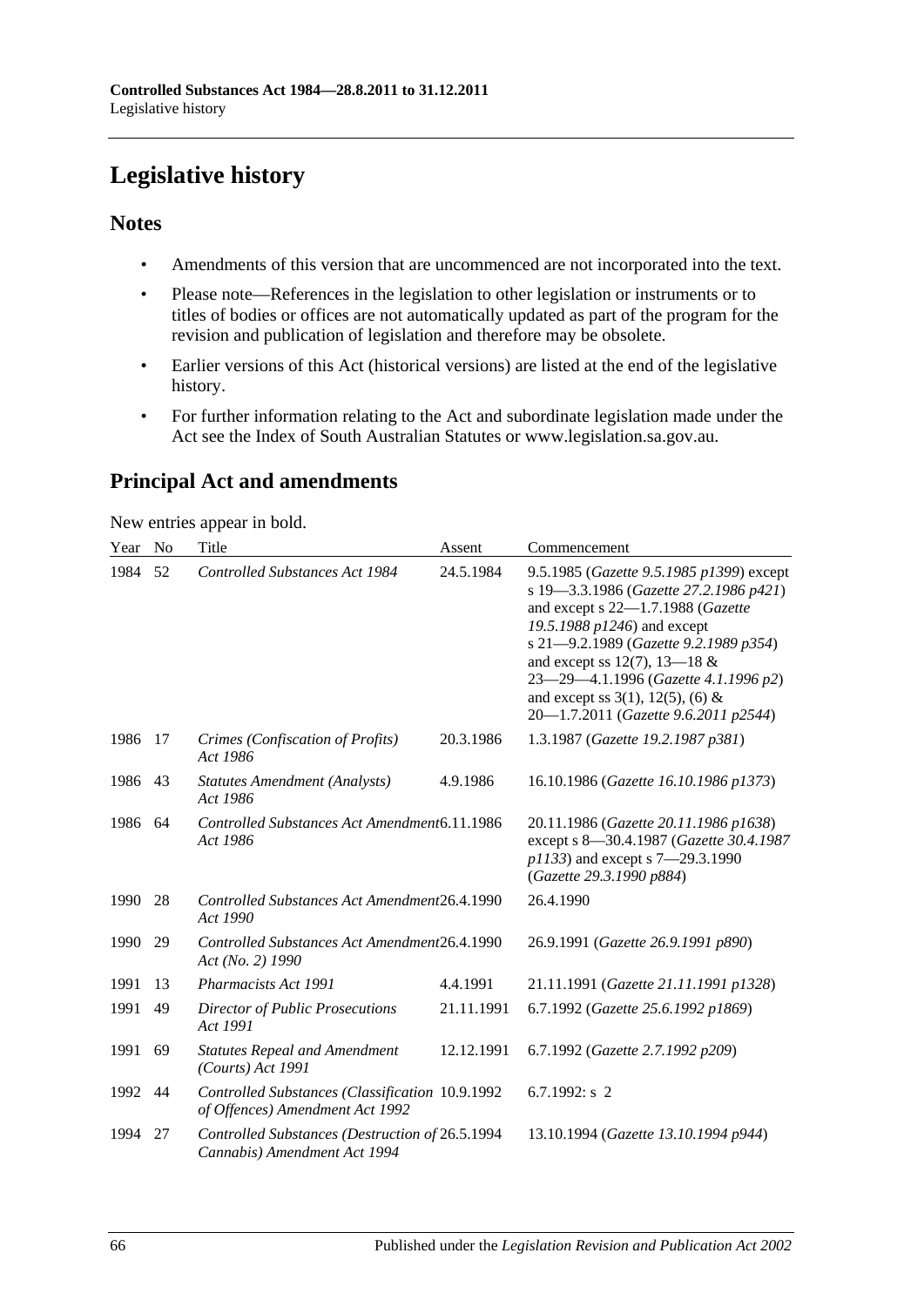| 1995 98 |     | Controlled Substances (General<br>Offences-Poisons) Amendment<br>Act 1995                          | 14.12.1995 | 4.1.1996 (Gazette 4.1.1996 p2)                                                                                                                                                                                                         |
|---------|-----|----------------------------------------------------------------------------------------------------|------------|----------------------------------------------------------------------------------------------------------------------------------------------------------------------------------------------------------------------------------------|
| 1996 34 |     | <b>Statutes Amendment and Repeal</b><br>(Common Expiation Scheme) Act 1996                         | 2.5.1996   | Sch (cl 12)-3.2.1997 (Gazette<br>19.12.1996 p1923)                                                                                                                                                                                     |
| 1999    | 59  | <b>Controlled Substances</b><br>(Miscellaneous) Amendment Act 1999                                 | 19.8.1999  | 19.8.1999                                                                                                                                                                                                                              |
| 2000    | -34 | South Australian Health Commission 6.7.2000<br>(Administrative Arrangements)<br>Amendment Act 2000 |            | Sch 1 (cl 4)-6.7.2000 (Gazette 6.7.2000<br>p5)                                                                                                                                                                                         |
| 2000 87 |     | Controlled Substances (Drug Offence 14.12.2000<br>Diversion) Amendment Act 2000                    |            | 1.10.2001 (Gazette 27.9.2001 p4295)                                                                                                                                                                                                    |
| 2002    | 47  | Controlled Substances (Cannabis)<br>Amendment Act 2002                                             | 12.12.2002 | 1.2.2003 (Gazette 16.1.2003 p180)                                                                                                                                                                                                      |
| 2004    | 48  | Controlled Substances (Repeal of<br><b>Sunset Provision</b> ) Amendment Act<br>2004                | 16.12.2004 | 30.9.2004: s 2                                                                                                                                                                                                                         |
| 2005    | 19  | Criminal Assets Confiscation Act 20059.6.2005                                                      |            | Sch 1 (cll 2-4)-2.4.2006 (Gazette<br>16.2.2006 p578)                                                                                                                                                                                   |
| 2005    | 80  | Controlled Substances (Serious Drug 8.12.2005<br>Offences) Amendment Act 2005                      |            | Pt 2 (ss $4(2)$ , (4), 5, 6, 12, 18, 19(2), 21,<br>23-28)-12.1.2006 (Gazette 12.1.2006<br>$p43$ ; ss 4(1), (3), (5)—(12), 7—11,<br>$13-17$ , 19(1), (3), (4), 20, 22, 29, 30 &<br>Sch 1 (cl 6)-3.12.2007 (Gazette<br>22.11.2007 p4294) |
| 2007    | 35  | <b>Statutes Amendment (Petroleum</b><br>Products) Act 2007                                         | 20.9.2007  | Pt 2 (s 4)-1.7.2008 (Gazette 13.3.2008<br>p1006)                                                                                                                                                                                       |
| 2007    | 50  | Controlled Substances (Possession of 29.11.2007<br>Prescribed Equipment) Amendment<br>Act 2007     |            | 26.9.2008 (Gazette 25.9.2008 p4575)<br>except s 4-19.10.2008 (Gazette<br>16.10.2008 p4834)                                                                                                                                             |
| 2008 3  |     | Health Care Act 2008                                                                               | 13.3.2008  | Sch 4 (cl 4)-1.7.2008 (Gazette<br>26.6.2008 p2563)                                                                                                                                                                                     |
| 2008    | -11 | Summary Offences (Drug<br>Paraphernalia) Amendment Act 2008                                        | 8.5.2008   | Sch 1 (cll 1 & 2)-8.6.2008 (Gazette<br>5.6.2008 p1872)                                                                                                                                                                                 |
| 2008 32 |     | Controlled Substances (Controlled<br>Drugs, Precursors and Cannabis)<br>Amendment Act 2008         | 31.7.2008  | 10.9.2009 (Gazette 10.9.2009 p4410)                                                                                                                                                                                                    |
| 2008    | 33  | <b>Controlled Substances (Drug</b><br><b>Detection Powers)</b> Amendment Act<br>2008               | 31.7.2008  | Pt 2 (ss 4-8)-23.10.2008 (Gazette<br>23.10.2008 p4931)                                                                                                                                                                                 |
| 2009 84 |     | <b>Statutes Amendment (Public Sector</b><br>Consequential Amendments) Act 2009                     | 10.12.2009 | Pt 37 (ss 68 & 69)-1.2.2010 (Gazette<br>28.1.2010 p320)                                                                                                                                                                                |
| 2010 5  |     | <b>Health Practitioner Regulation</b><br>National Law (South Australia) Act<br>2010                | 1.7.2010   | Sch 1 (cl 6)-1.7.2010 (Gazette 1.7.2010<br>p3338)                                                                                                                                                                                      |
| 2010    | -17 | <b>Controlled Substances</b><br>(Miscellaneous) Amendment Act 2010                                 | 14.10.2010 | 28.11.2010 (Gazette 25.11.2010 p5401)                                                                                                                                                                                                  |
| 2011    | 3   | Controlled Substances (Therapeutic<br>Goods and Other Matters)<br>Amendment Act 2011               | 3.3.2011   | 9.6.2011 except ss 4–26, 28–32 &<br>Sch 1-1.7.2011 (Gazette 9.6.2011<br>p2544)                                                                                                                                                         |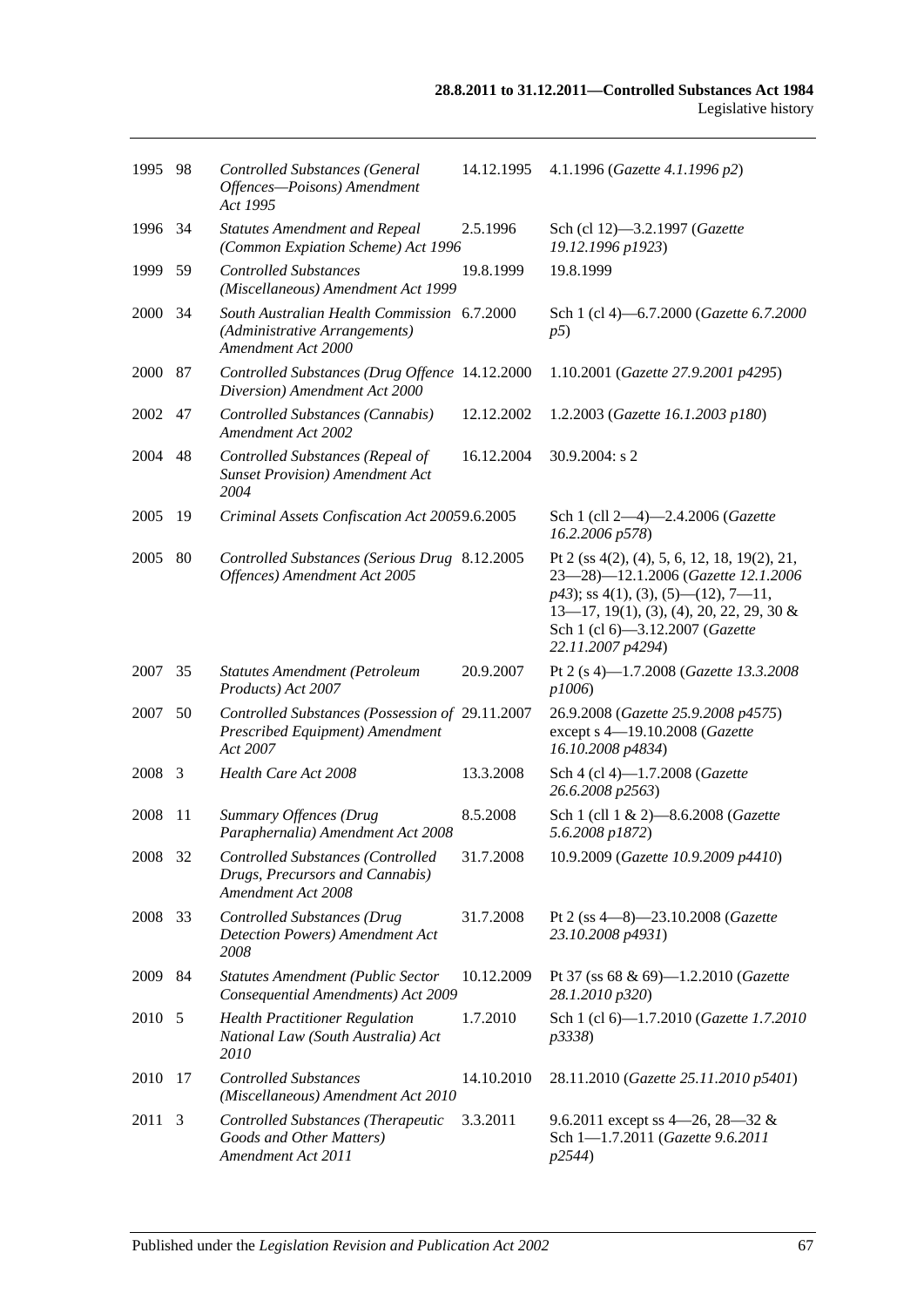| 2011 25 | <b>Controlled Substances (Offences</b><br><b>Relating to Instructions) Amendment</b><br>Act 2011 | 21.7.2011 | 28.8.2011 (Gazette 18.8.2011 p3490)                        |
|---------|--------------------------------------------------------------------------------------------------|-----------|------------------------------------------------------------|
| 2011 36 | <b>Statutes Amendment (Directors'</b><br>Liability) Act 2011                                     | 22.9.2011 | Pt 8 (s 10)—1.1.2012 ( <i>Gazette</i><br>15.12.2011 p4988) |

# **Provisions amended**

New entries appear in bold.

Entries that relate to provisions that have been deleted appear in italics.

| Provision                 | How varied                                                               | Commencement |
|---------------------------|--------------------------------------------------------------------------|--------------|
| Long title                | amended by 59/1999 s 13 (Sch)                                            | 19.8.1999    |
|                           | amended by 3/2011 s 4                                                    | 1.7.2011     |
|                           | amended under Legislation Revision and<br><b>Publication Act 2002</b>    | 28.8.2011    |
| Pt1                       |                                                                          |              |
| s <sub>2</sub>            | deleted by 59/1999 s 13 (Sch)                                            | 19.8.1999    |
| s 3 before omission       |                                                                          |              |
| $s \frac{3}{2}$           | deleted by 59/1999 s 13 (Sch)                                            | 19.8.1999    |
| s <sub>3</sub>            | omitted under Legislation Revision and<br><b>Publication Act 2002</b>    | 28.8.2011    |
| s <sub>4</sub>            |                                                                          |              |
| s(4(1))                   | s 4 redesignated as $s$ 4(1) by 64/1986 s 3(b)                           | 20.11.1986   |
| <b>Advisory Council</b>   | the Advisory Council amended to read Advisory<br>Council by 3/2011 Sch 1 | 1.7.2011     |
| analyst                   | substituted by $43/1986$ s $5(a)$                                        | 16.10.1986   |
|                           | applied provisions inserted by $3/2011$ s $5(1)$                         | 1.7.2011     |
| cultivation               | artificially enhanced inserted by 32/2008 s 4(1)                         | 10.9.2009    |
| assessment panel          | deleted by 87/2000 s 3                                                   | 1.10.2001    |
|                           | assessment service inserted by 87/2000 s 3                               | 1.10.2001    |
| authorised officer        | substituted by $32/2008$ s $4(2)$                                        | 10.9.2009    |
| botanist                  | deleted by $43/1986 s 5(b)$                                              | 16.10.1986   |
| cannabis                  | substituted by $29/1990$ s $3(a)$                                        | 26.9.1991    |
| cannabis oil              | substituted by $29/1990$ s $3(a)$                                        | 26.9.1991    |
| cannabis resin            | substituted by $29/1990$ s $3(a)$                                        | 26.9.1991    |
| child                     | substituted by $29/1990$ s $3(b)$                                        | 26.9.1991    |
| commercial<br>quantity    | inserted by $80/2005$ s $4(1)$                                           | 3.12.2007    |
|                           | amended by 32/2008 s 4(3)                                                | 10.9.2009    |
|                           | Commonwealth Act inserted by 3/2011 s 5(2)                               | 1.7.2011     |
| Commonwealth<br>Minister  | inserted by $3/2011$ s $5(2)$                                            | 1.7.2011     |
| Commonwealth<br>Secretary | inserted by $3/2011$ s $5(2)$                                            | 1.7.2011     |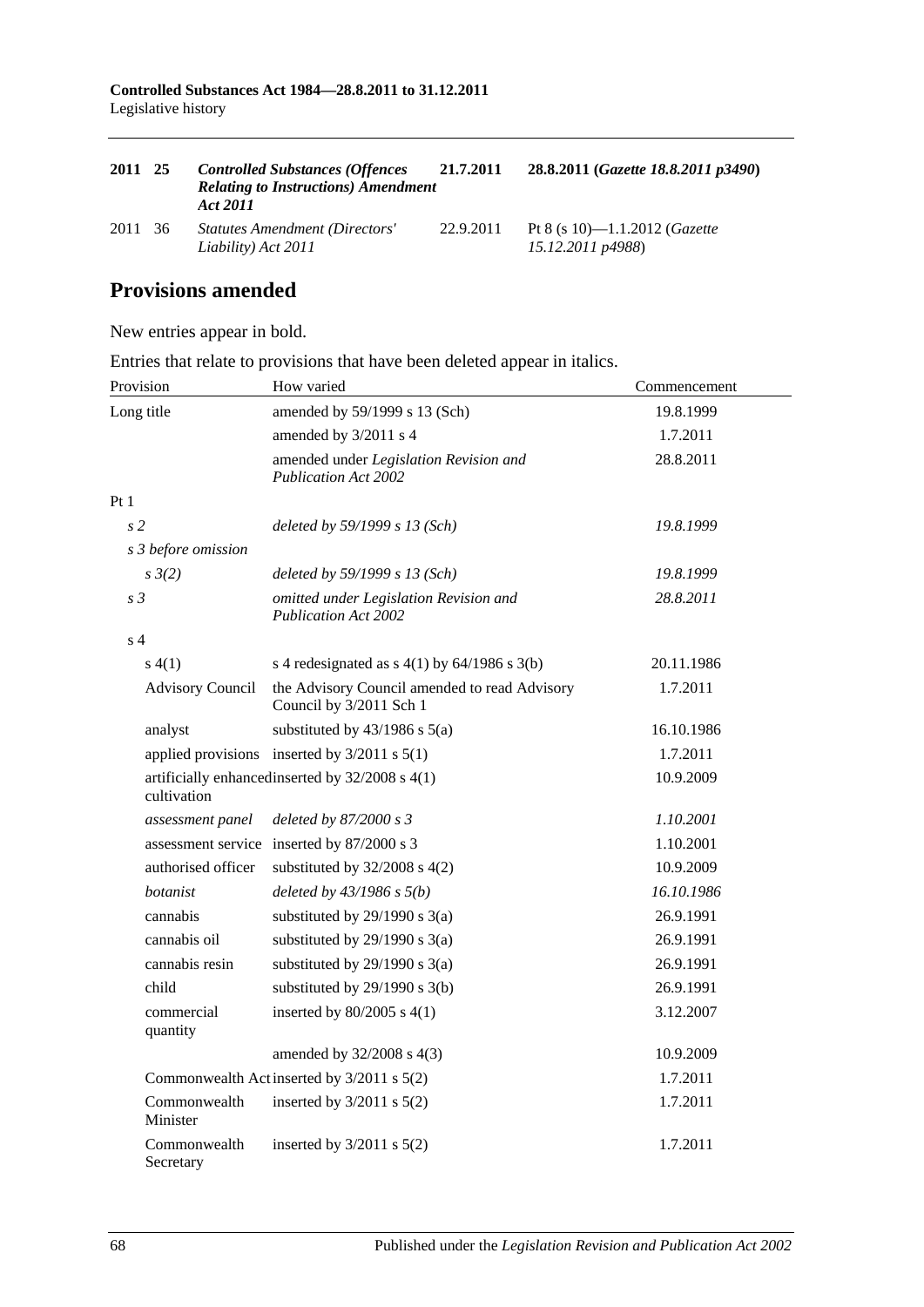| Commonwealth<br>therapeutic goods<br>laws | inserted by $3/2011$ s $5(2)$                                | 1.7.2011   |
|-------------------------------------------|--------------------------------------------------------------|------------|
| controlled drug                           | inserted by $80/2005$ s $4(1)$                               | 3.12.2007  |
| controlled plant                          | inserted by $80/2005$ s $4(1)$                               | 3.12.2007  |
|                                           | controlled precursor inserted by 80/2005 s 4(1)              | 3.12.2007  |
| cultivate                                 | inserted by $80/2005$ s $4(1)$                               | 3.12.2007  |
| dentist                                   | amended by 59/1999 s 13 (Sch)                                | 19.8.1999  |
|                                           | amended by $80/2005$ s $4(2)$                                | 12.1.2006  |
|                                           | substituted by $5/2010$ Sch 1 cl $6(1)$                      | 1.7.2010   |
| Department                                | the Department inserted by $34/2000$ Sch 1 cl $4(a)$         | 6.7.2000   |
|                                           | the Department amended to read Department by<br>3/2011 Sch 1 | 1.7.2011   |
|                                           | discrete dosage unit inserted by 32/2008 s 4(4)              | 10.9.2009  |
|                                           | substituted by 17/2010 s 4                                   | 28.11.2010 |
|                                           | drug detection dog inserted by $33/2008$ s 4(1)              | 23.10.2008 |
| electronic drug<br>detection system       | inserted by $33/2008$ s $4(2)$                               | 23.10.2008 |
| general drug<br>detection                 | inserted by $33/2008$ s $4(2)$                               | 23.10.2008 |
| the Health<br>Commission                  | deleted by 3/2008 Sch 4 cl 4                                 | 1.7.2008   |
| large commercial<br>quantity              | inserted by $80/2005$ s $4(3)$                               | 3.12.2007  |
|                                           | amended by 32/2008 s 4(5)                                    | 10.9.2009  |
| manufacture                               | inserted by $80/2005$ s $4(3)$                               | 3.12.2007  |
| medical device                            | inserted by $3/2011$ s $5(3)$                                | 1.7.2011   |
|                                           | medical practitioner amended by 59/1999 s 13 (Sch)           | 19.8.1999  |
|                                           | substituted by $5/2010$ Sch 1 cl $6(2)$                      | 1.7.2010   |
| medicine                                  | inserted by $3/2011$ s $5(4)$                                | 1.7.2011   |
| midwife                                   | inserted by $3/2011$ s $5(4)$                                | 1.7.2011   |
| nurse                                     | amended by $64/1986$ s $3(a)$                                | 20.11.1986 |
|                                           | amended by $80/2005$ s $4(4)$                                | 12.1.2006  |
|                                           | substituted by $5/2010$ Sch 1 cl $6(3)$                      | 1.7.2010   |
| nurse practitioner                        | inserted by $3/2011$ s $5(5)$                                | 1.7.2011   |
| pharmacist                                | substituted by 13/1991 (Sch 2)                               | 21.11.1991 |
|                                           | substituted by $5/2010$ Sch 1 cl $6(4)$                      | 1.7.2010   |
| plant                                     | deleted by $29/1990 s3(c)$                                   | 26.9.1991  |
| possession                                | substituted by $80/2005$ s $4(5)$                            | 3.12.2007  |
| produce                                   | deleted by $80/2005$ s $4(6)$                                | 3.12.2007  |
| product                                   | inserted by $80/2005$ s $4(6)$                               | 3.12.2007  |
| prohibited<br>substance                   | deleted by $80/2005$ s $4(7)$                                | 3.12.2007  |
| registered health<br>practitioner         | inserted by $3/2011$ s $5(6)$                                | 1.7.2011   |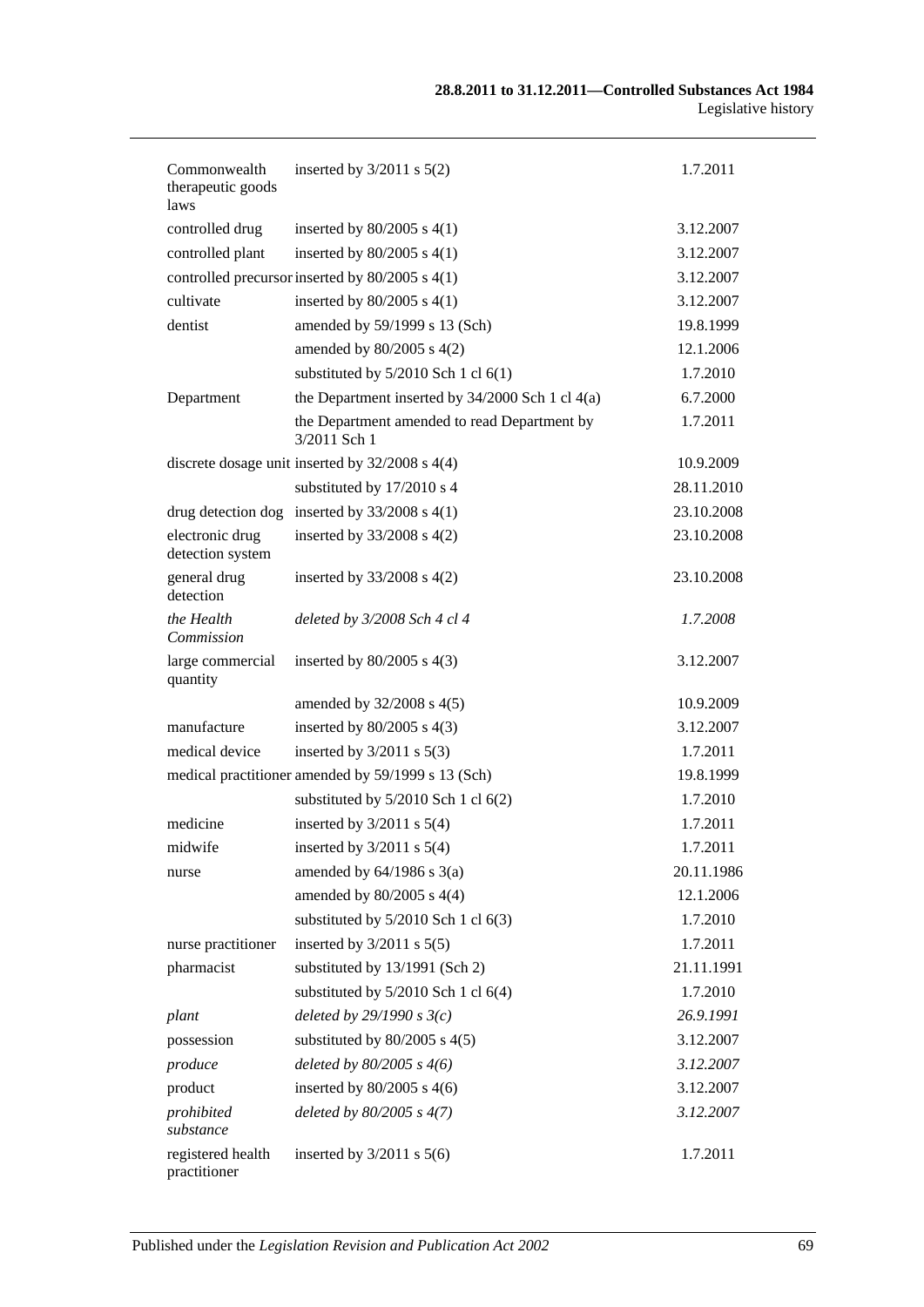#### **Controlled Substances Act 1984—28.8.2011 to 31.12.2011** Legislative history

|                | related person or<br>body    | deleted by $17/1986$ s $13$ (Sch)                    | 1.3.1987   |  |
|----------------|------------------------------|------------------------------------------------------|------------|--|
|                | sell                         | substituted by $80/2005$ s $4(8)$                    | 3.12.2007  |  |
|                |                              | senior police officer inserted by 33/2008 s 4(3)     | 23.10.2008 |  |
|                |                              | amended by 3/2011 Sch 1                              | 1.7.2011   |  |
|                | school zone                  | inserted by $29/1990$ s 3(d)                         | 26.9.1991  |  |
|                | simple possession<br>offence | substituted by $80/2005$ s $4(9)$                    | 3.12.2007  |  |
|                | supply                       | substituted by $80/2005$ s $4(10)$                   | 3.12.2007  |  |
|                | therapeutic device           | deleted by $3/2011 s 5(7)$                           | 1.7.2011   |  |
|                | therapeutic<br>substance     | deleted by $3/2011 s 5(7)$                           | 1.7.2011   |  |
|                | traffic                      | inserted by $80/2005$ s $4(11)$                      | 3.12.2007  |  |
|                |                              | trafficable quantity inserted by $80/2005$ s $4(11)$ | 3.12.2007  |  |
|                |                              | amended by 32/2008 s 4(6)                            | 10.9.2009  |  |
|                |                              | veterinary surgeon amended by 59/1999 s 13 (Sch)     | 19.8.1999  |  |
|                |                              | amended by 3/2011 Sch 1                              | 1.7.2011   |  |
|                | s(4(2)                       | inserted by $64/1986$ s $3(b)$                       | 20.11.1986 |  |
|                | s(4(3))                      | inserted by $64/1986$ s $3(b)$                       | 20.11.1986 |  |
|                |                              | substituted by $80/2005$ s $4(12)$                   | 3.12.2007  |  |
|                | s $4(4)$ — $(8)$             | inserted by $80/2005$ s $4(12)$                      | 3.12.2007  |  |
| s <sub>5</sub> |                              |                                                      |            |  |
|                | $s \ 5(2)$ and (3)           | amended by 59/1999 s 13 (Sch)                        | 19.8.1999  |  |
| Pt 2           |                              |                                                      |            |  |
| s <sub>6</sub> |                              |                                                      |            |  |
|                | s(6(1))                      | substituted by 59/1999 s 13 (Sch)                    | 19.8.1999  |  |
|                | s(6(2))                      | amended by 59/1999 s 13 (Sch)                        | 19.8.1999  |  |
|                |                              | amended by 34/2000 Sch 1 cl 4(b)                     | 6.7.2000   |  |
|                |                              | amended by $80/2005$ s $5(1)$ , (2)                  | 12.1.2006  |  |
|                |                              | amended by 32/2008 s 5                               | 10.9.2009  |  |
|                |                              | amended by 3/2011 Sch 1                              | 1.7.2011   |  |
|                | s(4)                         | amended by 59/1999 s 13 (Sch)                        | 19.8.1999  |  |
|                |                              | amended by 3/2011 Sch 1                              | 1.7.2011   |  |
| s <sub>7</sub> |                              |                                                      |            |  |
|                | s(7(1)                       | amended by 59/1999 s 13 (Sch)                        | 19.8.1999  |  |
|                |                              | amended by 3/2011 Sch 1                              | 1.7.2011   |  |
|                | $s \, 7(2)$ and (3)          | amended by 59/1999 s 13 (Sch)                        | 19.8.1999  |  |
|                | $s \, 7(4)$                  | amended by 59/1999 s 13 (Sch)                        | 19.8.1999  |  |
|                |                              | amended by 3/2011 Sch 1                              | 1.7.2011   |  |
|                | ss 8 and 9                   | amended by 59/1999 s 13 (Sch)                        | 19.8.1999  |  |
|                | s 10                         |                                                      |            |  |
|                | 10(1)                        | substituted by 59/1999 s 13 (Sch)                    | 19.8.1999  |  |
|                | 10(2)                        | amended by 59/1999 s 13 (Sch)                        | 19.8.1999  |  |
|                | 10(3)                        | amended by 59/1999 s 13 (Sch)                        | 19.8.1999  |  |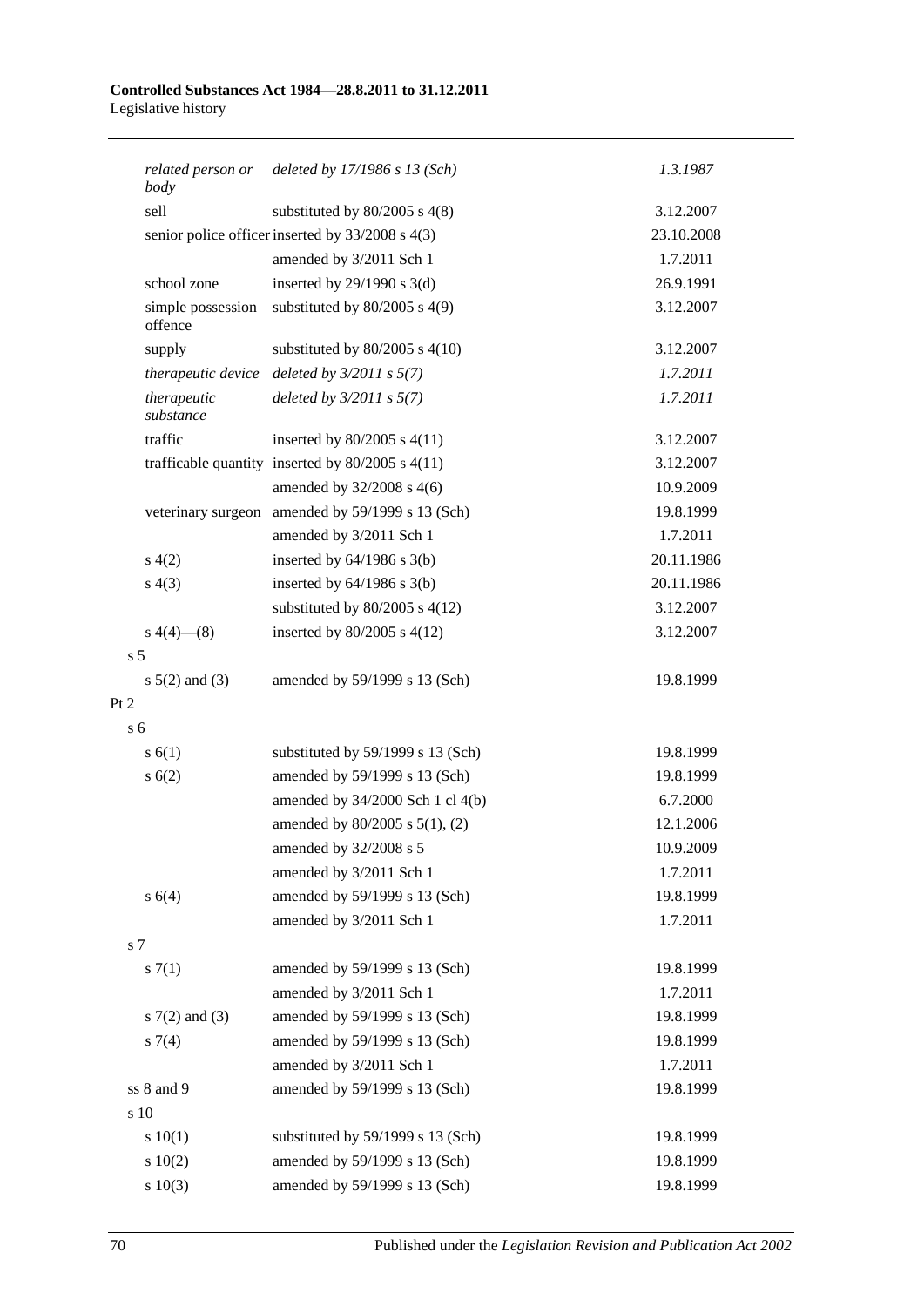|                       |                                                                                                         | 12.1.2006 |
|-----------------------|---------------------------------------------------------------------------------------------------------|-----------|
|                       | amended by 80/2005 s 6                                                                                  |           |
| s $10(4)$ —(6)        | amended by 59/1999 s 13 (Sch)                                                                           | 19.8.1999 |
| s 10A                 | inserted by 84/2009 s 68                                                                                | 1.2.2010  |
| s 11                  |                                                                                                         |           |
| s 11(3)               | amended by 59/1999 s 13 (Sch)                                                                           | 19.8.1999 |
|                       | amended by 3/2011 Sch 1                                                                                 | 1.7.2011  |
| $s 11(5)$ —(7)        | amended by 59/1999 s 13 (Sch)                                                                           | 19.8.1999 |
| Pt $2A$               | inserted by 3/2011 s 6                                                                                  | 1.7.2011  |
| $Pt\,3$               |                                                                                                         |           |
| s 12                  |                                                                                                         |           |
| s $12(1)$ and $(3)$   | amended by 59/1999 s 13 (Sch)                                                                           | 19.8.1999 |
| $s\ 12(4)$            | amended by 59/1999 s 13 (Sch)                                                                           | 19.8.1999 |
|                       | amended by 80/2005 s 7(1)                                                                               | 3.12.2007 |
| s $12(4a)$ and $(4b)$ | inserted by $80/2005$ s $7(2)$                                                                          | 3.12.2007 |
| s $12(5)$ and (6)     | amended by 59/1999 s 13 (Sch) but deleted by<br>$3/2011$ s $7(1)$ immediately following<br>commencement | 1.7.2011  |
| s 12(7)               | amended by 59/1999 s 13 (Sch)                                                                           | 19.8.1999 |
| s 12(8)               | amended by $3/2011$ s $7(2)$                                                                            | 1.7.2011  |
| Pt 4                  |                                                                                                         |           |
| s 13                  |                                                                                                         |           |
| s 13(1)               | amended by 98/1995 s 3                                                                                  | 4.1.1996  |
|                       | amended by 59/1999 s 13 (Sch)                                                                           | 19.8.1999 |
|                       | amended by $34/2000$ Sch 1 cl $4(c)$                                                                    | 6.7.2000  |
|                       | amended by 80/2005 s 8(1)                                                                               | 3.12.2007 |
|                       | amended by $3/2011$ s $8(1)$ , (2)                                                                      | 1.7.2011  |
| s 13(2)               | amended by $3/2011$ s $8(3)$                                                                            | 1.7.2011  |
| s 13(3)               | inserted by 59/1999 s 2                                                                                 | 19.8.1999 |
| s 13(4)               | inserted by $80/2005$ s $8(2)$                                                                          | 3.12.2007 |
| s 14                  |                                                                                                         |           |
| s 14(1)               | amended by 98/1995 s 4                                                                                  | 4.1.1996  |
|                       | amended by 59/1999 s 13 (Sch)                                                                           | 19.8.1999 |
|                       | amended by 34/2000 Sch 1 cl 4(d)                                                                        | 6.7.2000  |
|                       | amended by $3/2011$ s $9(1)$                                                                            | 1.7.2011  |
| s 14(2)               | amended by 3/2011 s 9(2)                                                                                | 1.7.2011  |
| s 14(3)               | inserted by 59/1999 s 3                                                                                 | 19.8.1999 |
| s 15                  |                                                                                                         |           |
| s 15(1)               | amended by 98/1995 s 5                                                                                  | 4.1.1996  |
|                       | amended by 59/1999 s 13 (Sch)                                                                           | 19.8.1999 |
|                       | amended by 34/2000 Sch 1 cl 4(e)                                                                        | 6.7.2000  |
|                       | amended by 3/2011 s 10(1), (2)                                                                          | 1.7.2011  |
| s 15(2)               | amended by 3/2011 s 10(3)                                                                               | 1.7.2011  |
| s 15(3)               | inserted by 59/1999 s 4                                                                                 | 19.8.1999 |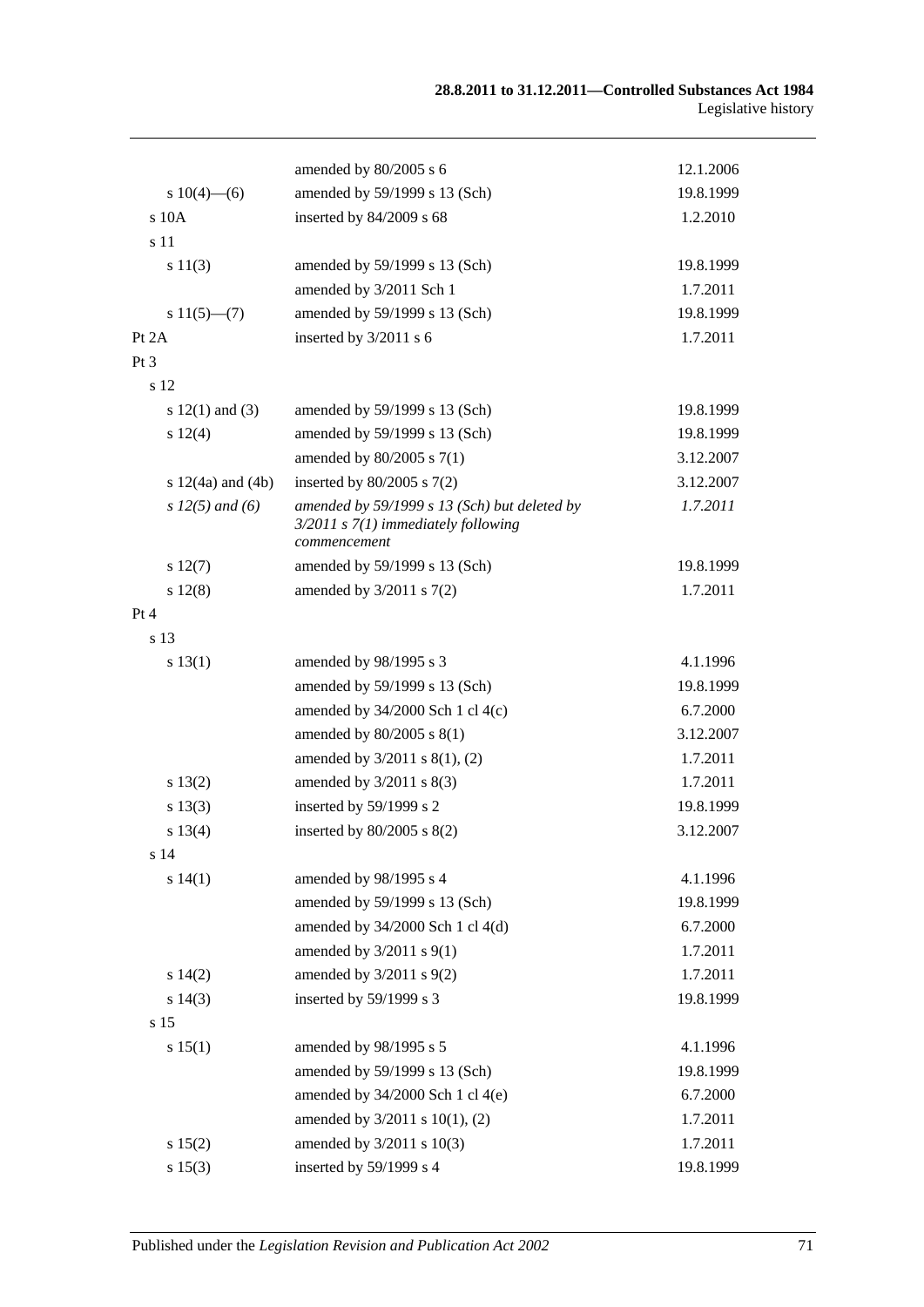#### s 16

| s $16(1)$ and $(2)$ | amended by 98/1995 s 6                      | 4.1.1996  |
|---------------------|---------------------------------------------|-----------|
|                     | amended by 59/1999 s 13 (Sch)               | 19.8.1999 |
| s 16(3)             | amended by 98/1995 s 6                      | 4.1.1996  |
|                     | amended by 59/1999 s 13 (Sch)               | 19.8.1999 |
|                     | amended by 3/2011 Sch 1                     | 1.7.2011  |
| s 16(4)             | amended by 98/1995 s 6                      | 4.1.1996  |
|                     | amended by 59/1999 s 13 (Sch)               | 19.8.1999 |
| s 17                | amended by 98/1995 s 7                      | 4.1.1996  |
|                     | amended by 59/1999 s 13 (Sch)               | 19.8.1999 |
| s 17A               | inserted by 32/2008 s 6                     | 10.9.2009 |
| s 17B               | inserted by 32/2008 s 6                     | 10.9.2009 |
| s 17B(5)            | amended by 3/2011 s 11                      | 1.7.2011  |
| s 17C               | inserted by 32/2008 s 6                     | 10.9.2009 |
| $s \ 17C(3)$        | amended by 3/2011 s 12                      | 1.7.2011  |
| s 18                | substituted by 98/1995 s 8                  | 4.1.1996  |
| s 18(1)             | amended by 59/1999 s 13 (Sch)               | 19.8.1999 |
|                     | amended by 34/2000 Sch 1 cl 4(f)            | 6.7.2000  |
|                     | substituted by $3/2011$ s $13(1)$           | 1.7.2011  |
| s $18(1a)$ — $(1e)$ | inserted by $3/2011$ s $13(1)$              | 1.7.2011  |
| s 18(2)             | amended by 59/1999 s 13 (Sch)               | 19.8.1999 |
|                     | substituted by $3/2011$ s $13(1)$           | 1.7.2011  |
| s 18(3)             | amended by 59/1999 s 13 (Sch)               | 19.8.1999 |
|                     | amended by $34/2000$ Sch 1 cl $4(g)$        | 6.7.2000  |
|                     | amended by 80/2005 s 9                      | 3.12.2007 |
| s 18(4)             | inserted by 59/1999 s 5                     | 19.8.1999 |
| s 18(5)             | inserted by $3/2011$ s $13(2)$              | 1.7.2011  |
| s 18A               | inserted by 80/2005 s 10                    | 3.12.2007 |
| s 18A(a1)           | inserted by $3/2011$ s $14(1)$              | 1.7.2011  |
| s 18A(1)            | amended by $3/2011$ s $14(2)$ —(4)          | 1.7.2011  |
| s 18A(2)            | amended by 3/2011 s 14(5)                   | 1.7.2011  |
| s 18A(3)            | amended by 3/2011 s 14(6)                   | 1.7.2011  |
| s 18A(4)            | amended by 3/2011 s 14(7)                   | 1.7.2011  |
| s 18A(5)            | amended by 3/2011 s 14(8)                   | 1.7.2011  |
| $s$ 18A $(6)$       | amended by 32/2008 s 7(1)                   | 10.9.2009 |
|                     | amended by 3/2011 s 14(9)                   | 1.7.2011  |
| s 18A(8)            | substituted by $32/2008$ s $7(2)$           | 10.9.2009 |
| s 19                |                                             |           |
| s 19(1)             | s 19 amended by 98/1995 s 9                 | 4.1.1996  |
|                     | s 19 amended by 59/1999 s 13 (Sch)          | 19.8.1999 |
|                     | s 19 redesignated as s 19(1) by 35/2007 s 4 | 1.7.2008  |
| s $19(2)$ - (6)     | inserted by 35/2007 s 4                     | 1.7.2008  |

s 20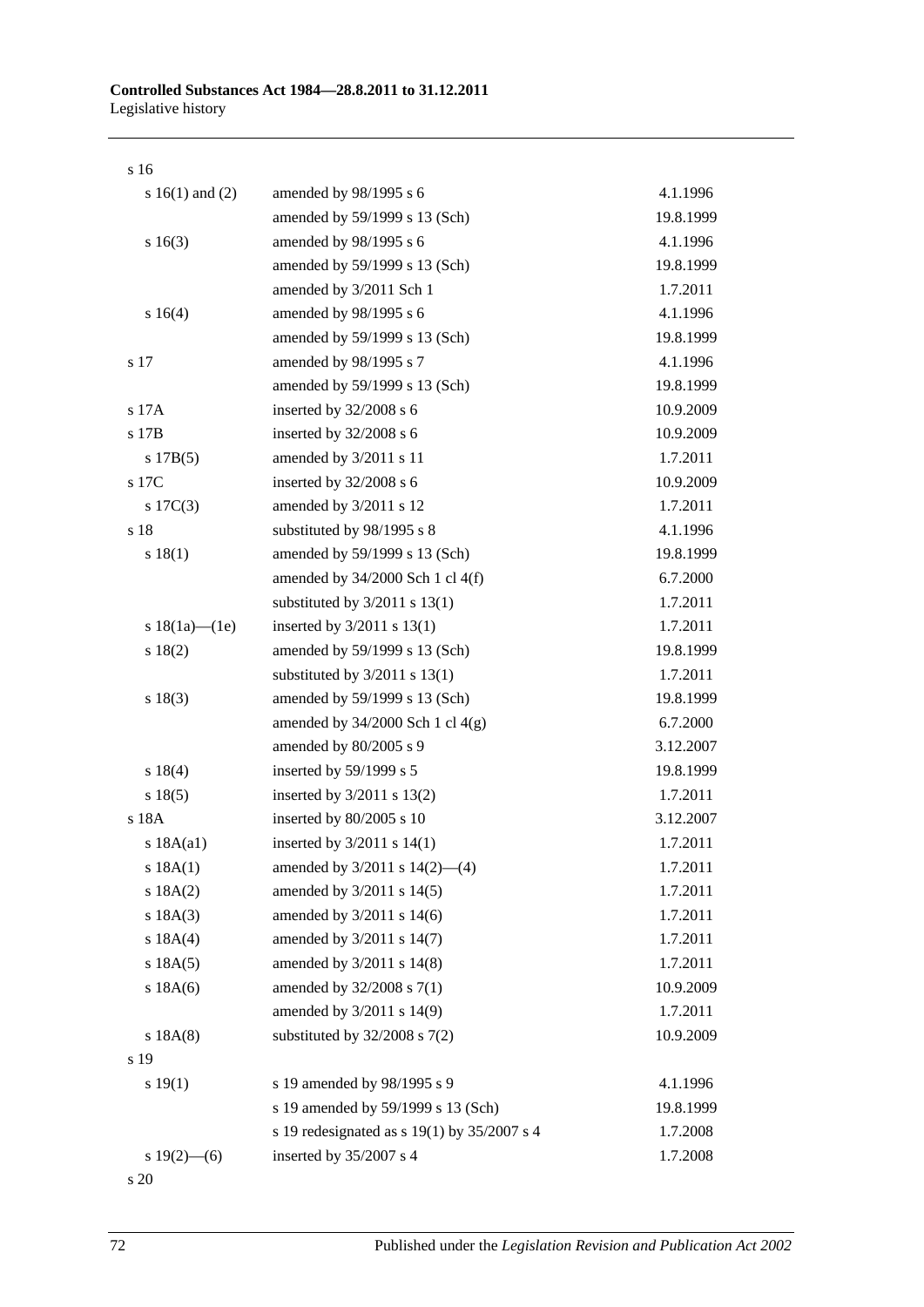| $s \ 20(1)$     | amended by 98/1995 s 10          |           |
|-----------------|----------------------------------|-----------|
|                 | amended by 59/1999 s 13 (Sch)    |           |
|                 | amended by 80/2005 s 11(1), (2)  |           |
|                 | amended by 3/2011 s 15(1)        | 1.7.2011  |
| $s \ 20(2)$     | substituted by $80/2005$ s 11(3) |           |
|                 | amended by 3/2011 s 15(1), (2)   | 1.7.2011  |
| s 21            |                                  |           |
| $s \, 21(1)$    | amended by 59/1999 s 13 (Sch)    | 19.8.1999 |
|                 | amended by 80/2005 s 12(1), (2)  | 12.1.2006 |
| $s\,21(2)$      | amended by 98/1995 s 11          | 4.1.1996  |
|                 | amended by 59/1999 s 13 (Sch)    | 19.8.1999 |
| $s \, 21(4)$    | amended by 59/1999 s 13 (Sch)    | 19.8.1999 |
|                 | amended by 3/2011 Sch 1          | 1.7.2011  |
| s 22            |                                  |           |
| $s\,22(1)$      | amended by 98/1995 s 12          | 4.1.1996  |
|                 | amended by 59/1999 s 13 (Sch)    | 19.8.1999 |
|                 | amended by 34/2000 Sch 1 cl 4(h) | 6.7.2000  |
| s 23            |                                  |           |
| $s\,23(1)$      | amended by 98/1995 s 13          | 4.1.1996  |
|                 | amended by 59/1999 s 13 (Sch)    | 19.8.1999 |
|                 | amended by 3/2011 s 16           | 1.7.2011  |
| $s\,23(2)$      | amended by 59/1999 s 13 (Sch)    | 19.8.1999 |
| s 24            | substituted by 98/1995 s 14      | 4.1.1996  |
|                 | amended by 59/1999 s 13 (Sch)    | 19.8.1999 |
|                 | amended by 3/2011 s 17           | 1.7.2011  |
| s <sub>25</sub> | amended by 98/1995 s 15          | 4.1.1996  |
|                 | amended by 59/1999 s 13 (Sch)    | 19.8.1999 |
|                 | amended by 3/2011 s 18           | 1.7.2011  |
| s <sub>26</sub> | amended by 98/1995 s 16          | 4.1.1996  |
|                 | amended by 59/1999 s 13 (Sch)    | 19.8.1999 |
|                 | amended by 3/2011 s 19           | 1.7.2011  |
| s 27            | substituted by 98/1995 s 17      | 4.1.1996  |
|                 | amended by 59/1999 s 13 (Sch)    | 19.8.1999 |
|                 | amended by 3/2011 s 20           | 1.7.2011  |
| s 28            |                                  |           |
| $s\,28(1)$      | amended by 98/1995 s 18          | 4.1.1996  |
|                 | amended by 59/1999 s 13 (Sch)    | 19.8.1999 |
|                 | amended by 3/2011 s 21(1)        | 1.7.2011  |
| $s\,28(2)$      | amended by $3/2011$ s $21(2)$    | 1.7.2011  |
| s 29            | amended by 98/1995 s 19          | 4.1.1996  |
|                 | amended by 59/1999 s 13 (Sch)    | 19.8.1999 |
|                 | amended by 3/2011 s 22           | 1.7.2011  |

s 30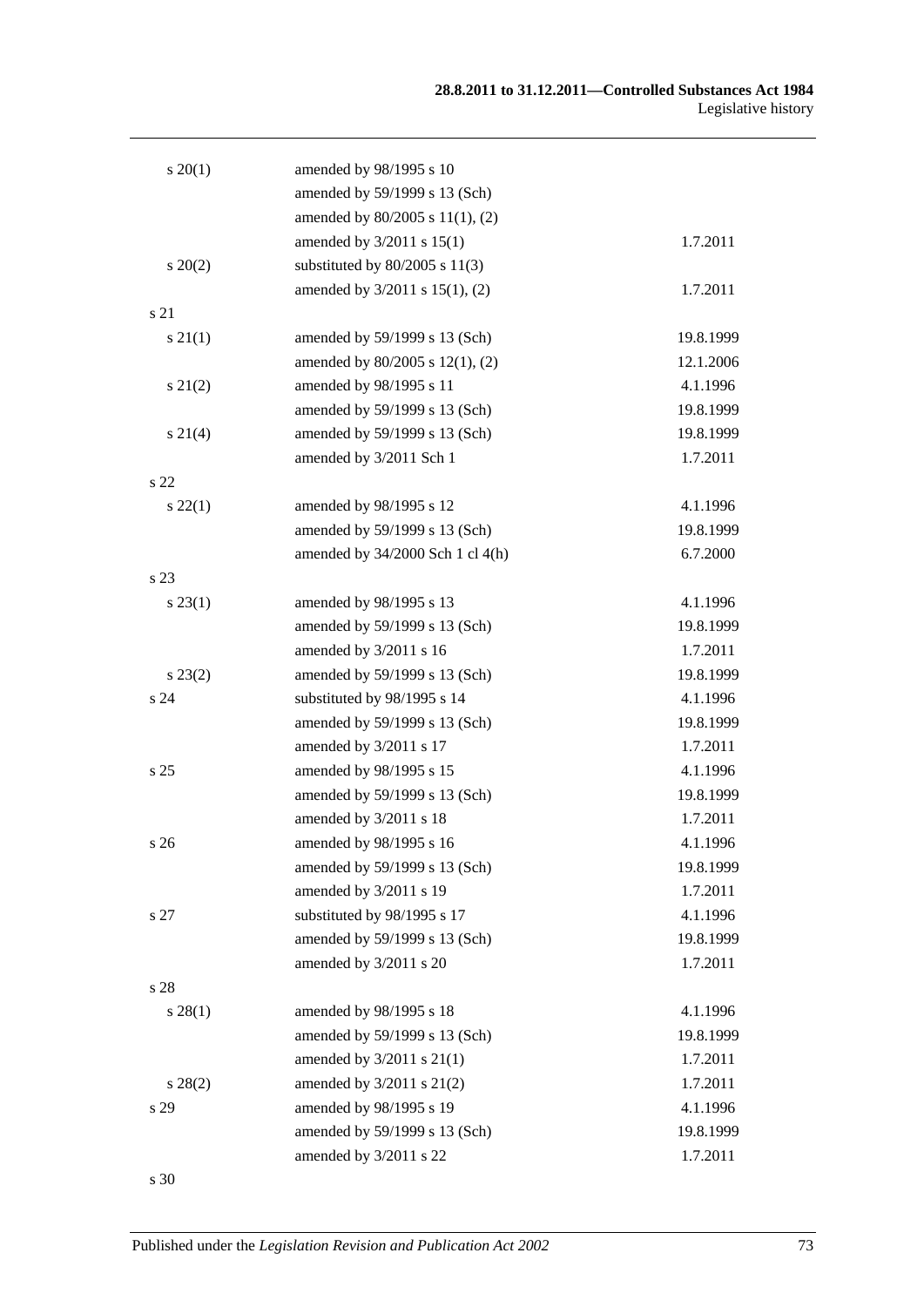| $s \ 30(1)$                                  | amended by $98/1995$ s $20(a)$        | 4.1.1996   |
|----------------------------------------------|---------------------------------------|------------|
|                                              | amended by 59/1999 s 13 (Sch)         | 19.8.1999  |
| $s \ 30(2)$                                  | amended by 98/1995 s 20(b)            | 4.1.1996   |
|                                              | amended by 59/1999 s 13 (Sch)         | 19.8.1999  |
| $s \ 30(2a)$                                 | inserted by $98/1995$ s $20(c)$       | 4.1.1996   |
|                                              | amended by 59/1999 s 13 (Sch)         | 19.8.1999  |
| $s \ 30(3)$                                  | amended by 59/1999 s 13 (Sch)         | 19.8.1999  |
| $Pt\,5$                                      |                                       |            |
| heading                                      | substituted by 80/2005 s 13           | 3.12.2007  |
| Pt 5 Div 1 before<br>substitution by 80/2005 |                                       |            |
| s <sub>31</sub>                              |                                       |            |
| $s \frac{3I(1)}{2}$                          | amended by 59/1999 s 13 (Sch)         | 19.8.1999  |
| $s \, 3I(2)$                                 | amended by 64/1986 s 4                | 20.11.1986 |
|                                              | amended by 59/1999 s 13 (Sch)         | 19.8.1999  |
| $s \frac{3I(3)}{3}$                          | amended by 59/1999 s 13 (Sch)         | 19.8.1999  |
|                                              | amended by $34/2000$ Sch 1 cl $4(i)$  | 6.7.2000   |
| $s \, 3I(4)$                                 | amended by 59/1999 s 13 (Sch)         | 19.8.1999  |
| $s \, 3I(5)$                                 | inserted by $59/1999 s 6$             | 19.8.1999  |
| s <sub>32</sub>                              |                                       |            |
| $s\,32(1)$                                   | amended by 59/1999 s 13 (Sch)         | 19.8.1999  |
| $s\,32(2)$                                   | amended by 59/1999 s 13 (Sch)         | 19.8.1999  |
|                                              | amended by $34/2000$ Sch 1 cl $4(j)$  | 6.7.2000   |
| $s \, 32(3)$ and (4)                         | amended by 59/1999 s 13 (Sch)         | 19.8.1999  |
| $s\,32(5)$                                   | amended by $64/1986$ s 5              | 20.11.1986 |
|                                              | amended by $29/1990 s 4(a)$           | 26.9.1991  |
|                                              | amended by $69/1991 s 16(a)$ , (b)    | 6.7.1992   |
|                                              | amended by $44/1992 s 3(a)$ , (b)     | 6.7.1992   |
|                                              | $B(b)(iii)$ deleted by 44/1992 s 3(c) | 6.7.1992   |
|                                              | amended by 59/1999 s 13 (Sch)         | 19.8.1999  |
| $s\,32(5a)$                                  | inserted by $28/1990 s 2$             | 26.4.1990  |
| $s\,32(6)$                                   | substituted by $29/1990 s 4(b)$       | 26.9.1991  |
| $s\,32(7)$                                   | inserted by 59/1999 s 7               | 19.8.1999  |
| s <sub>33</sub>                              |                                       |            |
| $s \, 33(1)$                                 | amended by $64/1986 s 6(a)$           | 20.11.1986 |
|                                              | amended by 59/1999 s 13 (Sch)         | 19.8.1999  |
|                                              | amended by $34/2000$ Sch 1 cl $4(k)$  | 6.7.2000   |
| $s\,33(1a)$                                  | inserted by $64/1986$ s $6(b)$        | 20.11.1986 |
|                                              | amended by 59/1999 s 13 (Sch)         | 19.8.1999  |
|                                              | amended by 34/2000 Sch 1 cl 4(l)      | 6.7.2000   |
| $s \frac{33}{2}$                             | amended by 59/1999 s 13 (Sch)         | 19.8.1999  |
| $s \, 33(3)$                                 | amended by $64/1986 s 6(c)$           | 20.11.1986 |
|                                              | amended by $34/2000$ Sch 1 cl $4(m)$  | 6.7.2000   |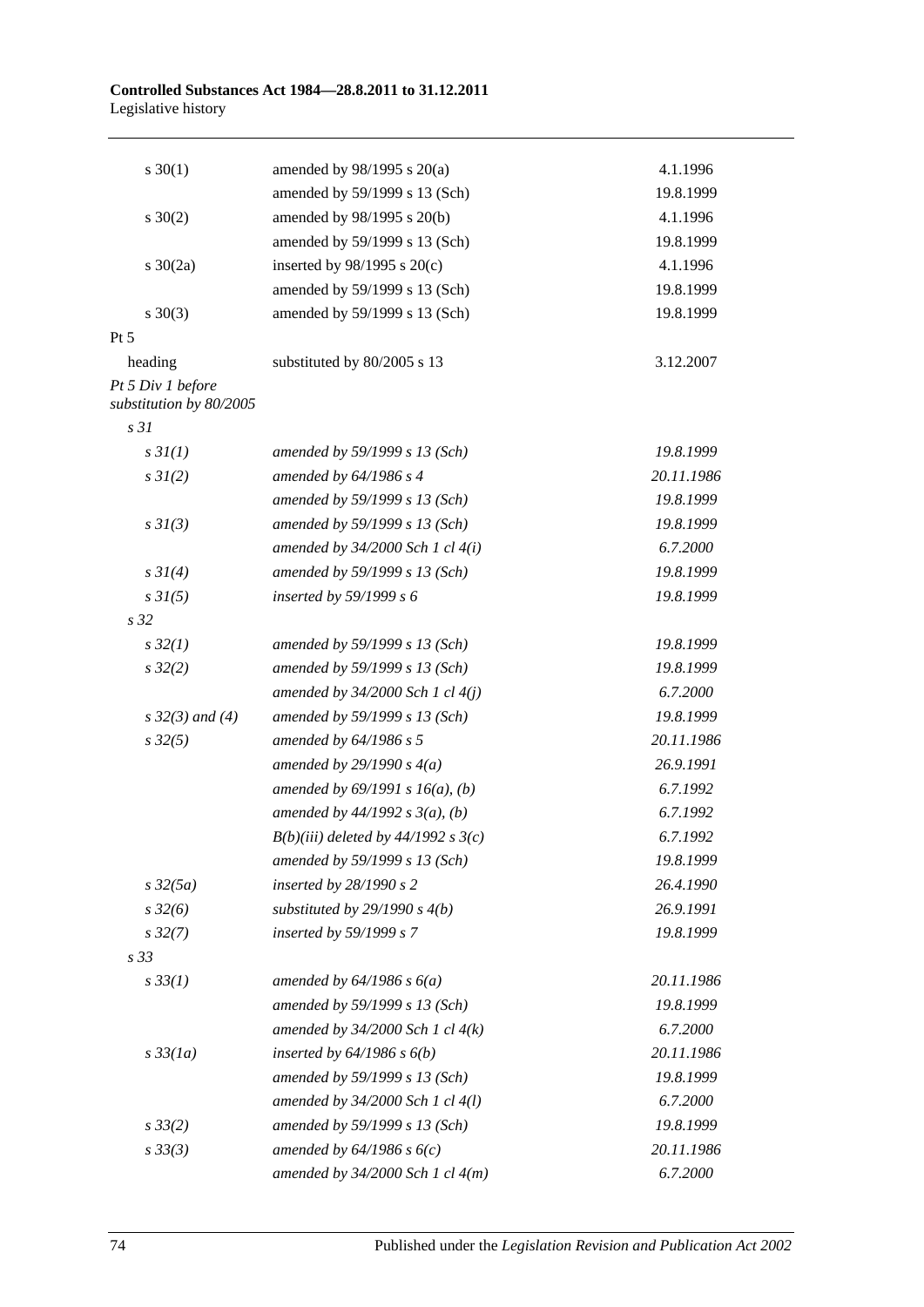| $s \, 33(4)$        | amended by $64/1986 s 6(d)$                    | 20.11.1986 |
|---------------------|------------------------------------------------|------------|
|                     | amended by $34/2000$ Sch 1 cl $4(n)$           | 6.7.2000   |
| $s\,33(5)$          | amended by $64/1986 s 6(e)$                    | 20.11.1986 |
|                     | amended by $34/2000$ Sch 1 cl $4(0)$ , (p)     | 6.7.2000   |
| $s \frac{33}{6}$    | amended by 59/1999 s 13 (Sch)                  | 19.8.1999  |
| Pt 5 Div 1          | substituted by 80/2005 s 14                    | 3.12.2007  |
| s 31                |                                                |            |
| $s \, 31(1)$        | amended by 32/2008 s 8(1), (2)                 | 10.9.2009  |
|                     | amended by 3/2011 s 23                         | 1.7.2011   |
| $s \, 31(3)$        | inserted by 32/2008 s 8(3)                     | 10.9.2009  |
| Pt 5 Div 2          | substituted by 80/2005 s 14                    | 3.12.2007  |
| Pt 5 Div 2 Subdiv 1 |                                                |            |
| s 32                |                                                |            |
| $s \frac{32}{2a}$   | inserted by $17/2010$ s $5(1)$                 | 28.11.2010 |
| $s \, 32(5)$        | amended by 17/2010 s 5(2)                      | 28.11.2010 |
| $s \frac{32}{6}$    | inserted by 17/2010 s 5(3)                     | 28.11.2010 |
| Pt 5 Div 2 Subdiv 2 |                                                |            |
| s 33                |                                                |            |
| $s \, 33(4)$        | substituted by 32/2008 s 9                     | 10.9.2009  |
| s 33A               |                                                |            |
| s $33A(1)$ - (3)    | substituted by 25/2011 s 4                     | 28.8.2011  |
| Pt 5 Div 2 Subdiv 4 |                                                |            |
| heading             | substituted by 25/2011 s 5                     | 28.8.2011  |
| s 33D               | amended by 11/2008 Sch 1 cl 1                  | 8.6.2008   |
| s 33DA              | inserted by 25/2011 s 6                        | 28.8.2011  |
| Pt 5 Div 3          | inserted by 80/2005 s 14                       | 3.12.2007  |
| s33GA               | inserted by 11/2008 Sch 1 cl 2                 | 8.6.2008   |
| s 33GB              | inserted by 25/2011 s 7                        | 28.8.2011  |
| Pt 5 Div 4          | inserted by 80/2005 s 14                       | 3.12.2007  |
| s <sub>33J</sub>    |                                                |            |
| s $33J(1)$          | s 33J redesignated as s 33J(1) by 32/2008 s 10 | 10.9.2009  |
| $s \, 33J(2)$       | inserted by 32/2008 s 10                       | 10.9.2009  |
| s <sub>33K</sub>    |                                                |            |
| s 33K(1)            | amended by 32/2008 s 11(1)                     | 10.9.2009  |
| s 33K(2)            | amended by 32/2008 s 11(2)                     | 10.9.2009  |
| s 33K(3)            | inserted by 32/2008 s 11(3)                    | 10.9.2009  |
| $\,$ s $33LA$       | inserted by 50/2007 s 4                        | 19.10.2008 |
|                     | substituted by 25/2011 s 8                     | 28.8.2011  |
| $s$ 33LAB           | inserted by 25/2011 s 9                        | 28.8.2011  |
| $s$ 33 $LB$         | inserted by 32/2008 s 12                       | 10.9.2009  |
| $s$ 33LB(1) and (2) | substituted by 25/2011 s 10                    | 28.8.2011  |
| $s$ 33LB(3) and (4) | deleted by 25/2011 s 10                        | 28.8.2011  |
| Pt 5 Div 5          | inserted by 80/2005 s 14                       | 3.12.2007  |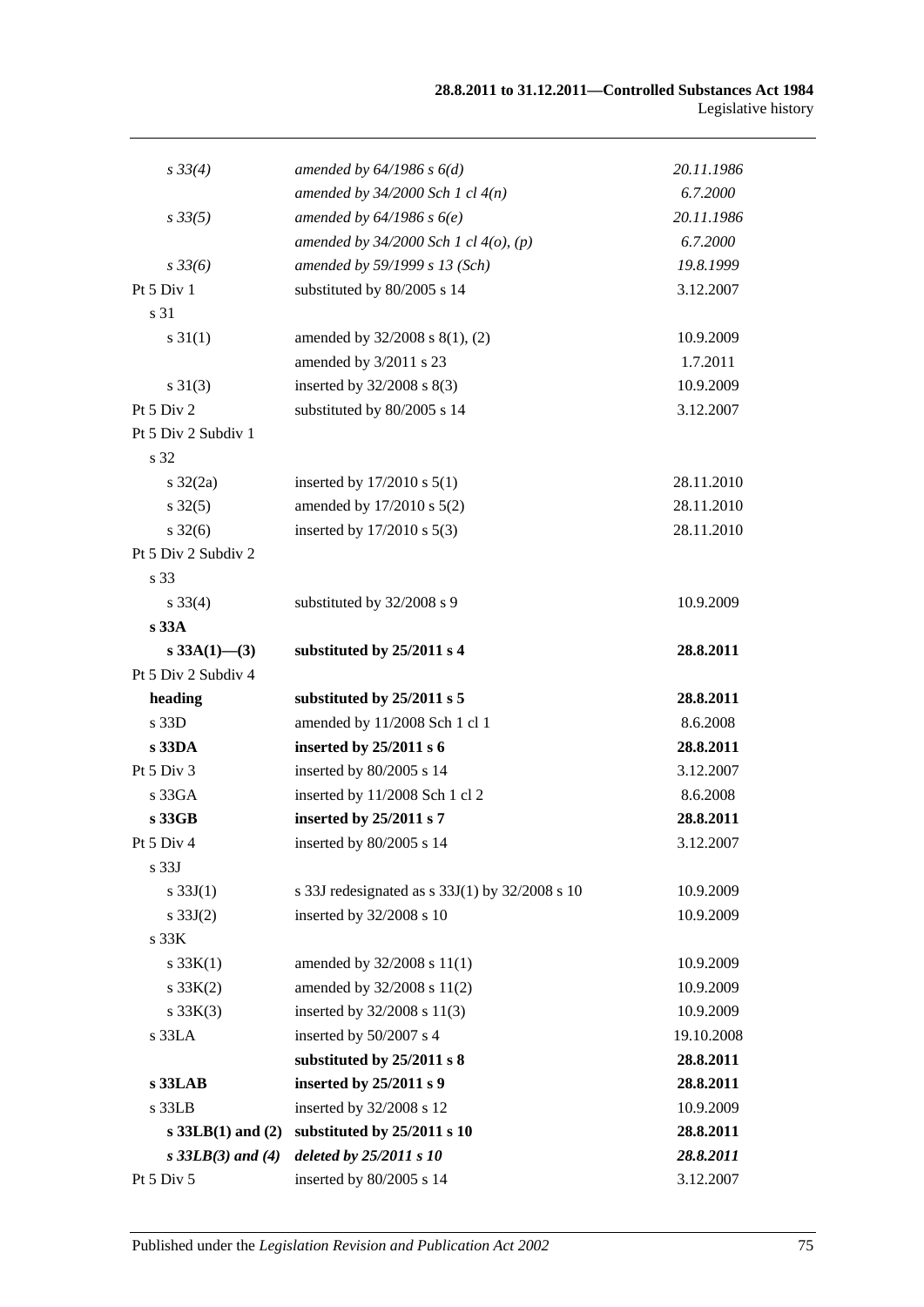| s 330              |                                                                          |           |
|--------------------|--------------------------------------------------------------------------|-----------|
| $s \, 33O(2)$      | amended by 3/2011 Sch 1                                                  | 1.7.2011  |
| s 330A             | inserted by 32/2008 s 13                                                 | 10.9.2009 |
| Pt 5 Div 6         |                                                                          |           |
| heading            | inserted by 80/2005 s 14                                                 | 3.12.2007 |
| s 34               | substituted by 64/1986 s 7                                               | 29.3.1990 |
|                    | amended by 59/1999 s 13 (Sch)                                            | 19.8.1999 |
|                    | substituted by 87/2000 s 4                                               | 1.10.2001 |
| s 35               | amended by 59/1999 s 13 (Sch)                                            | 19.8.1999 |
|                    | substituted by 87/2000 s 4                                               | 1.10.2001 |
| s 36               | amended by 59/1999 s 13 (Sch)                                            | 19.8.1999 |
|                    | substituted by 87/2000 s 4                                               | 1.10.2001 |
| $s \, 36(1)$       | amended by 3/2011 Sch 1                                                  | 1.7.2011  |
| ss 37-39           | amended by 59/1999 s 13 (Sch)                                            | 19.8.1999 |
|                    | substituted by 87/2000 s 4                                               | 1.10.2001 |
| s <sub>40</sub>    | substituted by 87/2000 s 4                                               | 1.10.2001 |
| s 40A              | inserted by 87/2000 s 4                                                  | 1.10.2001 |
| $s$ 40 $B$         | inserted by $87/2000 s4$                                                 | 1.10.2001 |
|                    | deleted by $48/2004$ s 4                                                 | 30.9.2004 |
| Pt $6$             | heading substituted by 59/1999 s 8                                       | 19.8.1999 |
| Div 1 heading      | deleted by 59/1999 s 9                                                   | 19.8.1999 |
| ss 41 and 42       | amended by 59/1999 s 13 (Sch)                                            | 19.8.1999 |
|                    | deleted by 80/2005 s 15                                                  | 3.12.2007 |
| 19/2005            | s 43 before deletion by substituted by 17/1986 s 13 (Sch)                | 1.3.1987  |
| $s\,43(1)$ and (2) | deleted by $69/1991 s 16(c)$                                             | 6.7.1992  |
| $s\,43(3)$         | amended by 59/1999 s 13 (Sch)                                            | 19.8.1999 |
| $s\,43$            | deleted by 19/2005 Sch 1 cl 2                                            | 2.4.2006  |
| s <sub>44</sub>    |                                                                          |           |
| $s\,44(1)$         | s 44 amended by 29/1990 s 5                                              | 26.9.1991 |
|                    | s 44 amended by 59/1999 s 13 (Sch)                                       | 19.8.1999 |
|                    | s 44 amended by 87/2000 s 5                                              | 1.10.2001 |
|                    | s 44 amended by 19/2005 Sch 1 cl 3                                       | 2.4.2006  |
|                    | s 44 amended by 80/2005 s 16(1)–(3)                                      | 3.12.2007 |
|                    | s 44(db) deleted by $80/2005$ s 16(3)                                    | 3.12.2007 |
|                    | s 44 amended and redesignated as s 44(1) by<br>$32/2008$ s $14(1)$ , (2) | 10.9.2009 |
|                    | amended by 3/2011 Sch 1                                                  | 1.7.2011  |
| $s\ 44(2)$ and (3) | inserted by 32/2008 s 14(2)                                              | 10.9.2009 |
| s 45               | amended by 59/1999 s 13 (Sch)                                            | 19.8.1999 |
|                    | amended by 3/2011 Sch 1                                                  | 1.7.2011  |
| s 45A              | inserted by 64/1986 s 8                                                  | 30.4.1987 |
| $s\,45A(1)$        | amended by 49/1991 Sch 2                                                 | 6.7.1992  |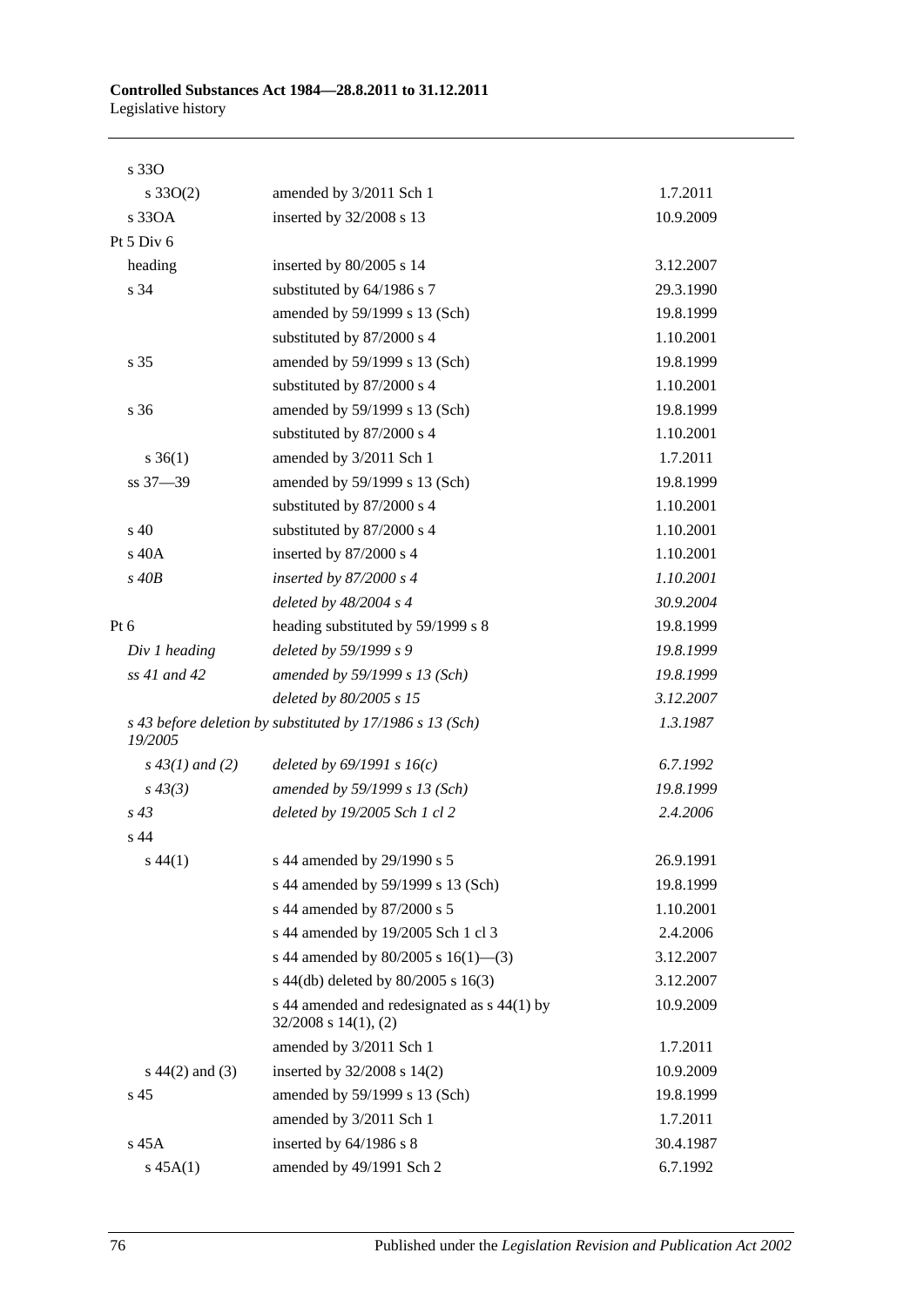|      |                                         | amended by 59/1999 s 13 (Sch)             | 19.8.1999  |
|------|-----------------------------------------|-------------------------------------------|------------|
|      |                                         | amended by 3/2011 Sch 1                   | 1.7.2011   |
|      | $s\,45A(2)$                             | amended by 34/1996 s 4 (Sch cl 12)        | 3.2.1997   |
|      |                                         | amended by 59/1999 s 13 (Sch)             | 19.8.1999  |
|      | $s\,45A(3)$                             | substituted by 34/1996 s 4 (Sch cl 12)    | 3.2.1997   |
|      | $s\,45A(4)$ - (6)                       | deleted by 34/1996 s 4 (Sch cl 12)        | 3.2.1997   |
|      | $s\,45A(8)$                             | amended by 29/1990 s 6                    | 26.9.1991  |
|      | artificially<br>enhanced<br>cultivation | inserted by $47/2002$ s $3(a)$            | 1.2.2003   |
|      |                                         | deleted by 32/2008 s 15                   | 10.9.2009  |
|      | child                                   | deleted by 80/2005 s 17                   | 3.12.2007  |
|      | simple cannabis<br>offence              | amended by 59/1999 s 13 (Sch)             | 19.8.1999  |
|      |                                         | amended by $47/2002$ s $3(b)$             | 1.2.2003   |
|      |                                         | substituted by 80/2005 s 17               | 3.12.2007  |
|      | Pt 6 Div 2                              | amended by 17/1986 s 13 (Sch)             | 1.3.1987   |
|      |                                         | deleted by 59/1999 s 10                   | 19.8.1999  |
| Pt 7 |                                         | heading substituted by 59/1999 s 11       | 19.8.1999  |
|      | s 50                                    |                                           |            |
|      | s 50(1)                                 | amended by 32/2008 s 16                   | 10.9.2009  |
|      |                                         | amended by 3/2011 Sch 1                   | 1.7.2011   |
|      | s 50(2)                                 | amended by 59/1999 s 13 (Sch)             | 19.8.1999  |
|      |                                         | amended by 3/2011 s 24                    | 1.7.2011   |
|      | $s\ 50(3)$                              | amended by 59/1999 s 13 (Sch)             | 19.8.1999  |
|      |                                         | amended by 3/2011 Sch 1                   | 1.7.2011   |
|      | s <sub>51</sub>                         |                                           |            |
|      | s 51(1)                                 | amended by $43/1986$ s $5(c)$             | 16.10.1986 |
|      |                                         | amended by 59/1999 s 13 (Sch)             | 19.8.1999  |
|      |                                         | amended by 32/2008 s 17                   | 10.9.2009  |
|      | s 51(2)                                 | amended by $43/1986$ s $5(d)$             | 16.10.1986 |
|      |                                         | amended by 59/1999 s 13 (Sch)             | 19.8.1999  |
|      | s 52                                    |                                           |            |
|      | s 52(1)                                 | amended by 3/2011 Sch 1                   | 1.7.2011   |
|      | s 52(2)                                 | amended by 17/1986 s 13 (Sch)             | 1.3.1987   |
|      |                                         | amended by 59/1999 s 13 (Sch)             | 19.8.1999  |
|      |                                         | amended by 80/2005 s 18(1)-(3)            | 12.1.2006  |
|      |                                         | amended by 3/2011 Sch 1                   | 1.7.2011   |
|      | $s\,52(3)$                              | amended by 3/2011 Sch 1                   | 1.7.2011   |
|      | s 52(4)                                 | amended by 59/1999 s 13 (Sch)             | 19.8.1999  |
|      |                                         | amended by 80/2005 s 18(4)                | 12.1.2006  |
|      |                                         | amended by $3/2011$ s $25(1)$ —(3), Sch 1 | 1.7.2011   |
|      | s 52(5)                                 | amended by 59/1999 s 13 (Sch)             | 19.8.1999  |
|      |                                         | amended by 3/2011 s 25(4), Sch 1          | 1.7.2011   |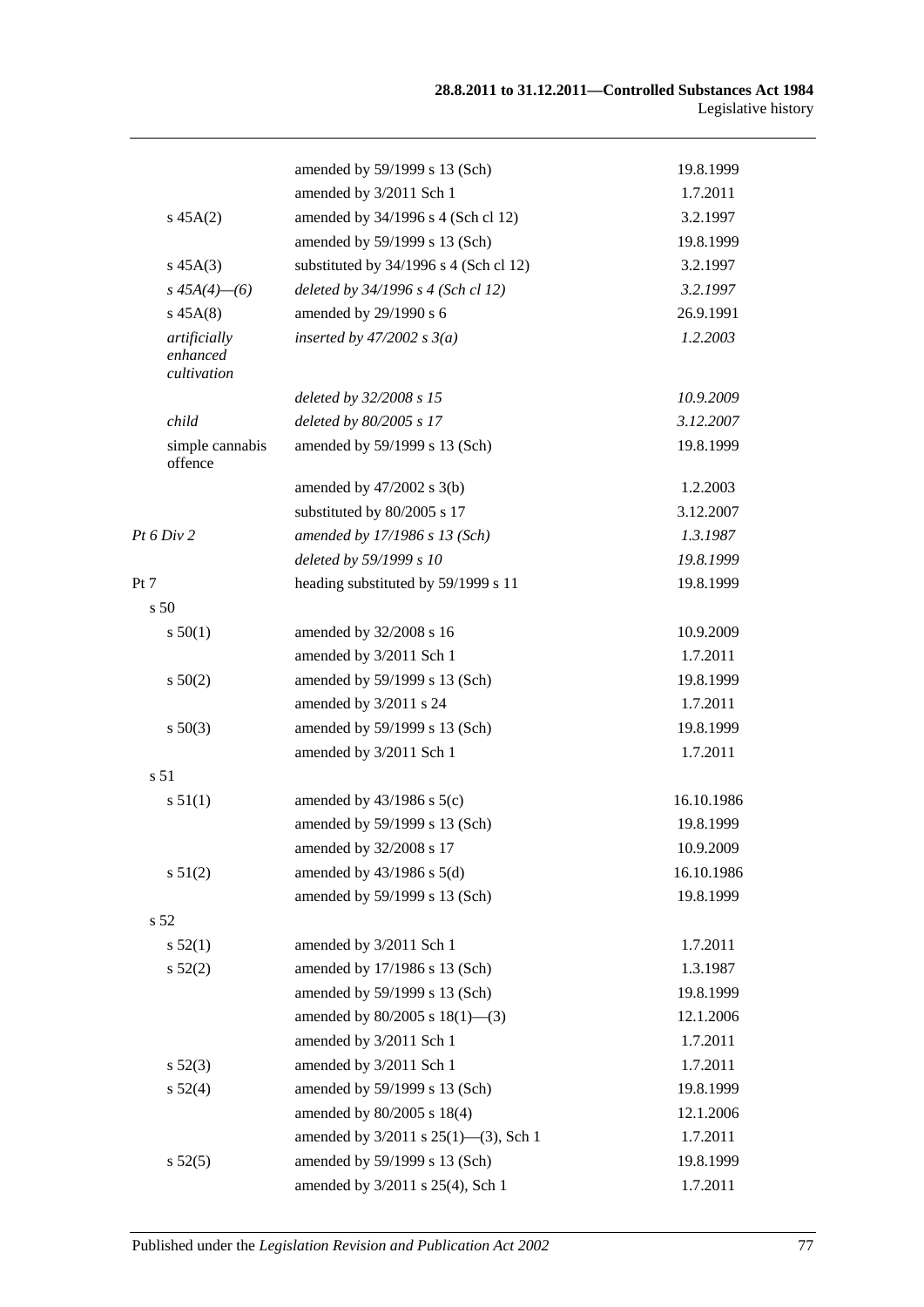#### **Controlled Substances Act 1984—28.8.2011 to 31.12.2011** Legislative history

| $s\,52(6)$                    | amended by 59/1999 s 13 (Sch)                                              | 19.8.1999  |
|-------------------------------|----------------------------------------------------------------------------|------------|
|                               | amended by 33/2008 s 5(1), (2)                                             | 23.10.2008 |
|                               | amended by 3/2011 Sch 1                                                    | 1.7.2011   |
| $s 52(7)$ and (8)             | amended by 59/1999 s 13 (Sch)                                              | 19.8.1999  |
|                               | deleted by $33/2008$ s $5(3)$                                              | 23.10.2008 |
| s 52(9)                       | amended by 59/1999 s 13 (Sch)                                              | 19.8.1999  |
|                               | amended by 33/2008 s 5(4), (5)                                             | 23.10.2008 |
|                               | amended by 3/2011 Sch 1                                                    | 1.7.2011   |
| s 52(10)                      | amended by 59/1999 s 13 (Sch)                                              | 19.8.1999  |
|                               | amended by 33/2008 s 5(6)                                                  | 23.10.2008 |
|                               | amended by 3/2011 Sch 1                                                    | 1.7.2011   |
| s 52(11)                      | amended by 59/1999 s 13 (Sch)                                              | 19.8.1999  |
|                               | substituted by $80/2005$ s $18(5)$                                         | 12.1.2006  |
|                               | substituted by $33/2008$ s $5(7)$                                          | 23.10.2008 |
|                               | amended by 3/2011 Sch 1                                                    | 1.7.2011   |
| $s\,52(12)$                   | amended by 98/1995 s 21                                                    | 4.1.1996   |
|                               | amended by 59/1999 s 13 (Sch)                                              | 19.8.1999  |
|                               | deleted by 33/2008 s 5(7)                                                  | 23.10.2008 |
| s $52A$ -see s $52E$          |                                                                            |            |
| $s$ 52A                       | inserted by 33/2008 s 6                                                    | 23.10.2008 |
| s $52A(1)$ , (6) and<br>(7)   | amended by 3/2011 Sch 1                                                    | 1.7.2011   |
| s 52B                         | inserted by 33/2008 s 6                                                    | 23.10.2008 |
| s $52B(4)$ — $(7)$ and<br>(9) | amended by 3/2011 Sch 1                                                    | 1.7.2011   |
| s 52C                         | inserted by 33/2008 s 6                                                    | 23.10.2008 |
| s 52D                         | inserted by 33/2008 s 6                                                    | 23.10.2008 |
| $s$ 52D(1)                    | amended by 3/2011 Sch 1                                                    | 1.7.2011   |
| $s$ 52 $E$                    | s 52A inserted by 27/1994 s 3                                              | 13.10.1994 |
|                               | s 52A substituted by 59/1999 s 12                                          | 19.8.1999  |
|                               | s 52A redesignated as s 52E by 33/2008 s 7                                 | 23.10.2008 |
| $s$ 52E(2)                    | amended by 80/2005 s 19(1)                                                 | 3.12.2007  |
| $s$ 52E(6a)                   | inserted by 80/2005 s 19(2)                                                | 12.1.2006  |
|                               | amended by 3/2011 Sch 1                                                    | 1.7.2011   |
| $s$ 52E(7)                    | amended by 80/2005 s 19(3)                                                 | 3.12.2007  |
| $s$ 52E(10)                   | amended by 80/2005 s 19(4)                                                 | 3.12.2007  |
| $s$ 52E(12)                   | substituted by 19/2005 Sch 1 cl 4                                          | 2.4.2006   |
| $s$ 52E(13)                   |                                                                            |            |
| prescribed period             | the prescribed period amended to read prescribed<br>period by 3/2011 Sch 1 | 1.7.2011   |
| s 53                          |                                                                            |            |
| s 53(1)                       | amended by $43/1986$ s $5(e)$                                              | 16.10.1986 |
|                               | amended by 59/1999 s 13 (Sch)                                              | 19.8.1999  |
| s 53(1a)                      | inserted by $17/2010$ s $6(1)$                                             | 28.11.2010 |
|                               |                                                                            |            |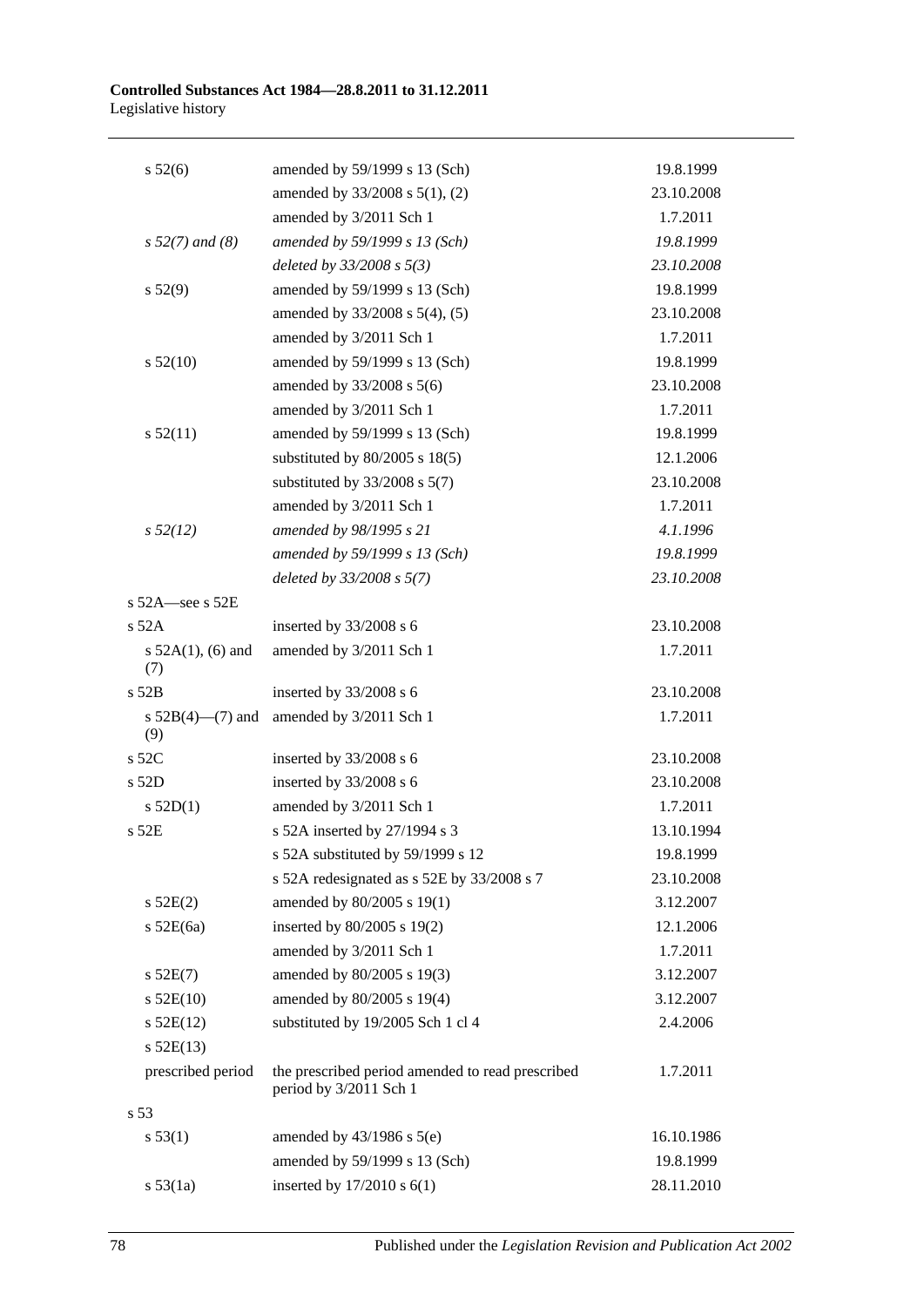| s 53(2)                            | amended by $43/1986$ s $5(f)$              | 16.10.1986 |
|------------------------------------|--------------------------------------------|------------|
|                                    | amended by 27/1994 s 4                     | 13.10.1994 |
|                                    | amended by 80/2005 s 20                    | 3.12.2007  |
|                                    | amended by 3/2011 s 26                     | 1.7.2011   |
| s 53(3)                            | amended by 3/2011 Sch 1                    | 1.7.2011   |
| s 53(4)                            | amended by $43/1986$ s $5(g)$              | 16.10.1986 |
|                                    | amended by 59/1999 s 13 (Sch)              | 19.8.1999  |
|                                    | amended by $34/2000$ Sch 1 cl $4(r)$       | 6.7.2000   |
|                                    | amended by 17/2010 s 6(2)                  | 28.11.2010 |
|                                    | amended by 3/2011 Sch 1                    | 1.7.2011   |
| s 54 before deletion by<br>84/2009 |                                            |            |
| s 54(1)                            | amended by $43/1986$ s $5(h)$ , (i)        | 16.10.1986 |
|                                    | (d) deleted by $43/1986$ s $5(i)$          | 16.10.1986 |
|                                    | amended by 59/1999 s 13 (Sch)              | 19.8.1999  |
| $s\,54(2)$                         | amended by 59/1999 s 13 (Sch)              | 19.8.1999  |
| s <sub>54</sub>                    | deleted by 84/2009 s 69                    | 1.2.2010   |
| Pt 8                               |                                            |            |
| s <sub>55</sub>                    |                                            |            |
| s 55(1)                            | amended by $34/2000$ Sch 1 cl $4(s)$       | 6.7.2000   |
| s 55(2)                            | amended by $34/2000$ Sch 1 cl 4(t)         | 6.7.2000   |
| s 55(2a)                           | inserted by $64/1986$ s $9(a)$             | 20.11.1986 |
|                                    | amended by 98/1995 s 22                    | 4.1.1996   |
|                                    | amended by 59/1999 s 13 (Sch)              | 19.8.1999  |
|                                    | amended by 3/2011 Sch 1                    | 1.7.2011   |
| s 55(2b)                           | inserted by $3/2011$ s $27(1)$             | 9.6.2011   |
| s 55(3)                            | amended by 59/1999 s 13 (Sch)              | 19.8.1999  |
|                                    | amended by $34/2000$ Sch 1 cl $4(u)$       | 6.7.2000   |
|                                    | amended by 3/2011 s 27(2), Sch 1           | 9.6.2011   |
| s 55(3)                            | amended by 3/2011 Sch 1                    | 1.7.2011   |
| s 55(4)                            | substituted by $64/1986$ s $9(b)$          | 20.11.1986 |
|                                    | amended by 59/1999 s 13 (Sch)              | 19.8.1999  |
|                                    | amended by $34/2000$ Sch 1 cl $4(v)$ , (w) | 6.7.2000   |
|                                    | amended by 80/2005 s 21(1)                 | 12.1.2006  |
| $s 55(5)$ (7)                      | inserted by $64/1986$ s $9(b)$             | 20.11.1986 |
|                                    | substituted by $80/2005$ s $21(2)$         | 12.1.2006  |
| s 55(8)                            | inserted by $80/2005$ s $21(2)$            | 12.1.2006  |
| s 56                               |                                            |            |
| s 56(1)                            | amended by 64/1986 s 10                    | 20.11.1986 |
|                                    | amended by 59/1999 s 13 (Sch)              | 19.8.1999  |
|                                    | amended by $34/2000$ Sch 1 cl $4(x)$       | 6.7.2000   |
|                                    | substituted by 80/2005 s 22                | 3.12.2007  |
|                                    | amended by 32/2008 s 18                    | 10.9.2009  |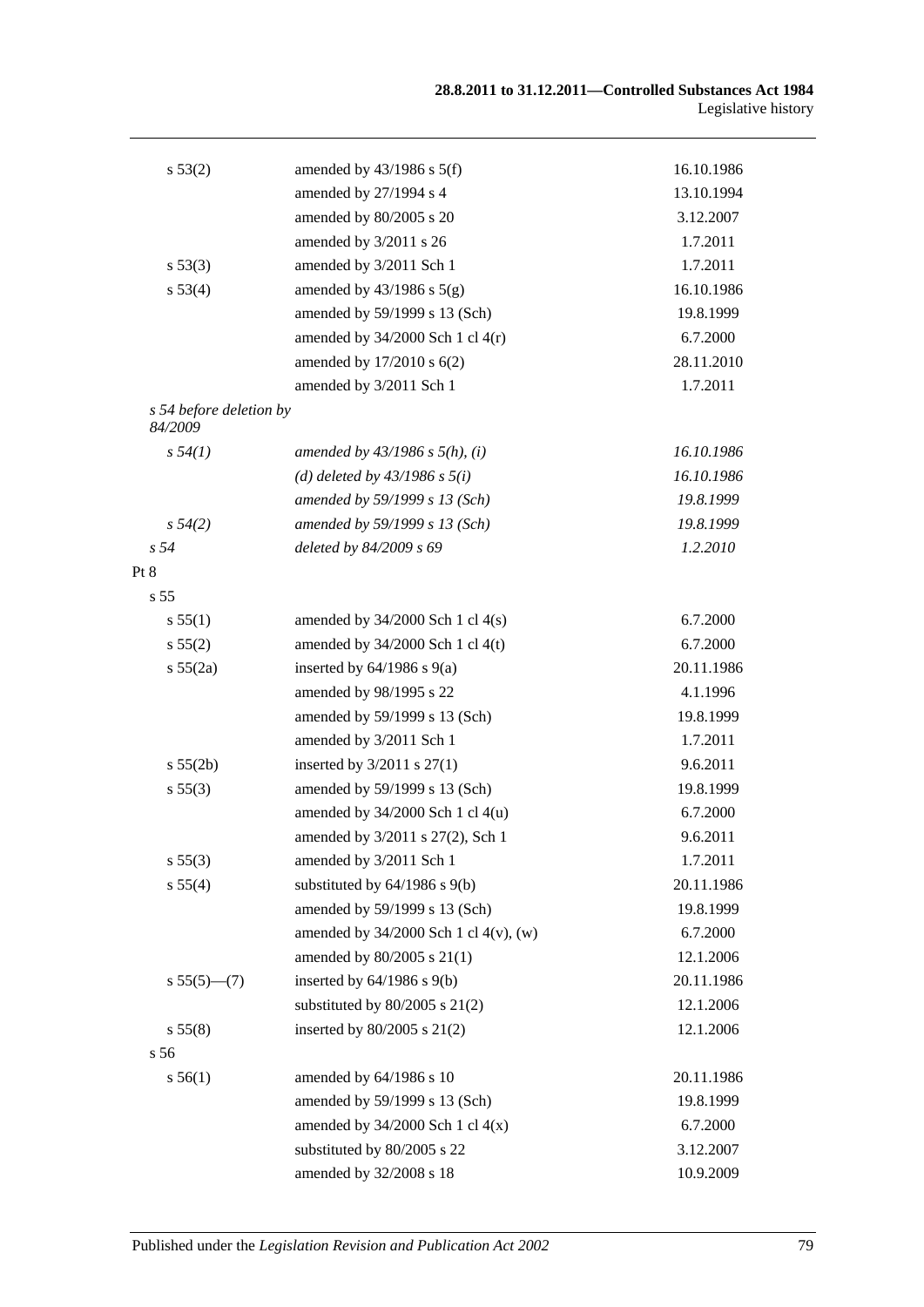|                | amended by 3/2011 s 28                         | 1.7.2011   |
|----------------|------------------------------------------------|------------|
| $s\,56(2)$     | amended by 59/1999 s 13 (Sch)                  | 19.8.1999  |
| s 57           |                                                |            |
| s 57(1)        | substituted by $64/1986$ s $11(a)$             | 20.11.1986 |
|                | amended by $34/2000$ Sch 1 cl $4(y)$           | 6.7.2000   |
|                | amended by 3/2011 Sch 1                        | 1.7.2011   |
| $s\,57(2)$     | substituted by $64/1986$ s $11(a)$             | 20.11.1986 |
|                | amended by $34/2000$ Sch 1 cl $4(z)$           | 6.7.2000   |
| s 57(3)        | amended by $64/1986$ s $11(b)$                 | 20.11.1986 |
|                | amended by 59/1999 s 13 (Sch)                  | 19.8.1999  |
|                | amended by $34/2000$ Sch 1 cl $4(za)$          | 6.7.2000   |
|                | amended by 3/2011 Sch 1                        | 1.7.2011   |
| s 57(4)        | amended by 98/1995 s 23                        | 4.1.1996   |
|                | amended by 59/1999 s 13 (Sch)                  | 19.8.1999  |
| s 57(5)        | amended by $64/1986$ s $11(c)$                 | 20.11.1986 |
|                | substituted by 80/2005 s 23                    | 12.1.2006  |
| s 57(6)        | amended by 59/1999 s 13 (Sch)                  | 19.8.1999  |
|                | amended by 34/2000 Sch 1 cl (zb)               | 6.7.2000   |
|                | substituted by 80/2005 s 23                    | 12.1.2006  |
| s 57(7)        | substituted by 80/2005 s 23                    | 12.1.2006  |
| s 57(8)        | inserted by 80/2005 s 23                       | 12.1.2006  |
| s 57A          | inserted by 80/2005 s 24                       | 12.1.2006  |
| $s\,57A(2)$    | amended by 3/2011 s 29(1), (2)                 | 1.7.2011   |
| s 58           |                                                |            |
| s 58(1)        | amended by $34/2000$ Sch 1 cl $4(zc)$ , $(zd)$ | 6.7.2000   |
|                | amended by $80/2005$ s $25(1)$ —(3)            | 12.1.2006  |
|                | amended by $3/2011$ s $30(1)$ —(3)             | 1.7.2011   |
|                | (d), (e) deleted by $3/2011$ s $30(3)$         | 1.7.2011   |
| s 58(1a)       | inserted by 80/2005 s 25(4)                    | 12.1.2006  |
| s 58(3)        | amended by 59/1999 s 13 (Sch)                  | 19.8.1999  |
| s 59           | amended by 98/1995 s 24                        | 4.1.1996   |
|                | amended by 59/1999 s 13 (Sch)                  | 19.8.1999  |
|                | deleted by 80/2005 s 26                        | 12.1.2006  |
| s 60           |                                                |            |
| s 60(1)        | amended by $34/2000$ Sch 1 cl $4(ze)$          | 6.7.2000   |
|                | substituted by 80/2005 s 27                    | 12.1.2006  |
| $s \ 60(2)$    | amended by 59/1999 s 13 (Sch)                  | 19.8.1999  |
|                | amended by $34/2000$ Sch 1 cl $4(ze)$ , $(zf)$ | 6.7.2000   |
|                | amended by 3/2011 s 31(1), (2), Sch 1          | 1.7.2011   |
| s 60(4)        | amended by 98/1995 s 25                        | 4.1.1996   |
|                | amended by 59/1999 s 13 (Sch)                  | 19.8.1999  |
| ss 60A and 60B | inserted by 80/2005 s 28                       | 12.1.2006  |
|                |                                                |            |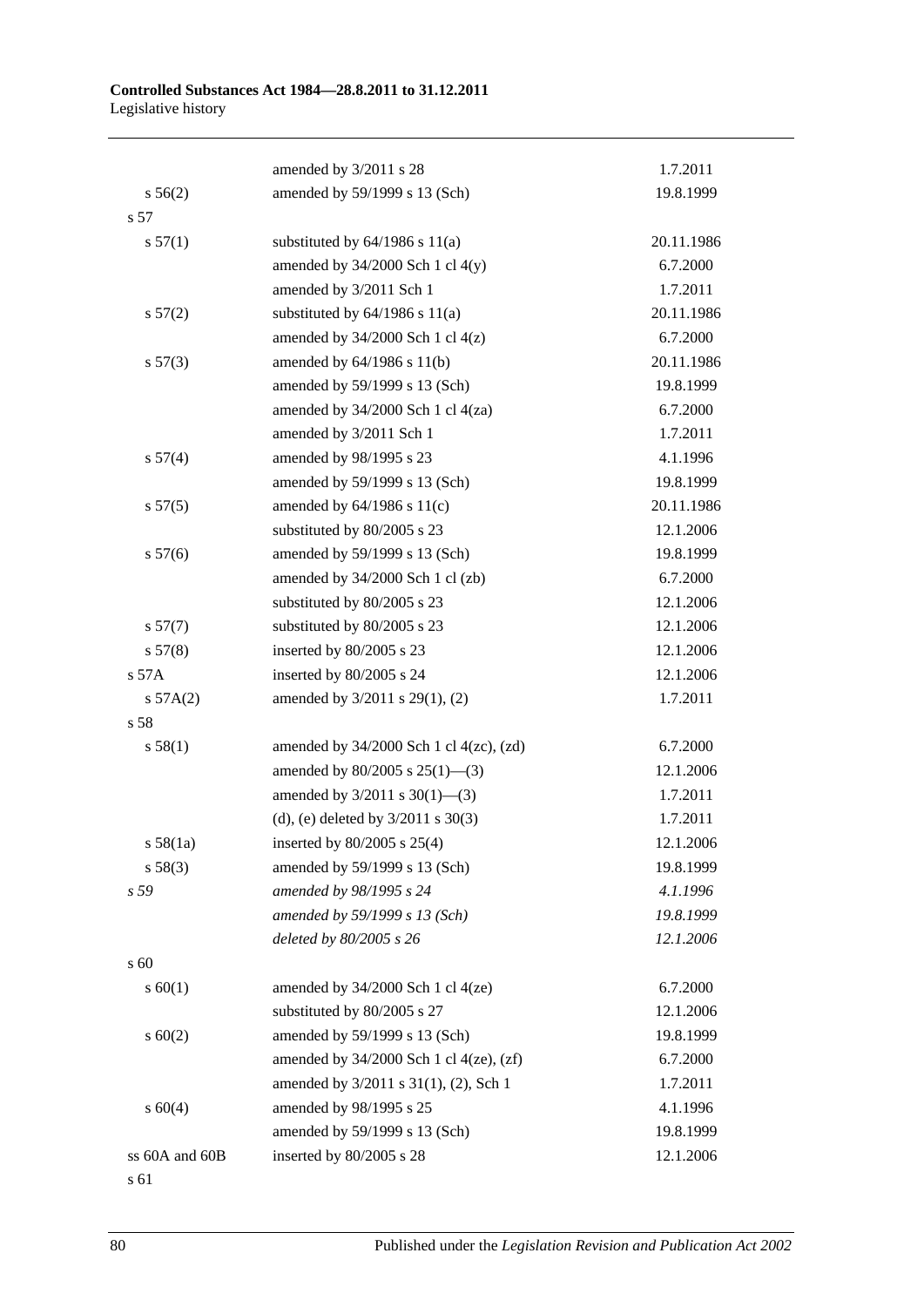| s 61(1)       | amended by 59/1999 s 13 (Sch)          | 19.8.1999  |
|---------------|----------------------------------------|------------|
|               | amended by $34/2000$ Sch 1 cl $4(zg)$  | 6.7.2000   |
|               | amended by 32/2008 s 19                | 10.9.2009  |
| $s \ 61(2)$   | amended by $43/1986$ s $5(j)$          | 16.10.1986 |
|               | amended by 59/1999 s 13 (Sch)          | 19.8.1999  |
|               | amended by 17/2010 s 7(1), (2)         | 28.11.2010 |
| $s \, 61(2a)$ | inserted by 80/2005 s 29(1)            | 3.12.2007  |
|               | amended by 17/2010 s 7(3), (4)         | 28.11.2010 |
| $s \ 61(3)$   | amended by $43/1986$ s $5(k)$          | 16.10.1986 |
|               | amended by 59/1999 s 13 (Sch)          | 19.8.1999  |
| s 61(4)       | inserted by $80/2005$ s $29(2)$        | 3.12.2007  |
| s 61A         | inserted by 64/1986 s 12               | 20.11.1986 |
|               | deleted by $87/2000 s 6$               | 1.10.2001  |
| $s\,62$       | amended by 59/1999 s 13 (Sch)          | 19.8.1999  |
|               | deleted by 3/2011 Sch 1                | 1.7.2011   |
| s 62A         | inserted by $34/2000$ Sch 1 cl $4(zh)$ | 6.7.2000   |
| s 63          |                                        |            |
| s 63(2)       | amended by 59/1999 s 13 (Sch)          | 19.8.1999  |
|               | amended by 50/2007 s 5                 | 26.9.2008  |
| s 63(3)       | amended by $64/1986$ s $13(a)$         | 20.11.1986 |
|               | amended by 29/1990 s 7                 | 26.9.1991  |
|               | amended by 59/1999 s 13 (Sch)          | 19.8.1999  |
|               | amended by $80/2005$ s $30(1)$         | 3.12.2007  |
|               | amended by 3/2011 Sch 1                | 1.7.2011   |
| s 63(4)       | amended by 64/1986 s 13(b)             | 20.11.1986 |
|               | amended by 98/1995 s 26(a)             | 4.1.1996   |
|               | amended by $80/2005$ s $30(2)$ —(5)    | 3.12.2007  |
|               | amended by $3/2011$ s $32(1)$ —(6)     | 1.7.2011   |
| $s\,63(5)$    | substituted by $98/1995$ s $26(b)$     | 4.1.1996   |
|               | amended by 32/2008 s 20                | 10.9.2009  |
| s 63(5a)      | inserted by 98/1995 s 26(b)            | 4.1.1996   |
| s 63(6)       | amended by 80/2005 s 30(6)             | 3.12.2007  |
|               | amended by 33/2008 s 8                 | 23.10.2008 |
| s 63(7)       | inserted by 3/2011 s 32(7)             | 1.7.2011   |

# **Transitional etc provisions associated with Act or amendments**

## *Statutes Repeal and Amendment (Courts) Act 1991*

### **22—Transitional provisions—general**

(1) This section applies to amendments made by this Act or the *[Justices Amendment](http://www.legislation.sa.gov.au/index.aspx?action=legref&type=act&legtitle=Justices%20Amendment%20Act%201991)  Act [1991](http://www.legislation.sa.gov.au/index.aspx?action=legref&type=act&legtitle=Justices%20Amendment%20Act%201991)*.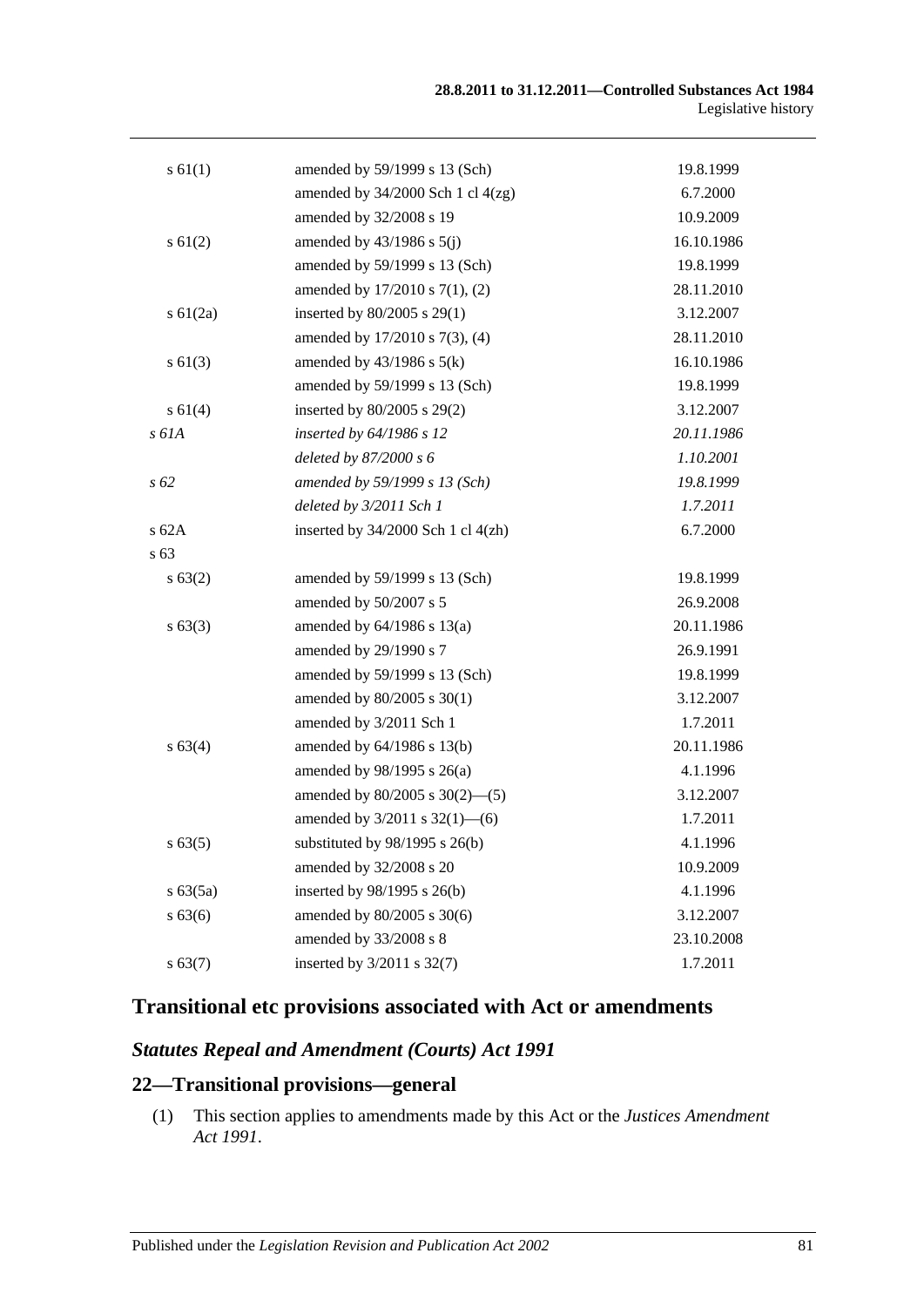- (2) The following transitional provisions apply in relation to those amendments:
	- (a) if the effect of the amendment is to reduce the penalty for an offence, the amendment applies whether the offence was committed before or after the amendment takes effect;
	- (b) if the effect of the amendment is to increase the penalty for an offence, the amendment applies only to offences committed after it takes effect;
	- (c) if the effect of the amendment is to increase or remove a time limit for commencing proceedings for an offence, the previous limit applies in respect of an offence committed before the amendment takes effect;
	- (d) an amendment affecting the classification of an offence as summary or indictable does not apply in relation to an offence committed before the amendment takes effect.

### *Statutes Amendment and Repeal (Common Expiation Scheme) Act 1996*

### **5—Transitional provision**

An Act repealed or amended by this Act will continue to apply (as in force immediately prior to the repeal or amendment coming into operation) to an expiation notice issued under the repealed or amended Act.

### *Controlled Substances (Drug Offence Diversion) Amendment Act 2000*

#### **7—Transitional provision**

- (1) Subject to subsection (2), Division 2 of Part 5 of the principal Act, as amended by this Act, applies in relation to a simple possession offence whether allegedly committed before or after the commencement of this Act.
- (2) Division 2 of Part 5 of the principal Act, as in force immediately before the commencement of this Act, continues to apply in relation to a simple possession offence committed before that commencement if the person alleged to have committed the offence has, at some time before that commencement, been given a notice requiring him or her to appear before an assessment panel in respect of that offence (and, for the purposes of this subsection, section 16 of the *[Acts Interpretation](http://www.legislation.sa.gov.au/index.aspx?action=legref&type=act&legtitle=Acts%20Interpretation%20Act%201915)  Act [1915](http://www.legislation.sa.gov.au/index.aspx?action=legref&type=act&legtitle=Acts%20Interpretation%20Act%201915)* applies).
- (3) The panels of legal practitioners and health professionals established by the Minister under section 34(2) and (3) of the principal Act, as in force immediately before the commencement of this Act—
	- (a) continue in existence and will be maintained by the Minister in the manner contemplated by that section; and
	- (b) together form a body that the Minister will accredit as a drug assessment service under and in accordance with the Act as in force after that commencement.